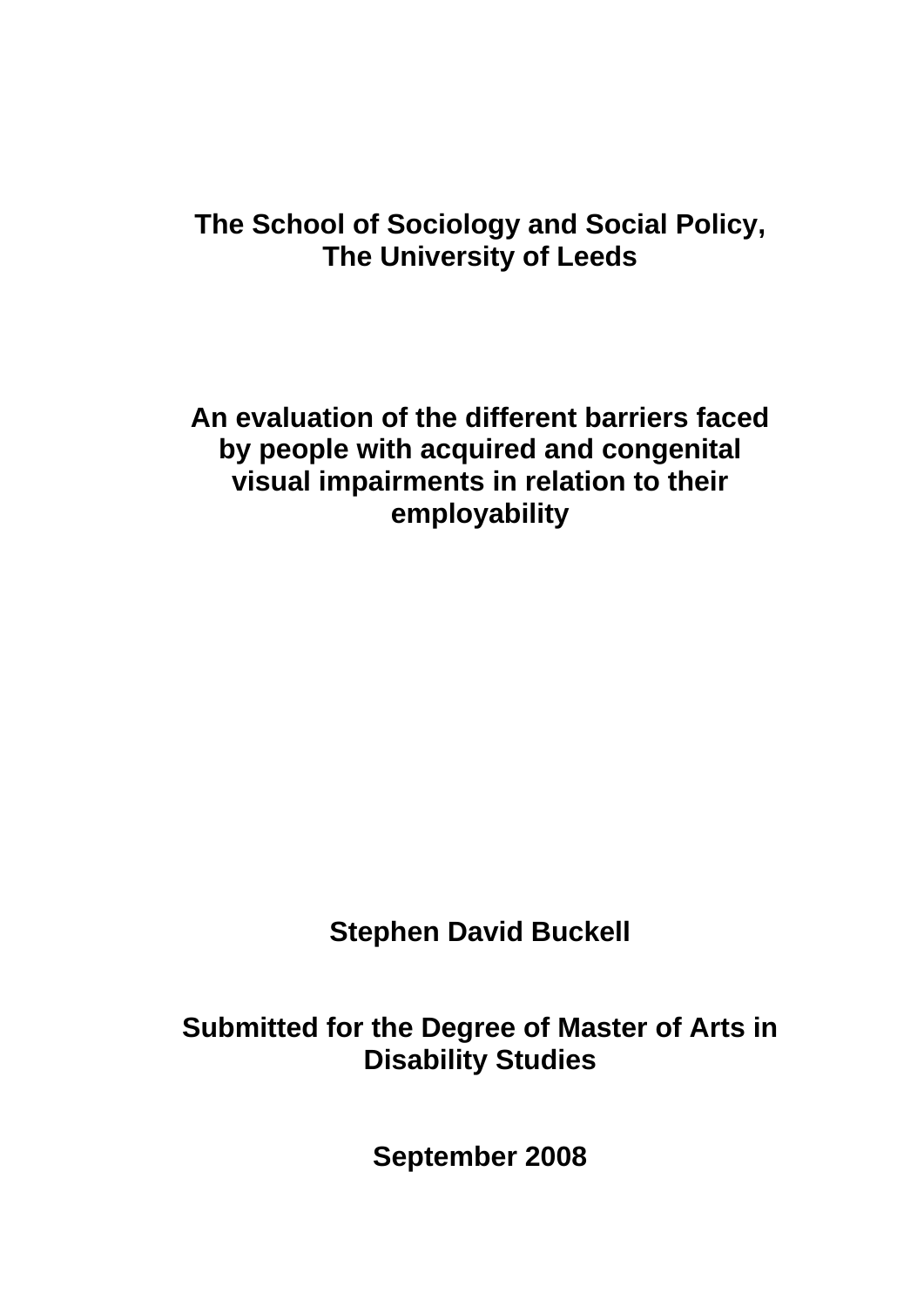## **Acknowledgements**

I would like to take this opportunity to thank all the people who took part in this research. I owe you a debt of gratitude and I thank you for your openness and honesty. You shared with me personal emotions and experiences which at times made us laugh and at times made us cry. Mine were not tears of pity or sorrow, they were of anger and frustration at the way society has treated you. I could not have done this research without you.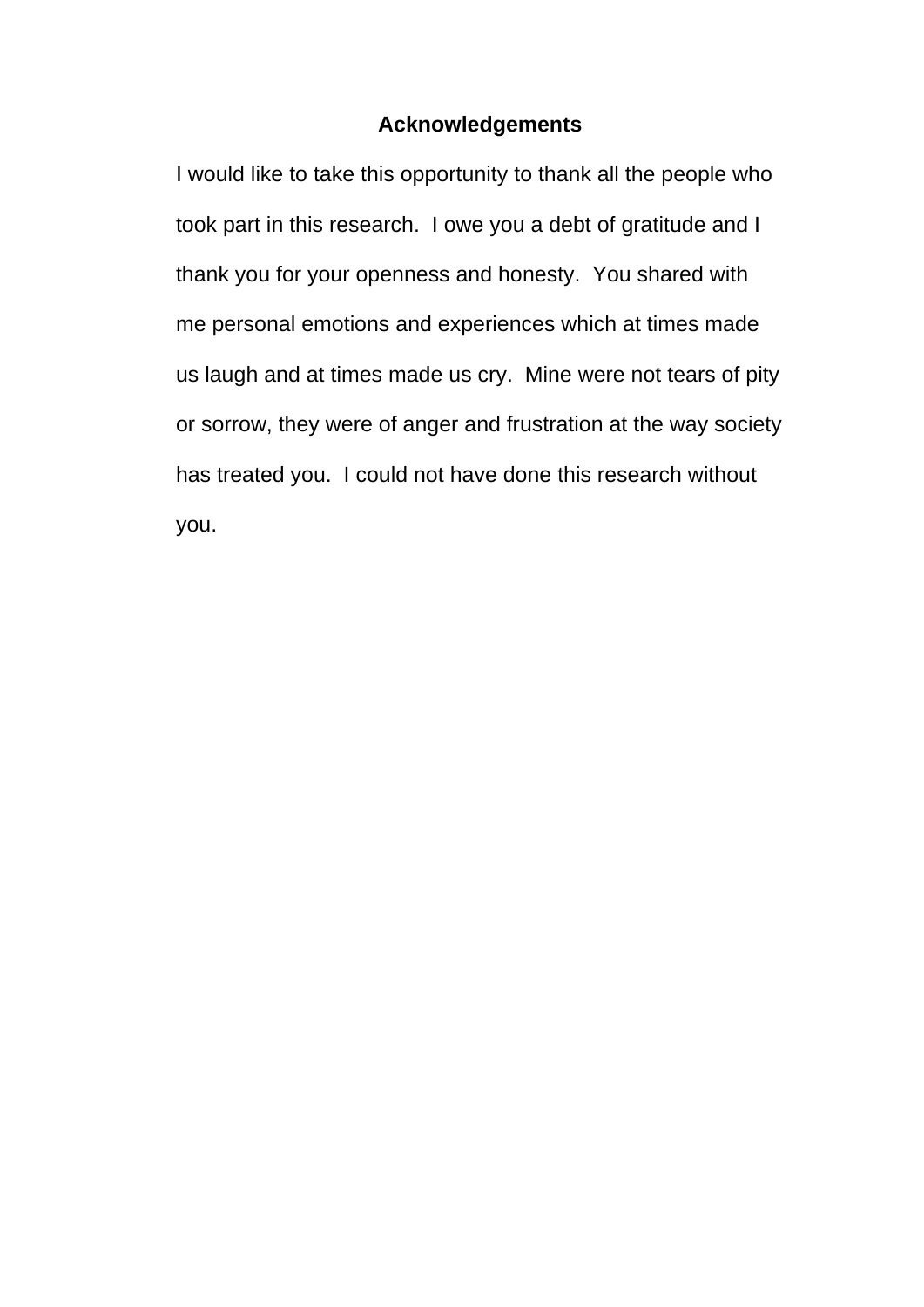# **An evaluation of the different barriers faced by people with acquired and congenital visual impairments in relation to their employability**

# **Contents**

| <b>Abstract</b>      |                                                                                                                                                                                                                                                                      | 3                                                  |
|----------------------|----------------------------------------------------------------------------------------------------------------------------------------------------------------------------------------------------------------------------------------------------------------------|----------------------------------------------------|
| <b>Chapter One:</b>  | <b>Introduction</b><br>Background<br>Why this Research?<br><b>Research Aims</b><br><b>Structure of the Dissertation</b><br>Limitations                                                                                                                               | 5<br>$\overline{7}$<br>10<br>11<br>12 <sup>2</sup> |
| <b>Chapter Two:</b>  | <b>Key Concepts</b><br>Introduction<br>Disability and Identity<br>Visual Impairment and Identity<br><b>Education: The Lack of Equality</b><br><b>Employment: Fiscal not Inclusive</b><br><b>Discussion</b>                                                           | 14<br>14<br>17<br>20<br>23<br>26                   |
|                      | <b>Chapter Three: Data Collection</b><br>Introduction<br>The Research Perspective<br><b>Data Collection Methods</b><br><b>Participant Selection</b><br><b>Focus Group</b><br><b>Qualitative Interviews</b><br>Data Analysis<br><b>Ethics</b><br><b>Dissemination</b> | 28<br>28<br>30<br>32<br>33<br>34<br>35<br>38<br>39 |
| <b>Chapter Four:</b> | <b>Educational Experiences</b><br>Introduction<br><b>Comparing Qualification Levels</b><br>The Learning Experience<br>Segregated or Mainstream<br><b>Restricted Opportunities</b><br><b>Discussion</b>                                                               | 40<br>40<br>43<br>53<br>58<br>61                   |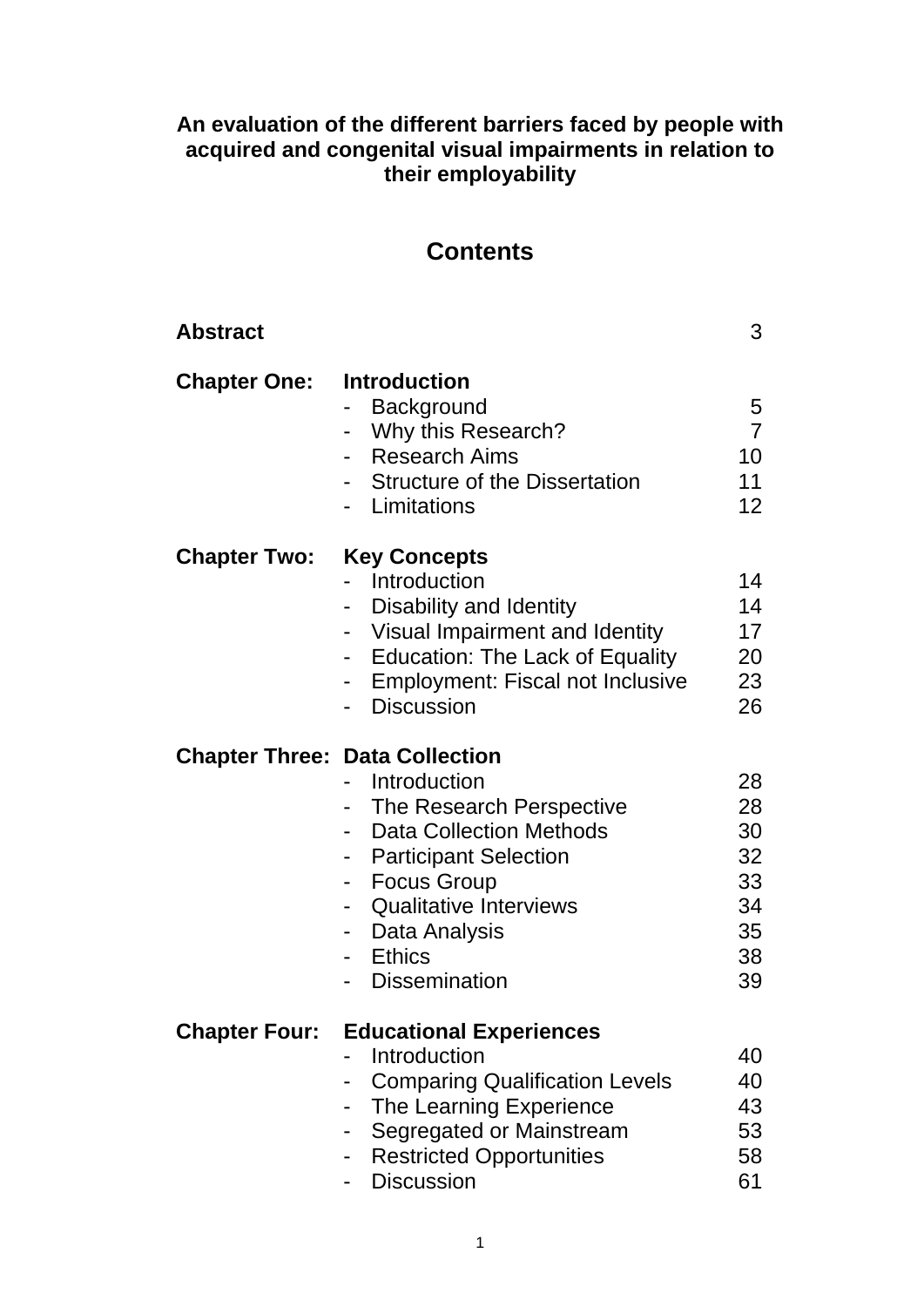| <b>Chapter Five:</b> | <b>Employment Experiences</b>                  |     |
|----------------------|------------------------------------------------|-----|
|                      | Introduction                                   | 62  |
|                      | <b>Employment Data</b>                         | 62  |
|                      | <b>Barriers to Employment</b>                  | 64  |
|                      | <b>Employment and VI Identity</b>              | 77  |
|                      | The Future                                     | 82  |
|                      | <b>Discussion</b>                              | 84  |
| <b>Chapter Six:</b>  | <b>Research Findings</b>                       |     |
|                      | Summary                                        | 86  |
|                      | Education                                      | 86  |
|                      | Employment                                     | 88  |
|                      | <b>Identity</b>                                | 89  |
|                      | Conclusion                                     | 91  |
| <b>BIBLIOGRAPHY</b>  |                                                | 93  |
| <b>APPENCICES</b>    |                                                |     |
| <b>Appendix A:</b>   | <b>Qualifications and Curriculum Authority</b> |     |
|                      | <b>National Qualification Framework</b>        | 102 |
| <b>Appendix B:</b>   | Data from Research Participants                | 104 |
| <b>Appendix C:</b>   | <b>Clients from South West Opportunities</b>   |     |
|                      | for Older People Project                       | 106 |
| <b>Appendix D:</b>   | <b>Clients from Nextstep Skills Coaching</b>   | 109 |
| <b>Appendix E:</b>   | <b>Participant Profiles</b>                    | 111 |

# **TOTAL WORD COUNT: 15,560**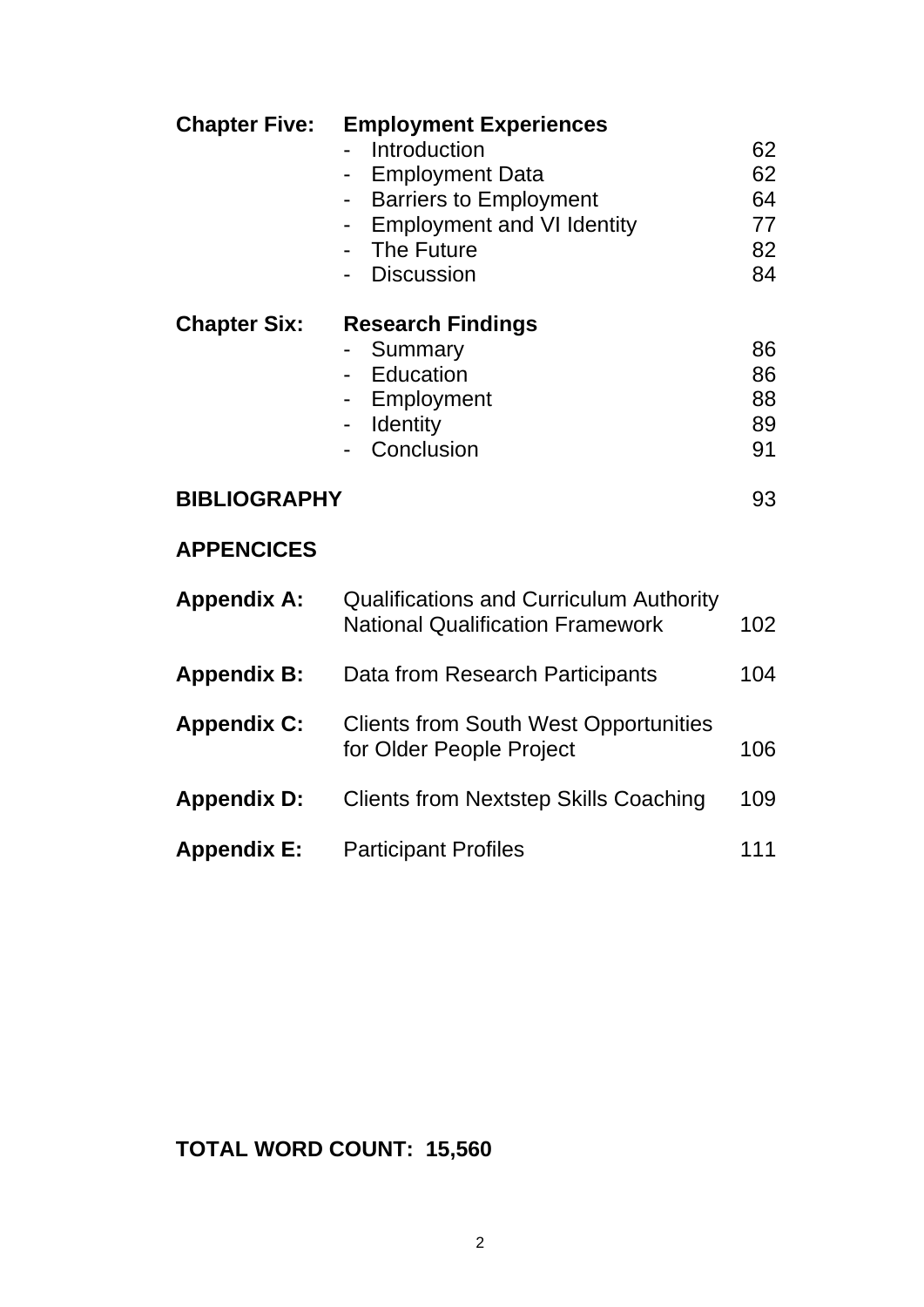#### **Abstract**

This project seeks to compare the different barriers to employment faced by people with either a congenital or acquired visual impairment from a social model perspective. Using qualitative interviews supported by quantitative secondary data the research examines the key areas of identity, education and employment. Although small in scale it provides an insight into the barriers each group face, some are different and some are identical. Using extracts from interviews the project seeks to give a voice to visually impaired people and their experiences within the education system and labour market. Their stories demonstrate the level of discrimination that still exists.

The project also explores the effects the recent changes in welfare reforms and employment polices will have on visually impaired people within the labour market. Taking evidence from the research it is suggested that societal attitudes, an enforced negative disabled identity, inequality within the education system and discrimination in the labour market alienate visually impaired people from employment. Rejecting the corporately driven labour market polices the research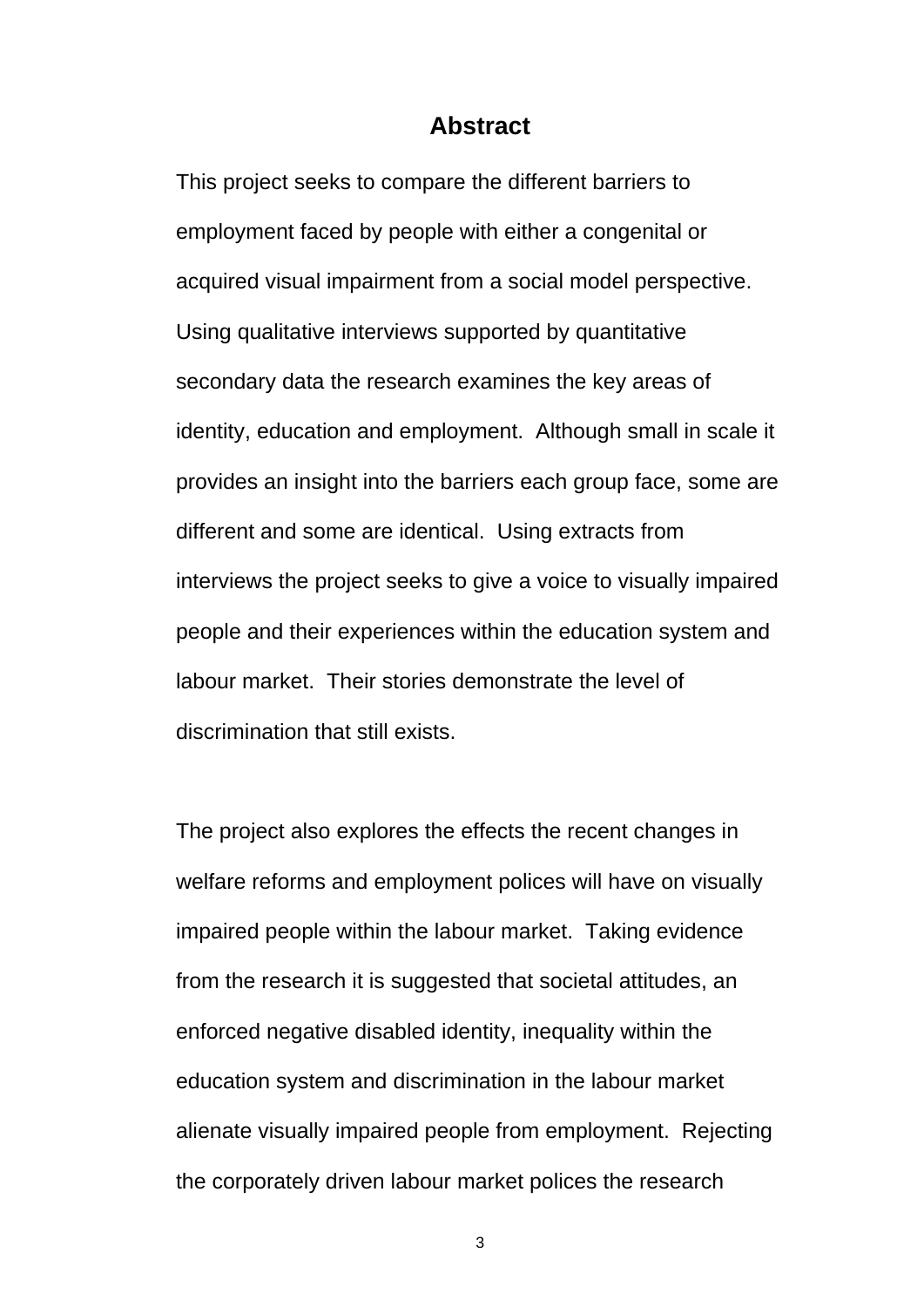suggests that unless change in societal attitudes occurs visually impaired people are becoming at greater risk of unemployment and poverty.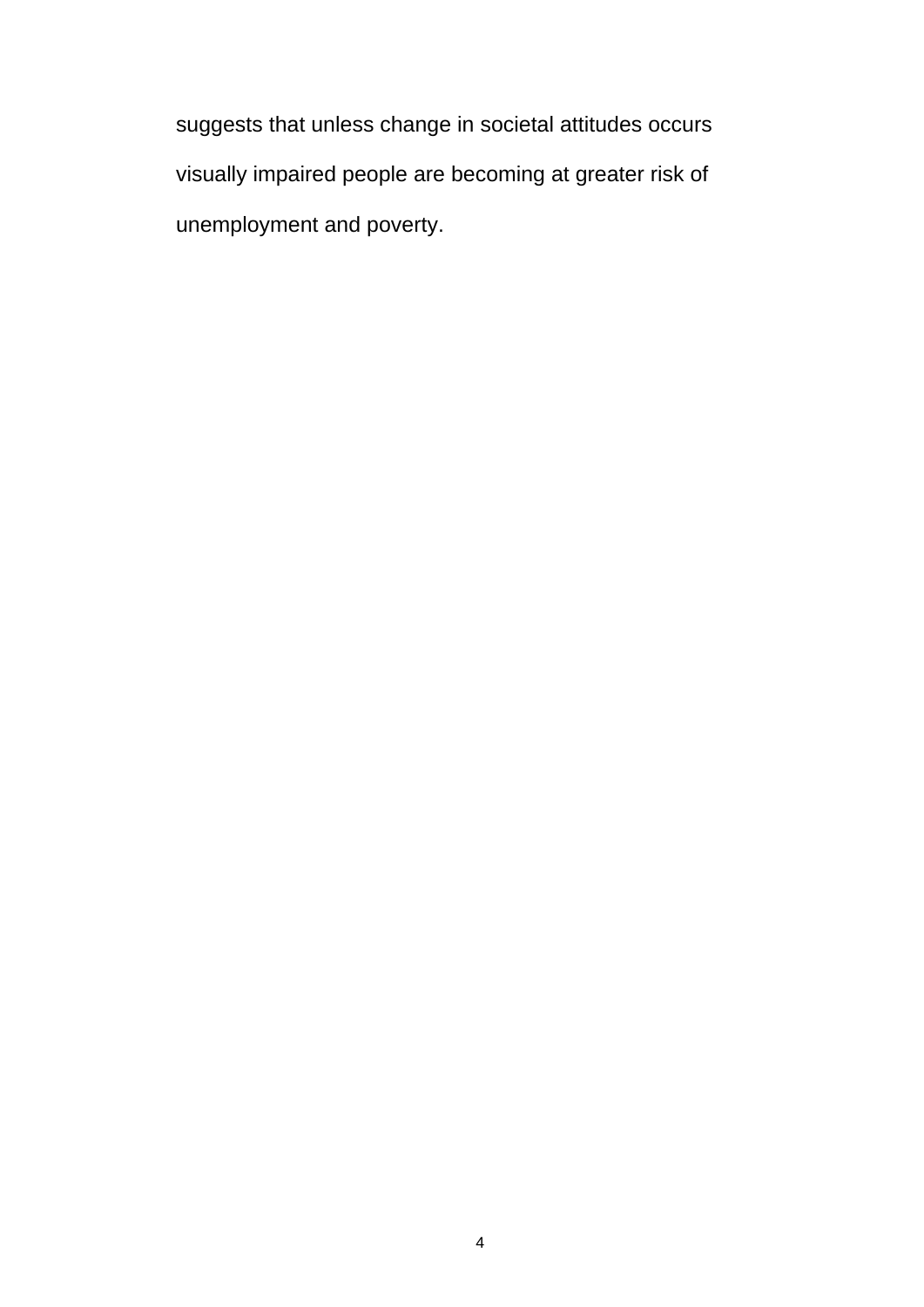## **Chapter One: Introduction**

#### **Background**

Employment is more than purely exchanging labour for payment; it is a fundamental concept in the capitalist ideology that dominates western society by being part of social and cultural identity. Whilst creating social inclusion it can also alienate and exclude disabled people who cannot participate or who are prevented from participating in modern industrialised modes of production (Finkelstein, 1980). Through ignorance, negative stereotyping and discrimination society can, and does, exclude people from work creating social exclusion because citizenship is linked to paid work (Abberley, 2002). Oliver (1990) suggests no singular attributable factor for societal responses to impairment but rather that responses are generated by a complex relationship between political/ economic ideology and society. In the United Kingdom (UK) employment is one of the wider strategies for economic organisation and social cohesion used by Government. Since the industrial revolution it has been used as a tool, to varying degrees, to shape the prevalent ideological thinking based within the framework of capitalism. This fluid ideology constantly changes to suit the needs and aspirations of those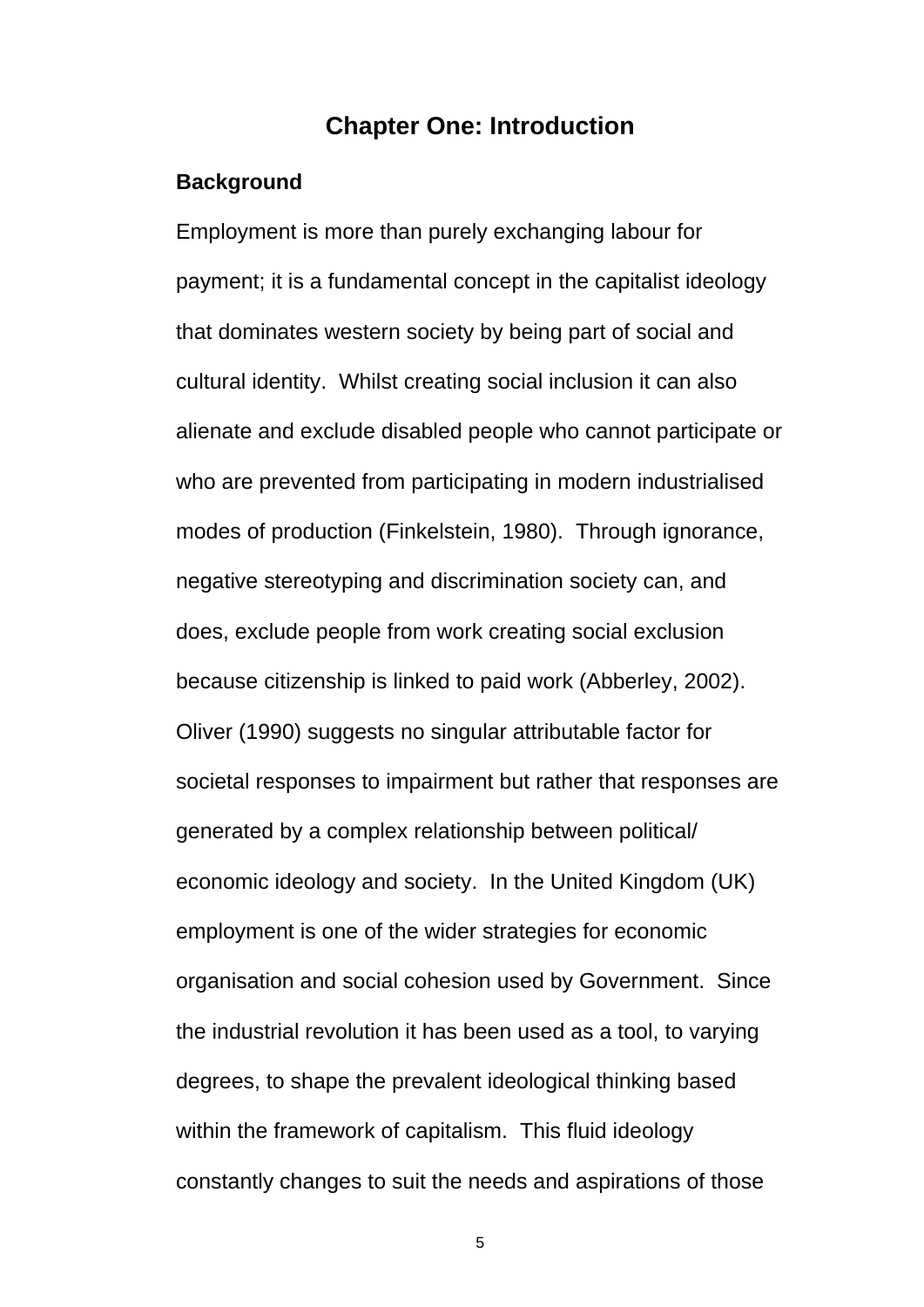in power. Consequently the level of state intervention can also vary or be targeted at specific groups to suit those needs (Grover and Piggott, 2005).

Current ideology is based on fiscal rather than socially inclusive polices. Demonstrated by the deregulation of the labour market moving away from polices which focused on inclusive methods of production and ensuring employment for disabled people. We now have a situation where disabled people are competing unequally on an individual basis against a non-disabled person (Barnes, 1991). Arguably this inequality creates the perennial outcry and negative spin by successive Governments at the high levels of people claiming incapacity and health related benefits. This creates a cycle of regurgitating failed employment polices which are essentially the same and aimed at the same target group (Danieli and Wheeler, 2006), for example Pathway to Work (PTW), the latest initiative to target people on Incapacity and other inactive benefits (Grover and Piggott, 2005). Despite the hype and procedural changes the bottom line remains the same; same jobs, same people, same employers, and the same social barriers. A driving factor behind this ideology and the recent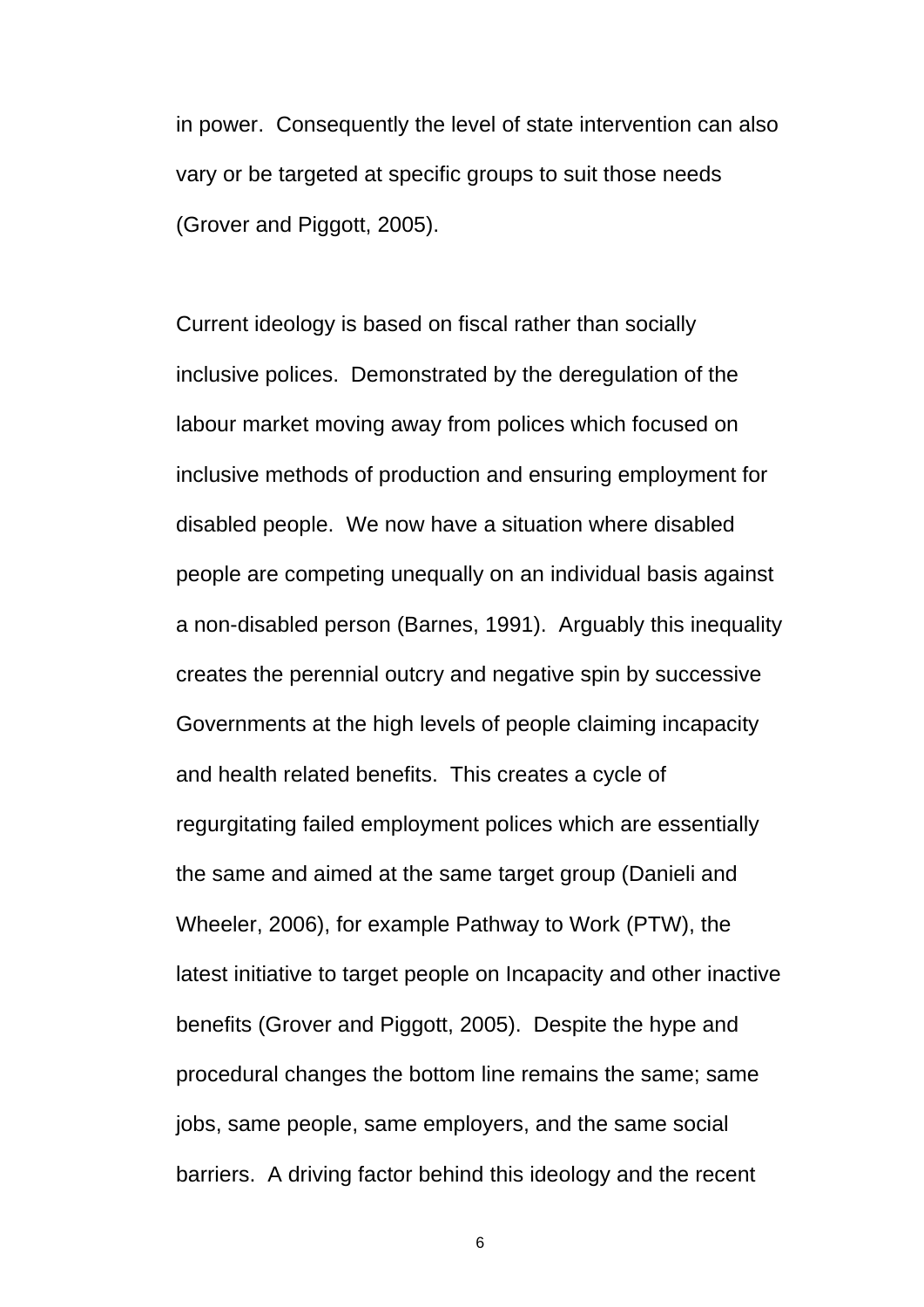report by Freud (2007) outlining an overhaul of the Welfare to Work services is the financial implications to the State outlined in Thompson (2005). This, combined with the Leitch Report (2006) which examined the UK's long-term skills need, sends a clear message that employability is extrinsically linked to education and the Government wants people off benefits into employment. However, despite the rhetoric the Government's desire to see more disabled people in work and off benefits is not yet matched by access to equal education, training, and employment opportunities. The concept of paid work requires individuals to compete against each other to sell their labour to employers in an increasingly competitive market which clearly disadvantages or disables sections of society (Barnes, 2000). This is in addition to the wider discrimination (Barnes, 1991) and stigma (Goffman, 1968) faced by disabled people.

#### **Why this research?**

It is against this background that I chose to conduct a qualitative research dissertation into the employability of people with a visual impairment (VI). For the purposes of this work VI means any defect of vision which cannot be corrected by wearing spectacles or contact lens. Unless otherwise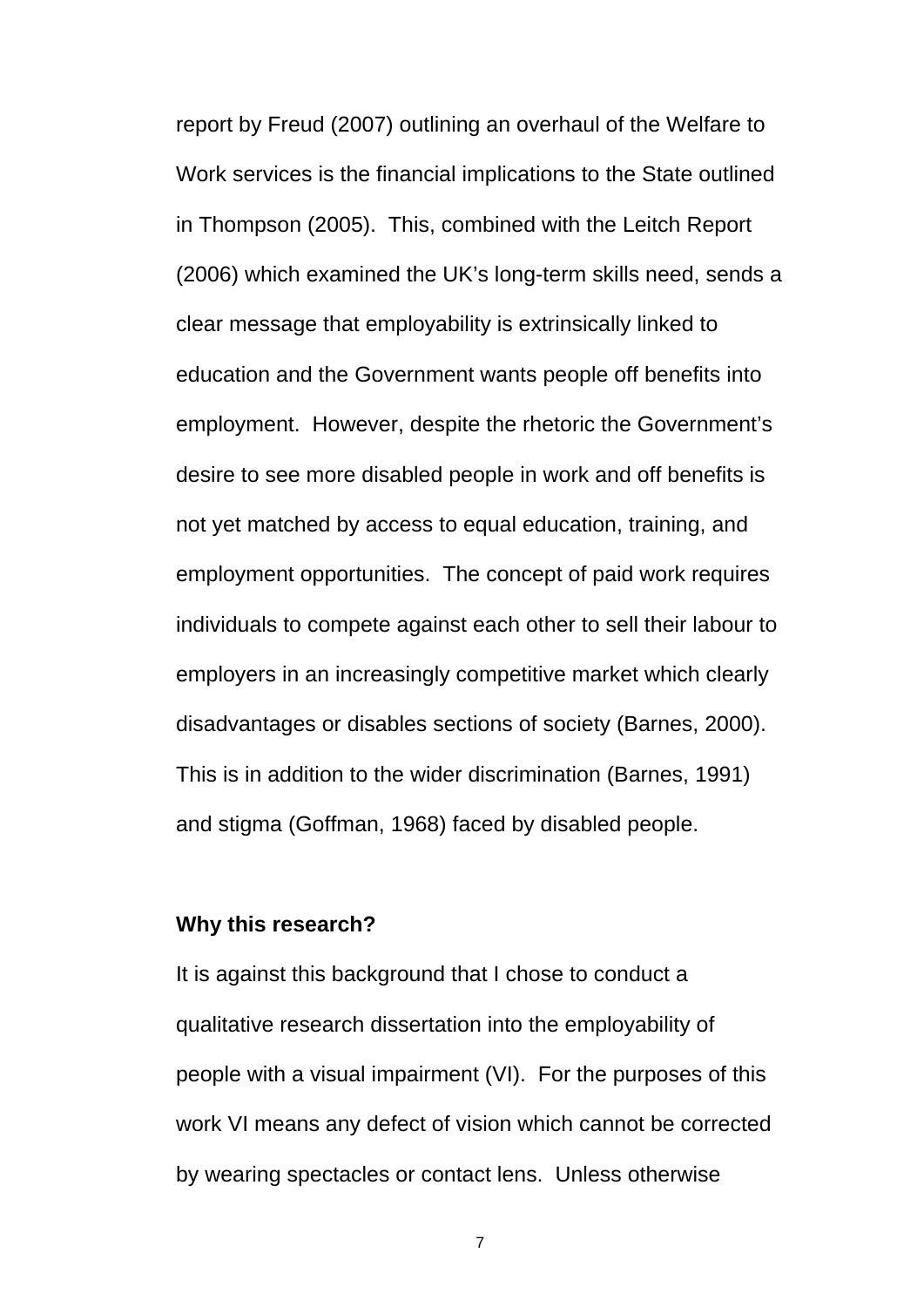stated for the purposes of this dissertation this phrase also encompasses people who are partially sighted and totally blind.

The research is primarily aimed at examining the different experiences faced by people with acquired and congenital VI in terms of their employability from a social model perspective. By this I mean that people are disabled by societal attitudes and the built environment rather than their own impairment (Oliver, 1990). Generally speaking they have had different socialisation, educational and work experiences (Oliver and Barnes, 1998) and this research seeks to examine what, if any, difference this makes to their employability. Focussing on these areas the research compares real life accounts of the barriers faced with statistical data and academic texts. The research seeks to analysis the overall employability of people with a VI in the labour market.

My interest stems from working for Action for Blind People (*Action*) where I manage a range of services including employment throughout the South West. This research will enable me to gain a more personal and deeper understanding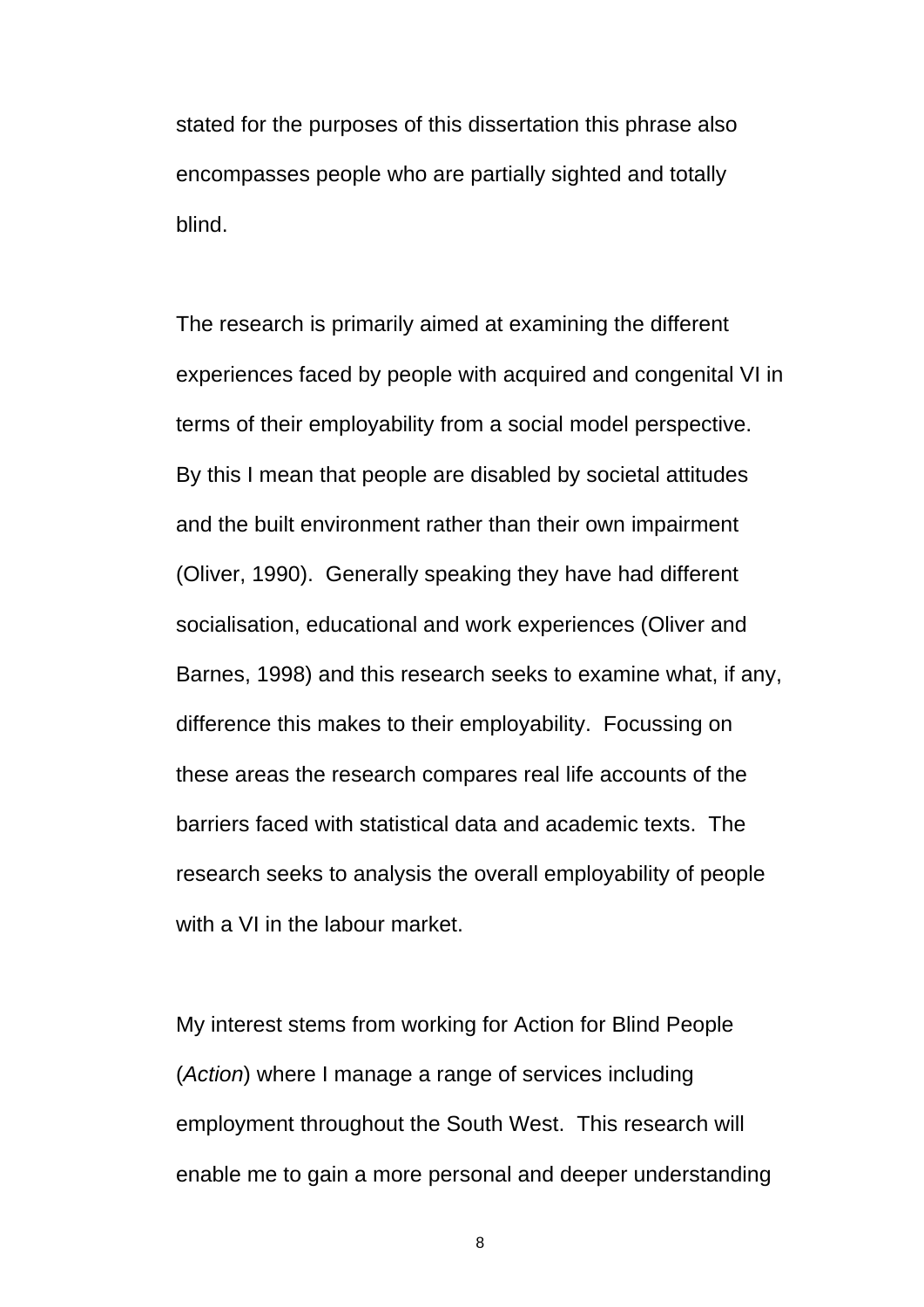of issues faced from a VI perspective. Initially I was an Employment Coordinator with *Action*, during which time I began questioning whether people with acquired VI generally find it easier to find or retain employment than those with a congenital condition. Whilst both groups face societal barriers, those with congenital conditions have been subject to them for longer and have not always had the same educational and employment opportunities (Barnes, 1991). The question is relevant because it will help me to reflect upon current employment services provided by *Action* and to develop future services in terms of what we offer, how we operate, and also how we can work with other organisations.

Recent literature suggests children with a VI have lower educational attainment levels than sighted children and a high proportion have no formal qualifications at all (Mann, 2006). This supports my perception that people who acquire a VI in later life, after their formative school years, generally find it easier to find or retain employment than those with a congenital condition. However it is not that straightforward because people with an acquired VI may also have to retrain or learn new skills to retain or find employment. I am interested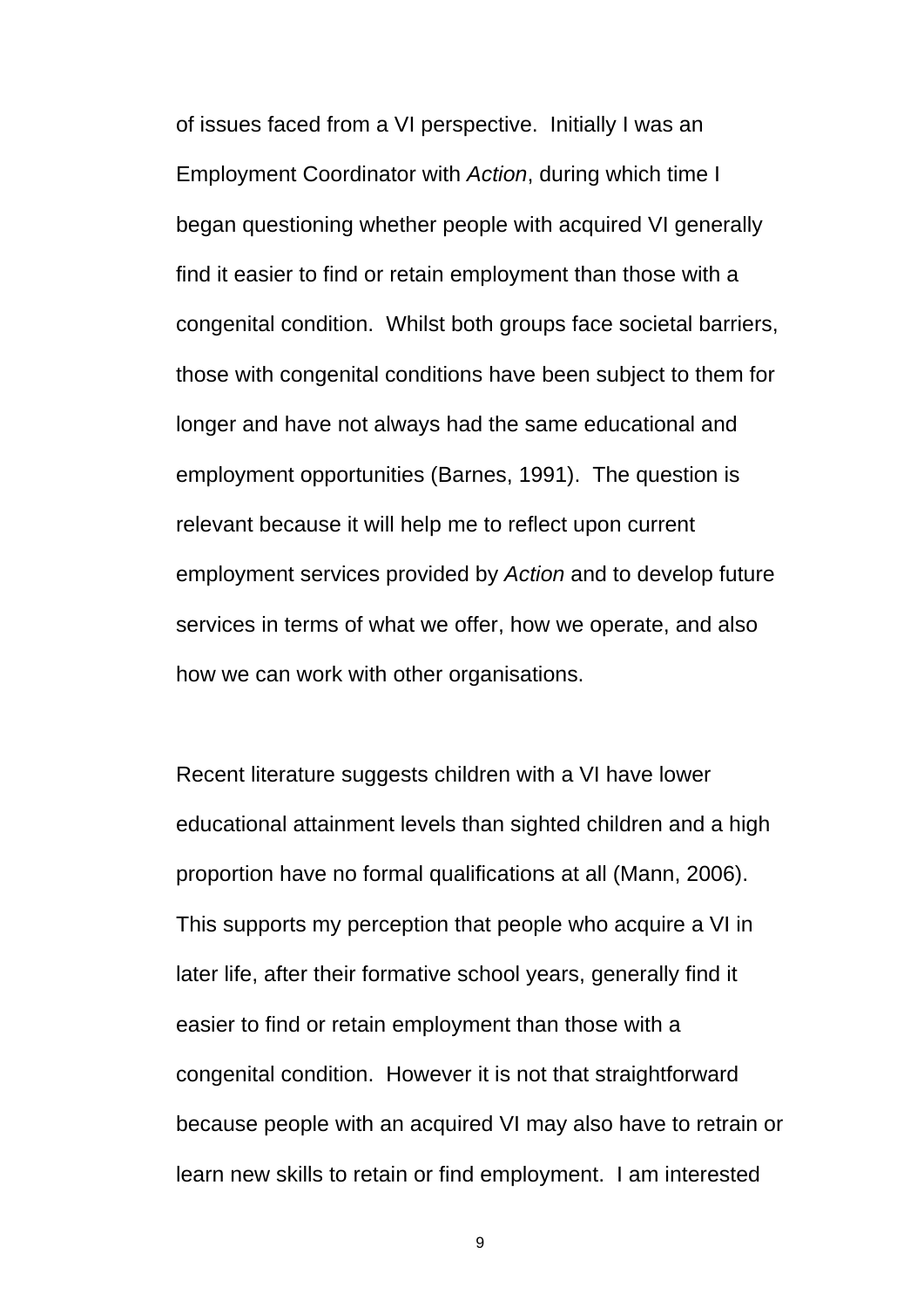to establish if the easier access to education, training, and employment for non-disabled people and their generally higher attainment levels makes it easier for those with an acquired VI to learn new skills. Consequently they may face the same issues and barriers people with a congenital VI faced albeit at a different stage in their life. Additionally people with acquired conditions also face many different personal issues in adjusting to life with a VI that people with a congenital condition many not have faced, something discussed further in Chapter Two. What effect does the different socialisation process have on people's long term employability? Are there societal barriers that will continue to prevent Government policies working? How do people with a VI feel about employment, are they properly educated, trained, and supported? How do the two contrasting groups differ in terms of education and employment? What are the wider issues for disabled people? These are all issues that I feel are, and will continue to be, prominent regarding people with a VI and their employability.

#### **Research Aims**

This research has three primary aims: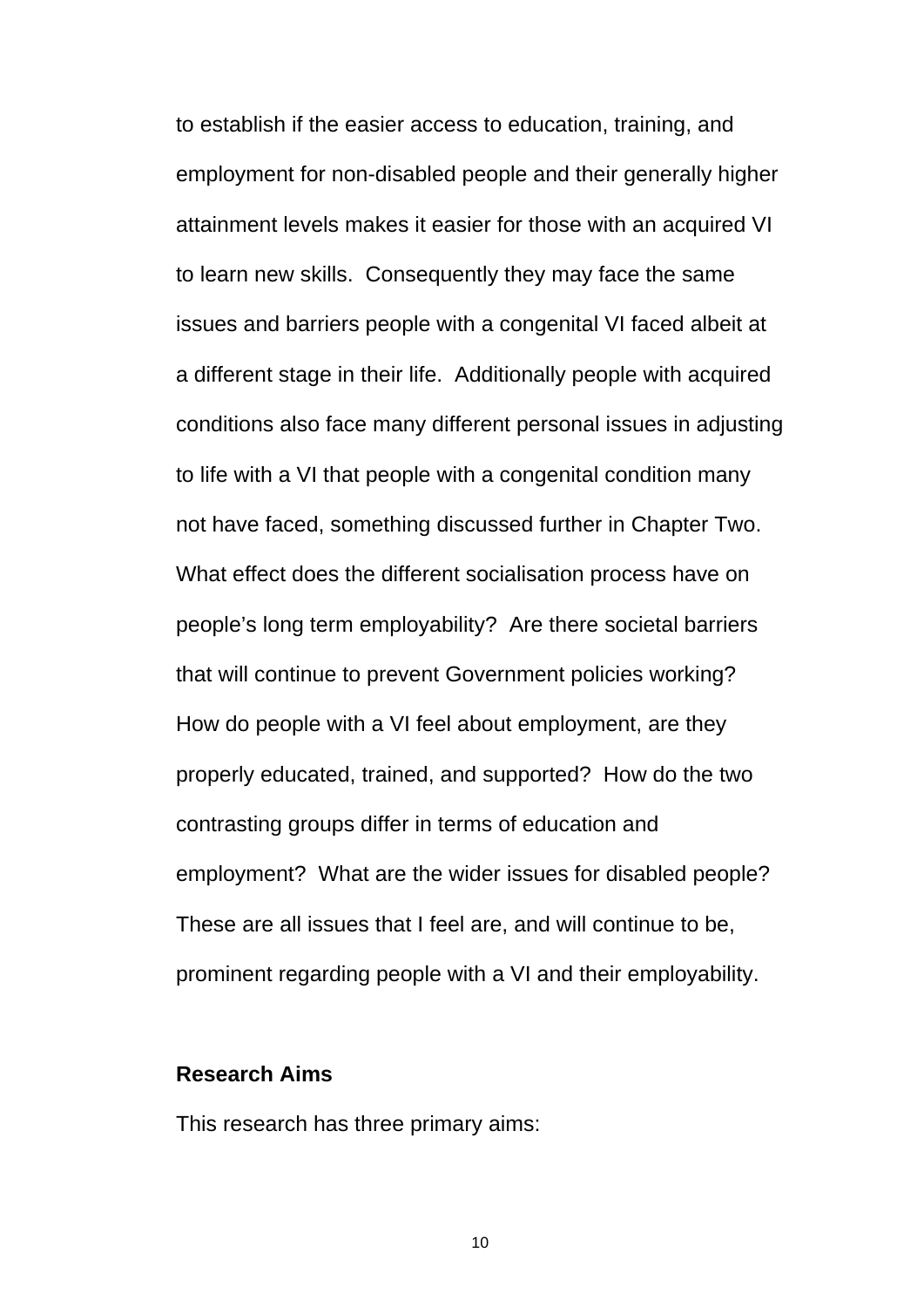- To provide an account of the barriers to employment faced by people with a VI. Evaluated by critically assessing the barriers to employment including education and socialisation from a social model perspective.
- To highlight the different barriers faced by those with congenital or acquired eye conditions. Obtained through real life accounts and experiences of the issues and barriers faced by people with a VI.
- To produce and disseminate the dissertation in a variety of accessible formats for research participants and the University of Leeds within the financial constraints of this research.

### **Structure of the Dissertation**

Chapter Two examines the current position in relation to educational and employment polices and trends for people with a VI. It also includes an outline of the social and individual models of disability which leads into the different socialisation processes for the congenital/acquired impairments. Chapter Three explains the methodology behind the research starting with the ontological and epistemological assumptions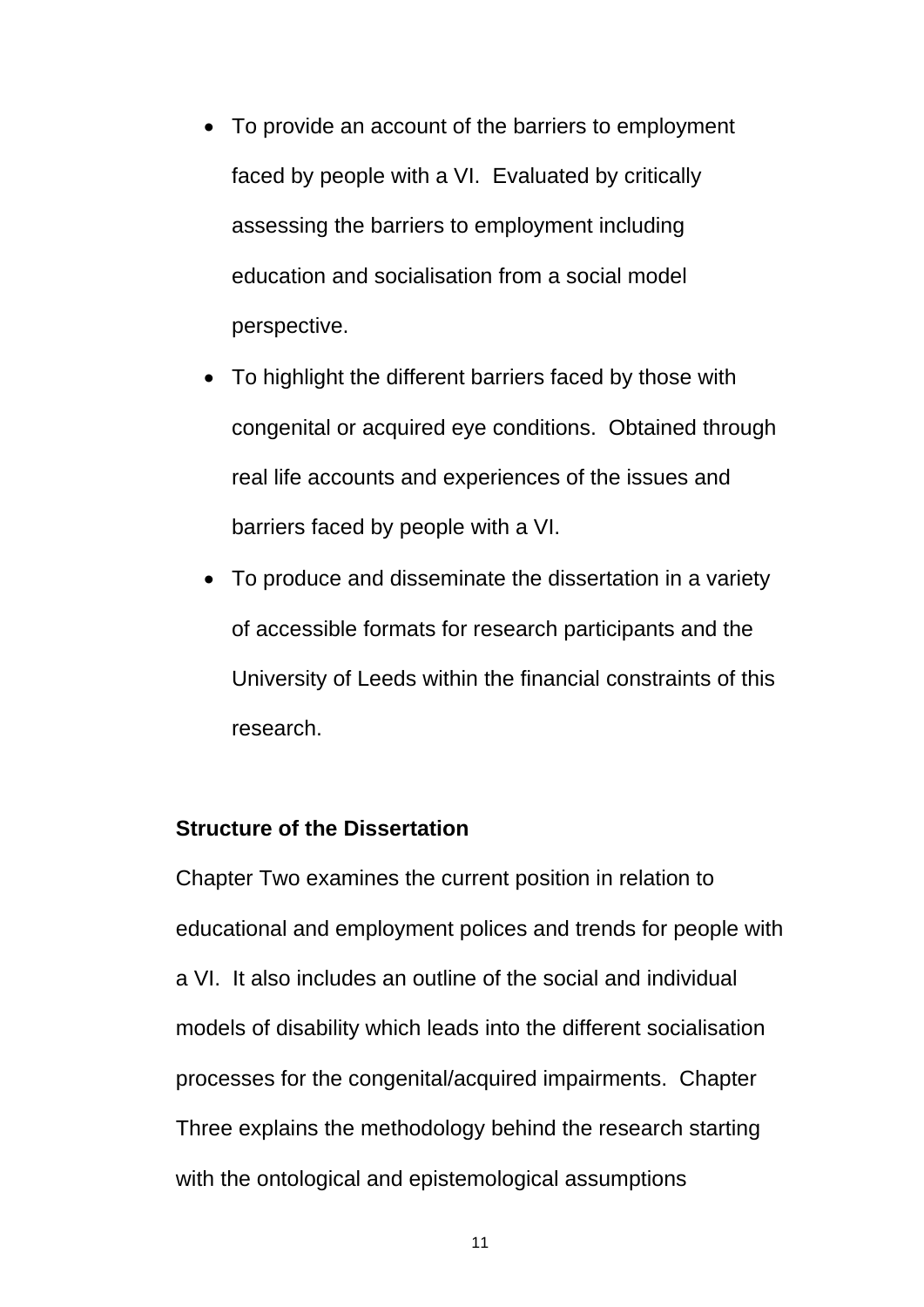underpinning the research. Also included are the reasons why the chosen data collection methods were used and the issues faced during the research. The next two chapters are drawn from the research findings and contain extracts from the interviews and are comparative between the two groups. Chapter Four explores the different barriers faced within the educational system including types of schooling and educational standards. Chapter Five examines barriers to employment, again highlighting the experiences of the research participants. It also examines identity and the future direction of the labour market. Both chapters also assess how social construction impacted on participant's education and employment. This includes wider societal issues of discrimination, and stigma and how this affects employment. This is followed by a discussion on the issues raised by the research drawing together the main concepts.

#### **Limitations**

There are limitations to the research in time, resources, and actual size of the research sample which restrict its influence and to an extent its credibility. However, whilst small in scale it does still provide a useful insight into the aims of the research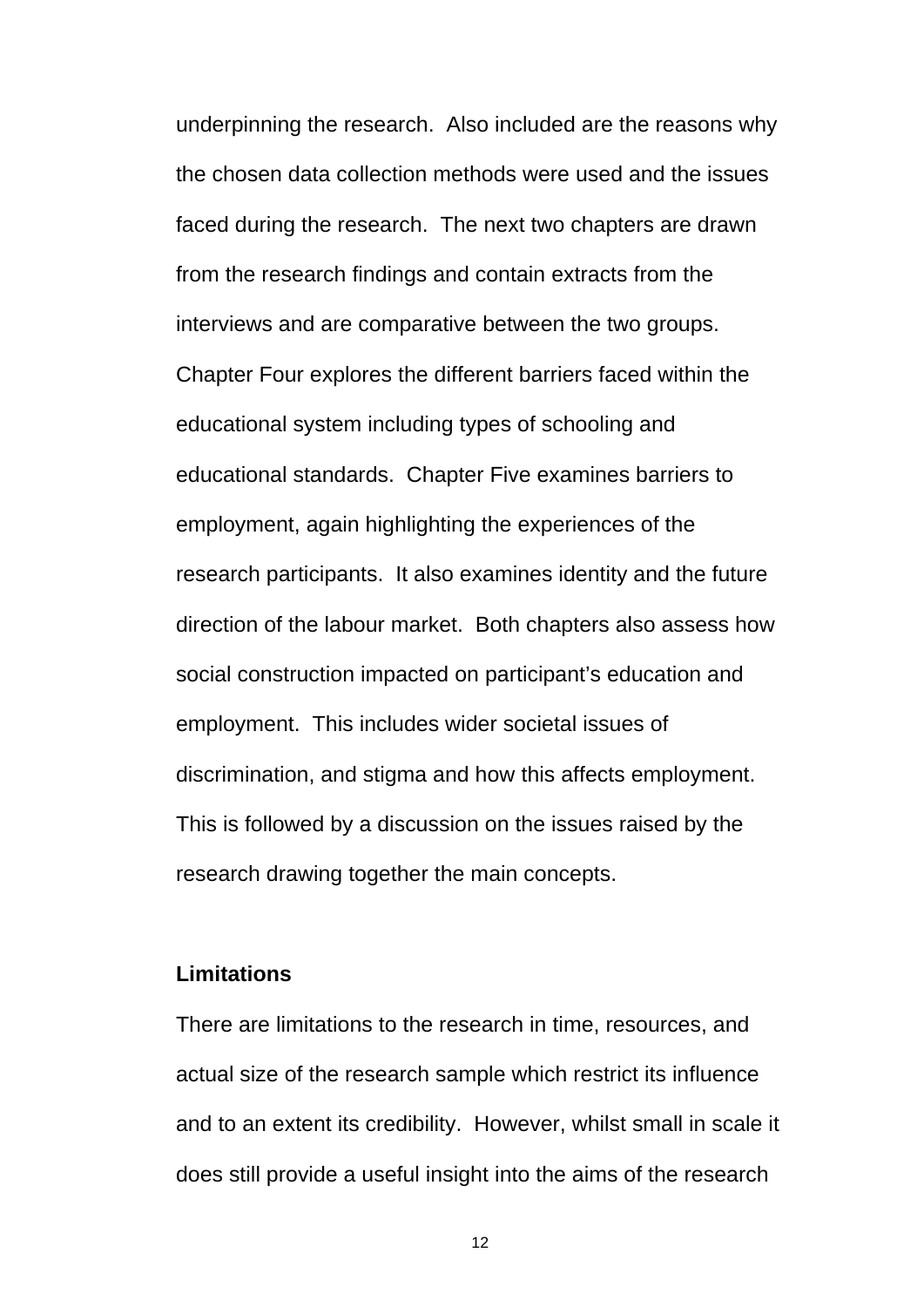even though it does not provide definitive answers; in fact it raises more questions than it answers. Neither will it influence any major social or political changes but it does have the scope to influence local policy and practices.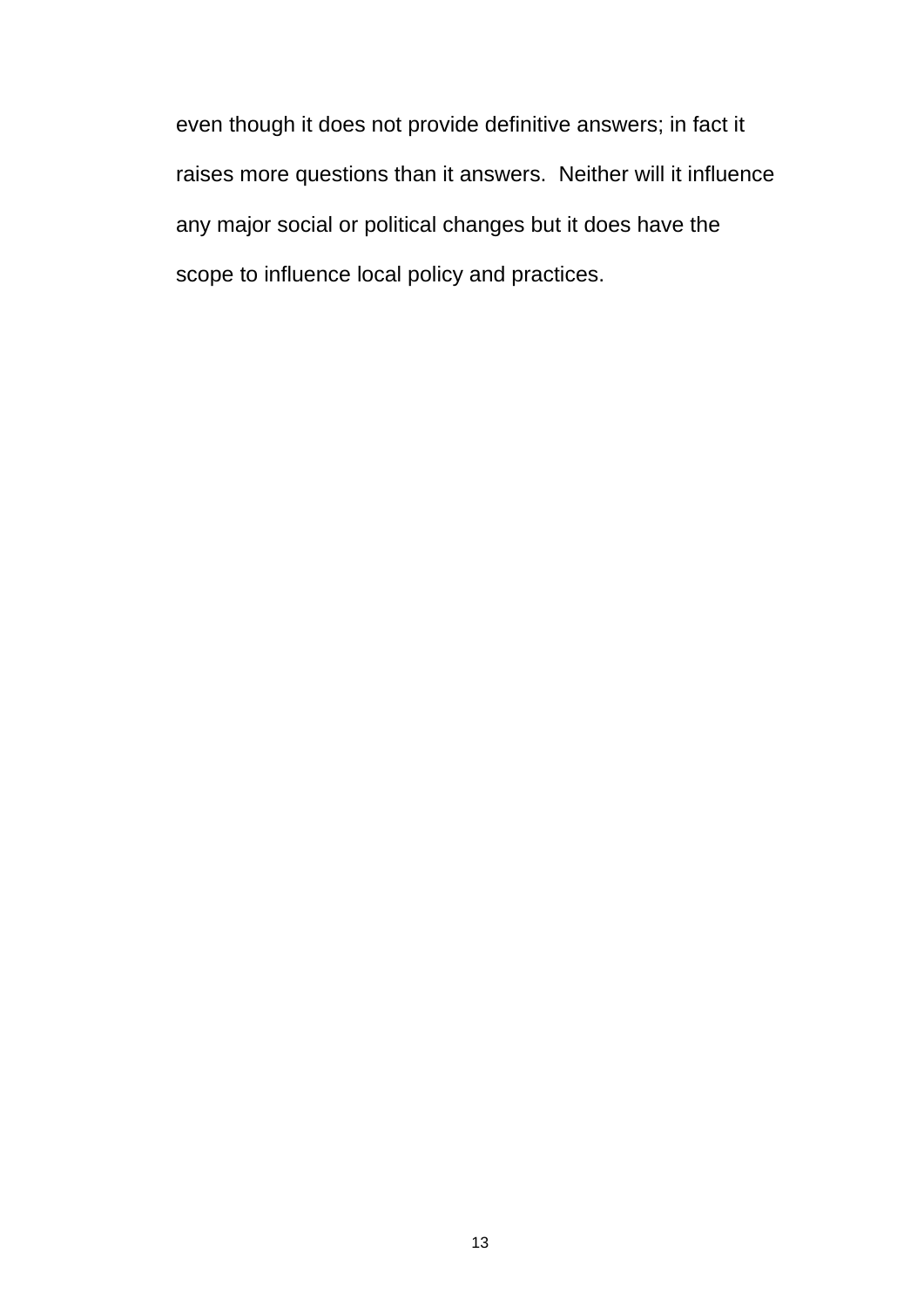## **Chapter Two: Key Concepts**

#### **Introduction**

This chapter is divided into three sections placing the research within known or current thinking in relation to models of disability and how this relates to identity, education and employment, and concludes with a discussion of the key concepts. The social and individual models of disability are the crux of the comparison between congenital and acquired VI. People with a congenital impairment gain a "disabled" identity from birth whereas those with an acquired condition gain this in later life. Until the point they both become "disabled" the two groups are treated differently (Oliver and Barnes, 1998) and the aim is to establish if this affects employability. The different socialisation processes and consequent beliefs create and shape identity which can affect how a person deals with impairment and the disabling barriers within society.

#### **Disability and Identity**

Debates have ensued about the meaning of disability, giving rise to two main discourses of disability. An understanding of these is fundamental because how "disability" is understood can and does affect our beliefs and attitude towards others and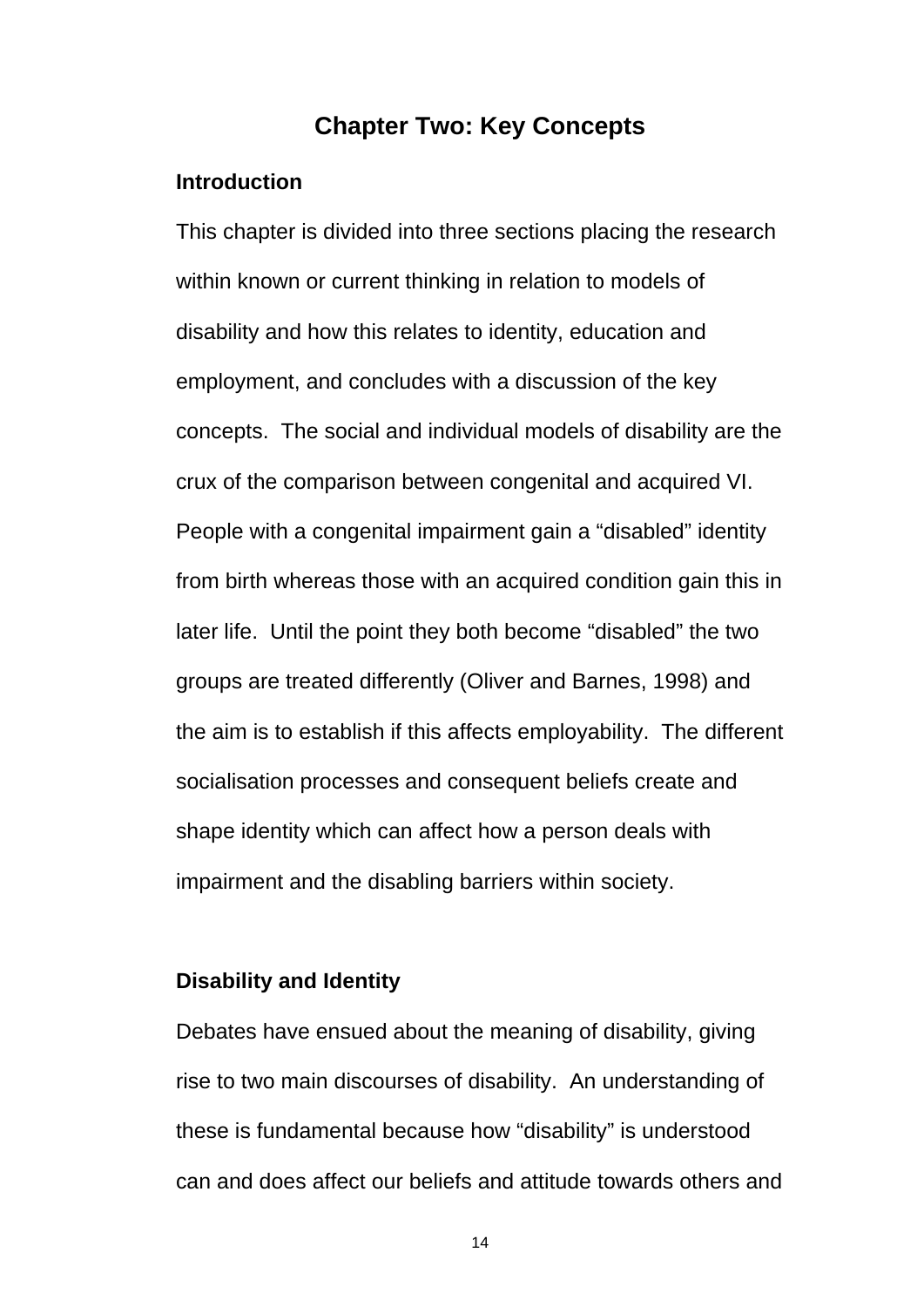ourselves. The main two main approaches are the medical, also referred to as the individual model, terms which I will use interchangeably, and the social model. These opposing discourses are the crux of the portrayal of disabled people because one shows disability to be individualistic encouraging discrimination (Barnes, 1991), whereas the other is a societal creation (Oliver, 1990).

The individualistic view of disability is that the individual is disabled because they cannot participate in society like "normal" people because of their impairment. This is an attitudinal construct of societal imposed constraints on a section of society unable to compete with modern modes of production (Finkelstein, 1980). Therefore people with impairments, in this case VI, are disabled because of their exclusion from paid work (Barnes, 2000). The social model of disability is diametrically opposed to the individual model arguing that societal and environmental barriers cause disability and not individual impairment (Oliver, 1990). To understand how this affects a person's identity we must first look at socialisation because this is how our personalities and beliefs are shaped. Socialisation is greatly influenced by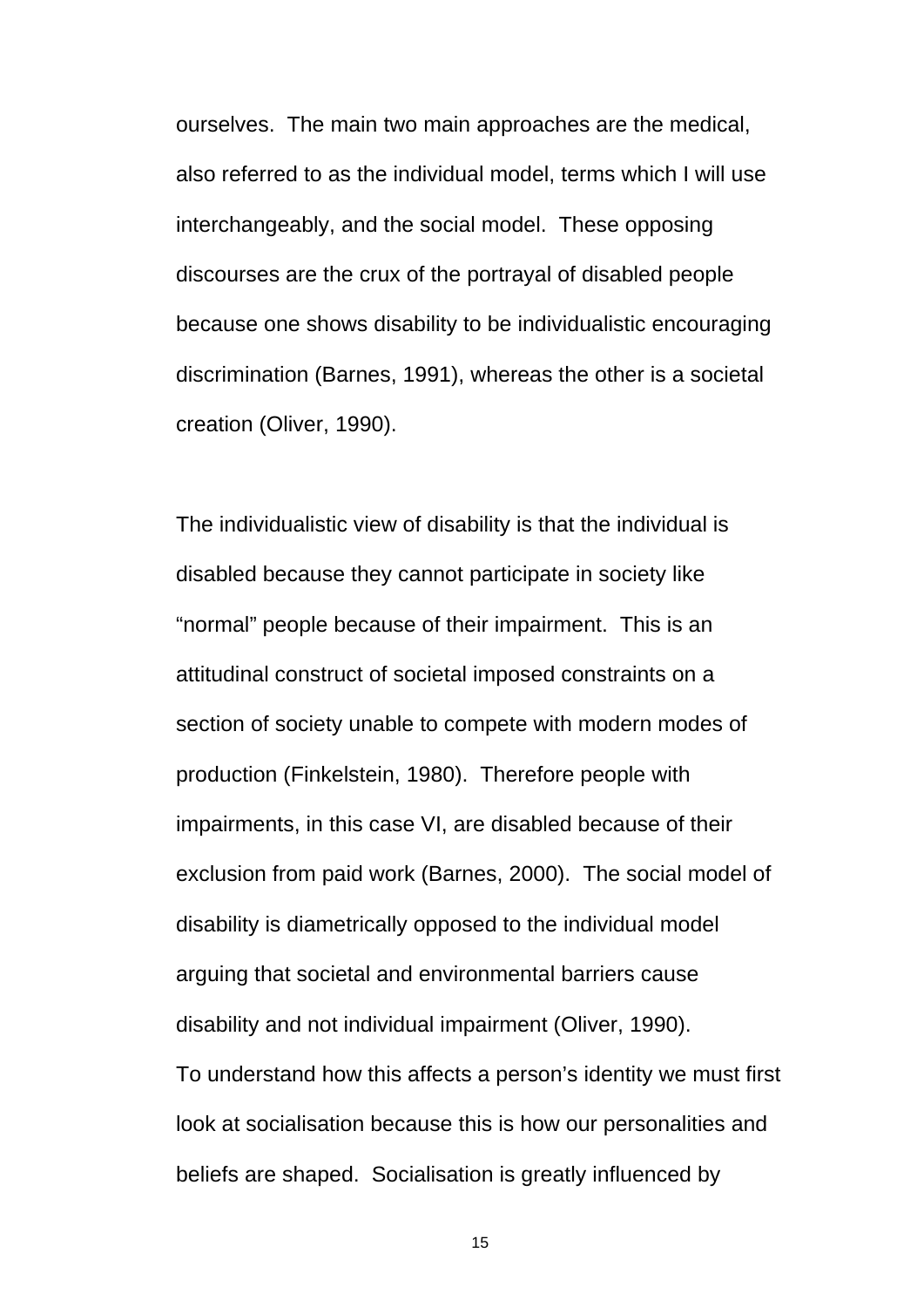culture which is complex and multi layered including language, images, advertising, arts, and all social activity. Culture is taught, learned, shared and is a manifestation of what we think, do and feel, the "values the members of a given group hold, the norms they follow" (Giddens, 1993: p31). Culture in this context refers to a way of life and can, as Williams (1981) describes, define human personalities, beliefs and what is "normal" because they are shaped by the culture and society within which they develop. Williams (1981) also suggests cultural practice helps to develop and shape social order (p12) and is a means by which beliefs and ideologies are communicated through society (p13). Culture in the sense of our learned behaviour can be a way of life, like capitalism or communism, it can be a set of universal practices such as communication, or it can be a sub-culture within society like disability (Peters, 2000).

Culture also shapes our notion of "normal" through repetitive patterns of action, behaviour; accepted standards developed over time or a pattern of thought which becomes an ingrained belief (Northern Officer Group, 1999). Applying this to impairment Parsons (1951 cited in Barnes *et al*, 1999) felt a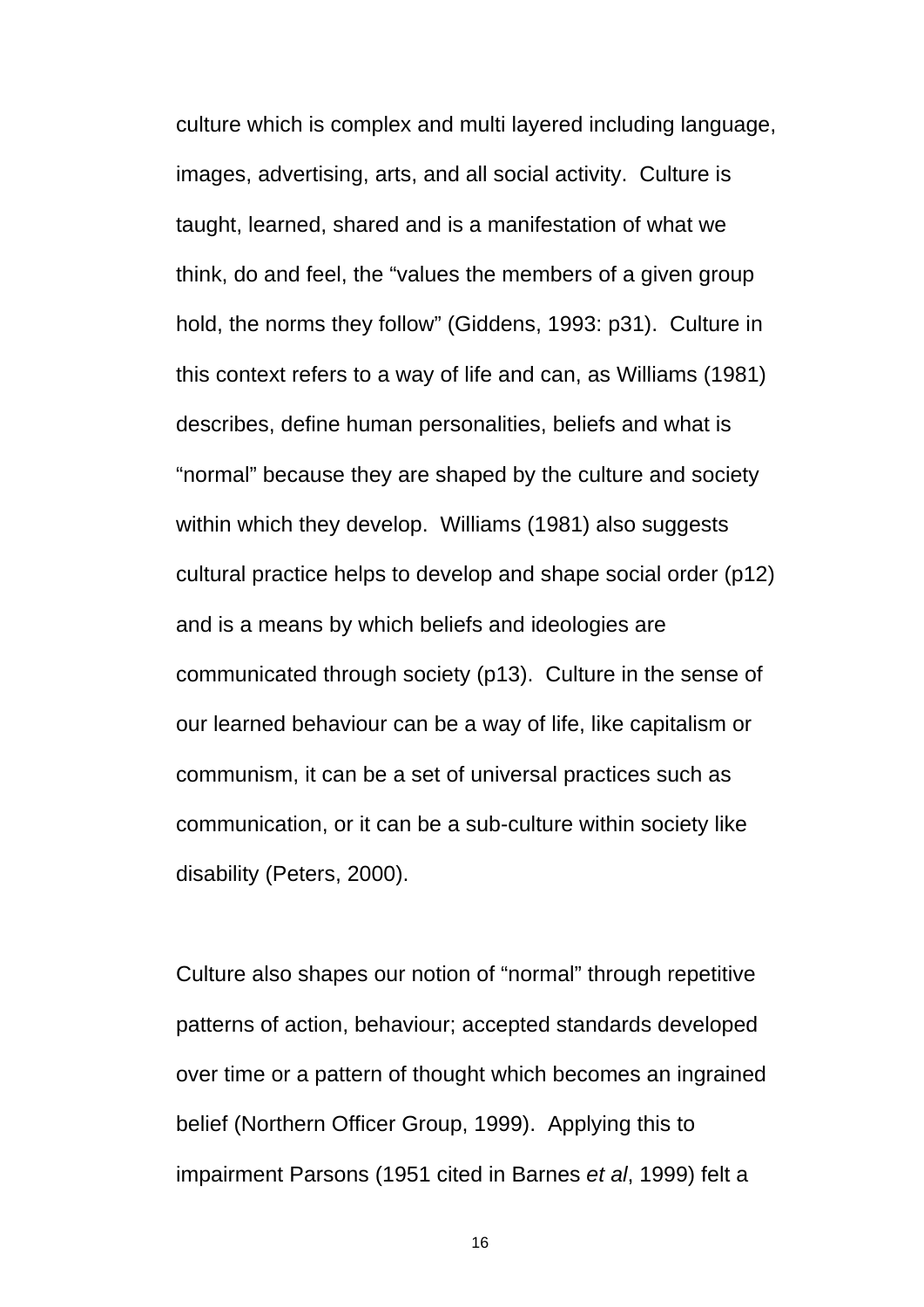threat to the social system came from illness and disease. Good health was normal and anything else could be seen as illness, deviance or abnormal. This medicalising of disability developed out of industrialisation developing into a cultural norm and these negative attitudes in society are one of the biggest barriers to social inclusion (Barnes, 1997). This is emphasised by Goffman (1968) who developed the concept of "stigma". He suggested that certain categories of people, including those with a physical or mental impairment, became stigmatised because they were not seen as human because they did not conform to "anticipated norms" (p14). He also suggests (p12) that we bestow a "social identity" upon others and that this can be based on a "discreditable attribute" based on stereotypical presumptions of what individuals should be. Therefore if we have been conditioned to believe that we are not normal because we have an impairment or that people with impairments are not normal, we are structuring identity to fit cultural norms even though misguided or discriminatory.

#### **Visual Impairment and Identity**

Scott (1969) suggests blindness is a cause of stigmatisation which causes a process of socialisation leading to a pattern of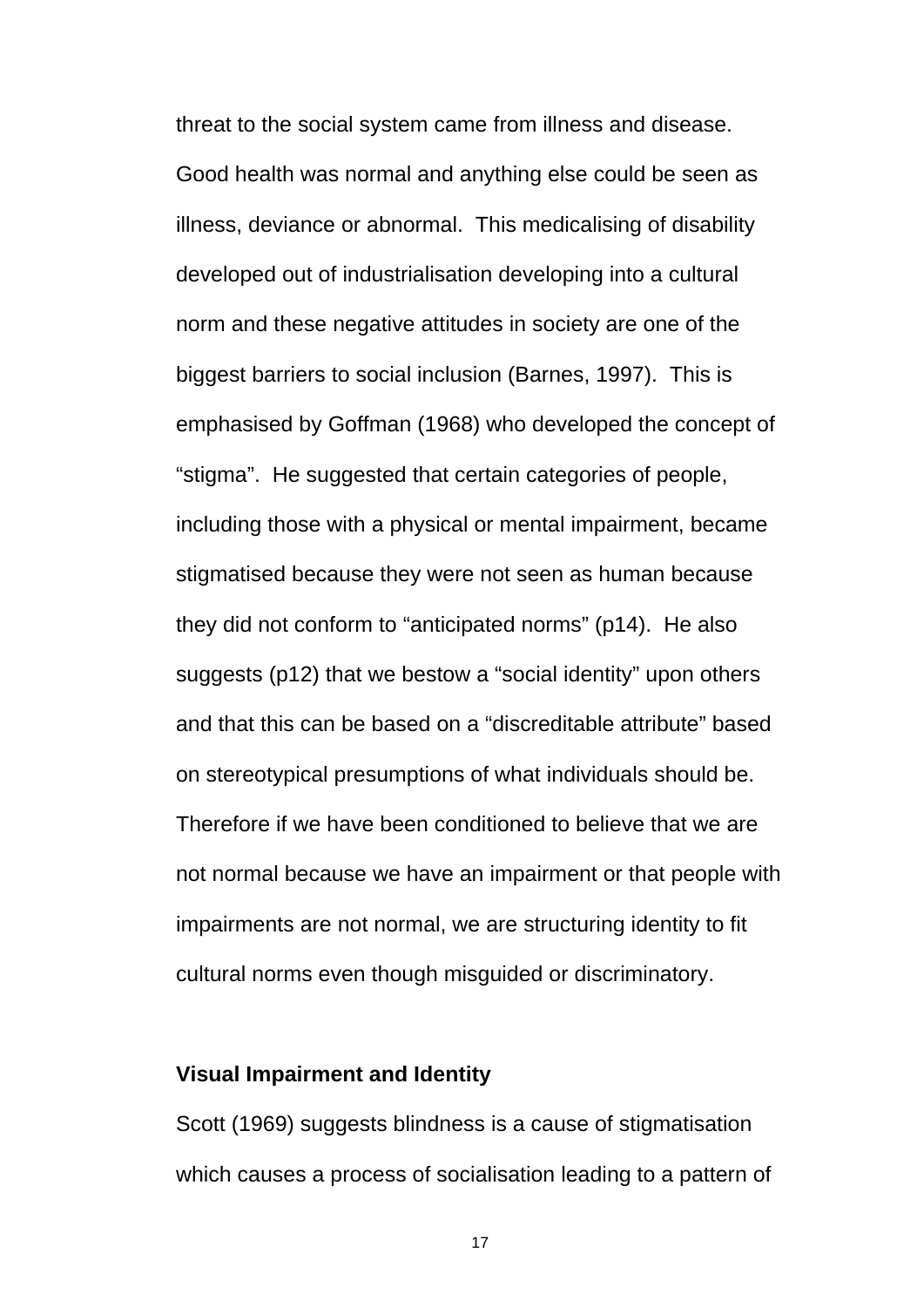behaviour in those who become blind through an acquired condition. People are conditioned through their own societal beliefs to believe they are disabled because they have VI. For those with an acquired VI this creates a specific set of problems affecting their employability. This could be through their own internal oppression (Rieser, 1990) or restrictions on retraining or learning new technology. Research by Baus (1999) found the psychological effects of an acquired VI could be devastating and most people went through many stages of emotion equated with bereavement; ranging from depression and anger to final acceptance. Scott (1969) is critical of this psychological approach suggesting that not everyone reacts the same and it could be an over generalisation.

People with an acquired VI have benefited from sight during formative years whereas different issues face those with a congenital VI. People with an acquired impairment are essentially assigned a new identity but those with congenital conditions acquire the disabled identity for birth (Oliver and Barnes, 1998). Approximately 80% of sense impressions are conveyed via the eye (Baus, 1999) which does affect a person's learning if born with a congenital condition. Theory of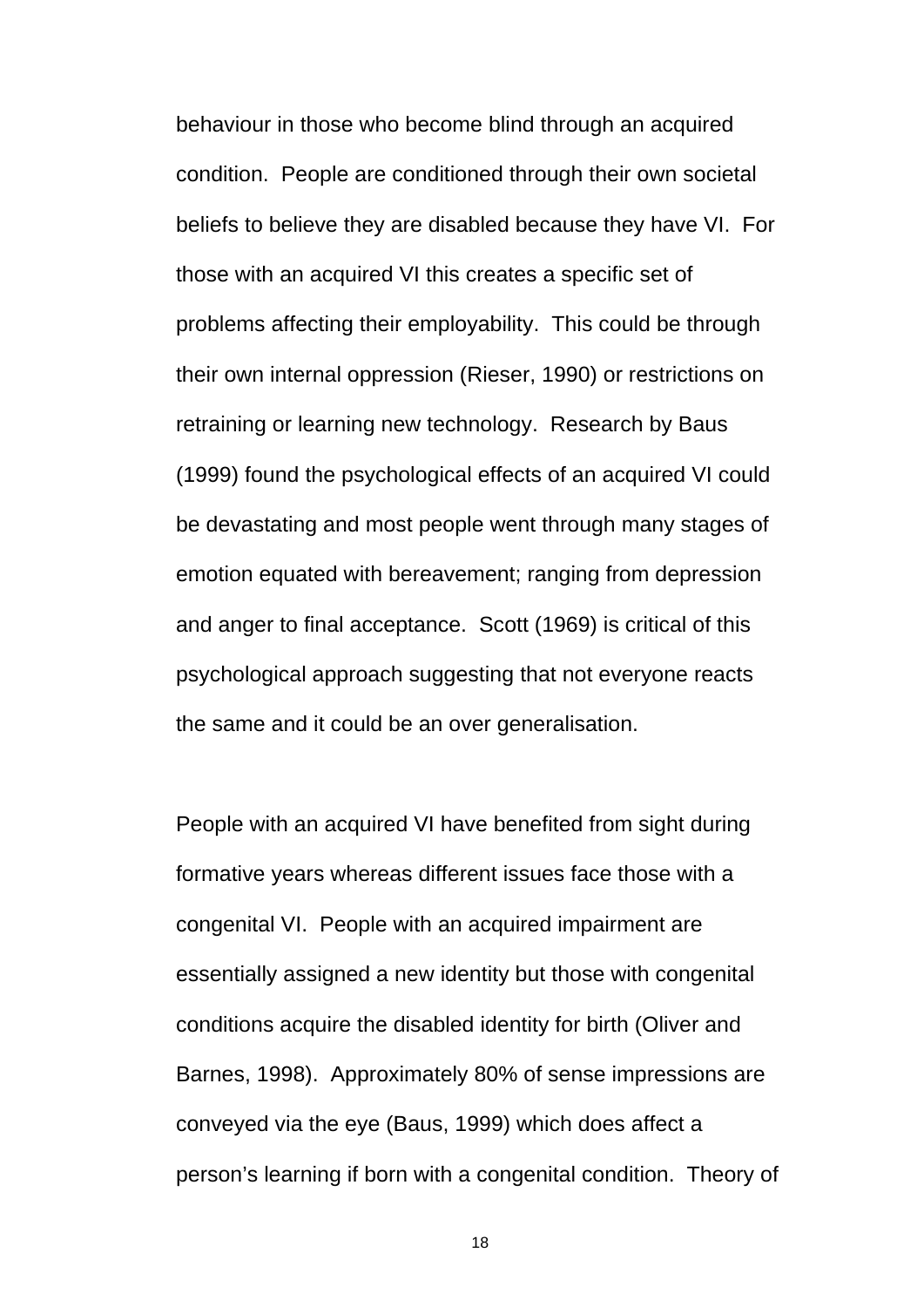the Mind provides the ability to understand the world around us and facilitates our learning experiences. For children with a profound congenital VI this can restrict social development, learning, and communication skills (Pring, 2008); creating a sense of isolation and exclusion which highlights differences by enforcing the stigma within the child with a congenital condition so that they grow up believing they are not normal (Barnes, 1997). For example during the early part of the  $20<sup>th</sup>$  Century until the 1960's, educationalists following the individual model of disability implemented draconian methods of teaching which prevented partially sighted children from using their sight, forcing them to use Braille (French, 2005).

Essentially there are two forms of impairment identity: one congenital and one acquired, each bringing with it different societal barriers. Alongside this there are two forms of disabled identity: negative and positive. A negative disabled identity is associated with low self esteem, internal oppression; a positive disabled identity is associated with disability politics, pride, and culture (Oliver and Barnes, 1998). As Scott, (1981) states "The disability of Blindness is a learned social role" and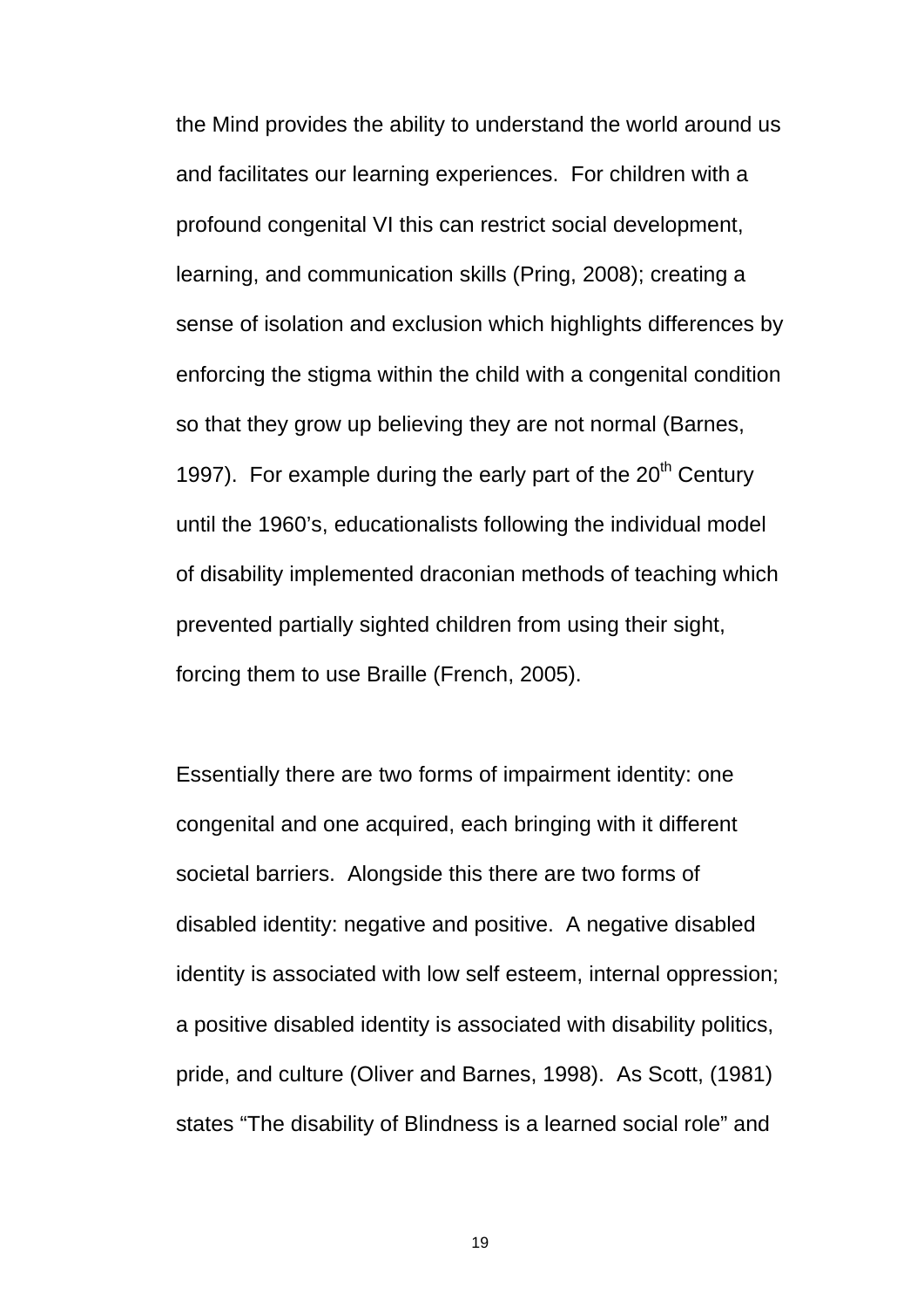in terms of this research my question is, does this impact on employability?

#### **Education: The Lack of Equality**

Leitch (2006) highlighted the UK falls behind other countries in intermediate and low skills levels with around 50% of unemployed people having no qualifications, reducing their employability in a changing global economy. Employers are already seeking greater levels of qualifications and the number of jobs requiring no qualifications in the UK is set to decline by 25% in the next decade (Thompson Report, 2005).

Technological advances and a shift from the traditional concepts of work place greater emphasis on skills which increases labour market competition by reducing employment opportunities (Beck, 2000). The implications for "disabled people" are concerning because Thompson (2005) found when comparing Level Two qualifications approximately 60% of disabled 19 year olds achieved this standard in comparison to 77% for non-disabled of the same age group. Frighteningly "over 40% of disabled people have no qualification at all" (p7). Leitch (2006) describes Level Two qualifications as five GCSEs A\*-C or equivalent. Thompson (2005) suggests the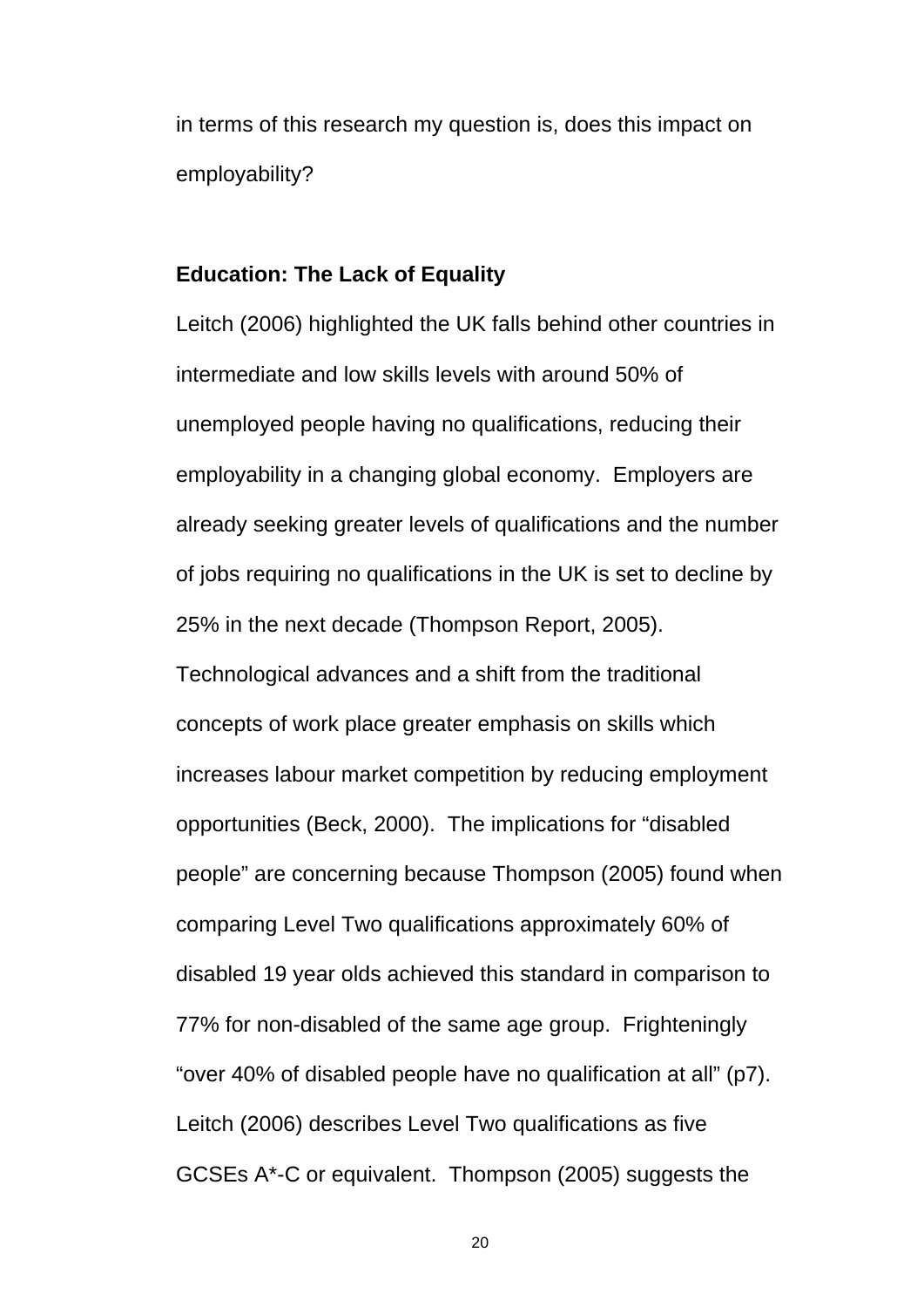current educational system fails disabled people because mainstream education does not make sufficient adjustments (p30) leading to poor attainment levels and underachievement. Combined with a discriminatory labour market (Barnes, 1991) disabled people are clearly disadvantaged.

Focussing on the educational attainment levels of people with a VI, only 26% of 18-29 year olds achieved GCSE qualifications and for those in the 50-64 age range it fell to 20% (Douglas *et al*, 2006). Research by Douglas *et al* (2006) highlighted the fact that lower attainment levels were more prevalent in the older age group (p68) and the onset of a VI at an early age was equated with higher attainment levels (p69). Similar figures are reflected in Higher Education (HE) with lower attainment levels and lower levels of representation of students with a VI. Evidence also suggests higher levels of non-completion amongst students with a VI (Richardson and Roy, 2002). Visage (2006) found that only one in ten people with a VI had a university degree, below the national average. The research also found educational levels and access to lifelong learning play a crucial role in getting and keeping a job,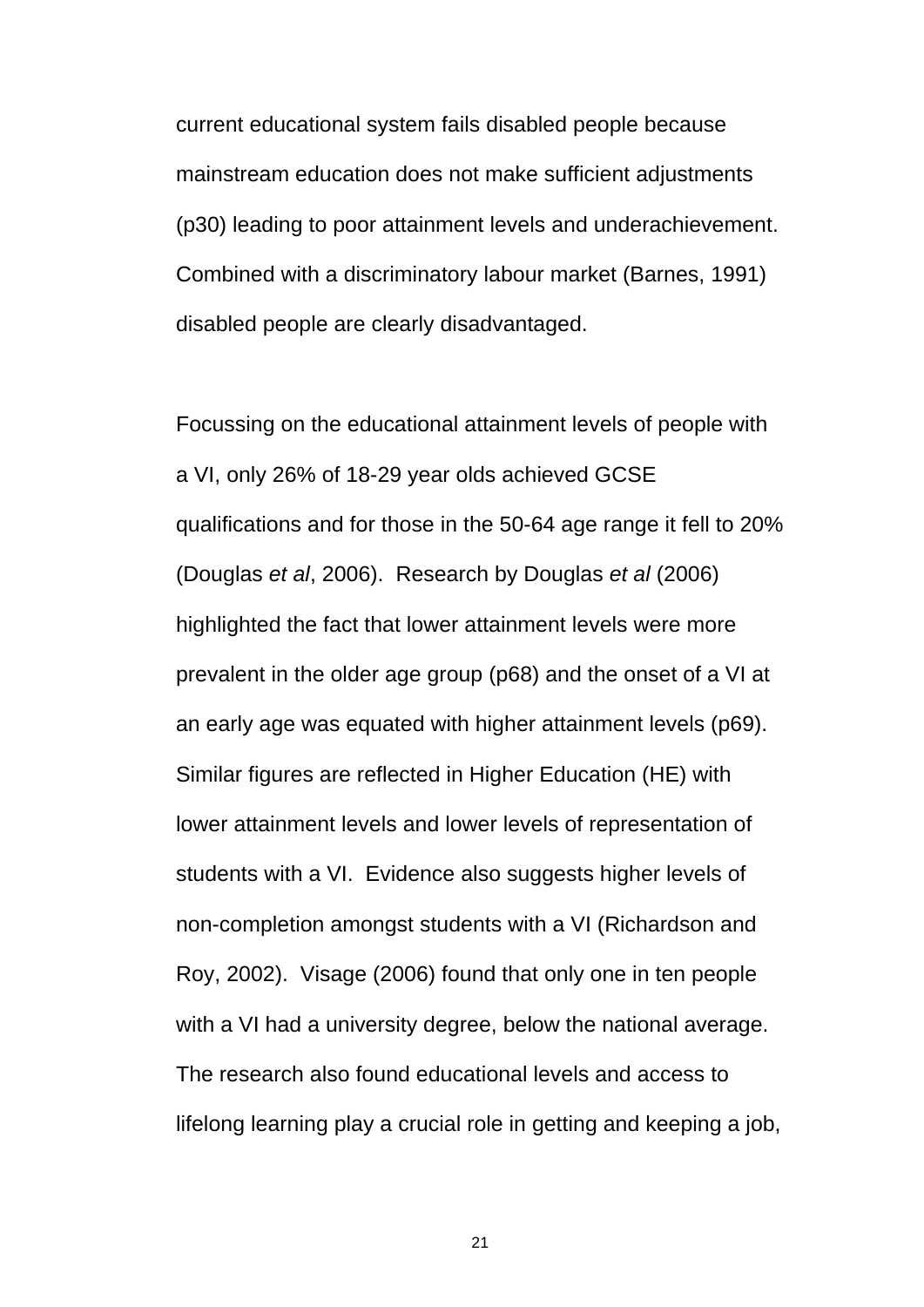and concluded by stating people with a VI needed equal access to educational facilities.

The issue is not confined to older students and research by Mann (2006) found that there are over 20,000 children aged between 5-16 years in the UK with a VI severe enough to require support from special educational services. The research suggested the majority are educated in mainstream schools despite 30% having complex needs and multiple impairments. In some cases, schools had funding for specialist teachers but most used peripatetic teachers from the local authority VI Advisory Service. Generally there was a lack of trained support in mainstream schooling. This appears to be a common theme, Porter and Lacy (2008) found that teachers in special schools often did not have appropriate training and questioned whether pupils would be better served in mainstream schools with trained teachers.

Mann (2006) highlighted the lack of support available through the provision of text books and curriculum material in accessible formats. Examples being; at Key 3 stage, only three out of 129 Maths books were available in large print and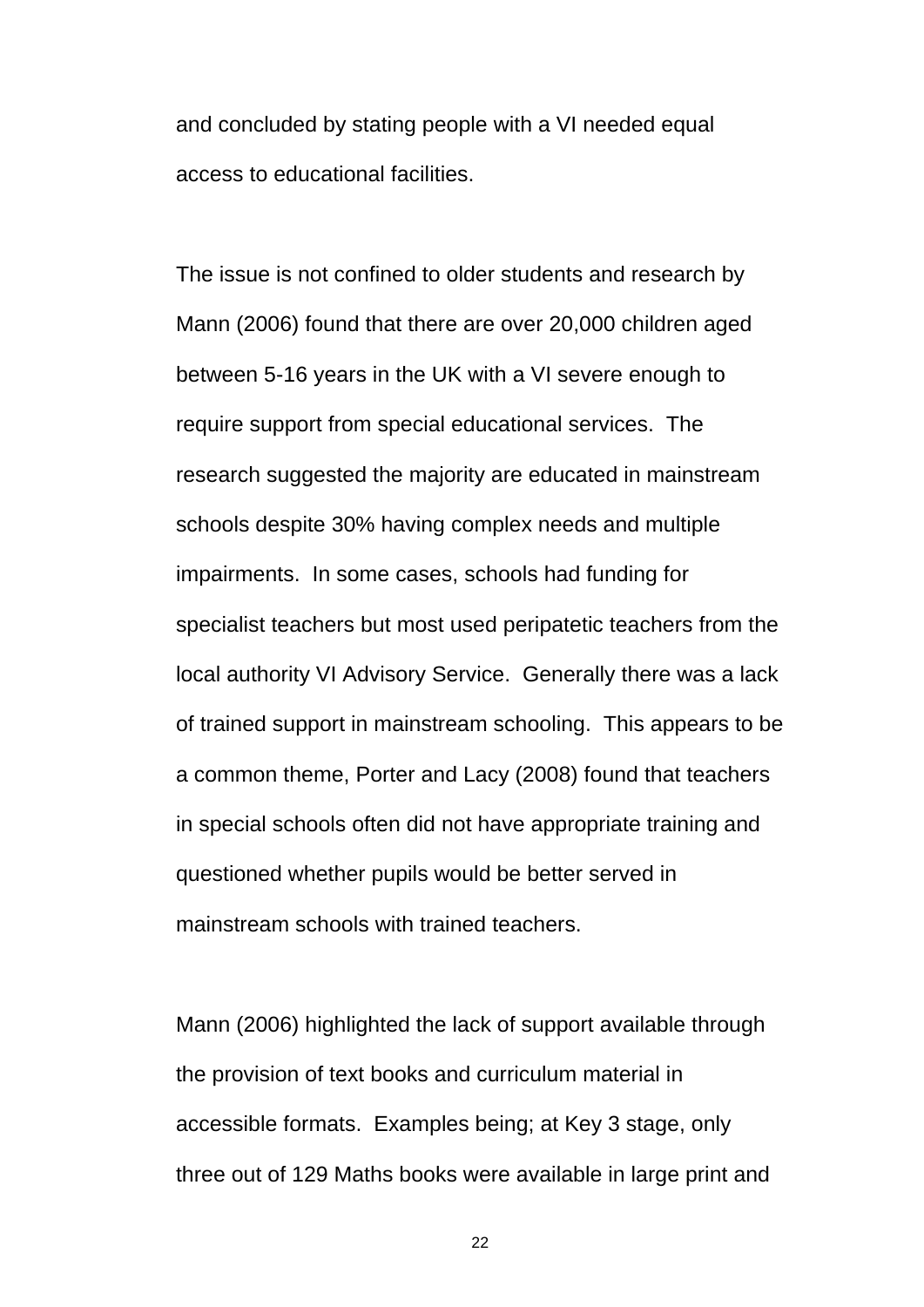18 copies in Braille. English Language came out worse with one out of 143 available in large print and two copies available in Braille. These finding were replicated across other subjects in Key Stage 4; in Science none of the 21 books were available in large print and only one available in Braille. Consequently this restricts teachers' ability to provide the full curriculum and adequate support. Mann (2006) found that 92% of teachers surveyed suggested restricted access to material had an effect on children's social inclusion and education. Given that 33% of children with a VI leave school without any qualifications, the lack of available support and accessible resources remains inconsistent with national policies on education and employment.

#### **Employment: Fiscal not Inclusive**

Thompson (2005: p21) suggests eight million people are economically inactive of which Cameron (2008) suggest 2.64 million people claim Incapacity Benefit (IB) costing £12.65 billion annually, compared with £2.5 billion for Job Seekers Allowance (JSA). The actual annual financial saving of getting someone off IB and into work is £9,000 (Freud, 2007). Given the Government's desire to move a million people off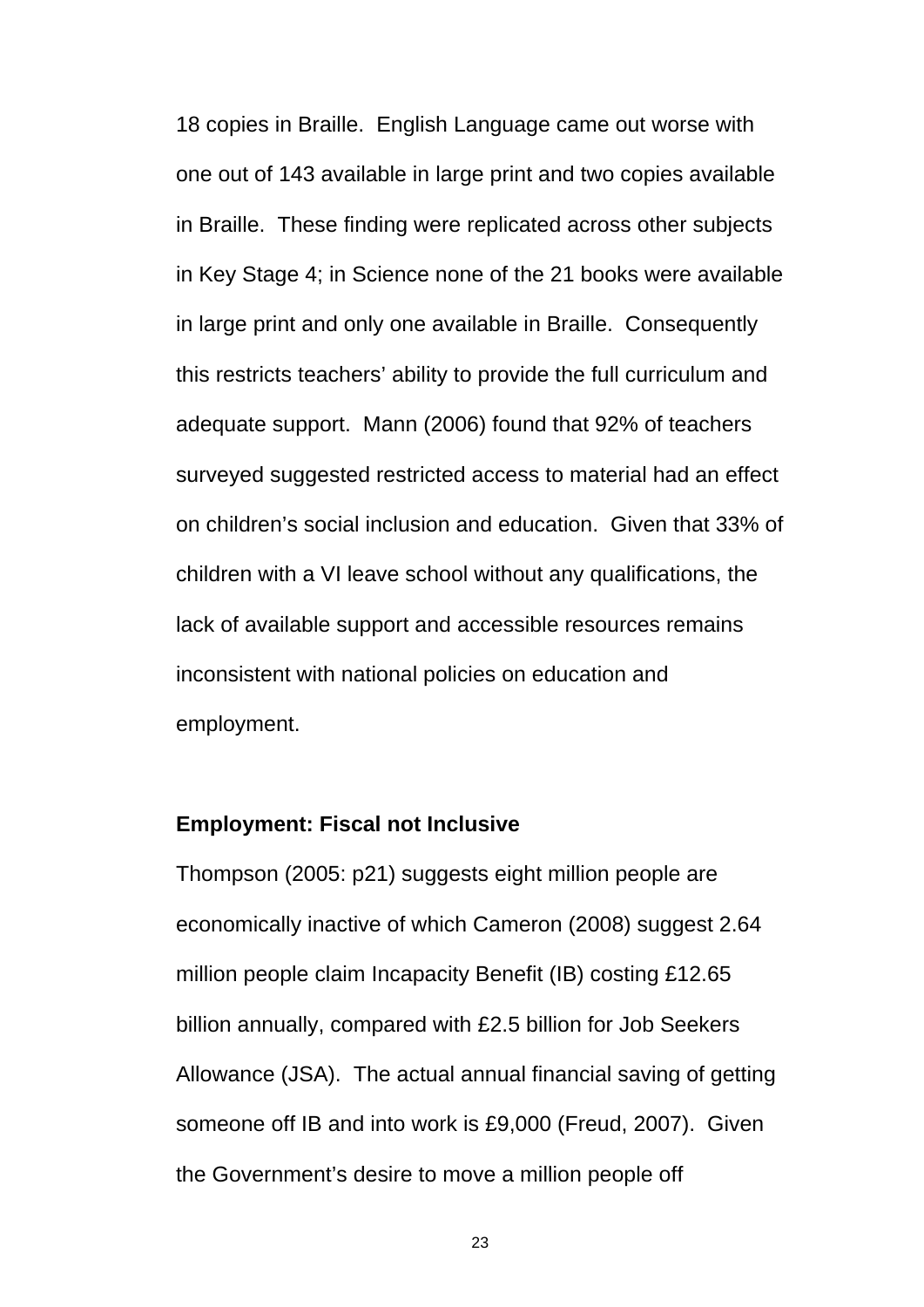incapacity benefits the fiscally aimed polices, combined with deregulated labour markets, pose a threat to disabled people.

The new Employment Support Allowance (ESA) and changes to Personal Capability Assessment (PCA) are introduced in October 2008. Those actively seeking work will be entitled to a higher rate of benefit whilst those not seeking work and those who fail to participate in PTW may see a reduction in benefits (Grover and Piggott, 2007). Stricter criteria and tests for the PCA will also see more people moved from ESA to JSA (Grover and Piggott, 2007) which has a lower rate of benefit and entail active job seeking. PTW is mandatory for all new IB and ESA claimants; essentially it is dictatorial, process and target driven. It also contains a voluntary element to target disability related benefits including Disability Living Allowance (Pathways to Work, 2007).

My fear with this is that many people with a less severe VI will be forced onto JSA thus reducing the number of ESA claimants. A more cynical view is that governments manipulate polices to move people from ESA to JSA or visa versa to suit political aims. This carrot and stick approach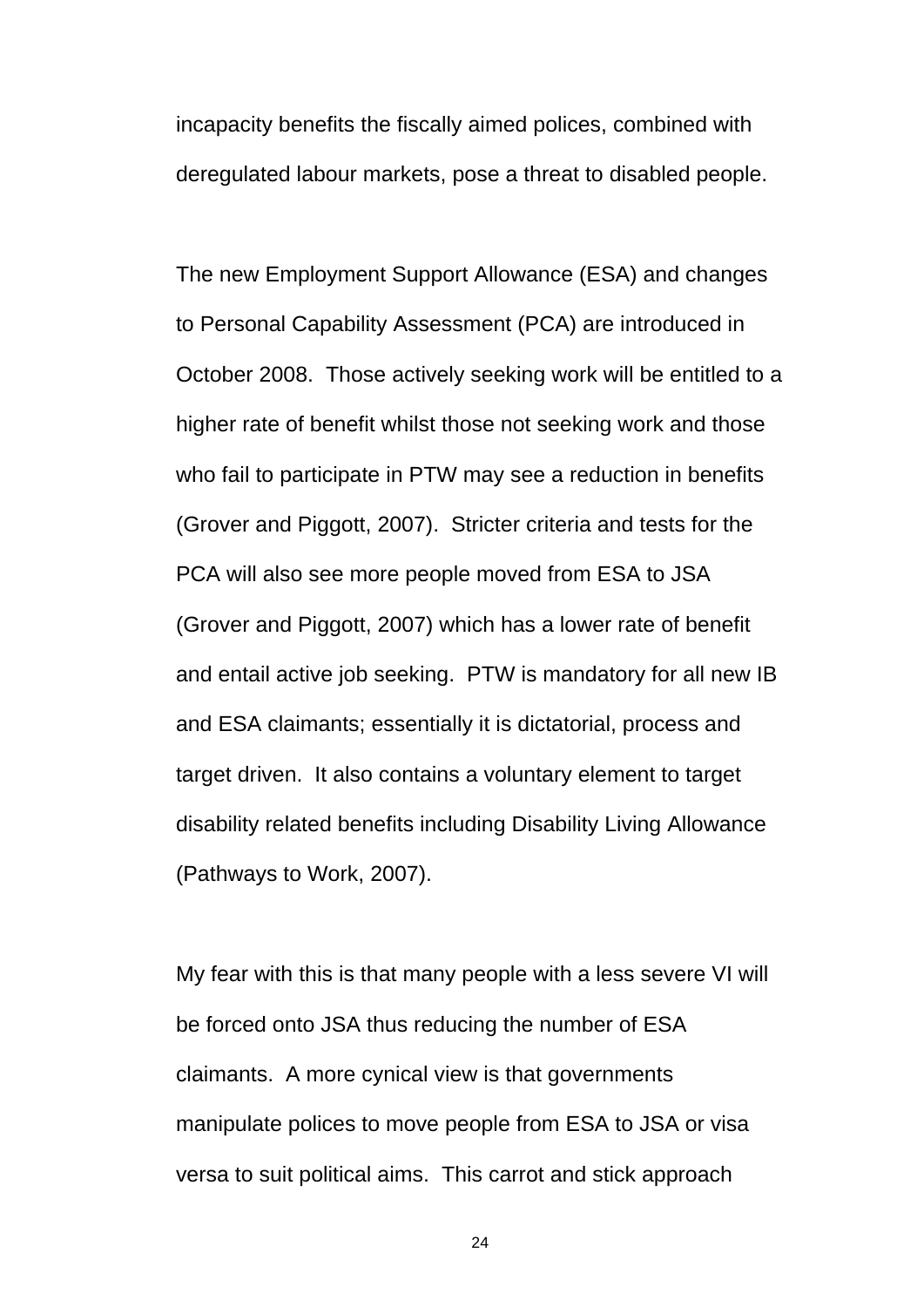poses a risk because people with a VI will be forced into underemployment (Thornton and Lunt, 1995) or work that is totally unsuitable enforcing a negative disabled identity (Oliver and Barnes, 1998). The issue is how well equipped are people with a VI to participate in the labour market and how will these new polices affect them.

Visage (2006) research by organisations including *Action* looked at the employability of people with a VI. They found only one in four people with a VI of working age are employed. Douglas *et al* (2006) had similar figures of 28% in paid employment and 5% being self-employed. These figures have remained constant over the last decade, despite the introduction of schemes and legislation designed to promote the employment of disabled people (Visage, 2006). Sadly of those unemployed 76% felt it was unlikely they would find paid employment within a year (Douglas *et al*, 2006) and this is indicative of failed Government policies. Danieli and Wheeler (2006) describe many of the current policies as "old wine in new glasses", they are right because it is still the same type of ideological polices and the same societal barriers.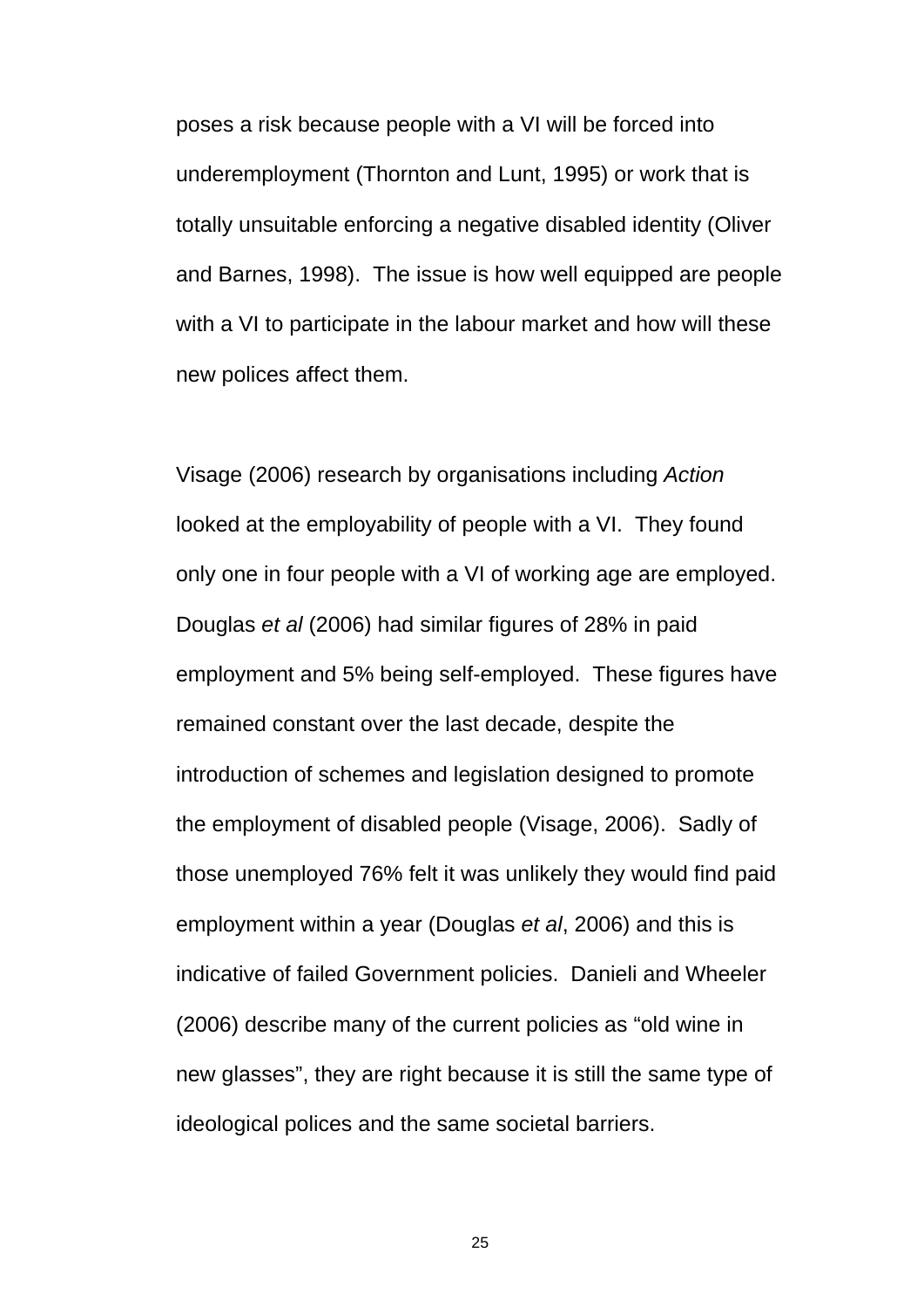Previous research (Tillsley, 1997) looked at employability and skill development as a whole reflecting different strategies for helping people with a VI find work but highlighted the need to concentrate on work with employers. However Roberts *et al* (2004) still found 50% of employers unaware of financial support available through Access to Work (ATW). Employer's perceptions are a major barrier; Roberts *et al* (2004) found 90% of employers thought it difficult or impossible to employ people with a VI. Interestingly Visage (2006) found of those who employed someone with a VI, 81% rated their performance as good as or better than non-VI people. Many barriers are caused through ignorance, not necessarily deliberate discrimination, the problem being socially created beliefs and assumptions (Barnes, 1991). Interestingly Douglas *et al*, (2006) found unemployed people with a VI felt a lack of suitable jobs, their lack of qualifications and employers' specific requirements were the main barriers to employment.

#### **Discussion**

The odds appear to be stacked against people with a VI in the current labour market. Socially constructed barriers based on the individual model of disability and widespread discrimination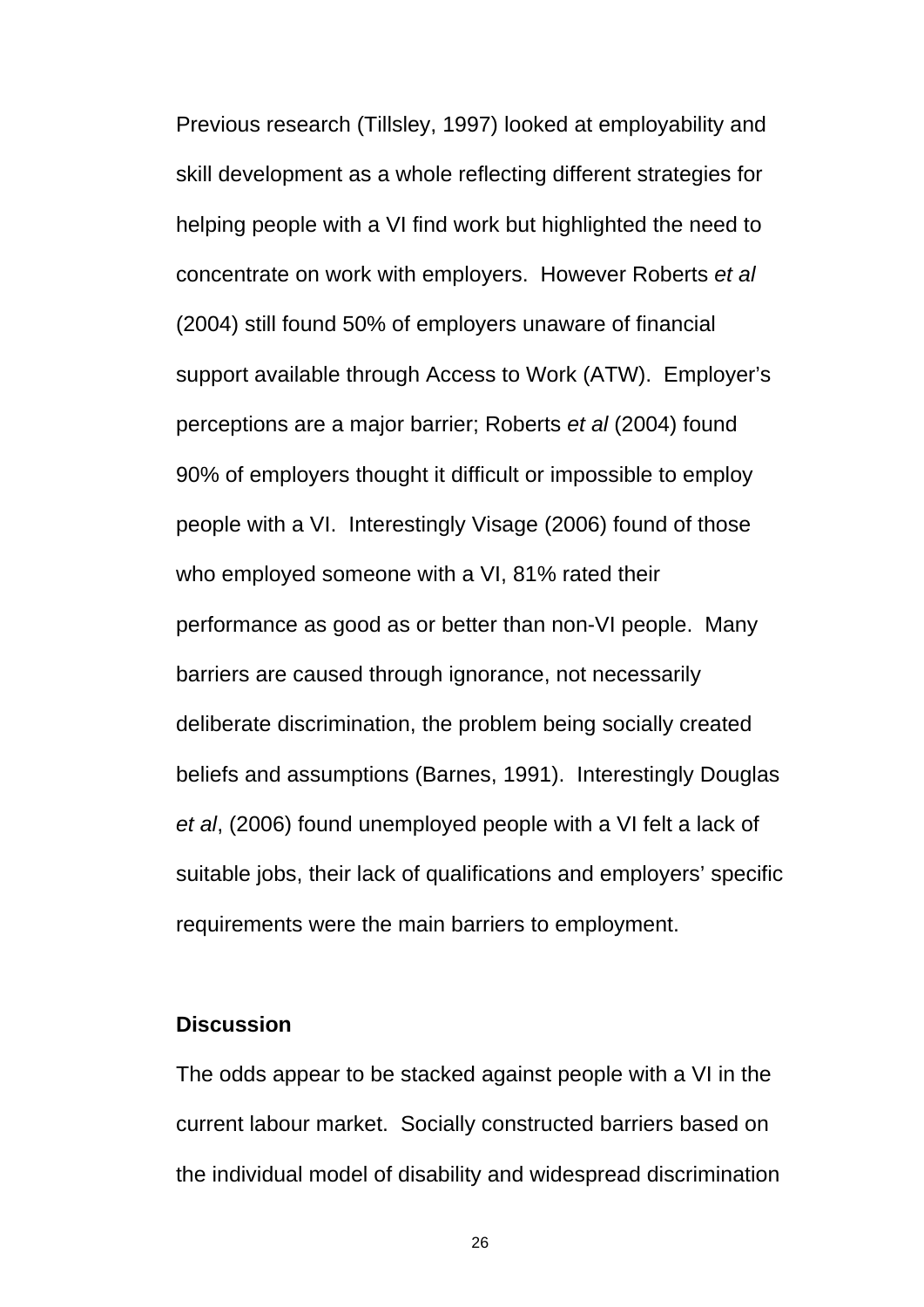coupled with Government ideology does little to help employability. Educational attainment levels are disappointing low with accessible information rarely available and inadequate teacher/student support. Employment rates for VI have been constantly low despite numerous employment programmes aimed at reducing rates of unemployment amongst the "disabled". Specific qualifications/training appears to be a barrier to employment raising the question are these barriers the same for both congenital and acquired VI?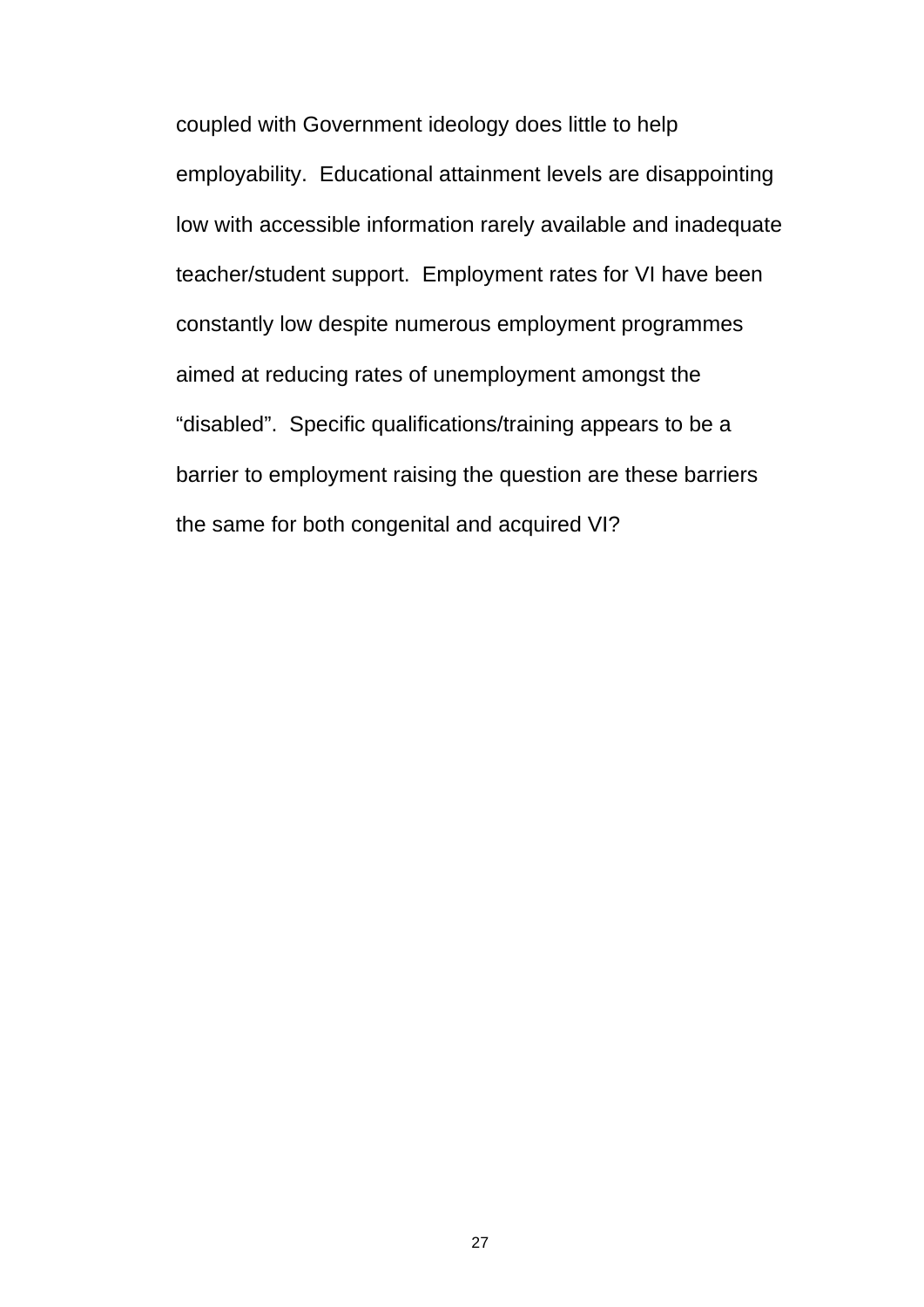# **Chapter Three: Data Collection**

#### **Introduction**

The strength of any research is validity drawn from sound reliable methods open to the audience, ensuring transparency and confidence in the conclusions (Silverman, 2005). This chapter seeks to demonstrate the research design and the methods used in data generation and analysis. It provides an explanation of the paradigms underpinning the research and outlines each stage of the project including Ethics and Dissemination.

#### **The Research Perspective**

Many theories exist on how knowledge of the world is obtained and how we understand reality. My ontological and epistemological standpoint is a mixture of paradigms drawing on different elements supporting this research (Mason, 2000). It is underpinned by a critical social model of disability/ participatory paradigm; meaning there are multiple subjective realities shaped by social construction, political and economic ideology together with our lived experiences (Lincoln and Guba, 2000). Therefore hegemony and political ideology are as one in social construction (Kincheloe and McLaren, 2000).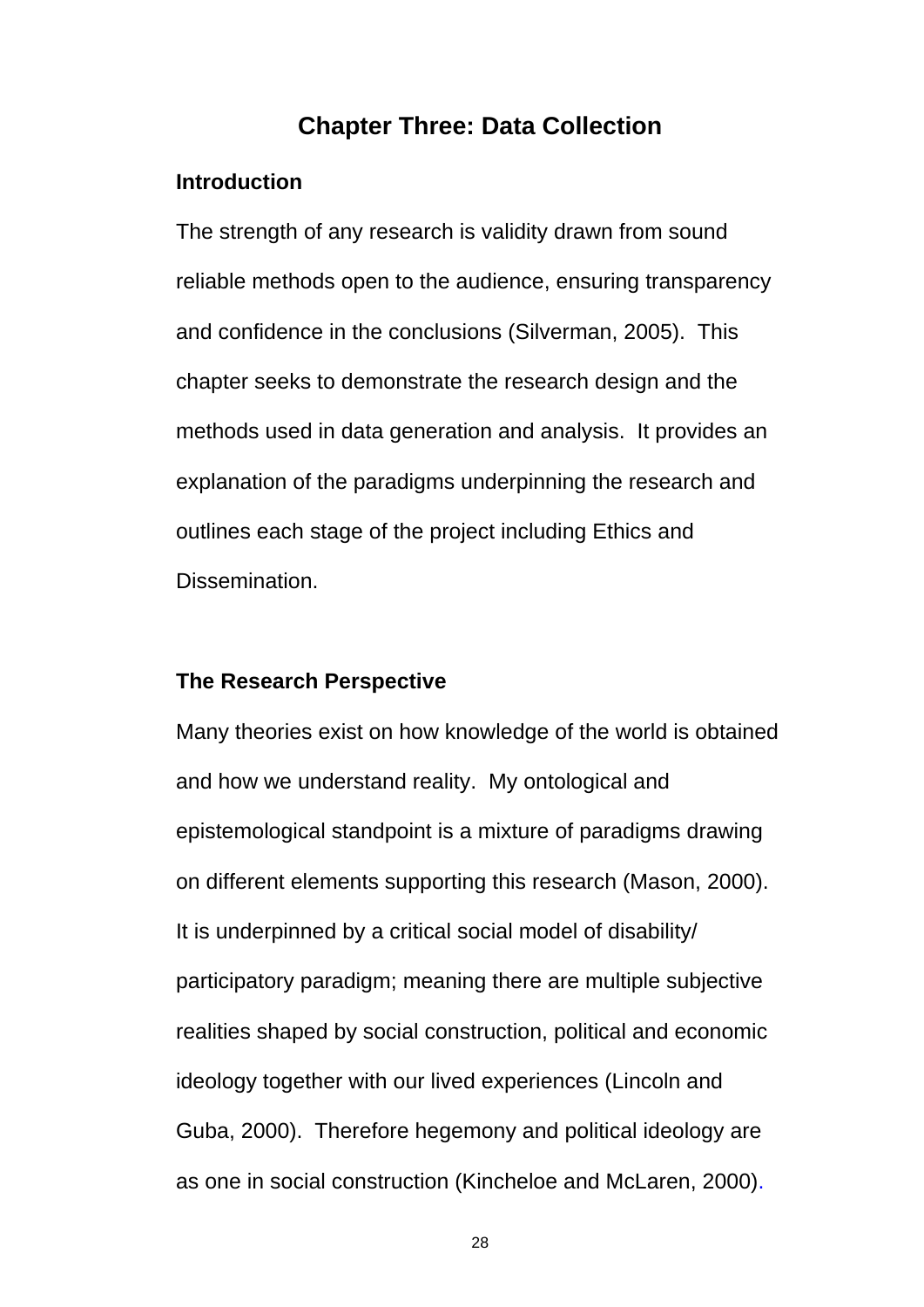Socialisation through culture (Williams, 1991: Giddens, 1993) combined with socially created "disability" (Oliver, 1990) and exclusion from modern modes of production (Finkelstein, 1980) restricts societal participation. Therefore people are disabled because of their lack of inclusion in the educational system (Barnes, 1991) and exclusion from paid work (Barnes, 2000). I appreciate this represents a mainly historical and materialistic view of the cause of disability (Grover and Piggot, 2007). However, I am also influenced by the holistic creation of knowledge and disability from all human experiences such as feminism, ethnicity, sexuality and cultural factors (Harding and Hintikka, 1983 cited in Punch, 2005: Morris, 1992).

I have undertaken this research as a non-disabled researcher which may be seen as a weakness. Oliver (1992) suggests research into disability issues should be controlled, instigated, and led by disabled people. However, Barnes (1992) feels good quality research can be produced by non-disabled people. A different perspective that suits the nature of this research is participatory methodology which Zarb (1992) describes as a relationship between disabled people and researchers. Swain and French (2004) describe participatory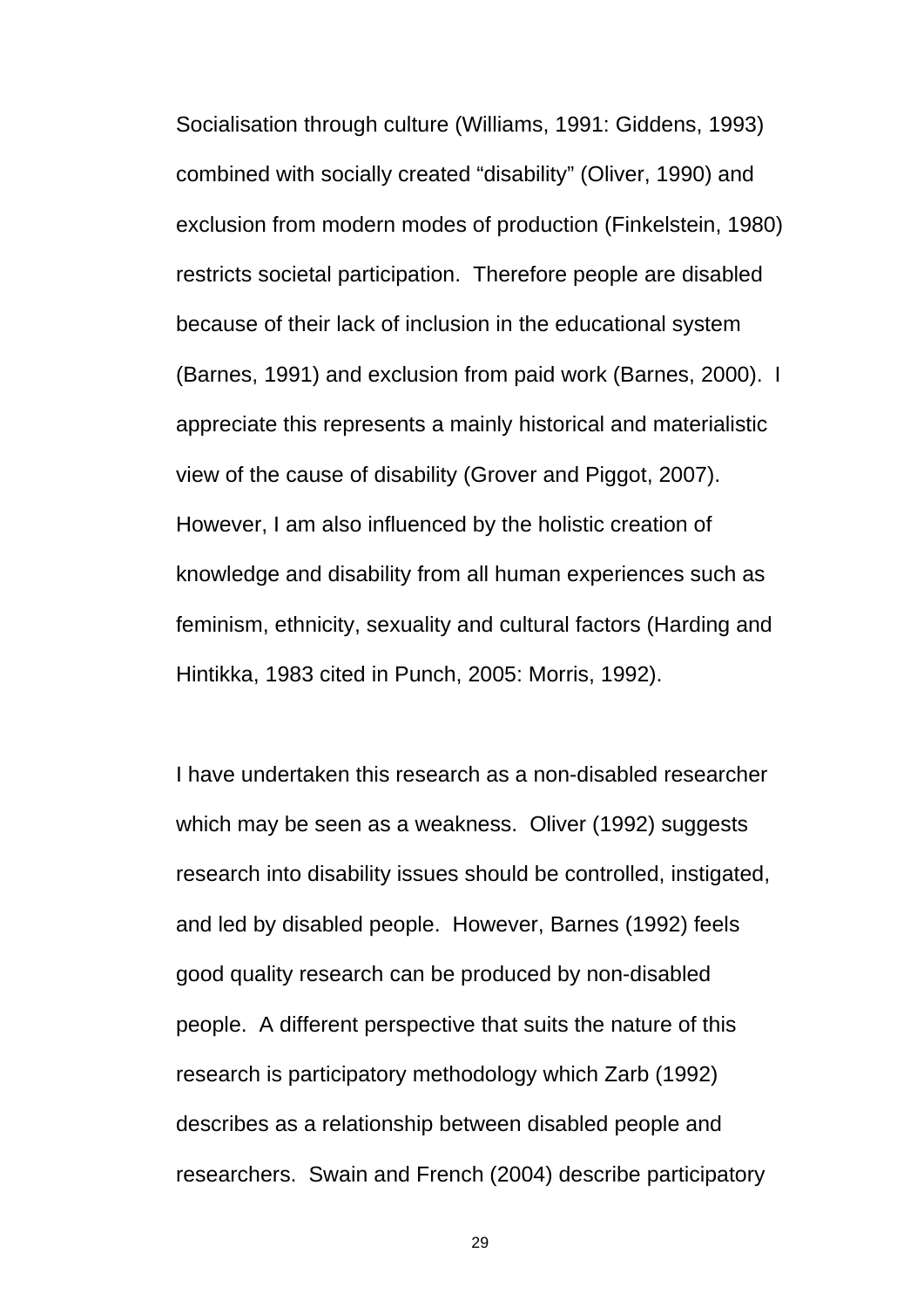research as with, rather than on, people. It stems from qualitative methodology with a commitment to include disabled people at every stage (Swain and French, 2004). I believe this, combined with the critical social model paradigm, is the strength of this research. The scale of the research restricted participant involvement but the focus group and validation of interviews/extracts does reflect a participatory approach (Mercer, 2002).

#### **Data Collection Methods**

Based primarily on qualitative methodology which is ideally suited to small scale research (Barnes, 1992), this crosssectional study gathered information from primary sources through qualitative interviews (Kumar, 2005); generating a rich and subtle understanding of everyday life expressed in the words of the participant (Punch, 2005). To retain anonymity pseudonyms have been used. The research also contains an element of quantitative methodology using secondary statistical data from two employment-based projects; primarily because quantitative data can help disabled people prove the individual model is discriminatory (Abberley, 1992). The Swoop Project, (Swoop, 2007) and Nextstep's Skills Coaching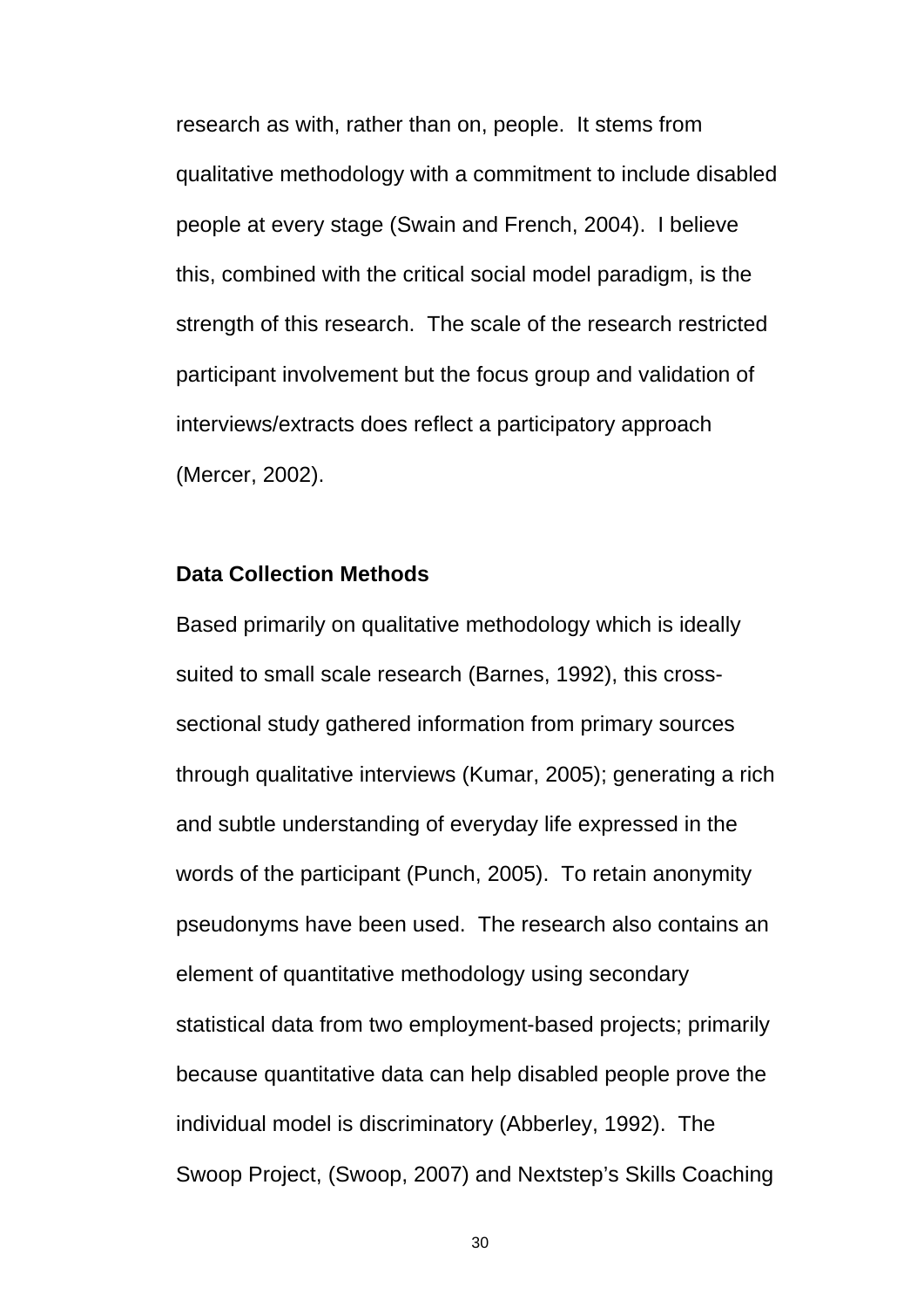project (Nextstep, 2008) involved working with *Action's* clients in Devon to seek employment or training. This provided data on eye conditions, educational attainment levels, and employment or training outcomes for 71 people. To retain anonymity names have been replaced with numbers. Corresponding data was also collated from the research participants. The purpose was to assess and compare the two sets of data when generating theories. Additionally allowing triangulation and cross checking of data to increase validity (Silverman, 2005).

Whilst the research was based in Devon; some of the participants have moved to Devon and have had social, educational and employment experiences elsewhere in the UK. The research reflects local employment issues and does not present a true national picture. The labour market in Devon is stable showing steady growth over recent years due to increased infrastructure. Both wages and unemployment are below the national average, seasonal work is prevalent in coastal areas; many of these vacancies are filled by transient workers. Poor public transport and the rural nature of the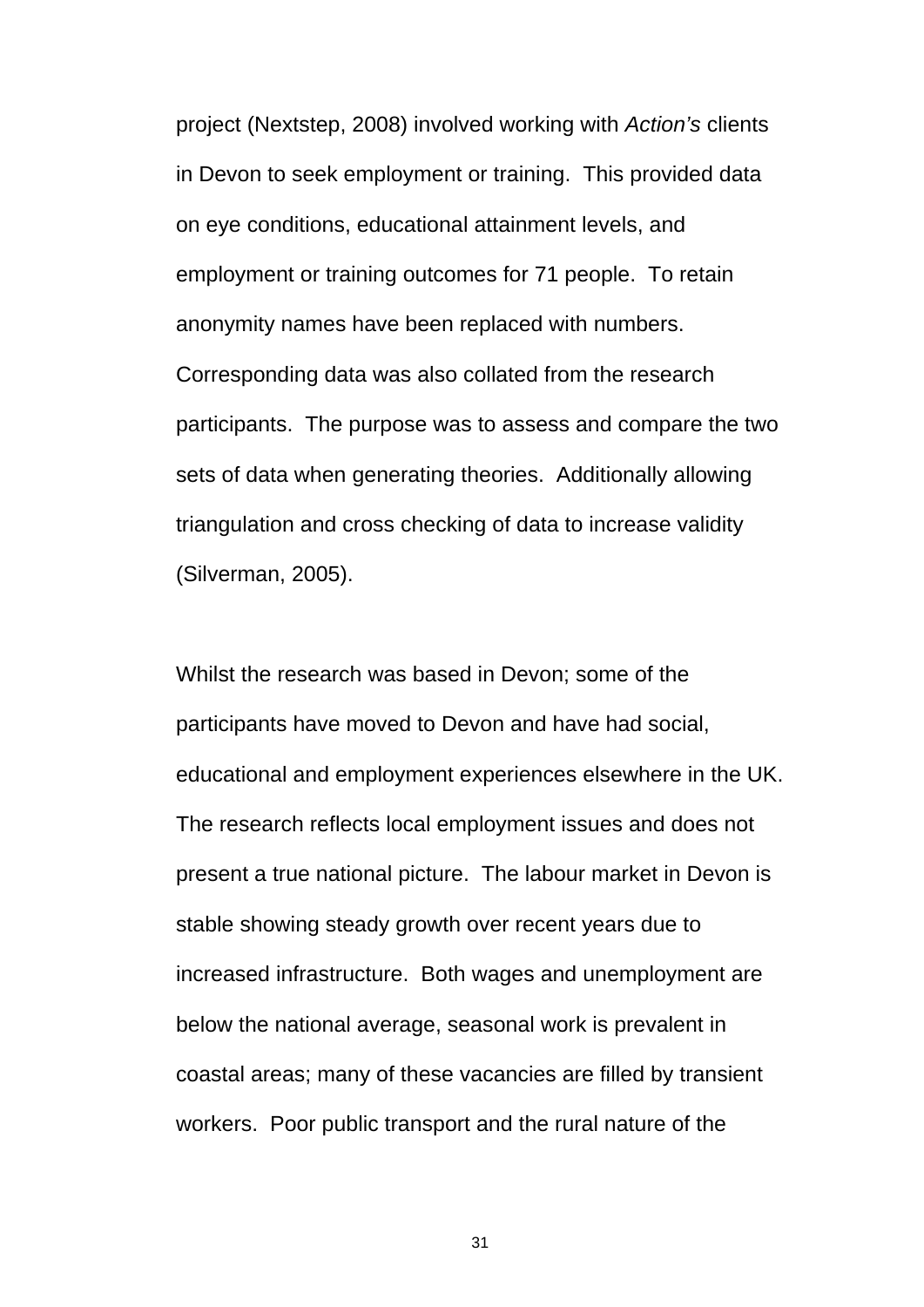county means transport is a barrier to employment (Devon Economic Partnership, 2008).

#### **Participant Selection**

All participants have association with *Action* and are known to the researcher. This is unavoidable given the available resources and aims of the research. The researcherresearched relationship was considered (Mason, 2000). Whilst there was a danger this may generate distorted accounts I feel the participants were more confident in expressing their true views. To reduce travel time and costs it was decided to draw participants from Exeter and Torbay.

The sample size was ten; five with a congenital VI and five with an acquired VI, of which one had a hereditary condition commencing aged 14 years and one had an accident aged 10 years affecting the latter part of their schooling. There was a mixture of six male and four female participants spread over a wide age range. The demographics of the county reflect a mainly white, ageing population. This is reflected in *Action*'s client group and the participants, with one being Asian/British and nine White/British. This is not meant to be discriminatory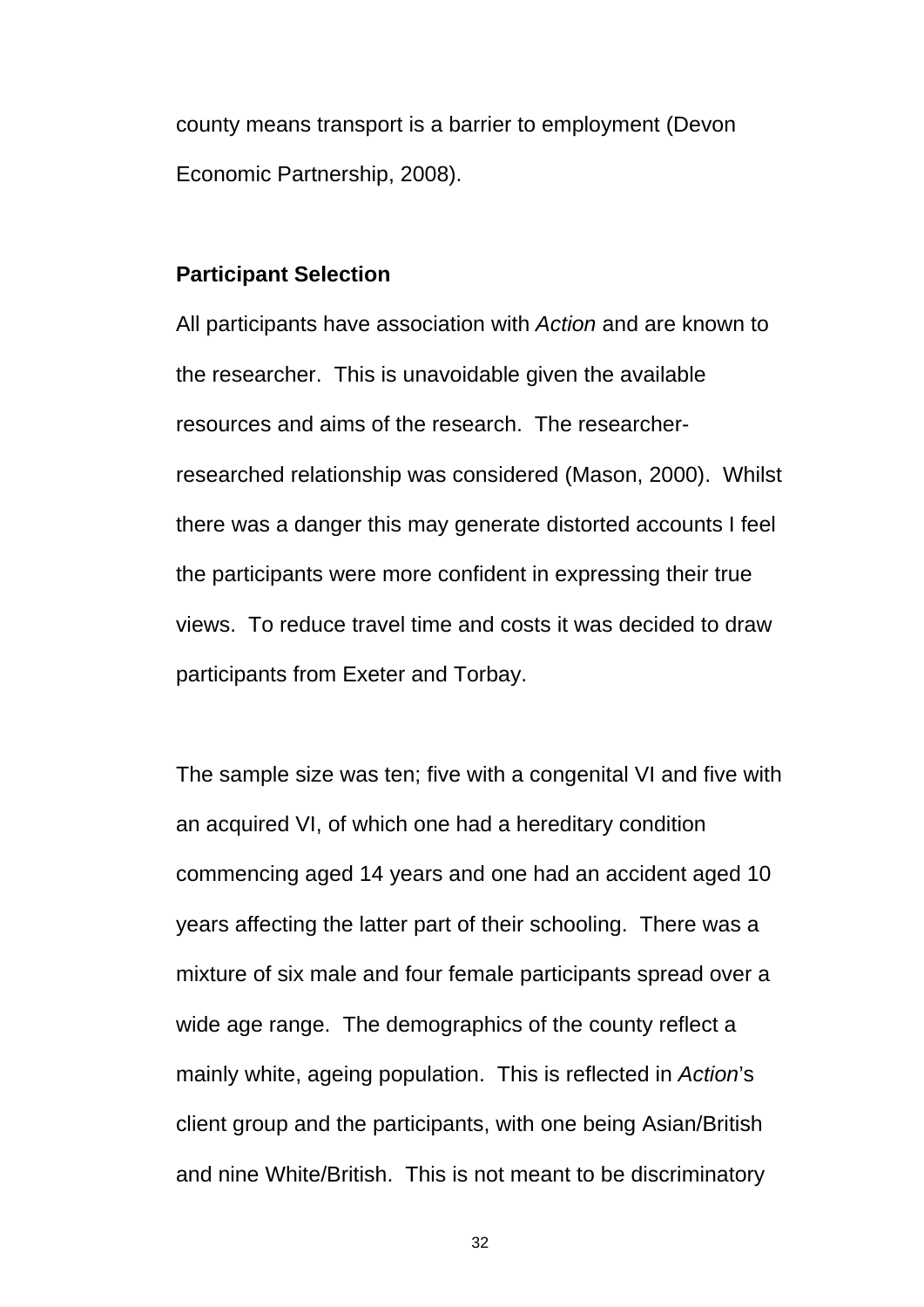against other ethnic origins. A conscious decision was taken to include a mixture of employed, unemployed and retired people who have had a variety of experiences. The aim being to ensure a range of views was obtained and not just unsuccessful job applicants.

#### **Focus Group**

This had three aims, firstly it was a qualitative group interview; secondly it allowed participants to be involved in planning and designing the research including the interview format; thirdly it provided an opportunity, prior to the interviews, to explain the purpose and aims of the research (Tonkiss, 2004); and importantly the difference between the social/individual model of disability. I wanted to describe the aims of the research before the actual interviews allowing an informed decision on whether to participate. I also felt it important to explain the different models of disability to provide participants with an understanding of my beliefs. Much time was spent on aims two and three and in hindsight it provided little as a group interview.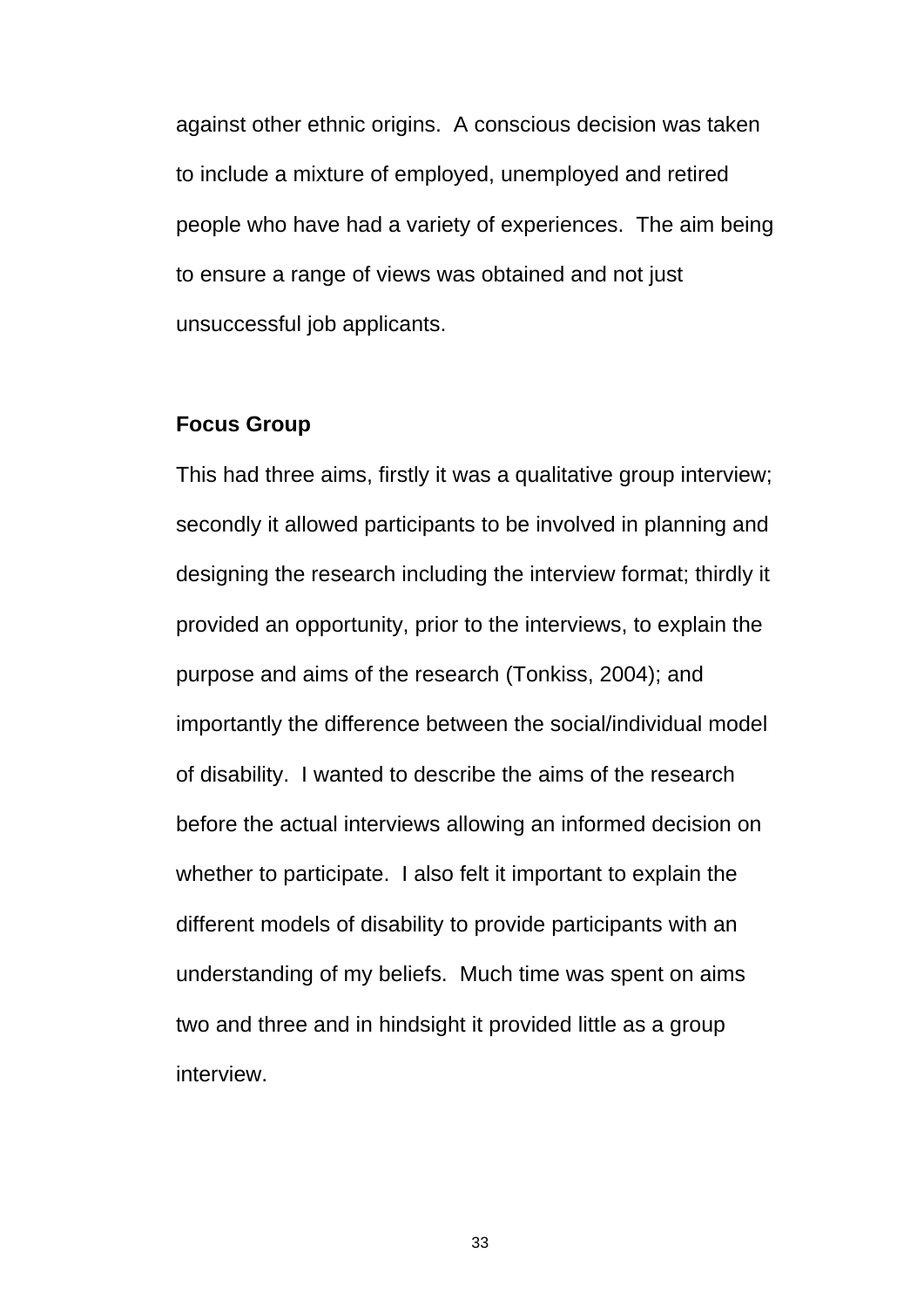#### **Qualitative Interviews**

The use of qualitative semi-structured interviews engaged participants to talk freely and openly about their experiences (Byrne, 2004). It allowed exploration of participants' knowledge, values, and experiences (Mason, 2000). The semi-structured interview had a number of specific themes, socialisation, education and employment, creating a framework whilst allowing and encouraging participants to enter into a dialogue about their experiences. When necessary I sought clarification using a mixture of open and closed questions (May, 1997) but participants were allowed to talk freely about their experiences. The use of verbal interviews removed the cost of large print/Braille/taped questionnaires which are beyond the scope of this research but ensured methods were fit for purpose (Mason, 2000).

Another aim was to generate measurable data including details of VI, educational attainment level and employment status. I initially intended to ask these as set questions at fixed points but my position changed following a trial interview when it was felt to be too prescriptive. Instead the questions were asked when appropriate in the flow of the interview if not already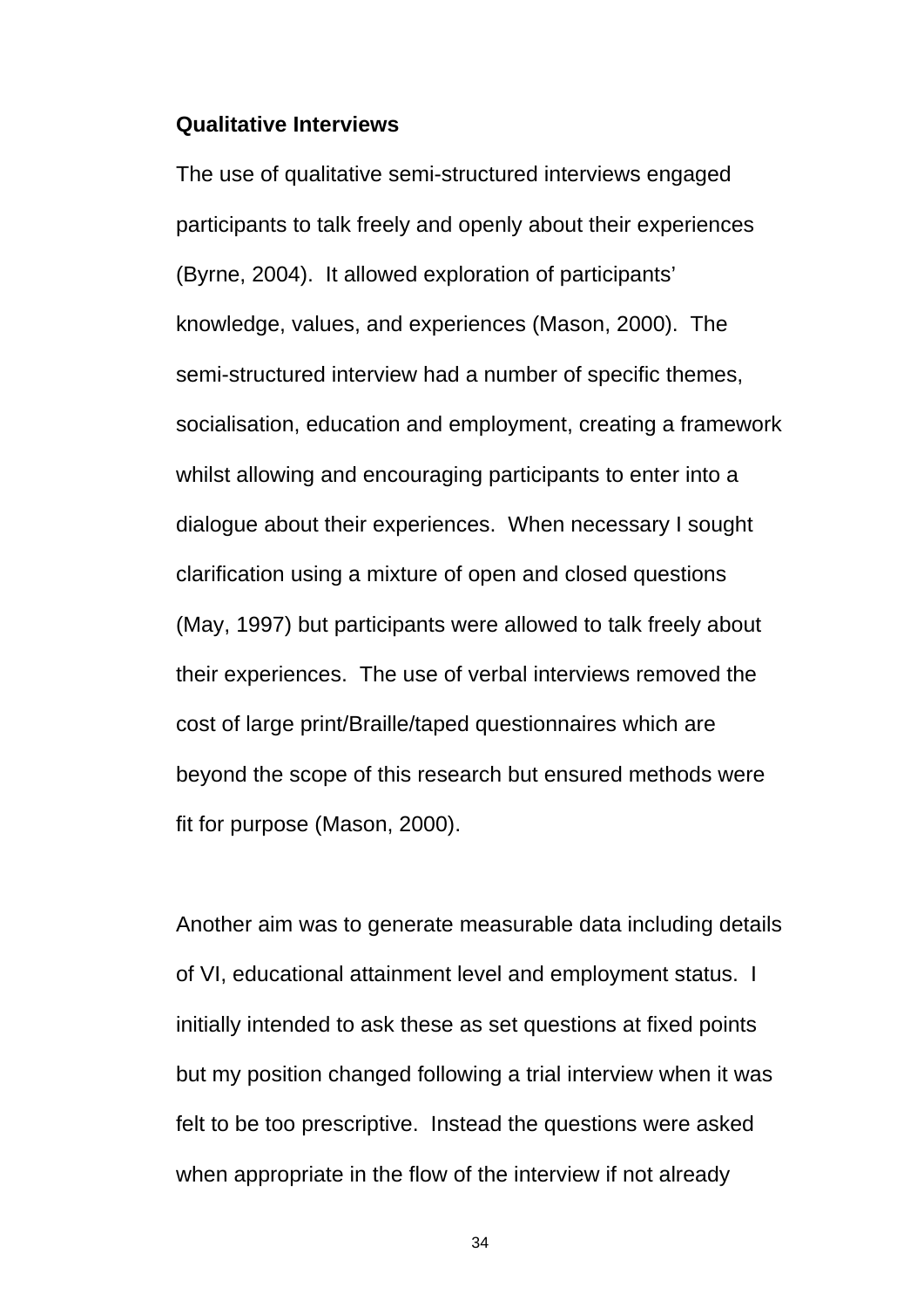covered in participants' accounts. This also meant not using scaled answers; consequently extracting data from the interviews became more interpretive.

The location of the interviews was discussed at the focus group and participants requested I visit their homes/work. All were by prior arrangement and planned to allow sufficient time. Consideration was given to the structure of the interview so it flowed chronologically, the way questions were asked, not using double-barrelled questions, rephrasing questions if necessary and seeking to clarify responses (Kumar, 2005). I was also aware of my body language and demeanour and ensured I dressed appropriately to ensure participants felt comfortable because some are more formal than others (May, 1997). I felt comfortable interviewing, having over 20 years experience in a wide variety of situations.

### **Data Analysis**

The analysing of the interviews required the categorising of the data into key themes. They were transcribed allowing it to be translated into usable data achieved through coding and interpreting the information (Miles and Huberman, 1984). I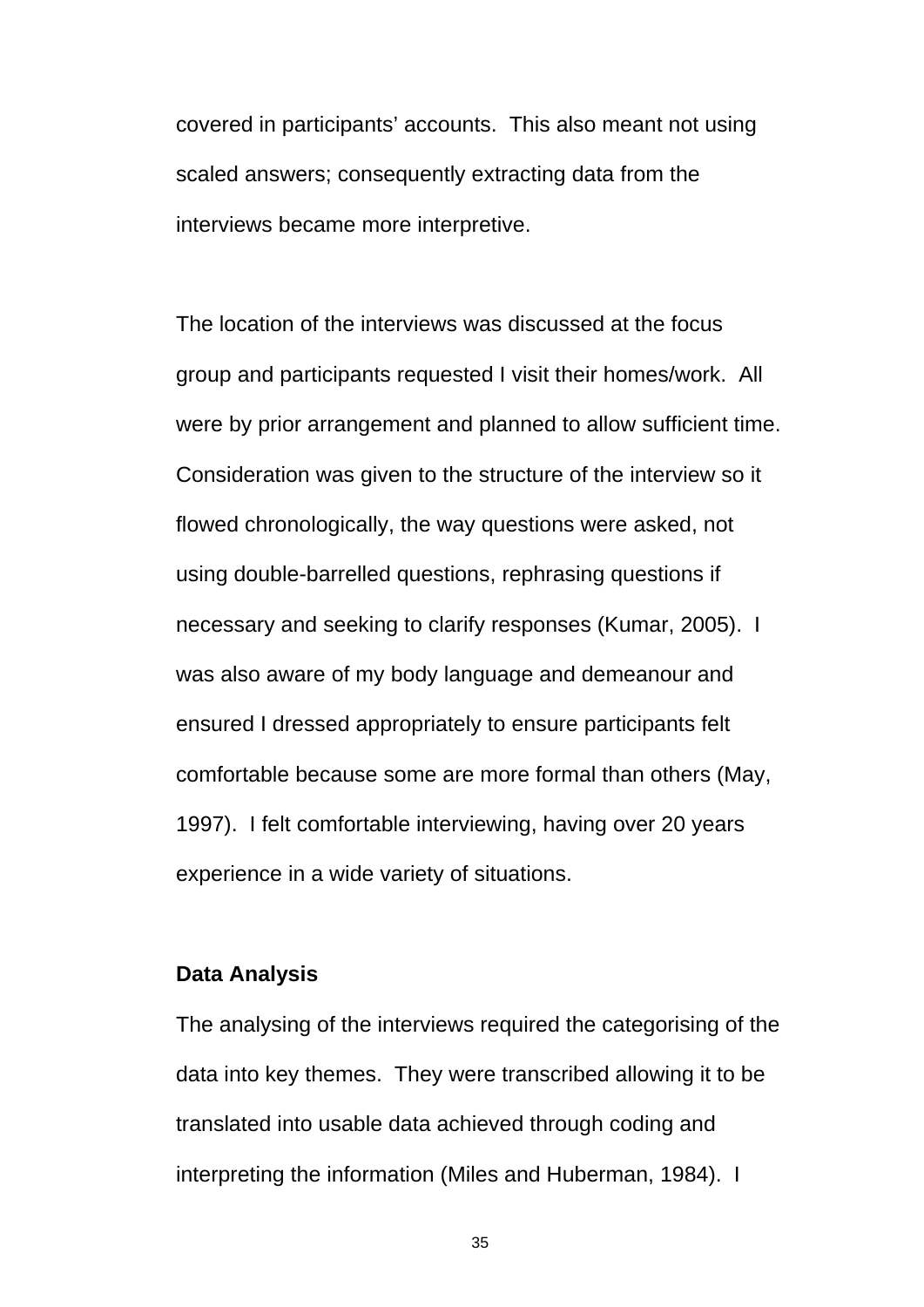have used two methods. Firstly, measurable data consisting of a single nominal variable was coded to ensure consistency of answers by applying a numerical indicator to indicate eye condition, educational attainment level and employment status (Bloch, 2004). Qualification levels were then coded in line with the Qualifications and Curriculum Authority National Qualification Framework (Appendix A). This allowed triangulation of primary and secondary data acting as a quality control to assess the validity of the information (Silverman, 2005). The second method of data analysis was the use of the extracts from interviews to provide a summary of the participants' views, experiences and emotions (Punch, 2005). They are an "Analytical Lens" providing a retrospective interpretation of emotions, beliefs and social interactions (Chase, 2005). A narrative gained through qualitative interviewing creates a danger of moving away from fact to a greater emphasis on the narrator's version of reality (Holstien and Gubruim, 2000 cited in Chase, 2005). However this is what was sought, the interpretation of participants' own lived experiences which reflects their experiences of reality. The use of narratives can follow that of storyteller or story analyst although the distinction is often blurred and a mixture of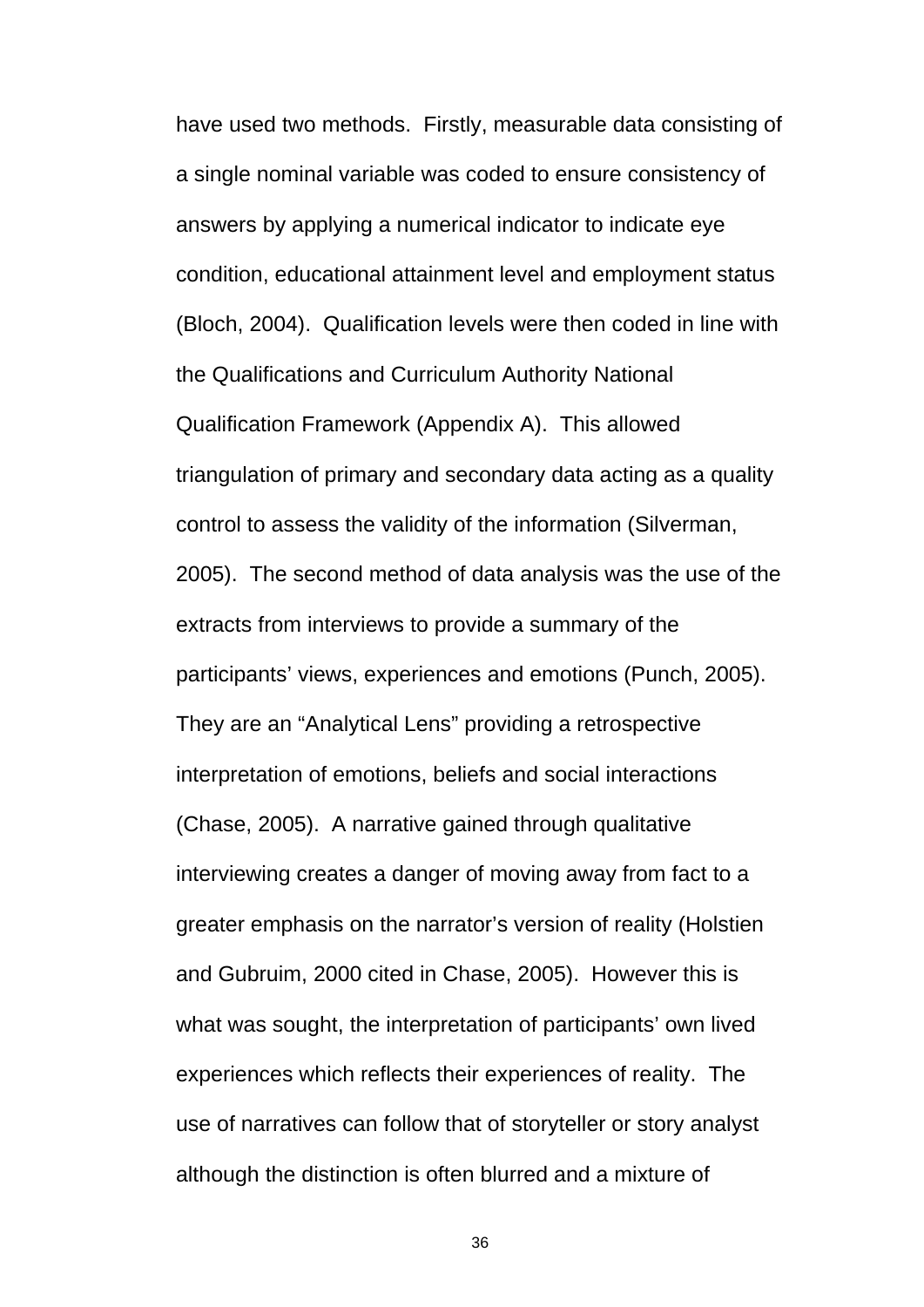methods is often more productive (Smith and Sparkes, 2008). Narratives provide a subjective interpretation of a section of society, in this case VI, providing an account of how social processes and reality shape an individual's view of the world at that given point in history and culture (Owens, 2007). To analyse them, researchers must turn the stories into data to create a narrative analysis or use the stories themselves as the analysis (Smith and Sparkes, 2008). I have placed great emphasis on the latter by using extracts from the interviews but have also sought to generate theories from the extracts.

Using whole transcripts was unfeasible and difficulties were encountered knowing what to leave out; this resulted in the transcripts being read numerous times to ensure I developed a detailed picture of participants' experiences which could be summarised through extracts (Punch, 2005). Whenever necessary this was checked with participants to ensure I had interpreted their meaning correctly and not injected my own views.

I was also aware of my own bias and pre-research perceptions so sought objectivity by looking to refute my own and any initial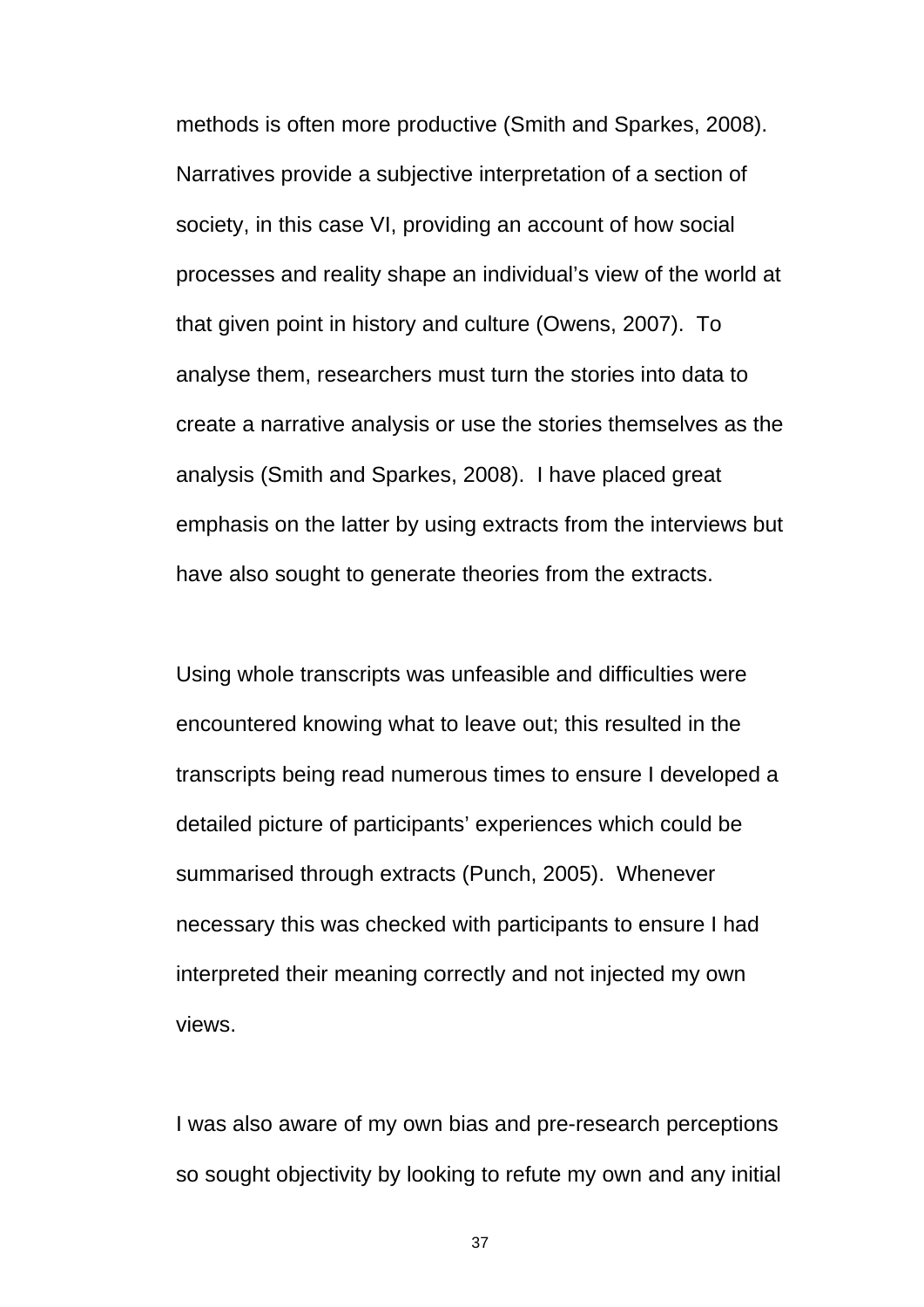assumptions from the data (Kirk and Miller, 1986 cited in Silverman, 2005). This meant comparing data seeking to prove or disprove assumptions from the data against known facts (Silverman, 2005).

## **Ethics**

Permission has been obtained from *Action* to interview participants and conduct this research. All information obtained will remain confidential and pseudonyms/numbers have been used throughout. Additionally most of this information is held on *Action's* database and is subject to data protection and confidentiality legislation. Consideration was given to ethical interviewing, the way questions were constructed, and the manner in which they were asked. The aim was to seek the informed views of the participants and care was taken not to mislead, misinform, or misinterpret at all stages. I have sought the informed consent of the participants (Kumar, 2005) and fully explained the purposes, aims, and implications of this research. All participants were given the opportunity to withdraw prior to the interview and all material including notes and tapes will be made available should they wish to have access. Participants were given the opportunity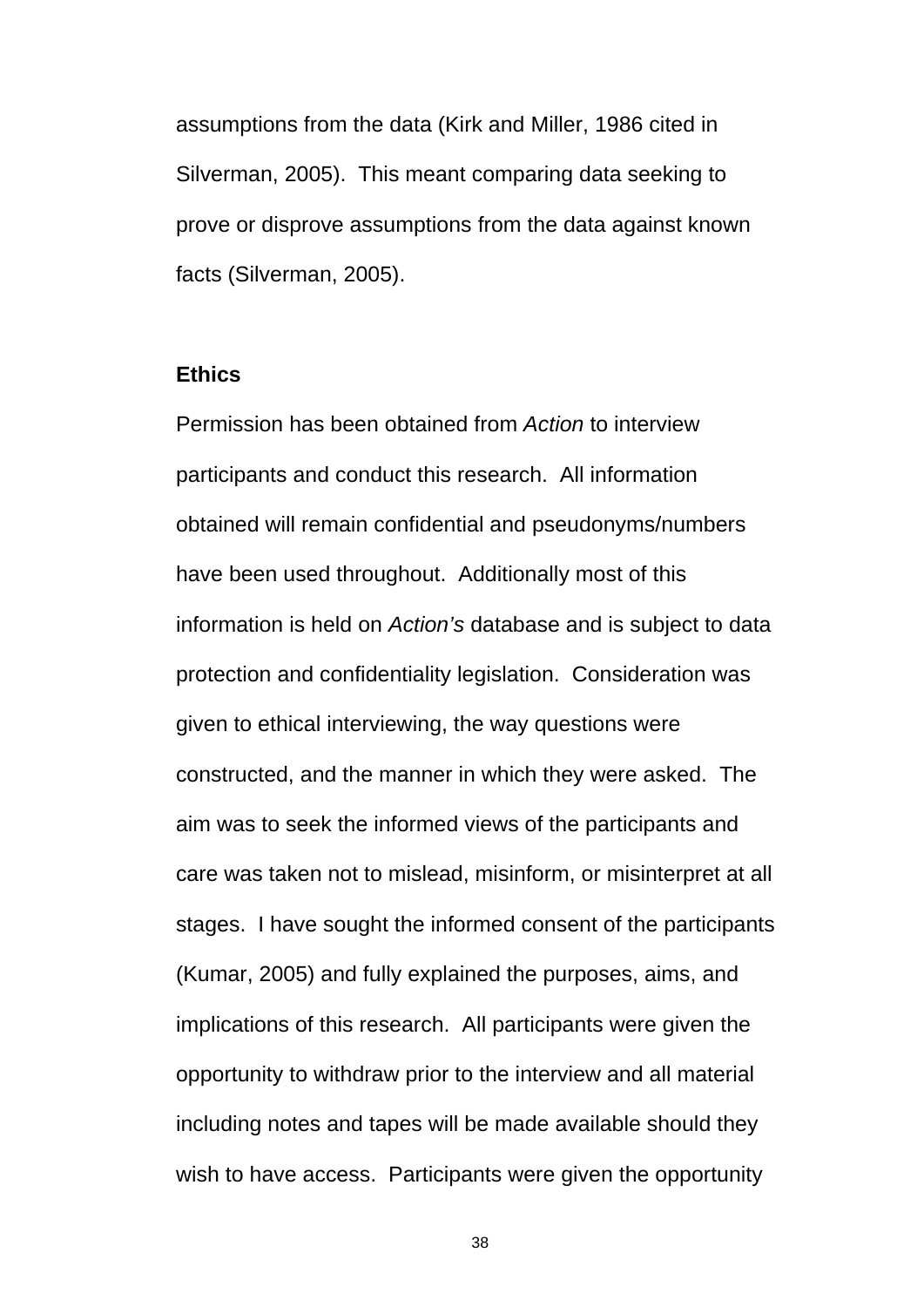to add or amend transcripts/extracts prior to use. Some of the information discussed was upsetting and caused a range of emotions (Silverman, 2005). Whenever necessary I offered to stop the interview and I set aside time after each interview to talk through any emotions raised, if appropriate. I did consider my own bias and how that may have applied to the research process (Mason, 2000). With this in mind I have sought to clarify my position both in terms of methodology and allegiance with the social model of disability. Despite this I have sought a true and balanced view throughout the whole research process.

## **Dissemination**

There are no financial resources available for this research but every effort will be made to produce the dissertation in appropriate formats. The local *Action* hotel has agreed to provide copies of the dissertation in Braille; additionally large print and electronic versions will be available. Restrictions in resources mean no audio copies will be available. Copies will be made available to all participants, University of Leeds, and other interested parties.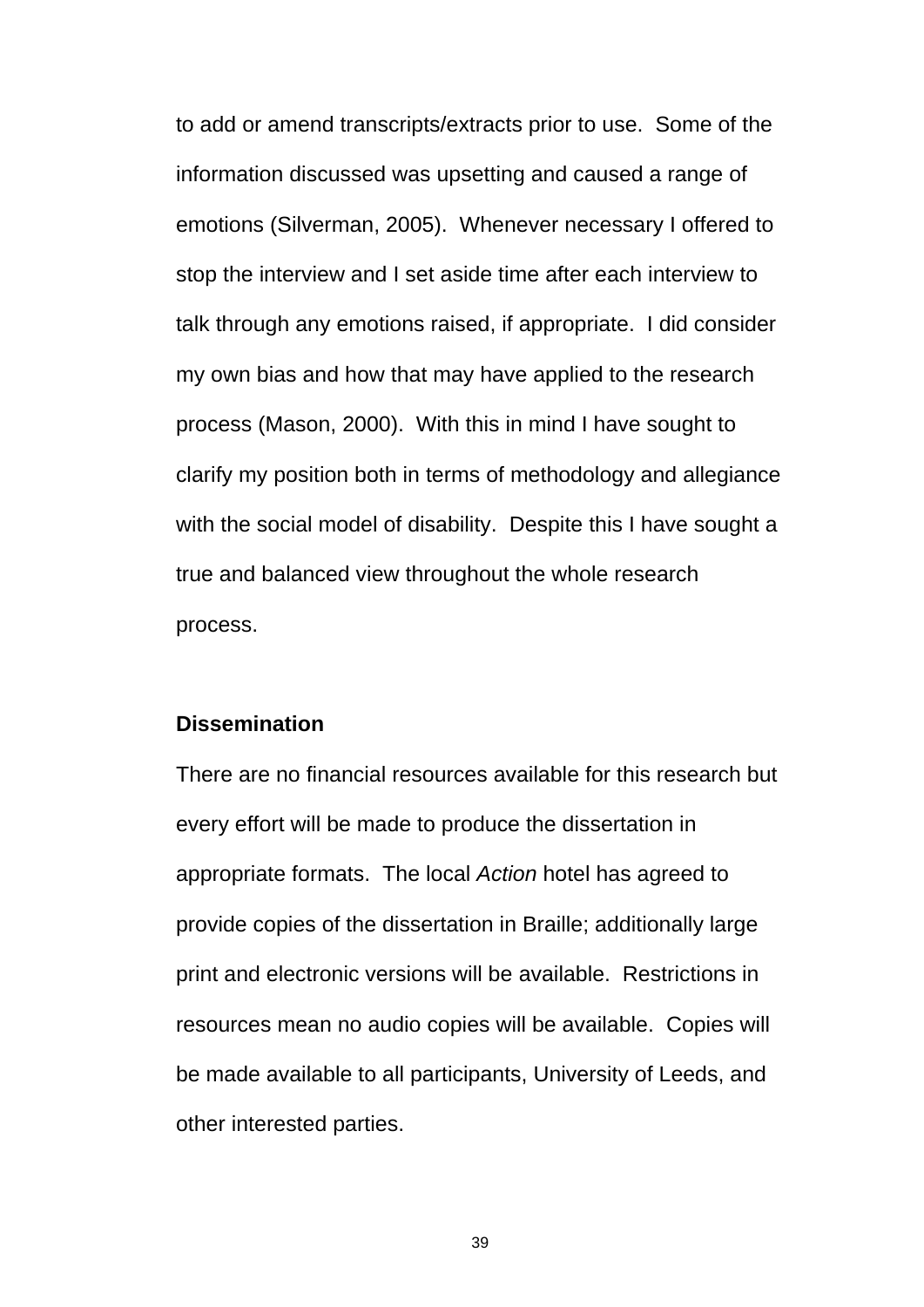# **Chapter Four: Educational Experiences**

## **Introduction**

In addition to imparting knowledge, education helps create our identity and can define our future working life. This chapter compares participants' educational experiences through statistical data and lived experiences. The section on learning experiences looks at all educational establishments focussing on the barriers to accessing education. This is followed by a comparison of mainstream and segregated education. Intertwined with this is a discussion on how educational experiences shape social construction and identity. The next section looks at restricted opportunities and how they affect employment. The chapter concludes with a discussion on the issues raised from the experiences of the participants.

## **Comparing Qualification Levels**

Data from the participants (Appendix B) illustrates that of the seven who had a VI during all or part of their schooling only one (14.3%) achieved Level Two qualifications. Of the three without a VI at school two (66.7%) achieved Level Two or above qualifications and one got no qualifications at all. Interestingly this person was diagnosed with a VI shortly after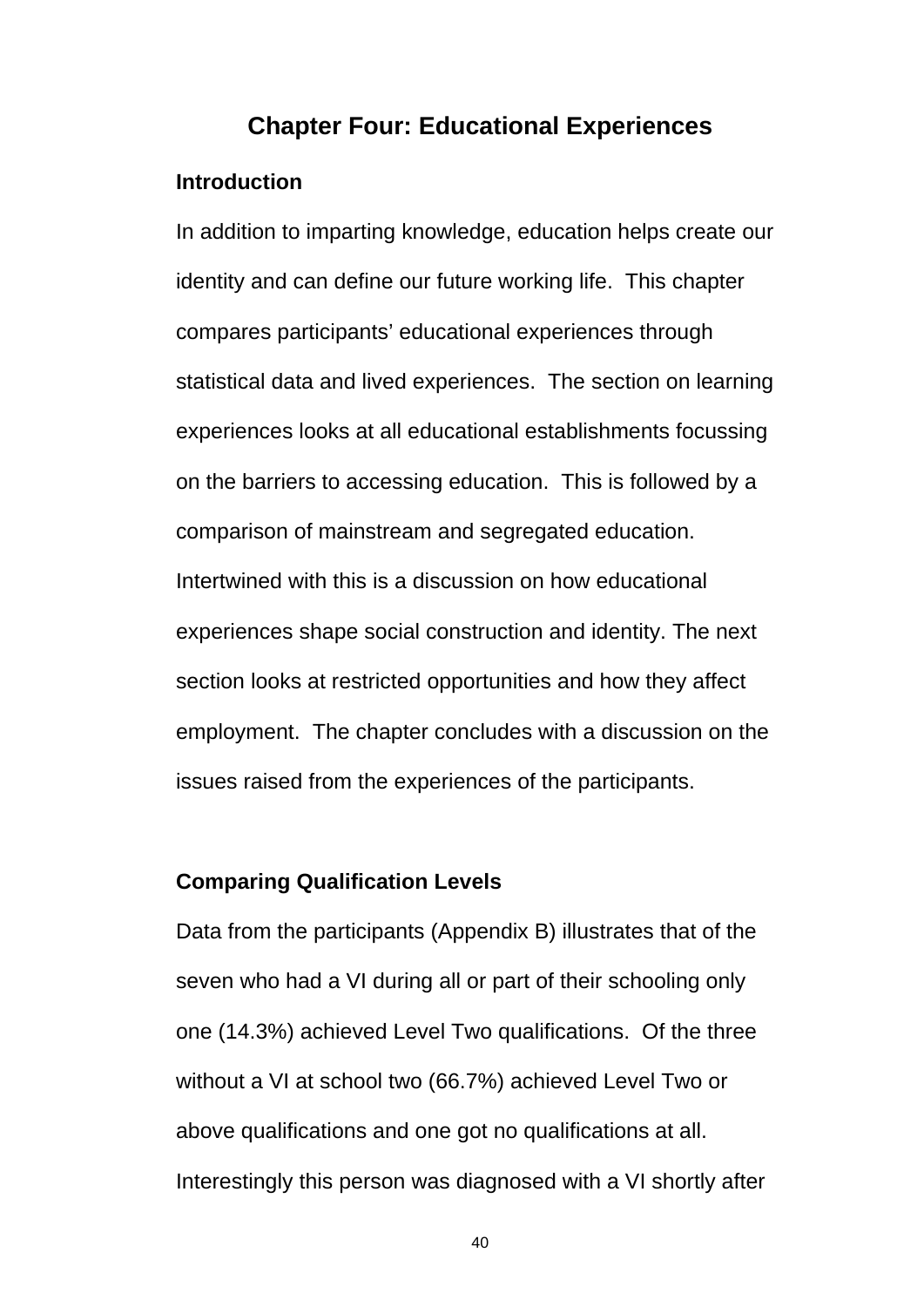leaving school and it is unknown whether he had an undiagnosed VI during his education. Clearly there is a disparity between the groups in educational attainment levels demonstrating the inequality of the education system (Barnes, 1991: Rieser, 2006).

If we compare current attainment levels the gap closes. Starting with the three with no VI at school, the one with no qualifications has not yet achieved any formal qualifications. The other two both acquired their VI whilst in their twenties by which time they had achieved Level Five qualifications through Further Education (FE). However, both returned to FE/HE to obtain/upgrade further qualifications after acquiring their VI. Of the seven who had a VI at school six went on to achieve work based or FE/HE academic qualifications above Level Two. One achieved Level Seven, two Level Five, one Level Three, two Level Two and one remained at Level One.

Comparatively the participants' overall educational attainment levels are high against previous research (Richardson and Roy, 2002: Douglas *et al*, 2006). A possible explanation being the research participants are not truly reflective of people with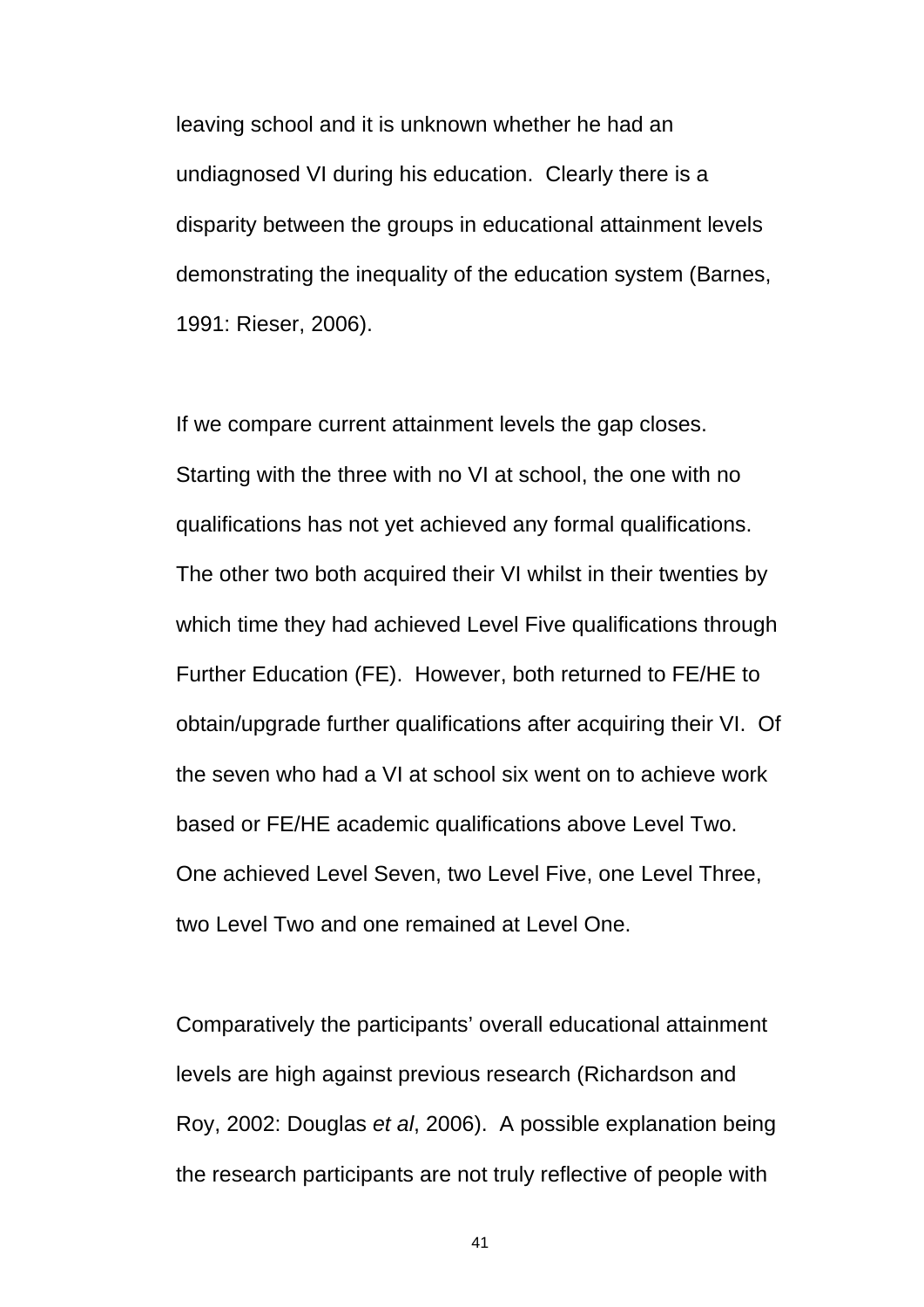a VI in terms of educational attainment levels; this is a small sample drawn from a small area. The quantitative data drawn from the Swoop (2007) (Appendix C) and Nextstep (2008) (Appendix D) projects tells a completely different story. The data from these projects is cross-sectional and no comparisons can be made with school attainment levels or qualifications obtained later. All participants on the Swoop project were aged 40 - 65 years and 47.1% with a congenital VI achieved a Level Two or above compared with 73.3% of those with an acquired VI. The Nextstep project covered an age range of 20 - 65 years and only 18.2% of those with a congenital VI achieved a Level Two or above compared with 30.8% for acquired VI. Both projects being lower in comparison to the participants where 80% of both those with congenital and acquired VI achieved Level Two or above at the time of the research. Interestingly the data from the two employment projects tends to suggest that older participants averaged a higher attainment level. This supports the suggestion that a high portion of people leave school with low qualifications before achieving additional vocational or FE/HE qualifications, which was the position with the research participants.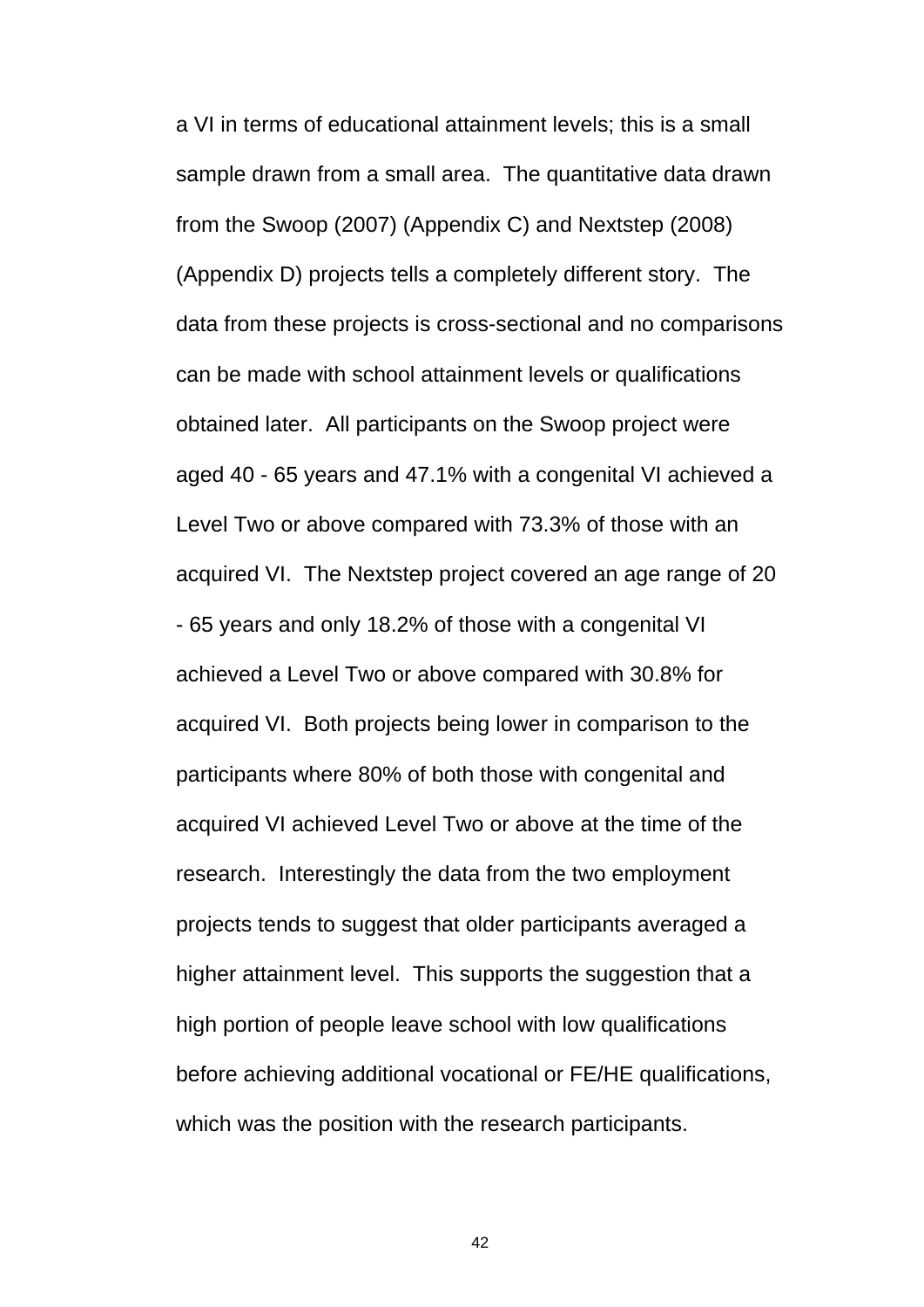#### **The Learning Experience**

Chapter Two suggested not all schools provide good learning experiences either through lack of resources or adequately trained staff. The following extracts illustrate this.

Talking about her experience in mainstream Mary explains:

"It was a real struggle I was writing in charcoal in books made out of white paper used for wrapping things in butchers … I couldn't read the board, I got teased a lot and was very unhappy".

Susan, who attended mainstream, had problems regarding equipment and tutor support which clearly impacted on her education as she explains:

> "I strongly feel now that had I had equipment, even just a talking calculator for my maths, I would have done well ... you were expected to get on with it ... they had support for people with learning difficulties but for visual impairment, people's attitude was 'just get stronger glasses' … in several subjects I felt I could have done an awful lot better had I had a magnifier … I wasn't supported and we had the bullying issue because of my eyesight … the teachers didn't understand, we had all these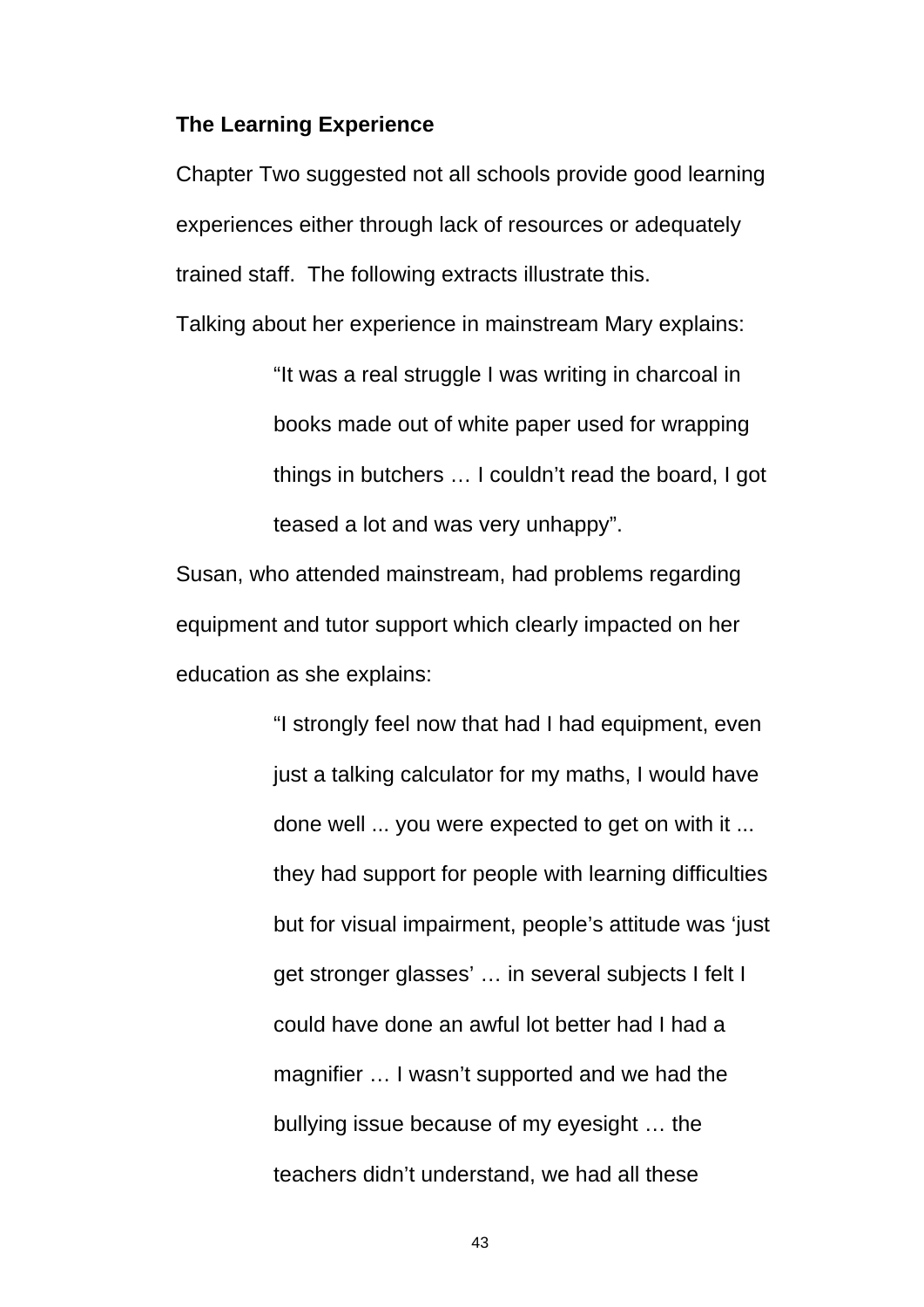fractions on a page, I physically couldn't see what she wanted me to do so I didn't do it, they just thought I was being difficult or awkward". Adam attended a special school and had a totally different experience:

> "I got a computer and basically nothing was done on the board, the teacher came round and saw you … mainly talking, basically describing what was in the books that we had in front of us. I really liked that, I found it very useful.

Other people's ignorance and perceptions mean that pupils, in this case with a VI, have to manage emotionally which impacts on their disabled identity. This would apply to all educational establishments when people with a VI strive for acceptance in the sighted world. In many cases, as highlighted here, people say nothing and just get on with their work, often without proper support but in fear of being seen to complain (Goode, 2007). Children with a VI face many difficulties in school and the lack of visual understanding can reduce social understanding. In some cases they can present as having socio-cogitative difficulties when all they need is time and a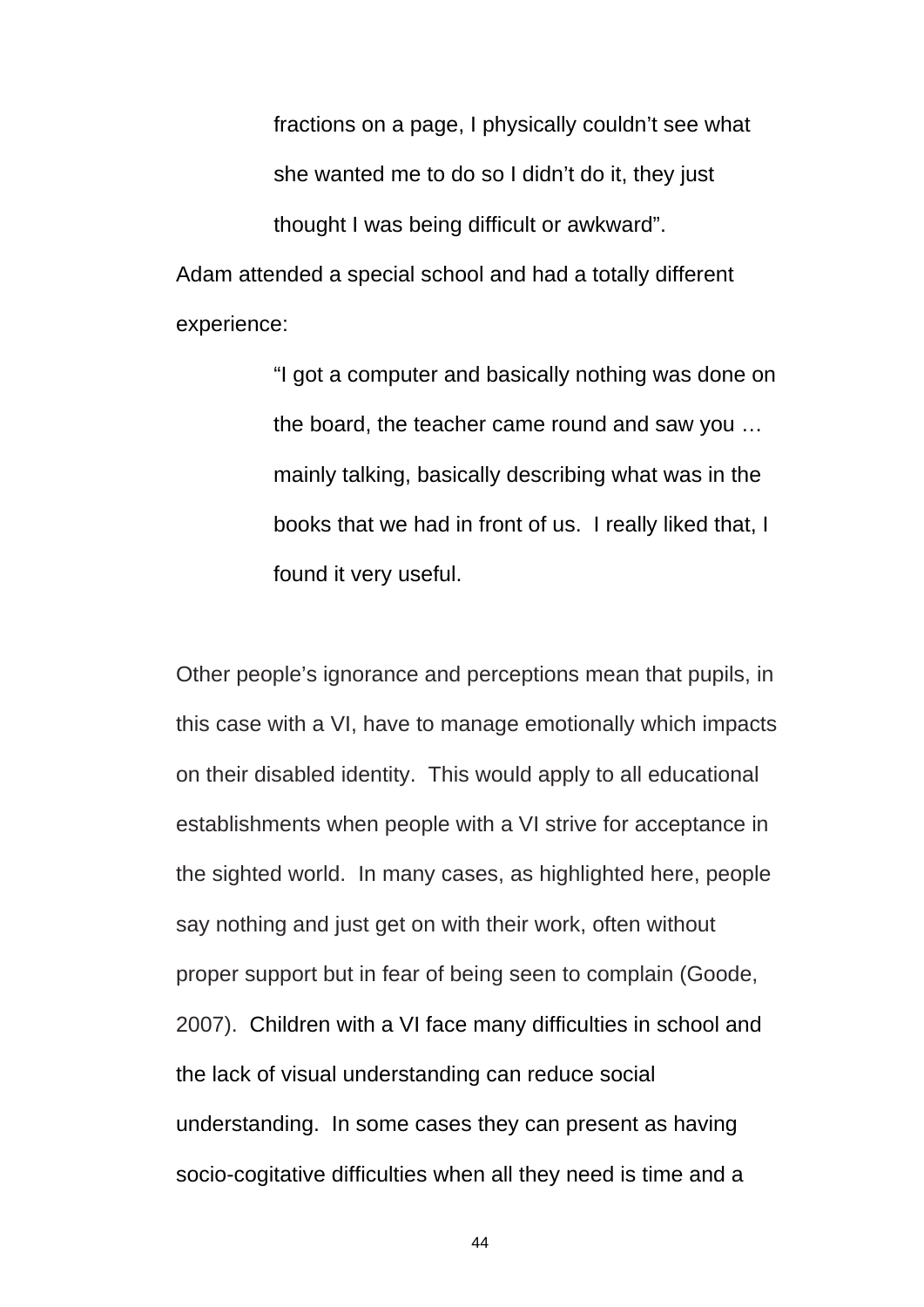different range of experiences in a conducive learning environment to develop their skills (Roe, 2008). Failure to provide this can lead to reduced social skills and a lack of confidence through a negative self identity (Oliver and Barnes, 1998).

The lack of text books was a common problem, as described by Katie when asked about the availability of textbooks:

> "That was a nightmare you couldn't get any text books in large print. What they used to do is blow it up on the photocopier and so you would end up with piles of A3 paper … it did make it difficult … blowing something up isn't always beneficial for a visually impaired person because it's going to increase more scanning".

A similar issue was experienced by Maggie who, when asked about accessible textbooks, replied:

> "I didn't get that, no nothing ... I took a lot longer reading books as I had to read word for word and I scan rather than, I presume people look at a page and see a whole line, I have to work my way across and back".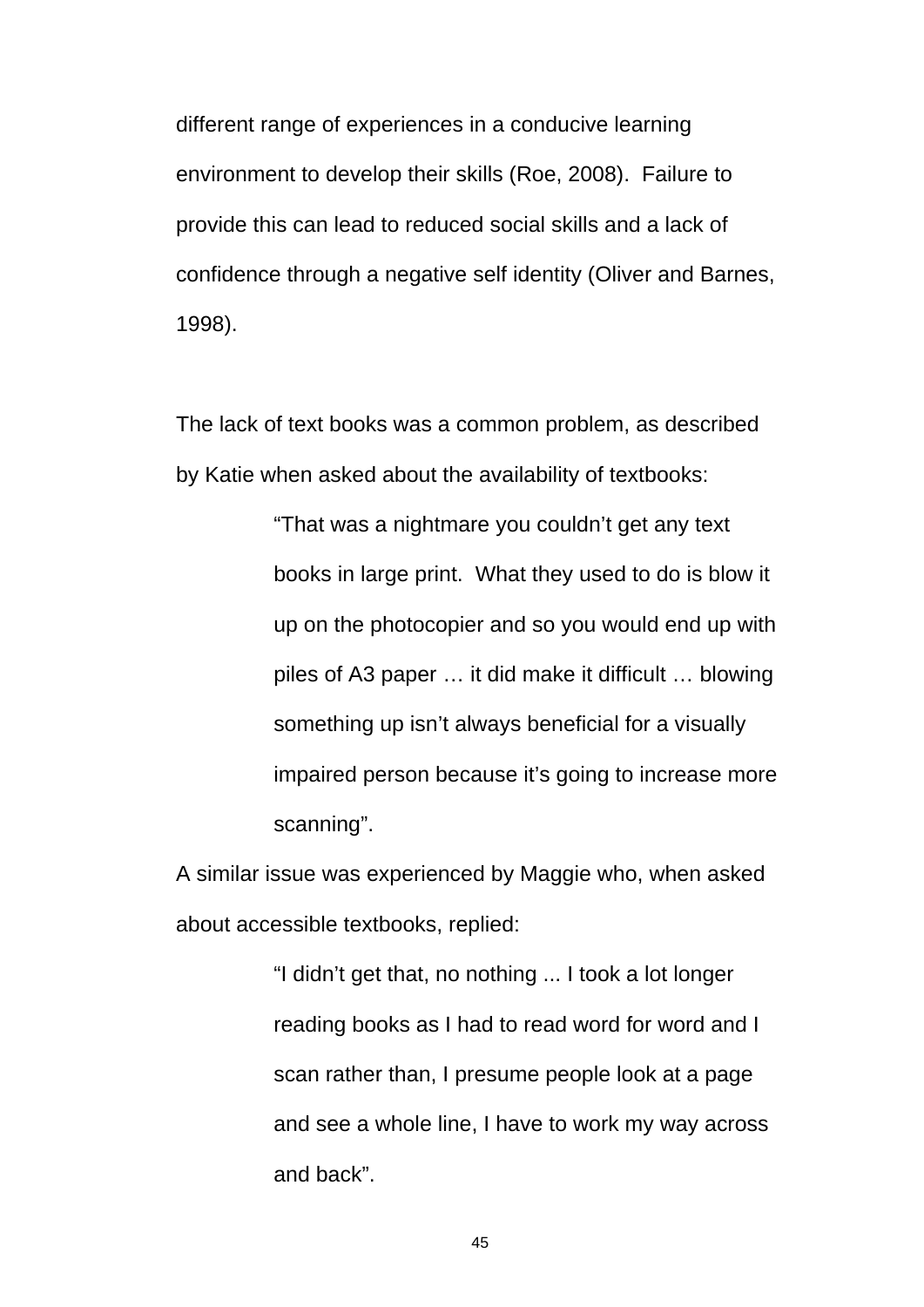Maggie went on to achieve 10 O' levels which, given the resources, was a truly remarkable feat. She later went on to take A' levels but again experienced resource issues:

> "I had to drop the English because it was too much reading … I couldn't keep up … I didn't get any support".

One of the other issues raised was around note taking as described by Katie:

> "The other thing was taking notes down in lectures, you would have to sit at the front, in front of the blackboard, teachers writing wasn't always fantastic … a lot of it I used to copy from my friend's book but as for sitting there and writing that was difficult".

Lack of materials can have a profound effect on educational outcomes because memory is aided by the use of pictures and text (Pring, 2008). This clearly disadvantaged many of the research participants and all those who had a VI during their schooling had some difficulty accessing course material. Lack of materials in accessible formats creates other issues apart from restricting the learning experiences. It can affect self esteem, social inclusion, independence (Mann, 2006), quality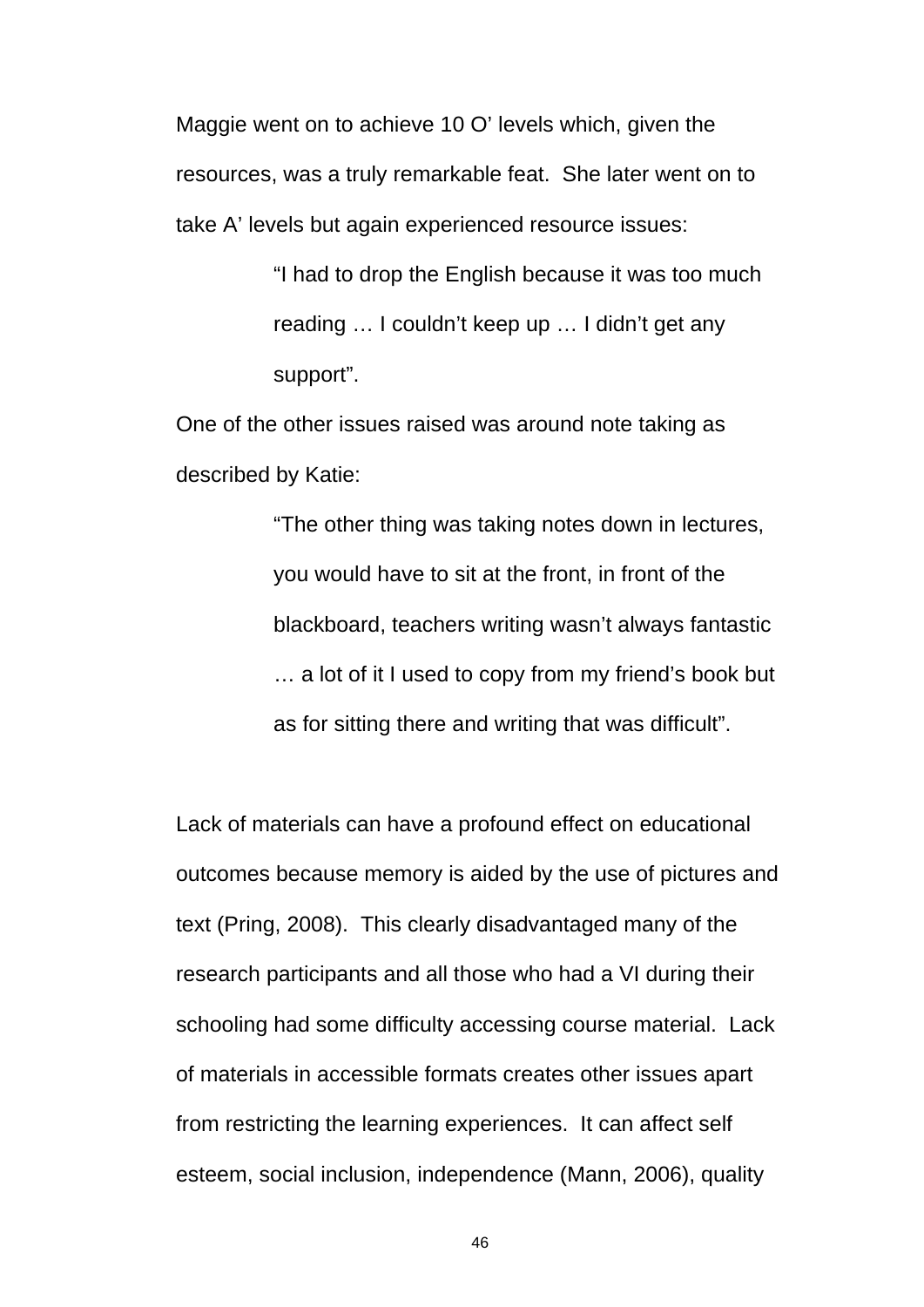of life, psychological well being and social development (Ali *et al*, 2006). For children with a VI social development and children's ability to understand other people's beliefs can be developed through the use of language (Pring, 2008). This puts great emphasis on the language used because negative stereotyping creates negative self imagery (Rieser, 1990). This institutional discrimination can lead to disabled children being conditioned for a life of dependency through reduced social expectation and levels of achievement, which creates a culture of negative stereotyping (Barnes, 1991).

When asked, none of those with acquired conditions after schooling remembered experiencing any similar problems with accessing material. Clearly what we are seeing is a clear picture that the education system failed those with a VI during their school years.

Other issues raised relate to the lack of communication between schools and parents as illustrated by Peter:

> "I just think a lot of lack of responsibility on my parent's part and the school's behalf as they didn't talk about it. I don't think much would have changed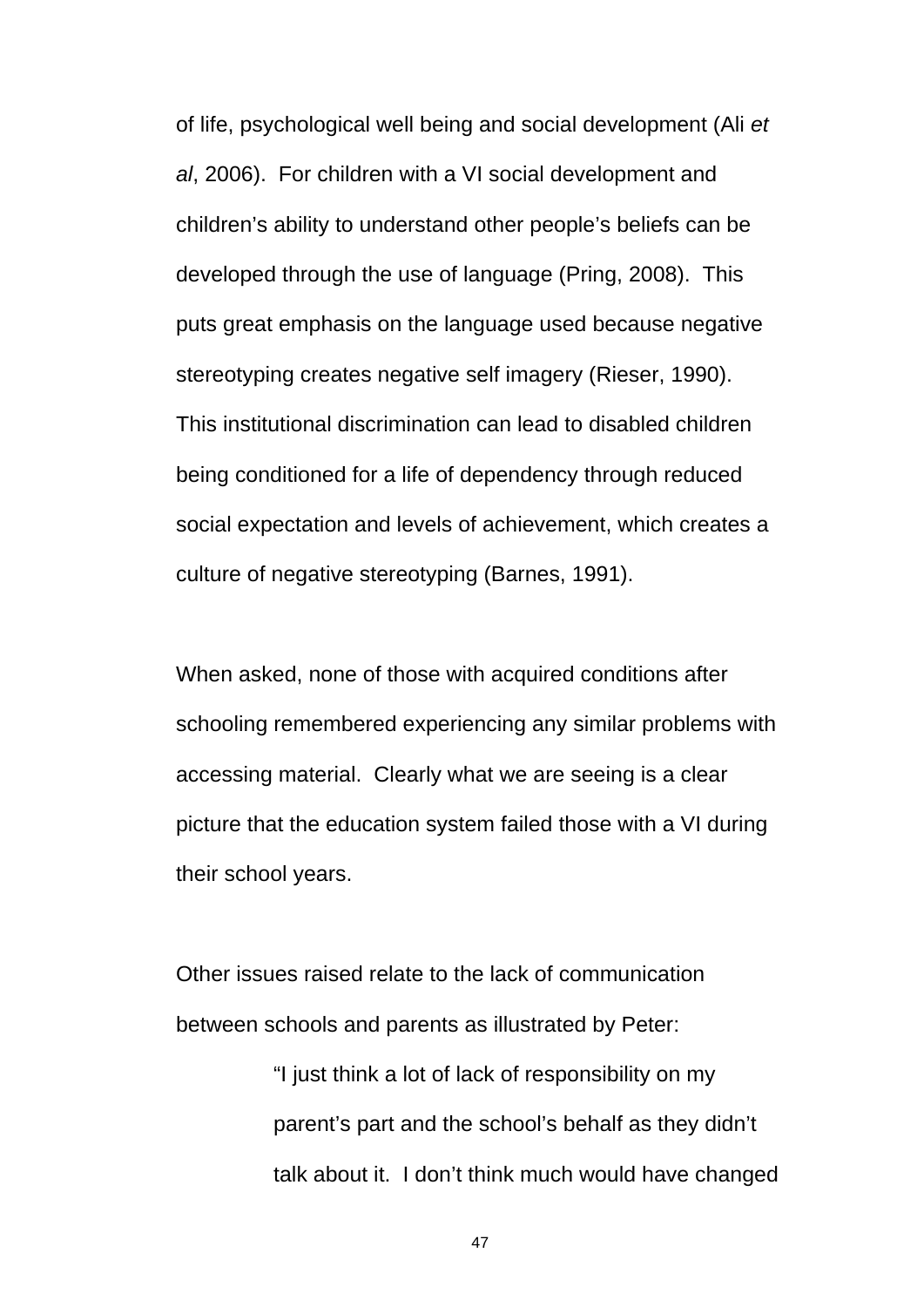... but it was never talked about; I was just given darker lines … I've done my exams on my own and read the papers and have often thought afterwards did I not do so well because I didn't understand what

I was reading and how I was making words up". Interestingly he found a local FE college better with some elements of support:

"Any paperwork, they would invert for me, because having a black background and white text I could make out the tables and ledgers and it gave me a mental image when someone asked me a question". He did have a support worker which he found helpful:

> "The fact we had to do some computer work at the college and a lot of it is to do with Sage, they had no provision for that and I had to sit with someone and they would be my eyes. It was a way around it but there was no real provision there for me to go and do it".

However issues remained with equipment:

"The only other thing they had was a CCTV … it took three or four weeks to turn up, and because I have a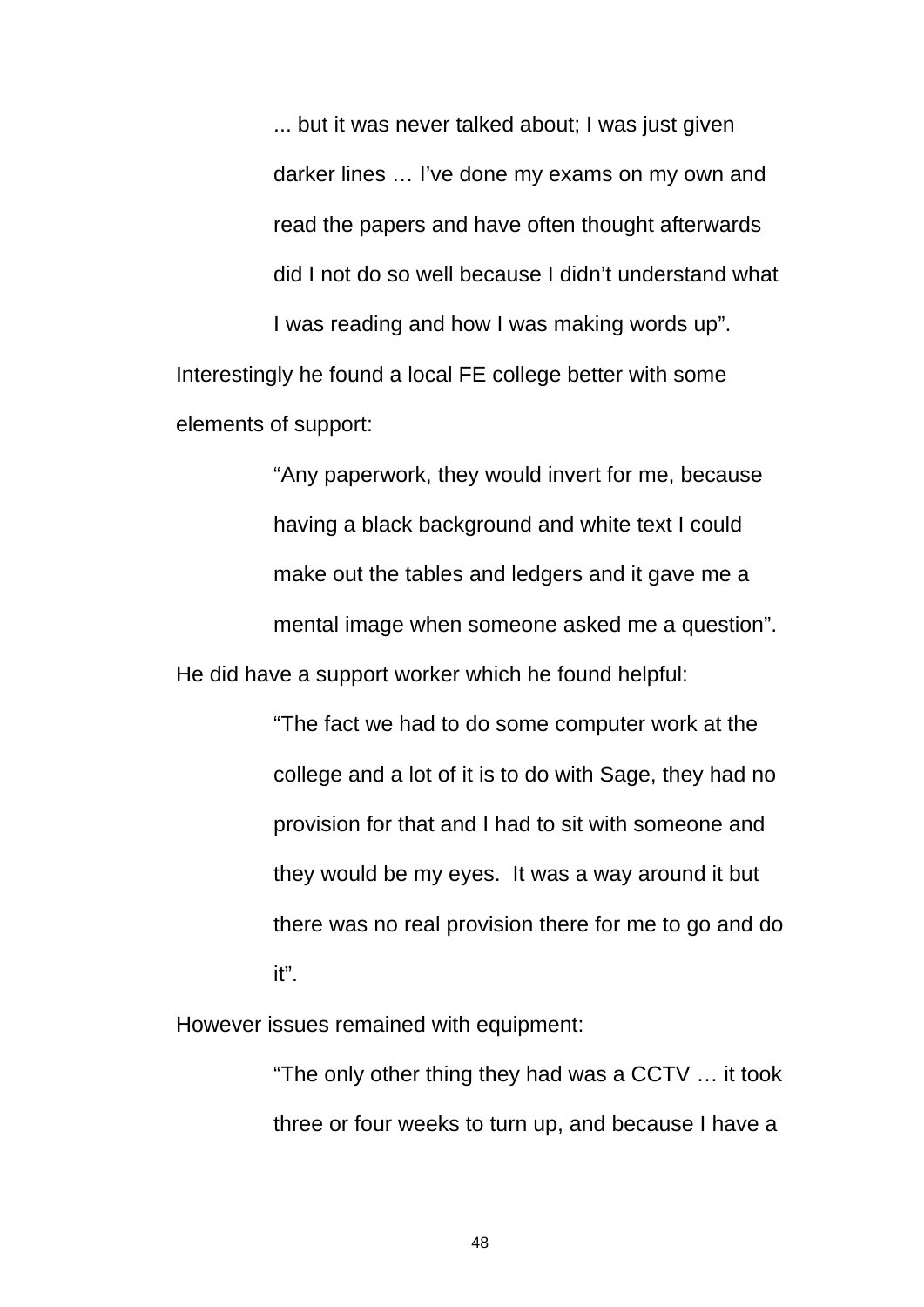black background and white text it wouldn't turn itself negative enough".

Despite the provision of a support worker which Peter found useful there appears to have been little or no consultation or preparation regarding equipment:

> "There was no initial meeting; it was all telephone work … there was no computer accessible as there were problems to do with licences and funding … they had all the equipment and servers but they had no licence for Supanova".

Peter relied heavily on a support worker which is sometimes appropriate, but had the correct equipment been available he would not have been so disempowered, doing more himself. Arguably strengthening the disabled identity by creating dependency enforcing societal restricts on individual abilities (Oliver and Barnes, 1998).

The example given by Paul illustrates personal discrimination: "I only had the one eye, the head teacher took a dislike to me … I had the one eye that wouldn't move like the other eye, teacher said you can't even look straight".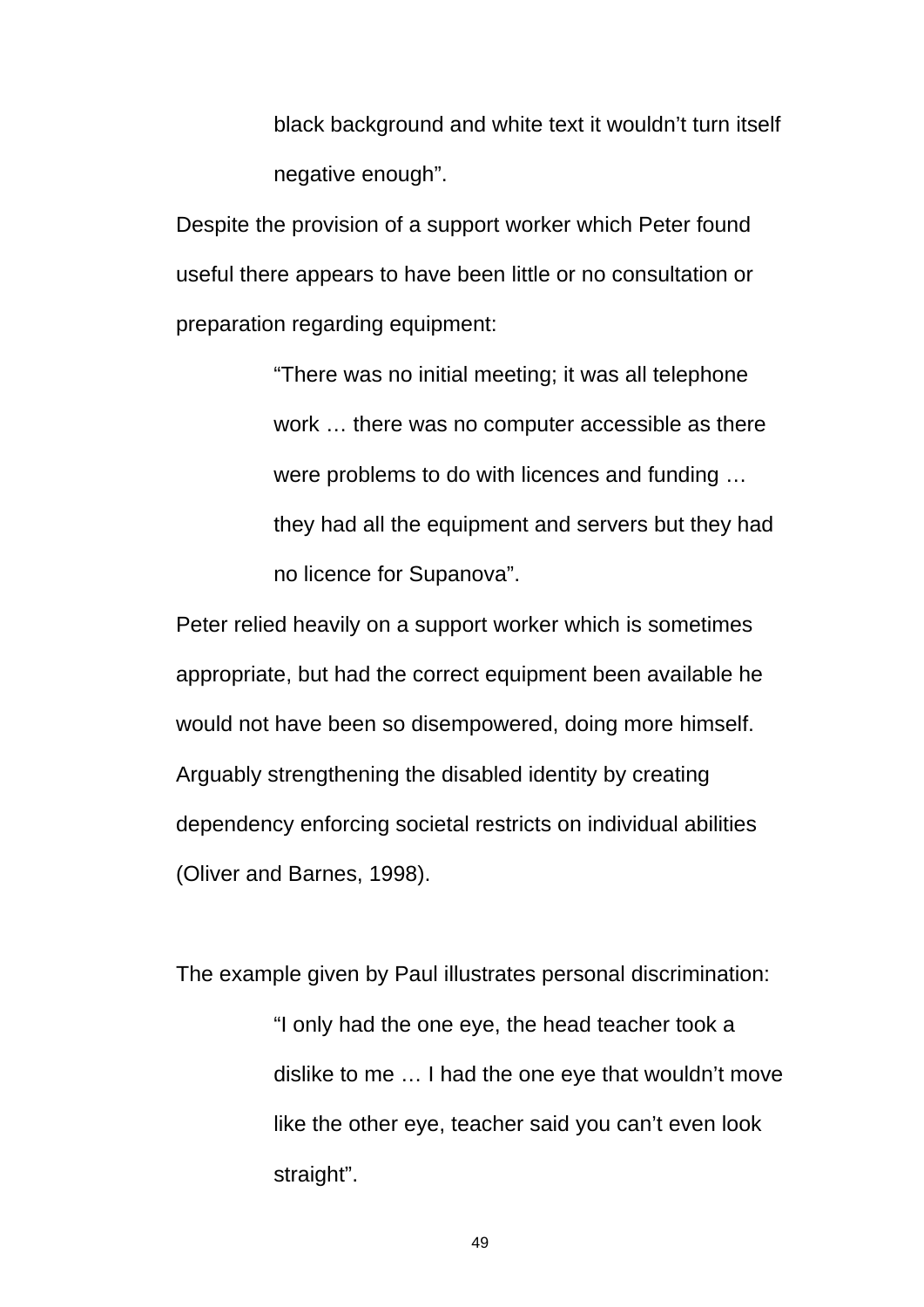Having had a bad experience in mainstream Paul left school with no qualifications before returning to HE where he obtained a degree and a postgraduate qualification, although he had to work much harder than others:

> "I had a Braille machine and a typewriter and no support other than a reader … it was hard, very hard. At three, four o'clock in the morning because I couldn't do notes and Braille in lectures, I used a tape recorder I took the tape recorder back to my room and did my notes in Braille so I could read it, it was treble the work".

In addition to the extra time writing notes and course work there is a shortage of note takers for blind students meaning without proper support they fall behind. VI students in HE tend to be older white males and VI students entering HE tend to have lower qualifications than those with no disability reflecting poorer attainment levels in secondary education (Goode, 2007). Research by Richardson and Roy (2002) suggests textbooks or lecture notes in accessible format are less accessible in HE compared to secondary school or FE with 83% of VI students stating it took longer to complete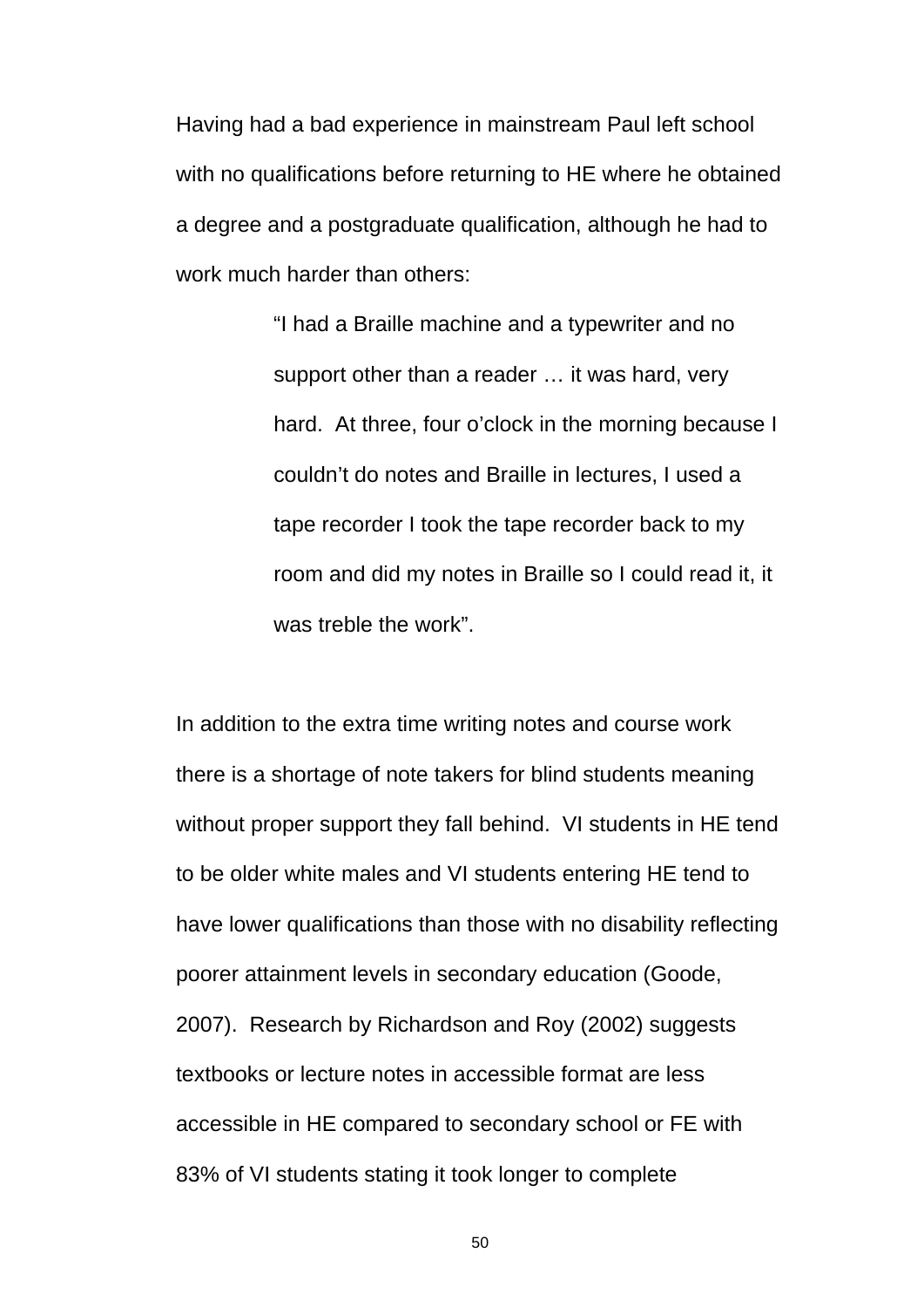coursework. Many students also expressed difficulty using libraries and with mobility on campus.

The three participants that acquired a VI after their schooling had mixed success with further training. Craig felt that the Royal National College for the Blind (RNCB) provided him with all the support he needed which aided his learning and retraining:

> "I went to RNC, learned how to adapt using CCTV and magnification and found there is still things I can do and then I went on from there and did an Access course and trained as a physiotherapist".

Robert also had a reasonably positive experience when upgrading his qualifications at a local university:

> "That was an interesting situation as I was the first blind student that they had taken on in this particular area. I was in an environment with Service people that all admitted they had never come across a blind person … I think it worked well and certainly the University benefited from that as well … I was the first blind person they had there and I had to sort my own support out".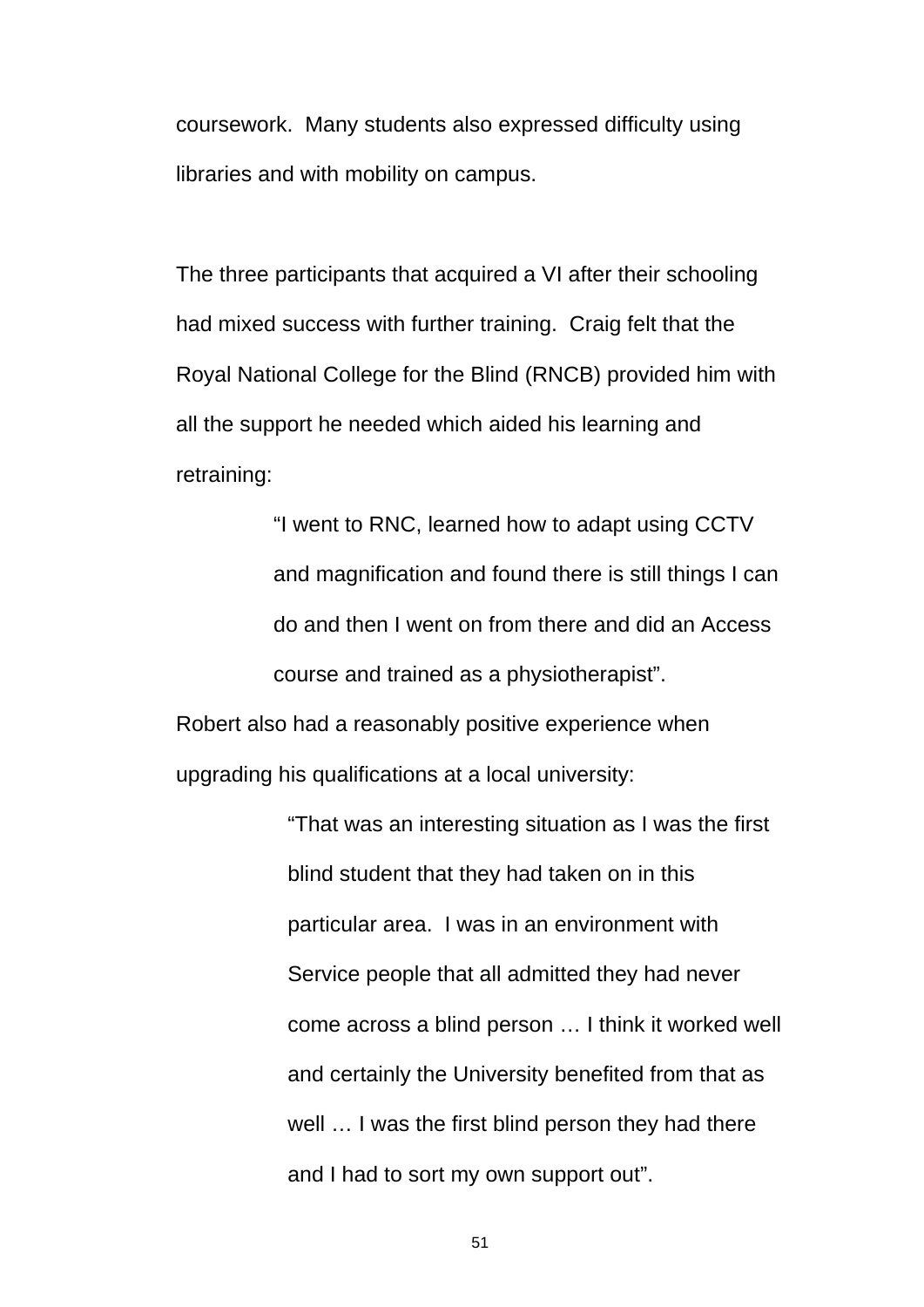Barry had a totally different experience:

"They took me around the college but when I was supposed to start there was no support. Then I went to college somewhere else and there were no visually impaired people and the teachers weren't used to teaching visually impaired people but they did try to help".

Interestingly Robert and Craig both achieved above Level Two at school and both attended a Royal National Institute for the Blind (RNIB) Rehabilitation Centre, whereas Barry did not. This raises issues of acceptance and emotional support. Students with acquired impairments are often still coming to terms both physically and psychologically with their impairment and this affects their studying (Goode, 2007).

Robert who is conducting his own research into the emotional impacts of acquired VI describes this point well:

> "You get what everyone describes as a bereavement process, when you hit a low between months one and six and I think if you're not supported between months three and six in particular then, yes, you're right, people just carry on going down, it's up to six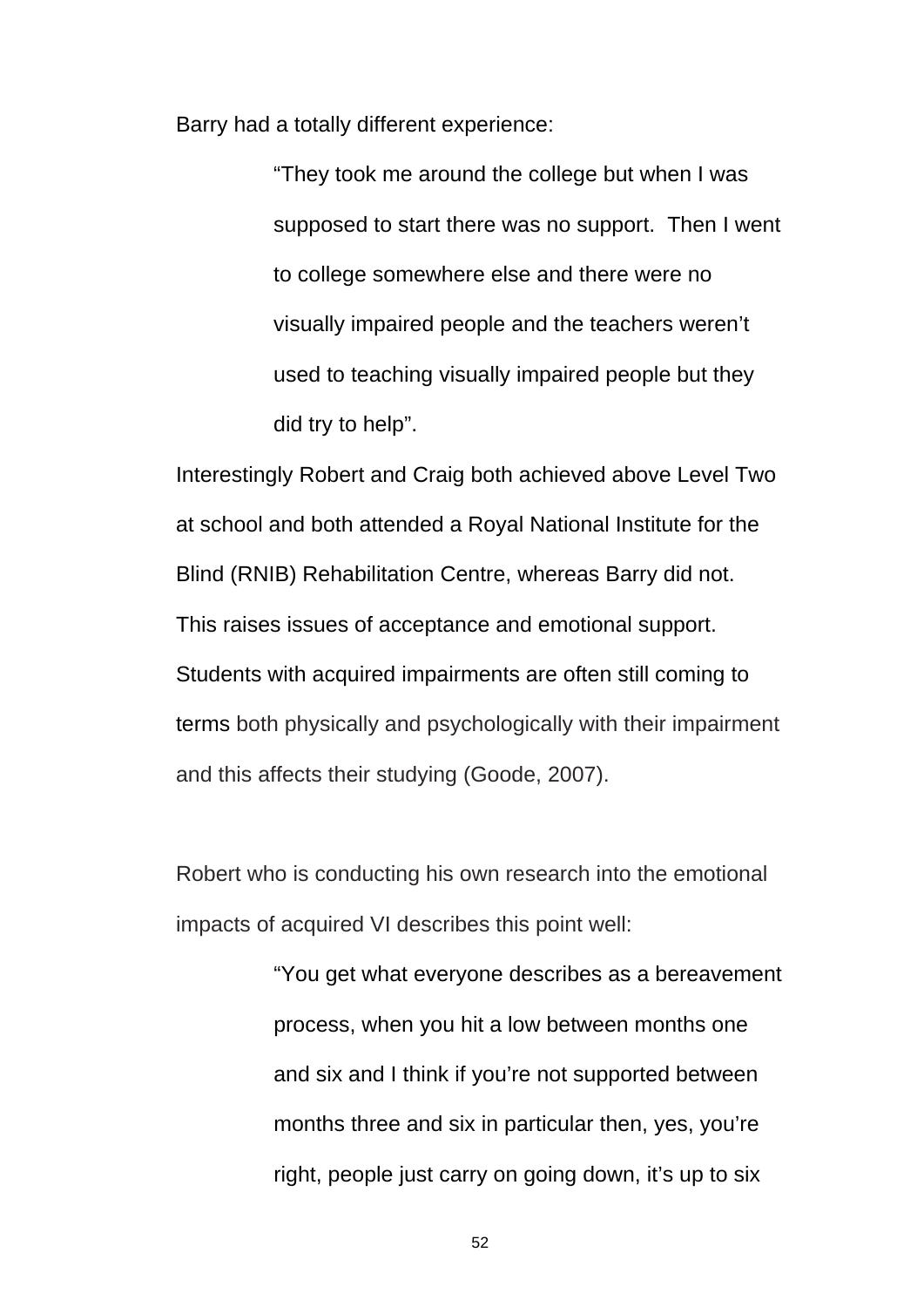months before people really start to get support, social support and emotional support, which is a very big part of turning the corner".

Craig took time to accept his VI:

"I withdrew within myself for a while, a year later after coming back I was still in denial … it took four years before I accepted it".

## **Segregated or Mainstream**

The Special Educational Needs Act 2001 applies to schools and FE/HE establishments and was intended to promote inclusive education. Whilst it removed two of the clauses restricting inclusive education from Section 316 of the Education Act 1996 it left intact Section (B). It also left these clauses in Schedule 27 thus maintaining the get-out clauses used by Local Authorities reducing inclusion to a geographic lottery (Rieser, 2006). If not subject to a statement of special educational needs, children should be educated in mainstream schools but if statemented they can be educated in mainstream unless it is incompatible with the wishes of the parents or deemed to prevent the provision of efficient education for other children (Talbot, 2002).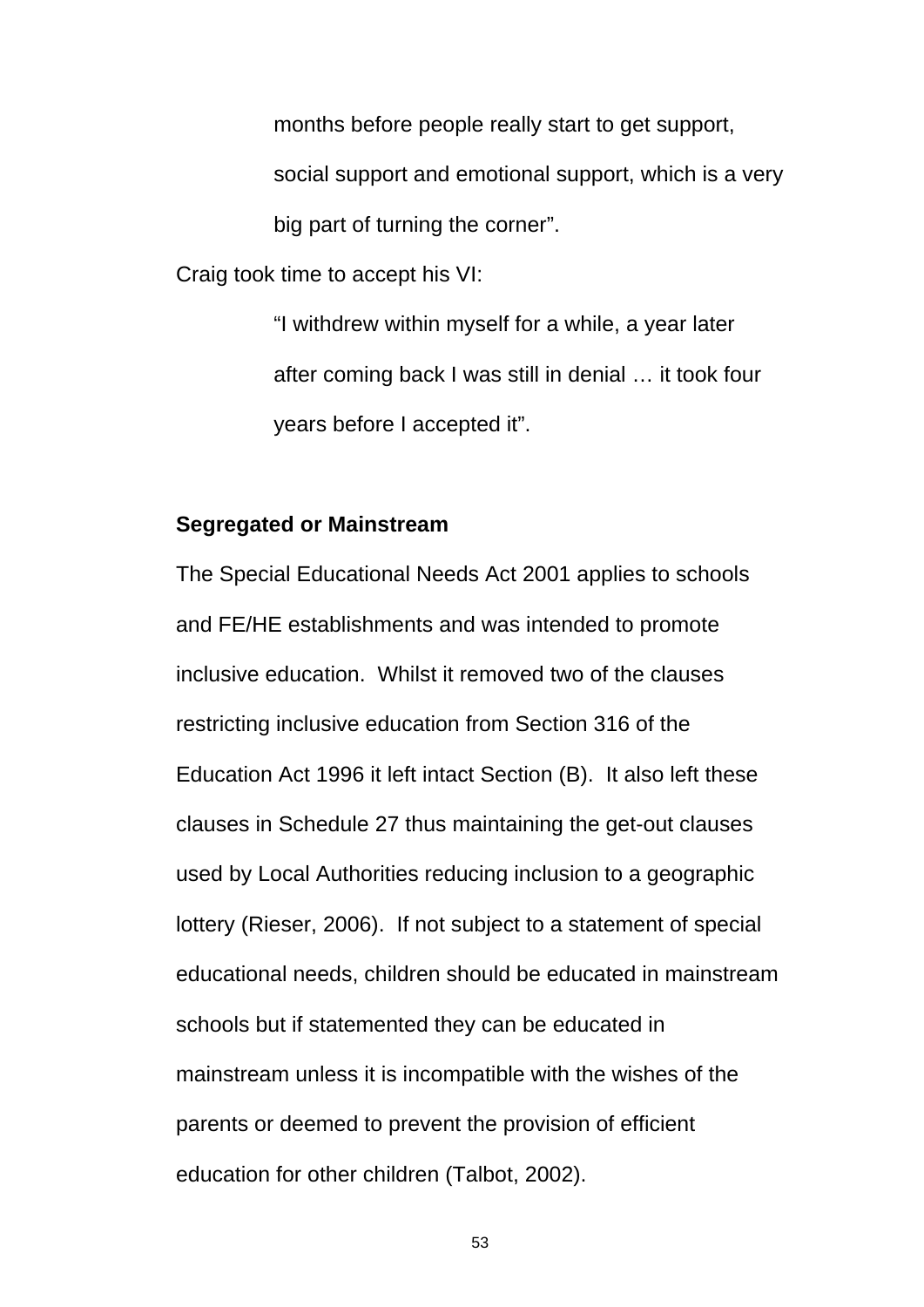There are risks involved in educating children with special educational needs in special schools because of the isolation and standards of education and in mainstream because of the bullying and isolation (Cole, 2006). Barnes (1991) argues special schools enforce the barriers between disabled and non-disabled children through the individual model of disability. He suggests they generally fail to provide acceptable levels of education and life skills. Whereas French (2006) points out many people do acquire a decent education in special schools; strong friendships and a sense of belonging are often experienced. In many cases with the participants it was a matter of personal experience. Mary had been to mainstream before moving to a special school:

> "I found there that I got the kind of information and training I wanted … being with other people who had the same kind of problems was fantastically good for me psychologically. They knew things I had not even thought of and I found myself in the end thinking in a totally different way to the way I had done before. I found I fitted in whereas I had never fitted in at a sighted school, never … some of the teachers, when I was in sighted school didn't want to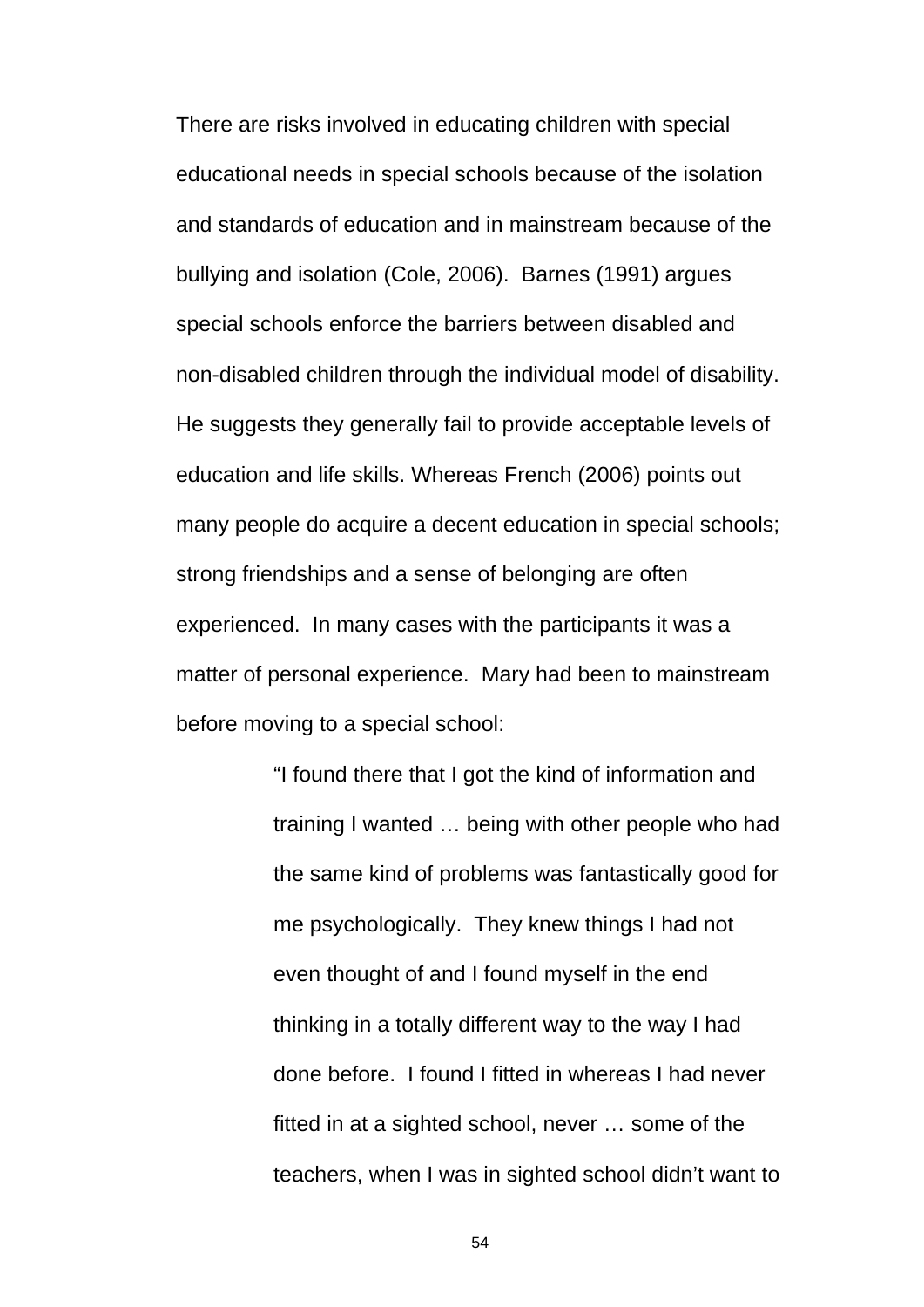have to spend time with me, they considered that was a waste of time. I am still very, very nervous and very highly strung because the struggles I had completely undermined me".

Peter who went to mainstream had a different view:

"I'm pleased I went to a mainstream school because I think the alternative would have been to go to the West of England School and although I would have had support I would have been away from my mates".

Whereas Adam found the lack of support too much in mainstream:

> "I went to a mainstream school and they integrate. I wasn't coping there and they thought I was silly, but what the problem was I couldn't see the blackboard and they didn't realise that. It took a year for them to notice, that's not good. Then I went to a special needs school, but the eyesight was the main thing. I really enjoyed that school.

Segregation can have a negative affect because children develop social skills through many strategies including nonverbal behaviour. In children with a VI this can be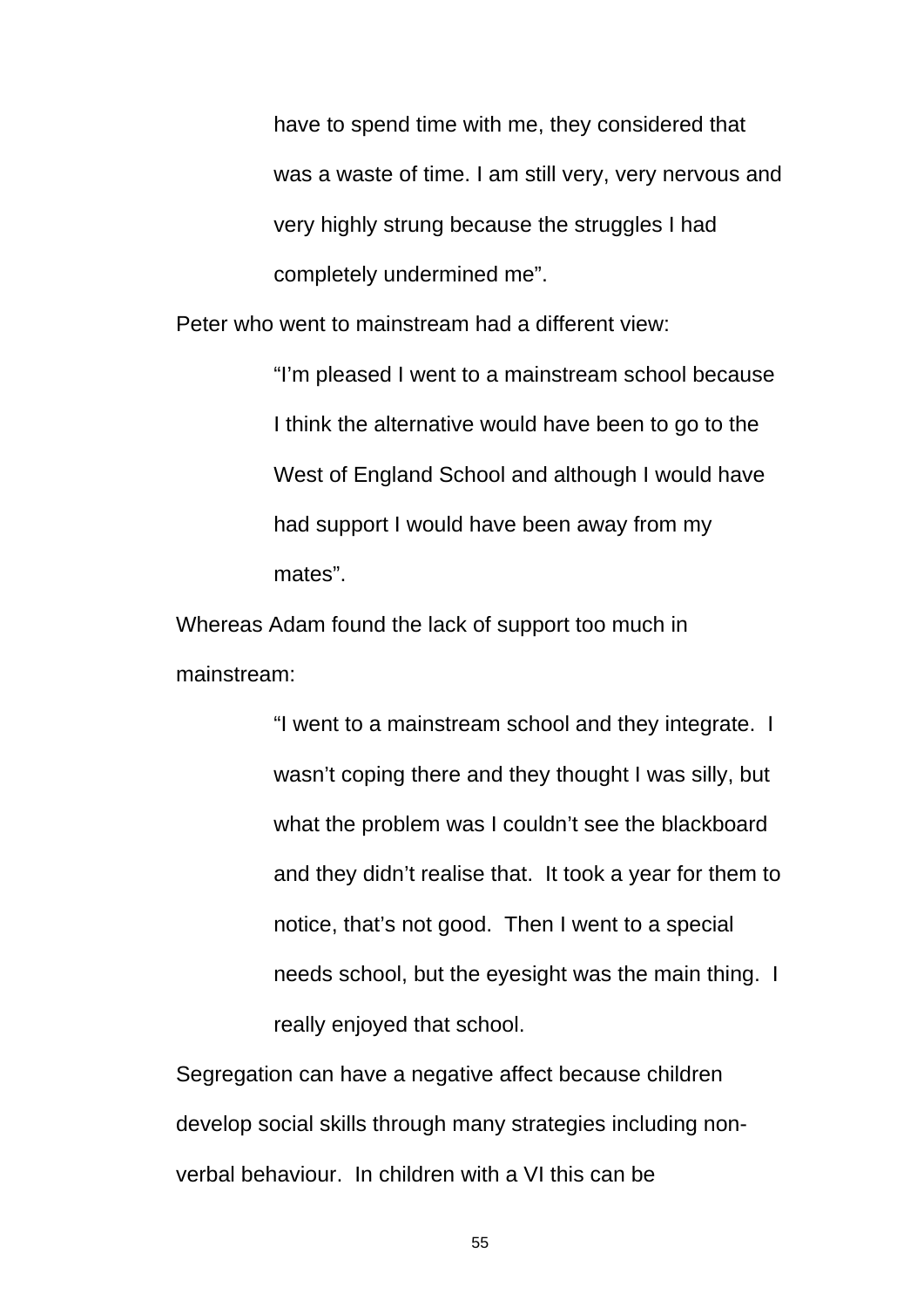compensated by tone of voice and through friendships (Roe, 2008). If children are segregated they are removed from this experience with non-VI children leading to negative self imagery and socially created barriers (Oliver and Barnes, 1998).

Attitudinal barriers existed with the parents of two of the participants:

> "My parents didn't want to go down that route they wanted me to go to mainstream school". – Susan "I should have gone to a blind school right from the beginning but my mother fought against it tooth and nail". – Mary

Arguably this reflects society's attitudes towards special schools which still carry a stigma for educating those not deemed to be educable and normal (Barnes, 1991: Rieser, 2006). Indeed many employers question the work readiness of pupils from segregated schools and look less favourably at their employability (Thomlinson and Colquhoun, 1995). Attainment levels figures from the West of England School for Children with Little or No Sight in Exeter show in 2005 only 7% of pupils attained Level Two qualifications compared with an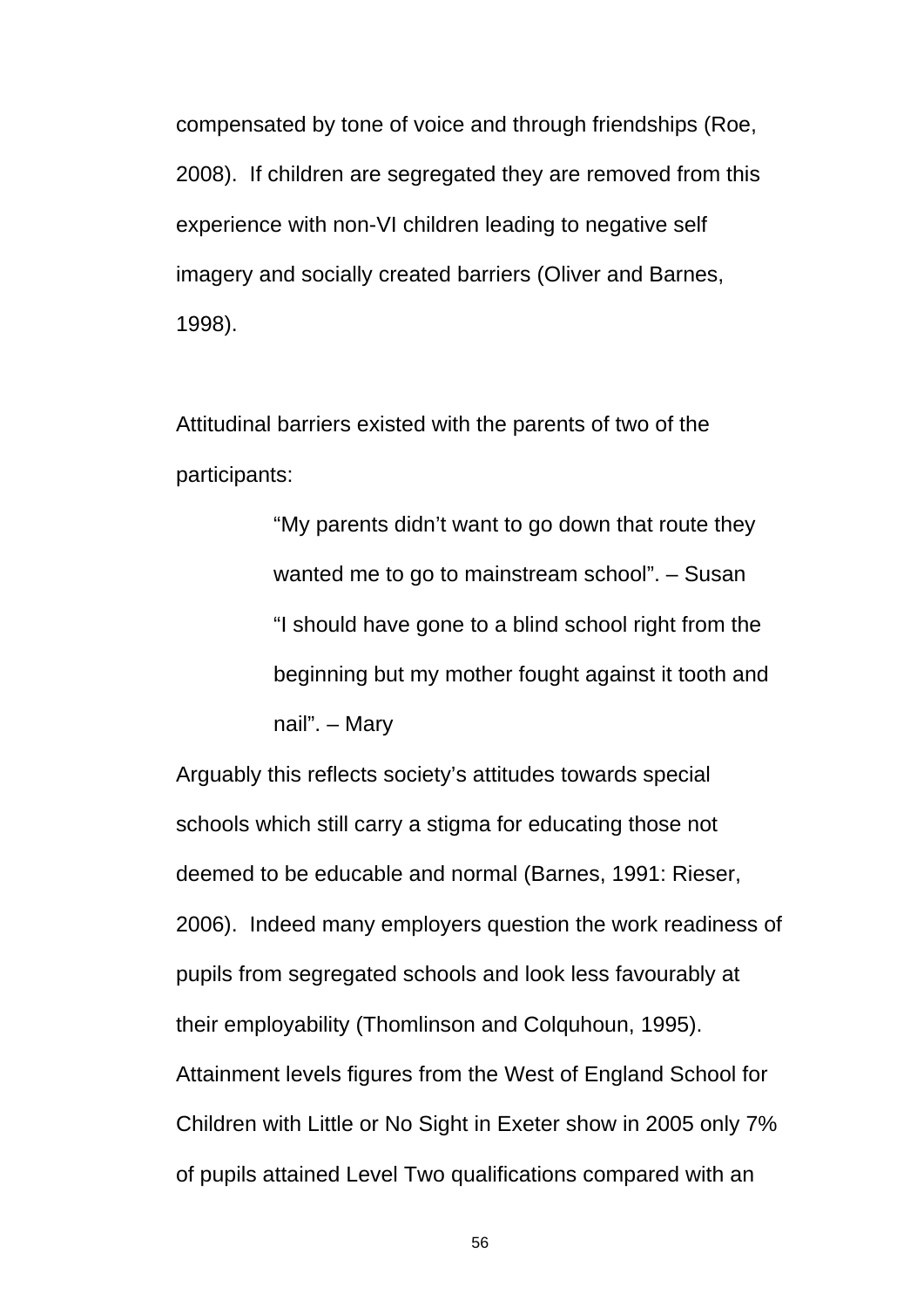average of 55.9% in mainstream schools within the same local authority (Department for Children, Schools and Families, 2005). Poor attainment levels combined with the stigma and prejudice will limit employability.

To survive, many special schools are becoming generalist and Porter and Lacey (2008) have doubts about the provision of education in generic non-VI special schools due to the lack of trained staff. They suggest children with a VI would receive a more inclusive and constructive education in mainstream schools with access to specialist VI support. In their research they found VI pupils a small minority group being taught by staff without a specialist sensory qualification and 50% of staff having no Special Educational Needs training qualification. Talbot (2002) argues that special schools still have a place in the educational system suggesting greater co-operation and cross working between mainstream and specialist schools could create an inclusive education. Whilst there has been legislation encouraging integration it has been resisted by both teachers and local authorities (Rieser, 2006). Issues remain about schools underperforming in national league tables and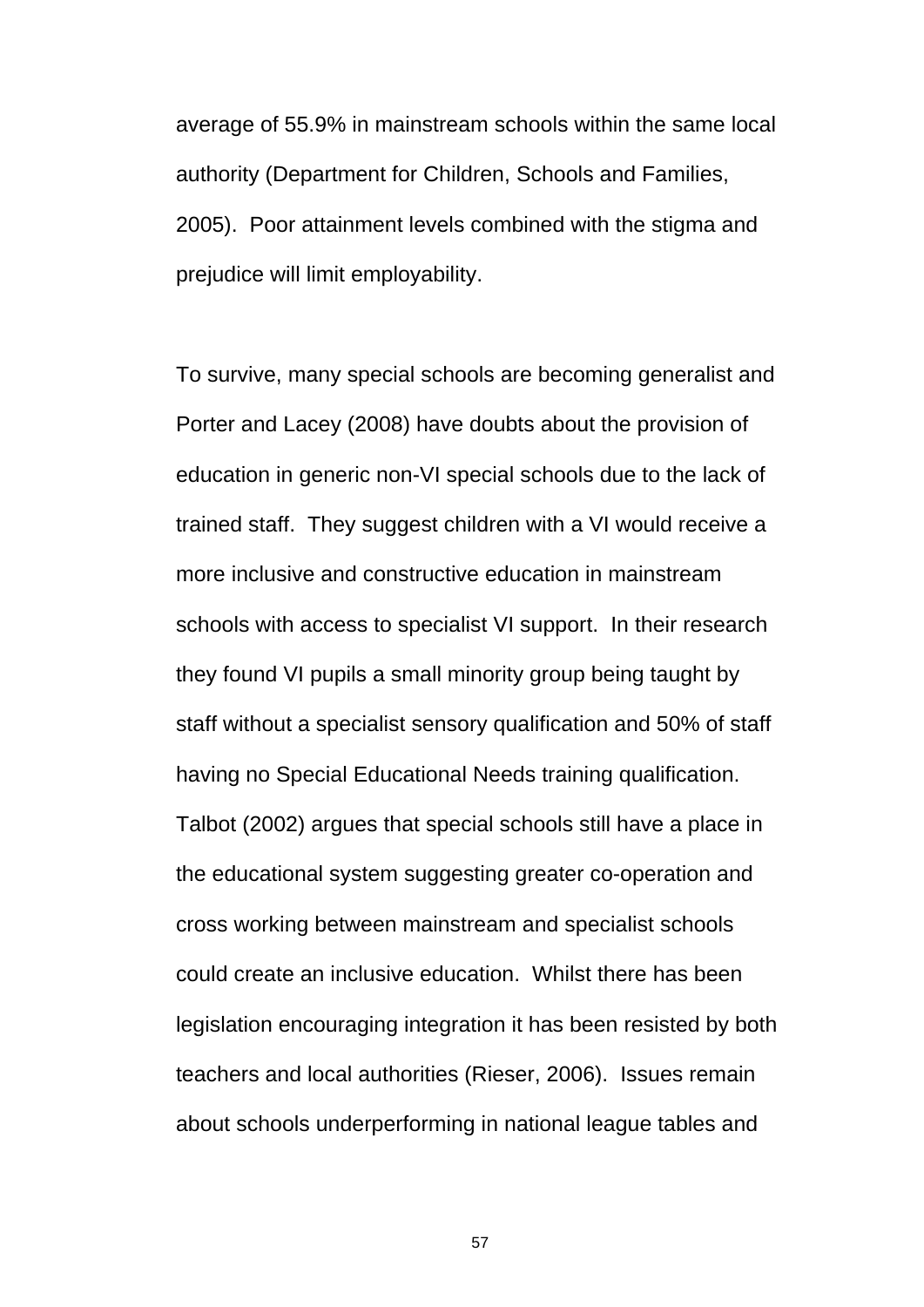committing to real inclusive education for all would be a great political risk for Government (Cole, 2005).

#### **Restricted Opportunities**

The UK lacks an inclusive structured education and training programme to enable disabled people to compete in the changing world of work (Roulstone, 2002). In liberal economies like the UK, which are based on competitive noncooperation between rival companies, employers have traditionally favoured academic rather than vocational qualifications (Dieckhoff, 2008). This leaves individuals who are not academically inclined, or in this case people with a VI who have not had equality of education, with restricted employment opportunities (Rieser, 2006). The lack of intervention in terms of a structured national policy on education and training for the workplace allows the labour market to become literally survival of the fittest, meaning many disabled people become excluded both physically and in terms of skills (Roulstone, 2002). Where vocational or in-work training is available it tends to be specific and not easily transferrable (Dieckhoff, 2008) restricting opportunities for those with an acquired VI to transfer occupations. This brings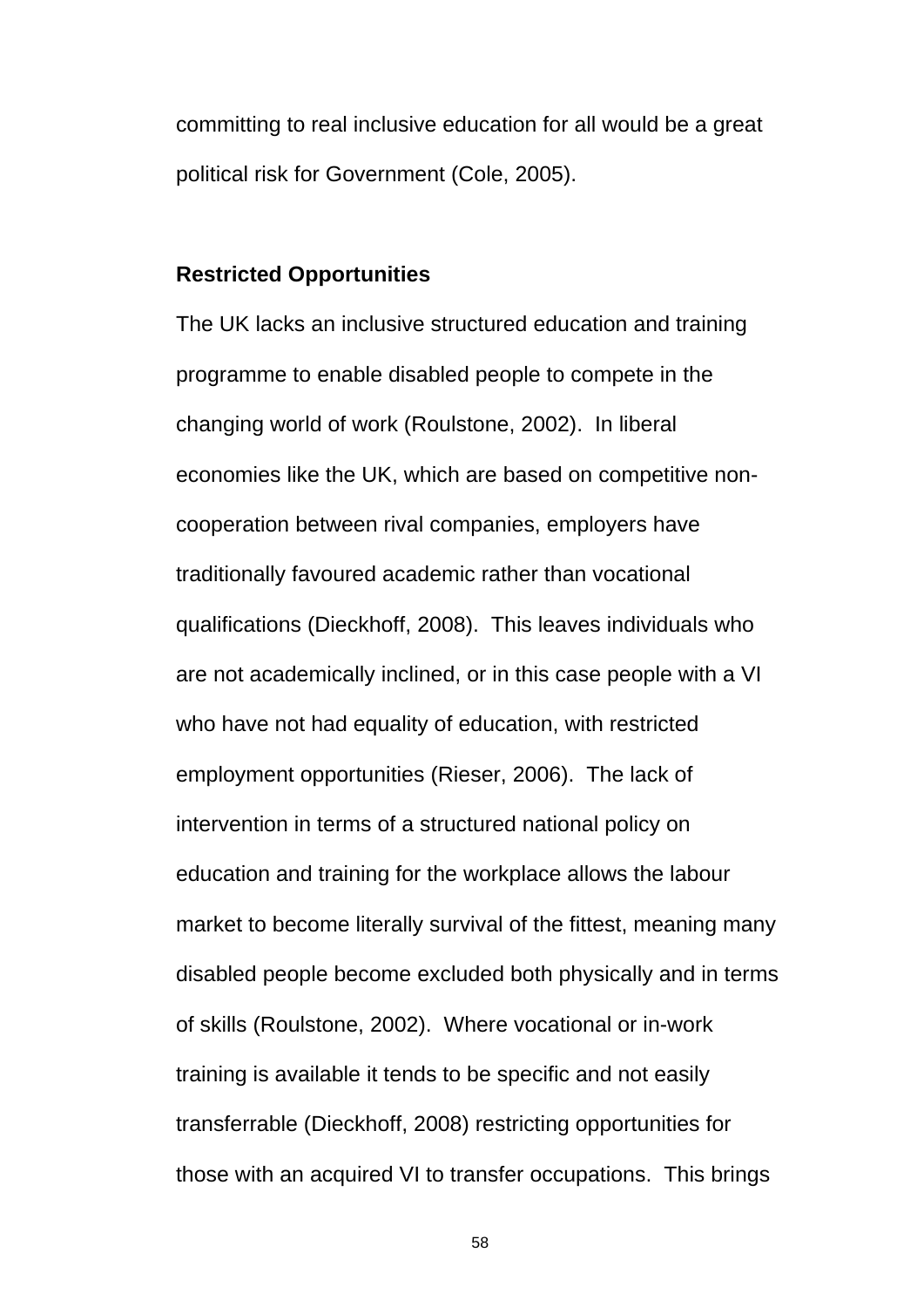us back full circle to the issues faced in education and training demonstrating the need to break the circle of despair.

Leitch (2006) suggests gaining qualifications will solve the problems faced within the labour market; it will solve some because having educational qualifications improves employment opportunities (Burchardt, 2000). Interestingly, research by Douglas *et al*, (2006) seemed to suggest that more people with a VI are claiming they had GSCE level qualifications than ever before, however it did not indicate at what level. Whilst that may be a step in the right direction we should look at the results of Katie:

> "I did my GCSE, I think I did 11 and I got D grades, so I just missed out".

She would have missed some employment opportunities because many employers are looking at minimum Level Two qualifications, with people below that getting excluded. When assessing qualification levels and employment Leitch, (2006) states:

> "Increasingly, Level Two is the minimum platform of skills required for employment and business competitiveness, as global economic changes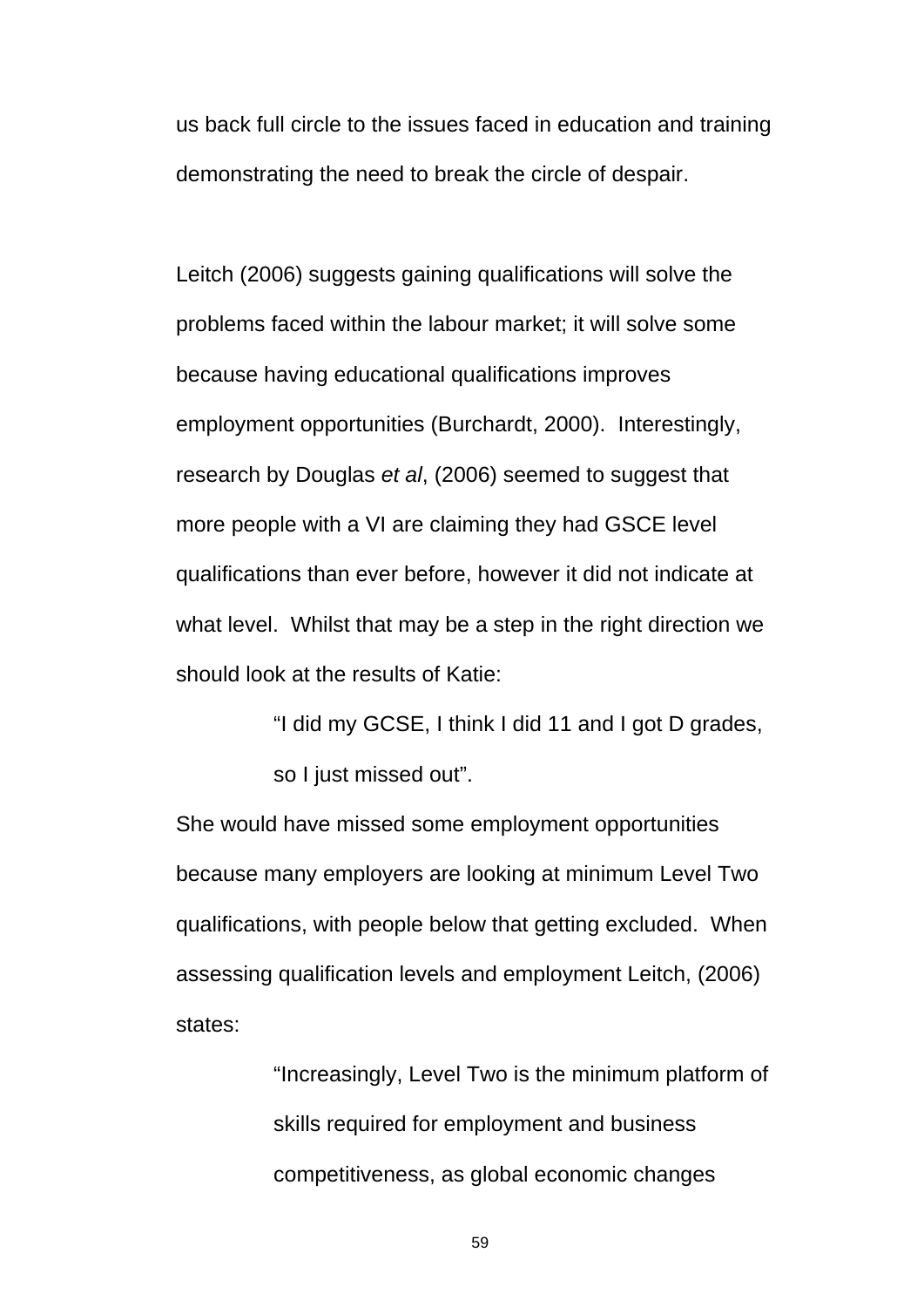reduce the employment opportunities for the unskilled" (p.19).

Rieser, (2006: 158) argues that for education to be truly inclusive there needs to be a removal of the "physical, communication, social, attitudinal, educational and institutional barriers" that currently cause inequality within the educational system. The language used within the education system is important because children are labelled because of their impairment and often become known because of this label (Rieser, 2006). In this case people with a VI are given a label and social identity by those around them (Goffman, 1968). If we accept that our social construction shapes our beliefs then we have had many generations of people growing up to believe that those with a VI cannot see or do anything constructive in the workplace. They are seen to be helpless as often portrayed in the media; the media can fuel institutional discrimination towards disabled people through images, terminology and the lack of representation of disabled actors and disabled people in fictional and non-fictional programmes (Barnes, 1992).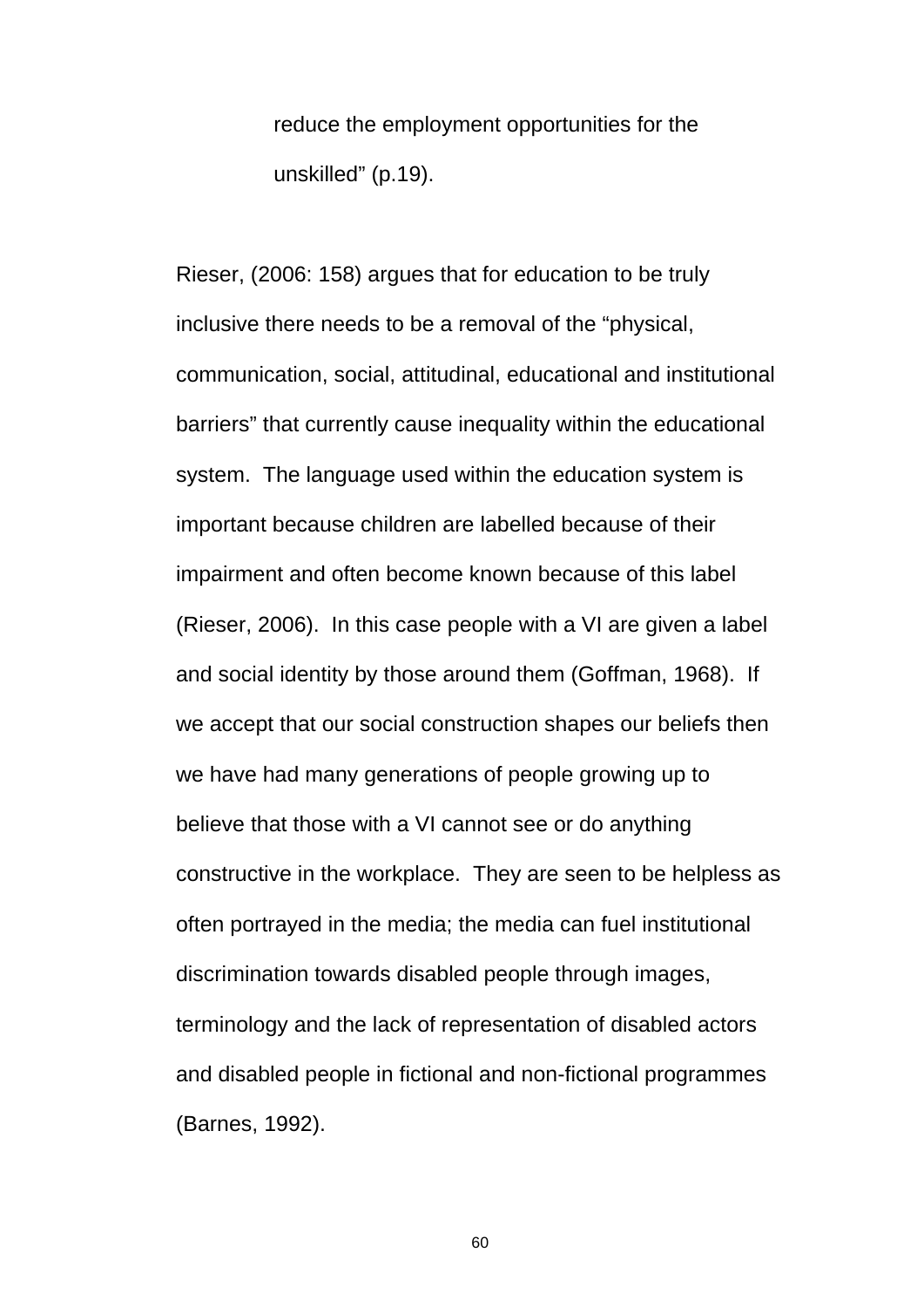#### **Discussion**

The findings suggest that at school stage there is a disparity between the participant groups which is later reversed with educational attainment levels being similar overall. Issues still remain with equal access to education not only in terms of the mainstream/segregated debate but with practical resources. The lack of equipment and core curriculum material available in the correct format is something of a disgrace for a so-called developed nation. This chapter looked at learning not only from an educational perspective, but how it affected social construction and cultural identity. Through this, our early school years have a major impact on defining our future including our employability. This is not only through educational levels but also in our confidence, self esteem and our own identity. As suggested earlier Leitch (2006) believes low skill levels are why many disabled people and benefit claimants are unemployed. He is partially right but the experiences highlighted in this chapter demonstrate the Government needs a more inclusive and structured educational and training policy.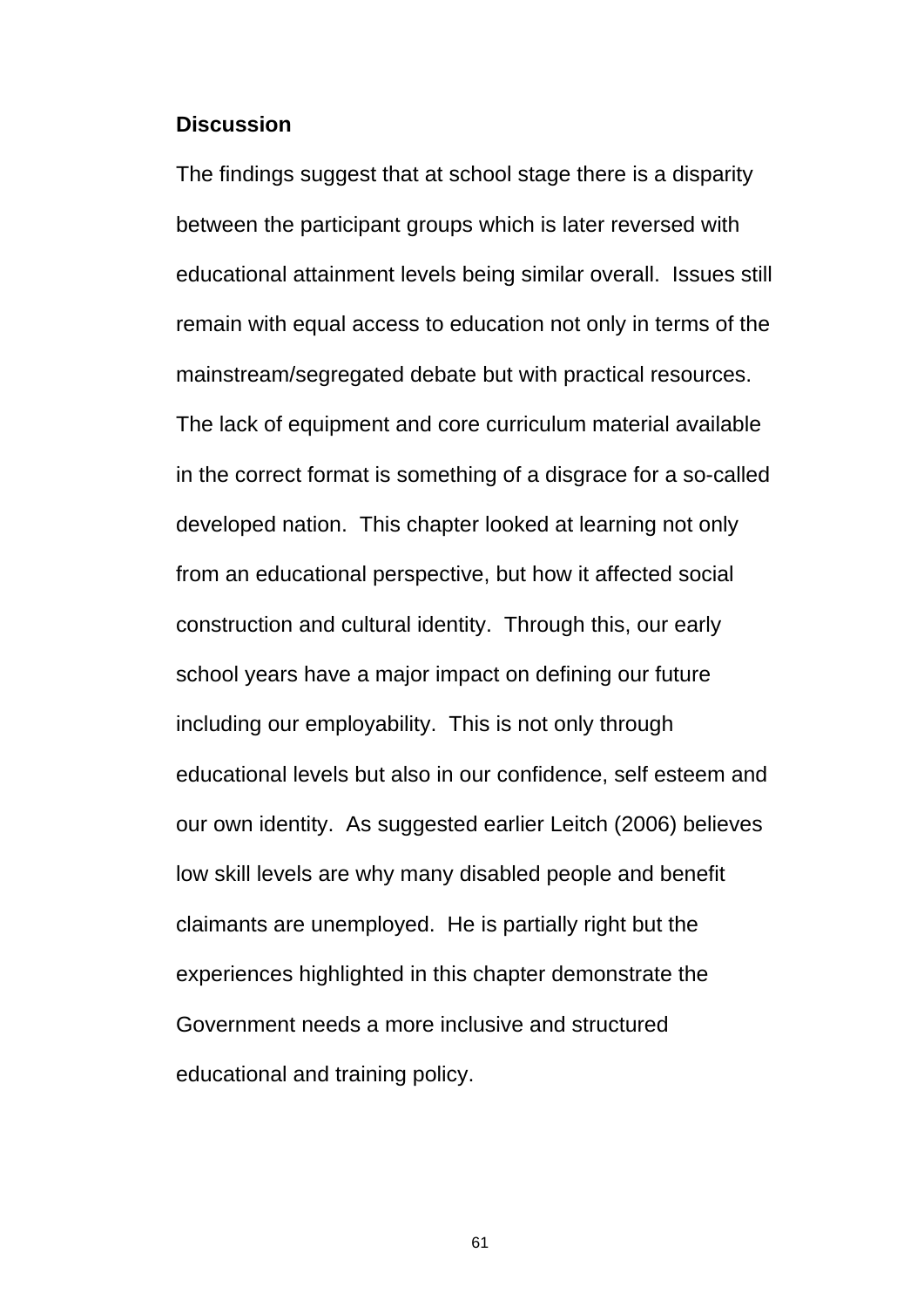# **Chapter Five: Employment Experiences**

## **Introduction**

Building on the inequality within the educational system this chapter examines the discriminatory barriers faced in employment. It commences with a comparison of the employment data from the research highlighting the links between educational levels and employment. This is followed by examining the barriers faced by participants whilst job seeking and actually in employment. What the statistics do not show is the barriers faced and their comments are particularly poignant. The next section explores disability, identity, and employment. The penultimate section looks at the future impact of current and proposed polices and ideology. Finally the chapter concludes with a discussion on the issues raised.

## **Employment Data**

At the conclusion of the Swoop project 23.5% with a congenital VI were in paid employment compared to 30% with an acquired VI. No-one with a congenital VI had taken up training/voluntary work compared with 16.7% with an acquired condition. The Nextstep project saw different results with more people moving into training/voluntary work but less into paid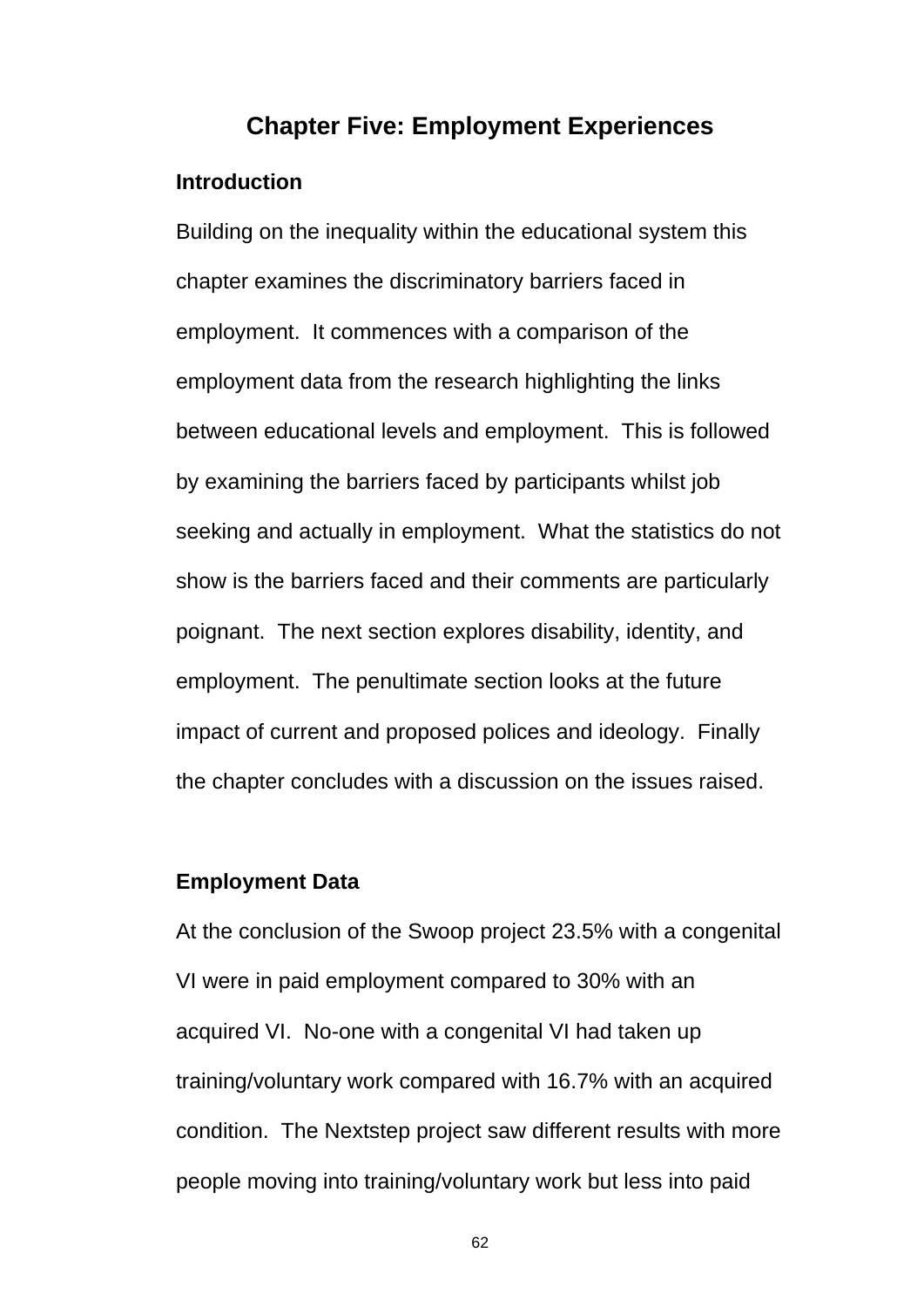work. Of those with a congenital condition 18.2% went into paid employment and 45.4% into training/voluntary work. Of those with an acquired VI 23% found paid employment and 38.5% entered training/voluntary work. The research participants faired better with two (40%) of the congenital group in paid employment, two (40%) unemployed and one (20%) retired. Of the acquired VI group three (60%) are in paid employment, one (20%), is unemployed and one (20%) retired.

When combining the congenital and acquired figures 27.6% of those on the Swoop project went into work whereas only 20.8% of those on the Nextstep project found paid work. Discounting the retired participant, of the remaining eight, five (62.5%) of the combined group are in paid employment. This suggests a correlation between employment rates and educational attainment. There is an ascending order of employment levels which corresponds with higher educational attainment levels. The Nextstep project had the lowest educational and employment levels, next came the Swoop project with both higher educational and employment rates than those on Nextstep. Finally the research participants had the highest levels in both.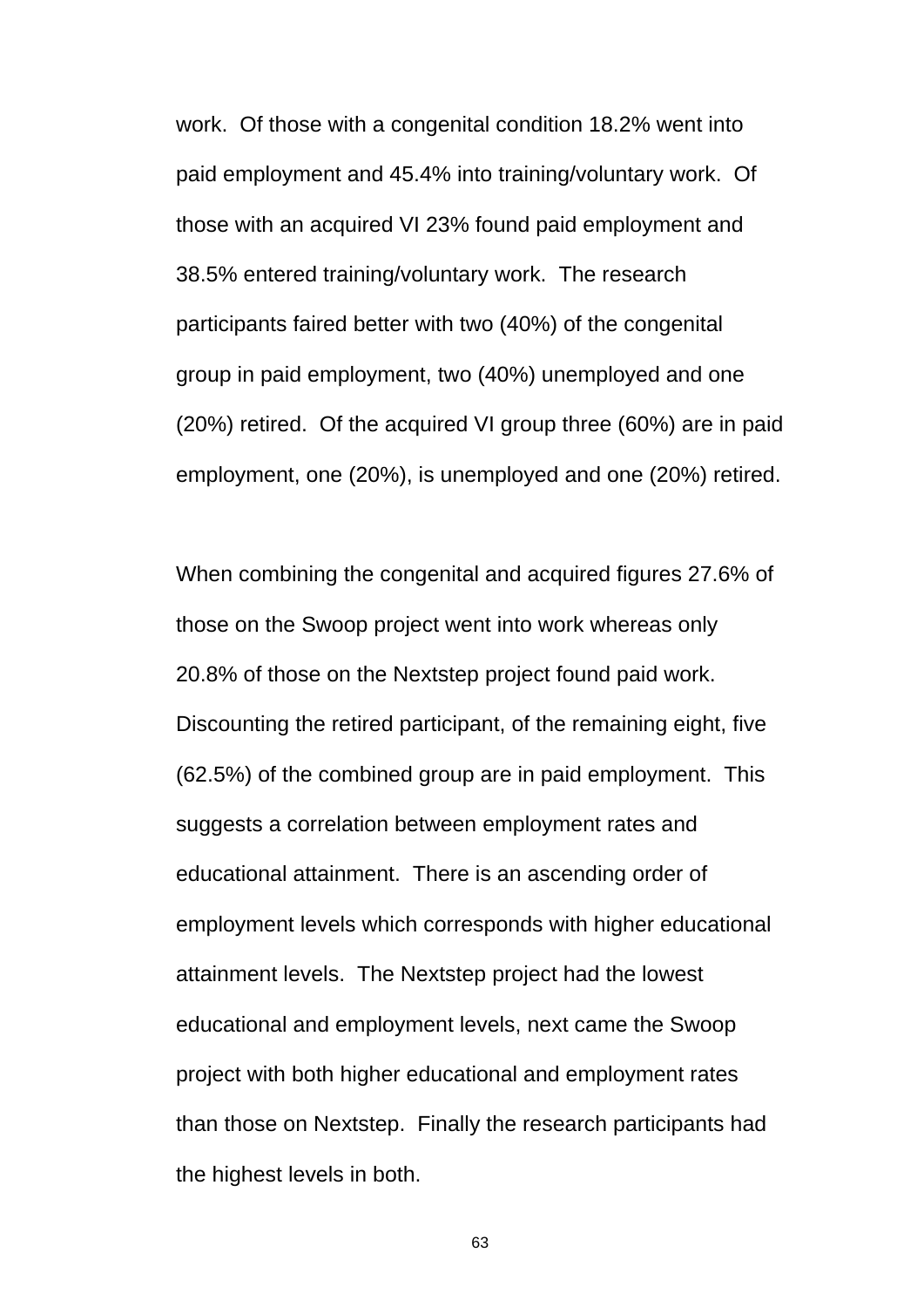Despite a wealth of legislation and Government polices statistically the unemployment rates for VI remains high showing evidence of failed Neo-Classical polices based on non-intervention and a lack of compulsion to force employers to employ disabled people (Barnes and Mercer, 2005). Also the Disability Discrimination Act 1995 (DDA) appears to have had little effect on VI employment rates with figures in 2002 being similar to before the DDA came into force (RNIB, 2002).

### **Barriers to Employment**

This section focuses on barriers to work in general, without comparing acquired and congenital. These differences are more appropriately discussed in disability and identity where the differences are more apparent. The research suggested all participants encountered the same barriers when applying for employment regardless of when they became VI. The following highlights some but by no means all of the barriers faced by the participants and people with a VI in general.

Attitudinal barriers are a major obstacle as can be seen from the following extracts: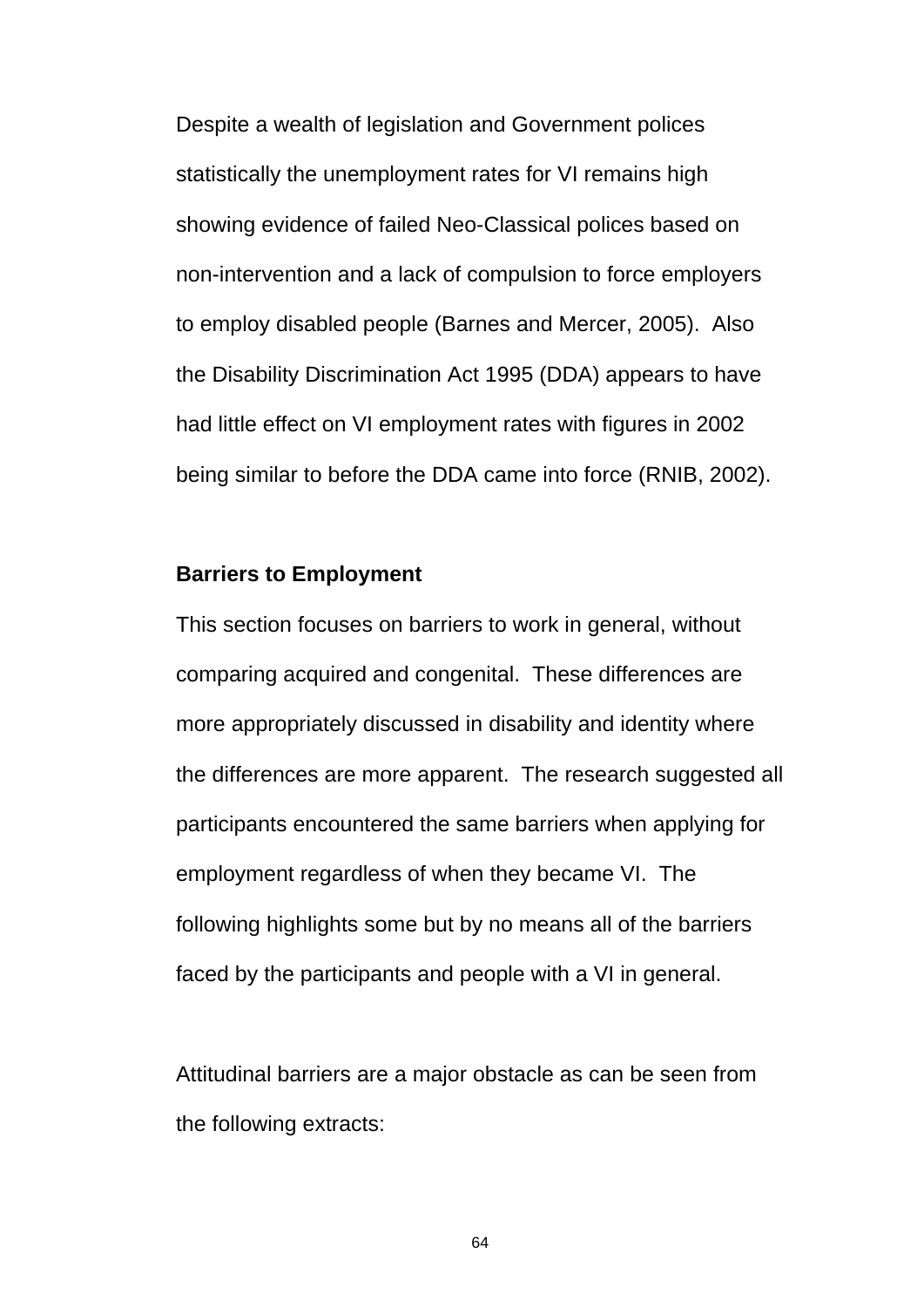"I got turned down for a lot of jobs when they found out about my sight problems. They kept telling me it was because of the insurance, if I had an accident they wouldn't be covered. There is still that stigma and people are discriminated against". - Barry This suggests systematic employer discrimination persists within the labour market (Roberts *et al,* 2004).

> "I worked on farming, which was my love and when my sight went they dumped me in a factory as I hadn't got the education to go anywhere else or do anything else … what they offered me was to go and make baskets". – Paul

Roulstone (2004: 197) suggests there are four main barriers to work for disabled people, personal, attitudinal, environmental and Governmental polices. The first relates to social capital which he explains as disabled people have less to offer in terms of educational and employment capital than nondisabled of the same age. Arguably this is because of low expectations of disabled people by the self and society, together with lower educational attainment levels (Barnes *et al*, 1999); a point highlighted by Mary: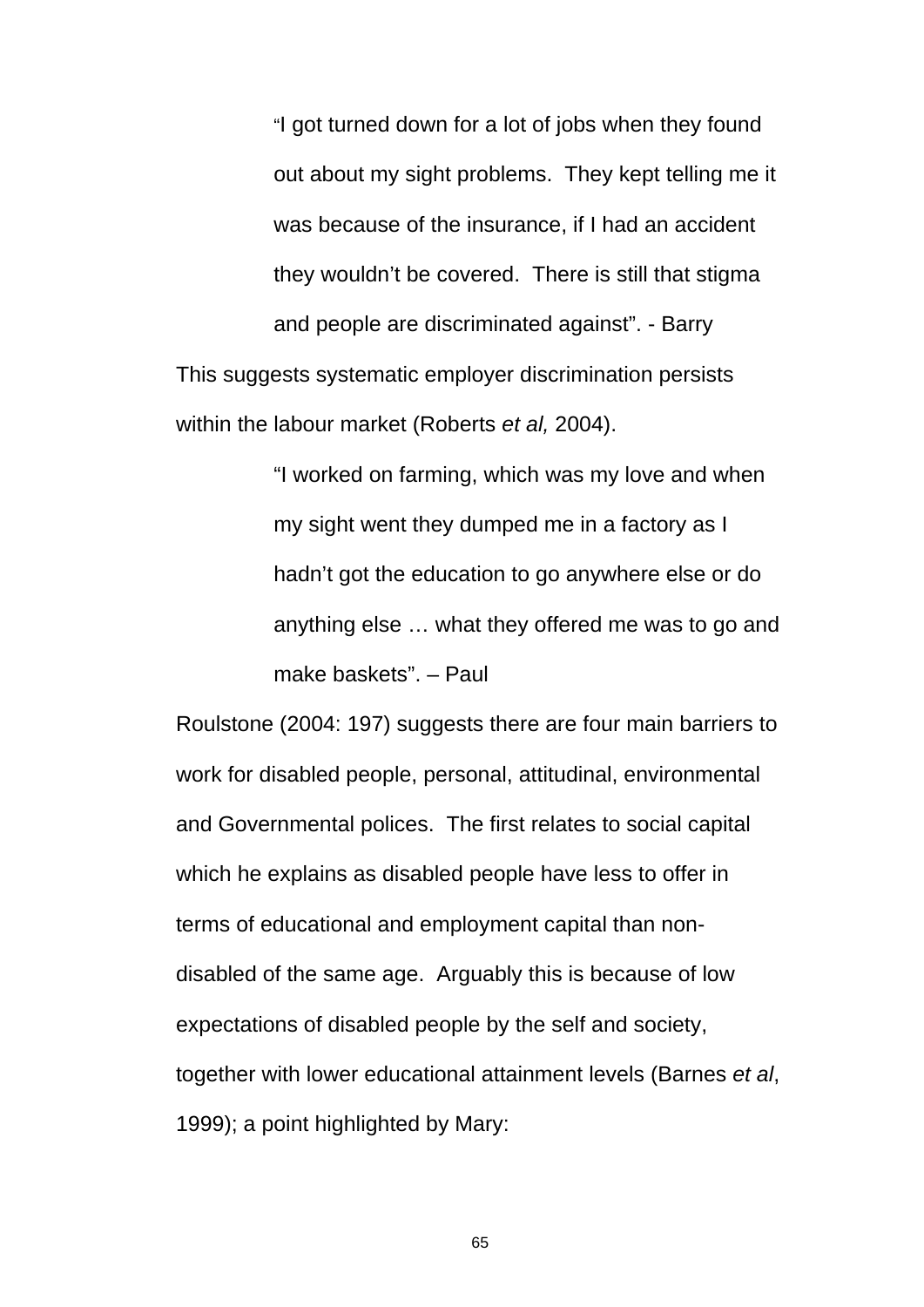"Everybody was the same; you were factory fodder that's all you were, if you were capable of doing that".

The actual application process can be demoralising. This is supported by research of Graham *et al* (1990 cited in Roulstone, 2004) who found that in comparison to nondisabled people those who declare they were disabled are twice as likely to get negative replies. The following extracts demonstrate the point with neither being successful:

> "When I left college I couldn't get a job. I applied for about 100 jobs I think, once they saw the disability, I didn't get interviews". - Maggie "In a two year period I probably applied for 400 - 450 jobs". - Robert

The whole process can be daunting with many job adverts in newspapers being in small print. Often application forms are not accessible in appropriate formats, websites are not compatible for screen readers or magnification packages preventing online job searching, and completing of application forms (Simkiss, 2005), and often incorrect or inappropriate support is made available. Robert had a very successful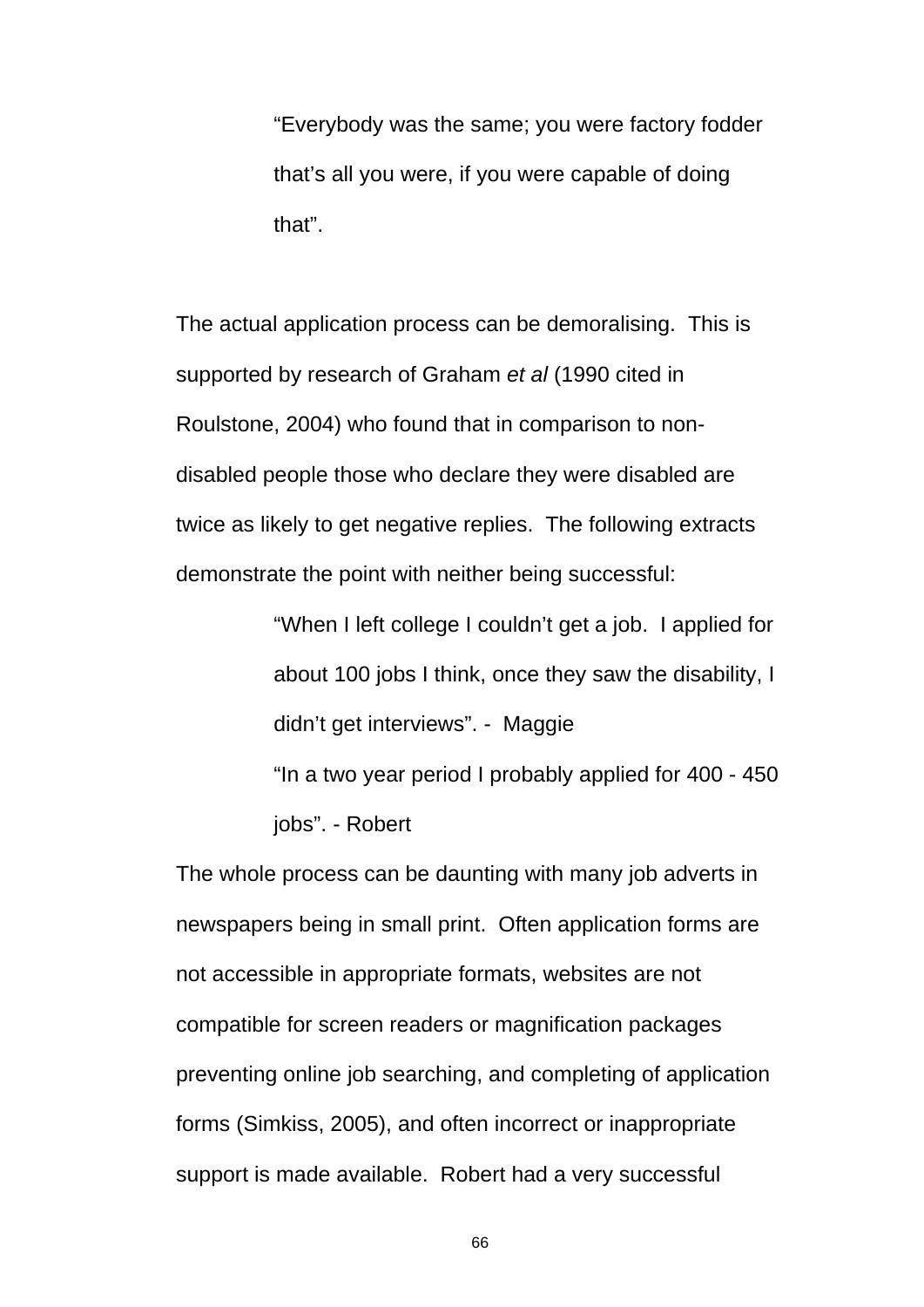career prior to acquiring his eye condition; he recounts his first experience with the Jobcentre:

> "I had been registered partially sighted in the late 80s and turned up at the Job Centre … but I was treated as a normal unemployed applicant. For the first six months I was unaware of DEAs [Disability Employment Advisors], Access to Work and didn't get anywhere".

This raises the issue of career advice, support from job brokers, DEAs and anyone else involved in employment advice. A study by Maher (2001) highlights the fact that careers advice had little influence in helping blind professionals. He found support and encouragement from within the family played a greater part in their success. The research also highlighted the need for greater support in transition from school to employment services. Another frightening point raised was many careers guidance workers are themselves stereotyping those with a VI into work they think they can do. Often leading to underemployment and an enforced negative disabled identity (Oliver and Barnes, 1998).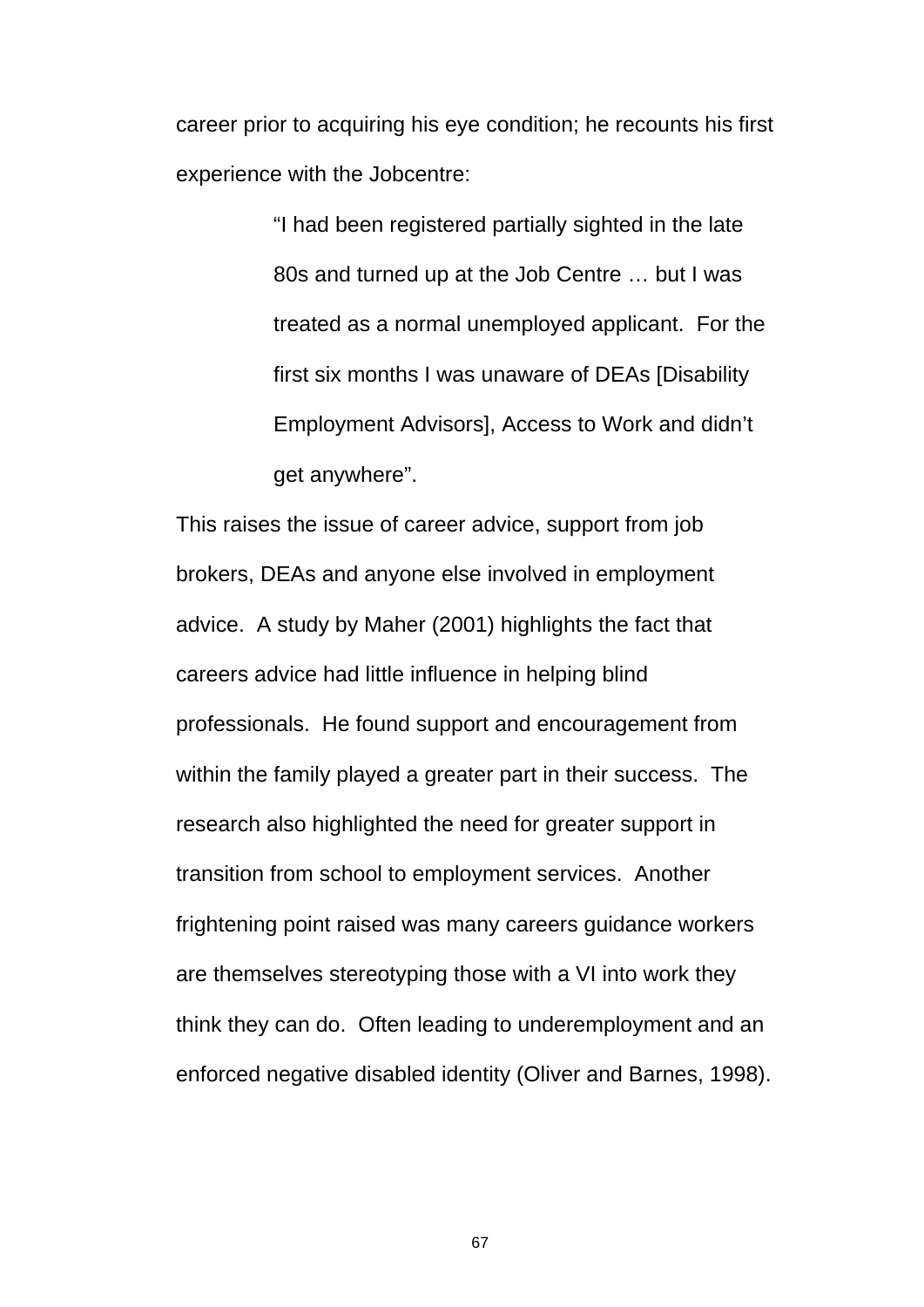The actual detail required on application forms also causes difficulties as explained by Robert who stopped declaring he had a VI:

> "I realised that revealing your sight loss on the initial approach to a company is not a good thing. I began to tailor the job applications … and certainly there was a noticeable increase in success rate for job applications".

Robert also took exception to the requirement for a driving licence which can be seen as a discriminatory requirement. This closed question rejects applicants and the use of ATW by not seeking an alternative answer (Roulstone, 2004: Simkiss, 2005):

> "The issue with regard to you must hold a full driving licence … when you see it come through it is an essential. I have applied for those jobs and I've been shortlisted and been to interview and the question is 'you said you've got a driving licence' and I'm saying, 'yes, because you haven't given me the opportunity of having anywhere else to state that I'm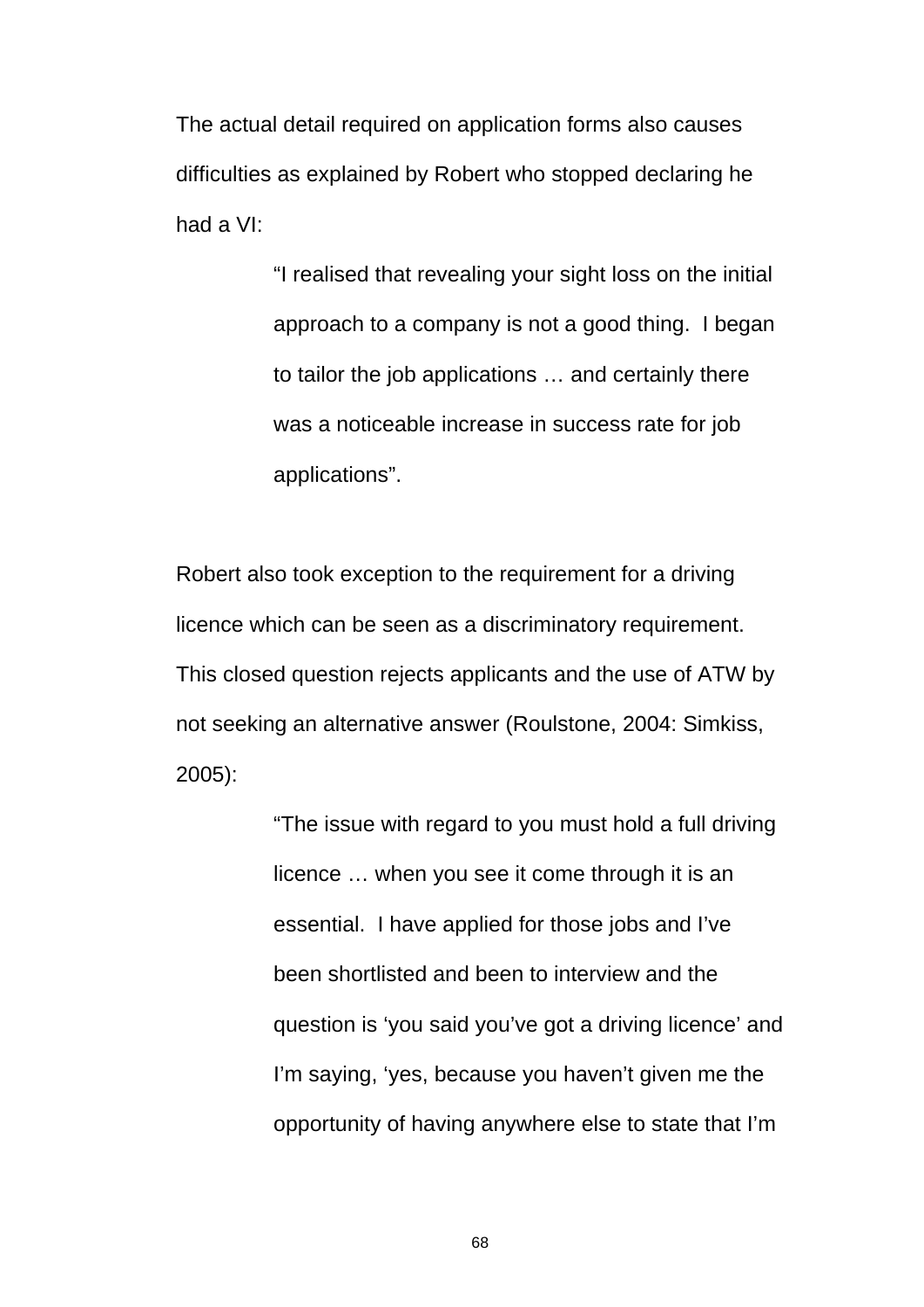able to have access to a vehicle to do the requirements of the job'".

The actual interview can reveal a lack of understanding, a point highlighted by Robert when talking about his experience with professional interviewers:

> "When I revealed it [VI] they totally fell apart and they said how can you find your office door, how can you go upstairs, how do you do this, how do you do that? They just lost it … to be fair the general reaction is that when you are blind you are not employable".

Location is an important consideration because in many cases ATW will not provide travel costs if public transport is available. However, available and accessible are two different concepts as the following highlights:

> "I can't see what number bus it is and I'm always having to ask or grab somebody in the street and ask them which bus goes to where. I can't read timetables, even if they're there. Sometimes I get the wrong bus … if I do look for a job I look for somewhere I more or less know the location. I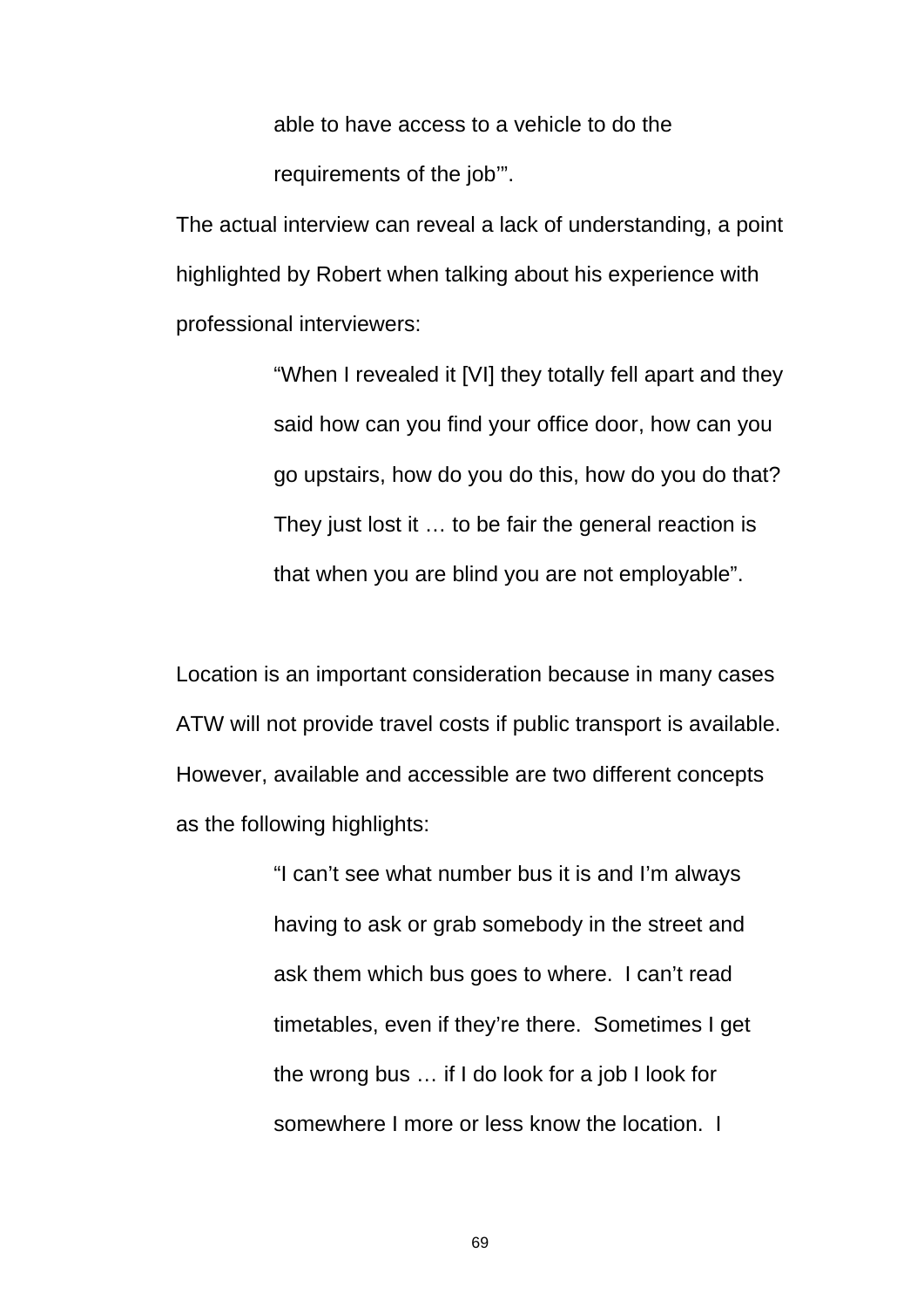wouldn't consider applying for a job where I didn't know it at all". - Susan

For many people with a VI computers are a means of communication and employment opportunities. A socially created barrier is the lack of access to computers and associated training on both the software and assistive technology packages (Douglas *et al*, 2007). Several of the participants had issues with obtaining equipment:

> "Technology was limited and it took a long time to get the equipment, a long time to get any sort of training on it and they gave you the least they could". - Paul

Paul also recruited in his capacity as a manager:

"I took on a couple of visually impaired people and it took six months to get their equipment, and they didn't get the equipment they were trained on".

Maggie later recalls how she got a job working in

administration with the Ministry of Defence:

"There wasn't any help at work for the first three or four years. You just did it. I got a new boss and he found a CCTV and they got me a 23 inch computer screen. Work got a bit easier once I got the CCTV".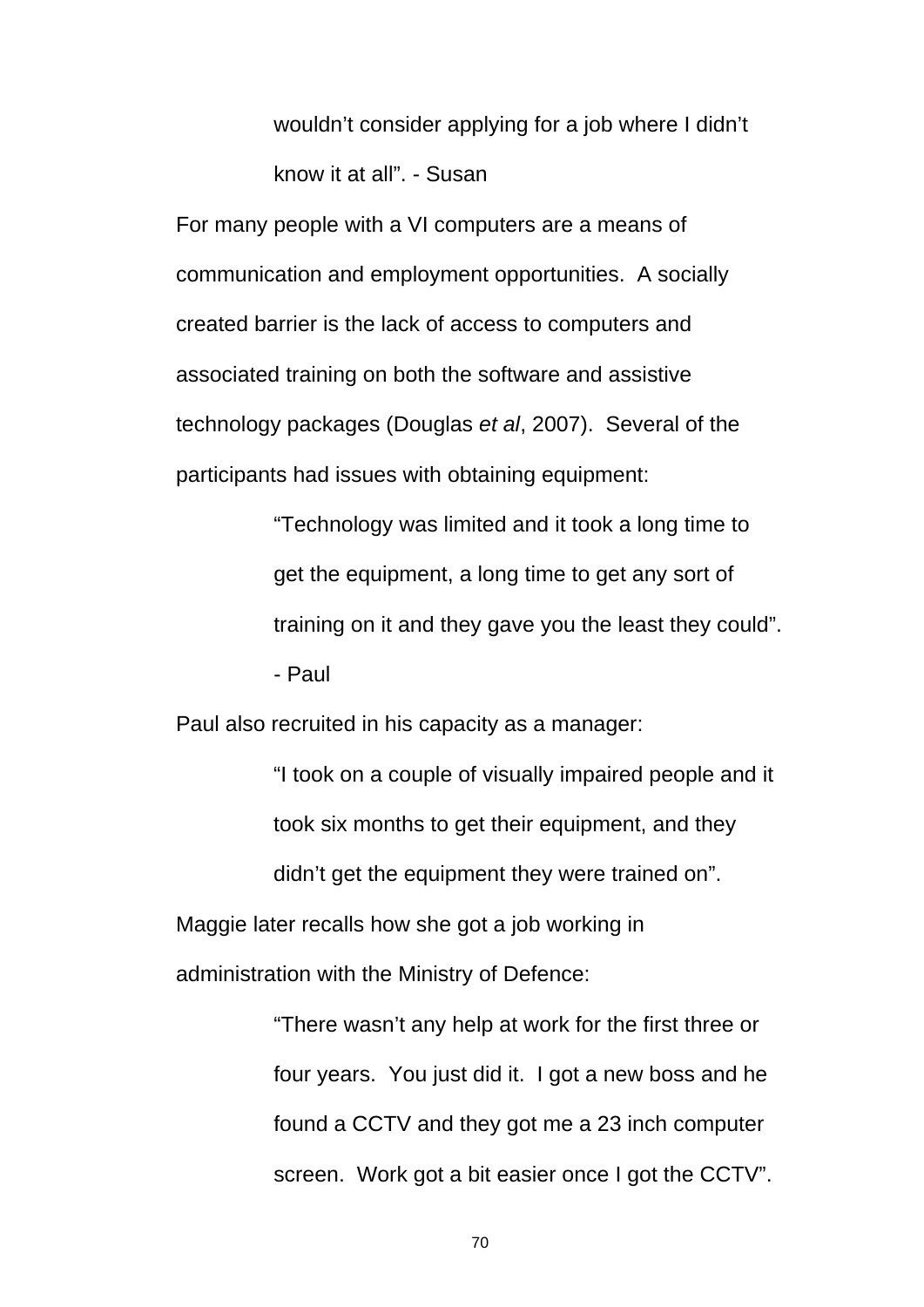Adam remembers first starting work with the local authority; "My first boss … was all of a fluster as she didn't know how to support someone with a visual impairment. She was flapping and very reliant on *Action* to provide support with equipment".

Some employers are unaware that people with a VI can do certain tasks because they are unfamiliar with equipment like screen readers, magnification packages and scanners. In some cases even basic changes to the background colour and font size can make a big difference (Roulstone, 1998).

The social model suggests that disability has its roots in industrialisation (Finklestein, 1980: Oliver, 1990) but Sapey (2000) suggests we are also now in an "Informational Age" which in itself can be a disabling factor by excluding low skilled disabled people due to a non-disabled hegemony within the workplace. In some cases this is traditional work done in a new way but in other areas technology creates new types of employment (Roulstone, 1998). It also creates dependency on technology which can also be a disabling factor (Oliver and Barnes, 1998). For example: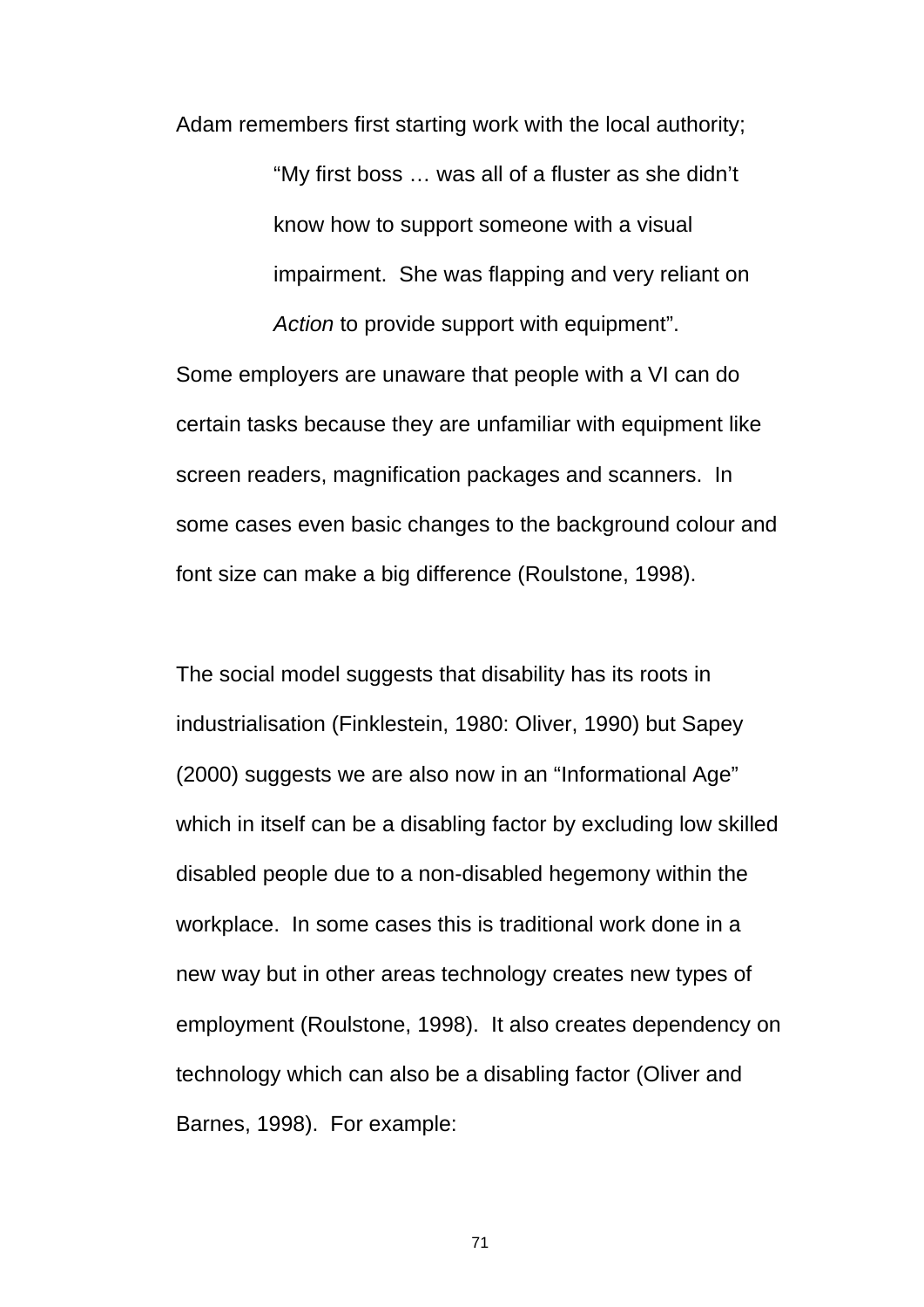"They wouldn't purchase my equipment for me … we explained the Access to Work process but they still wouldn't pay. I was off work medically for a while because they put pressure on me, expecting me to work without the full equipment that I needed". - Susan

Clearly dependant on equipment to access the labour market, Susan was discriminated against, she returned to work to encounter further problems:

> "I was sacked because they thought I was too slow and I didn't have any of this special equipment, it was ordinary equipment which wasn't adapted … they knew how bad my sight was. I was just told

'I'm, sorry but you're too slow you'll have to go'". Susan encountered further problems with another employer who had used ATW to purchase equipment, because employers are still ignorant about disability and visual impairment (Simkiss, 2005).

> "I was told could you minimise your special equipment down so you can see both columns on an Excel spreadsheet and I said no because I need to have it this big to see what I am doing. He said if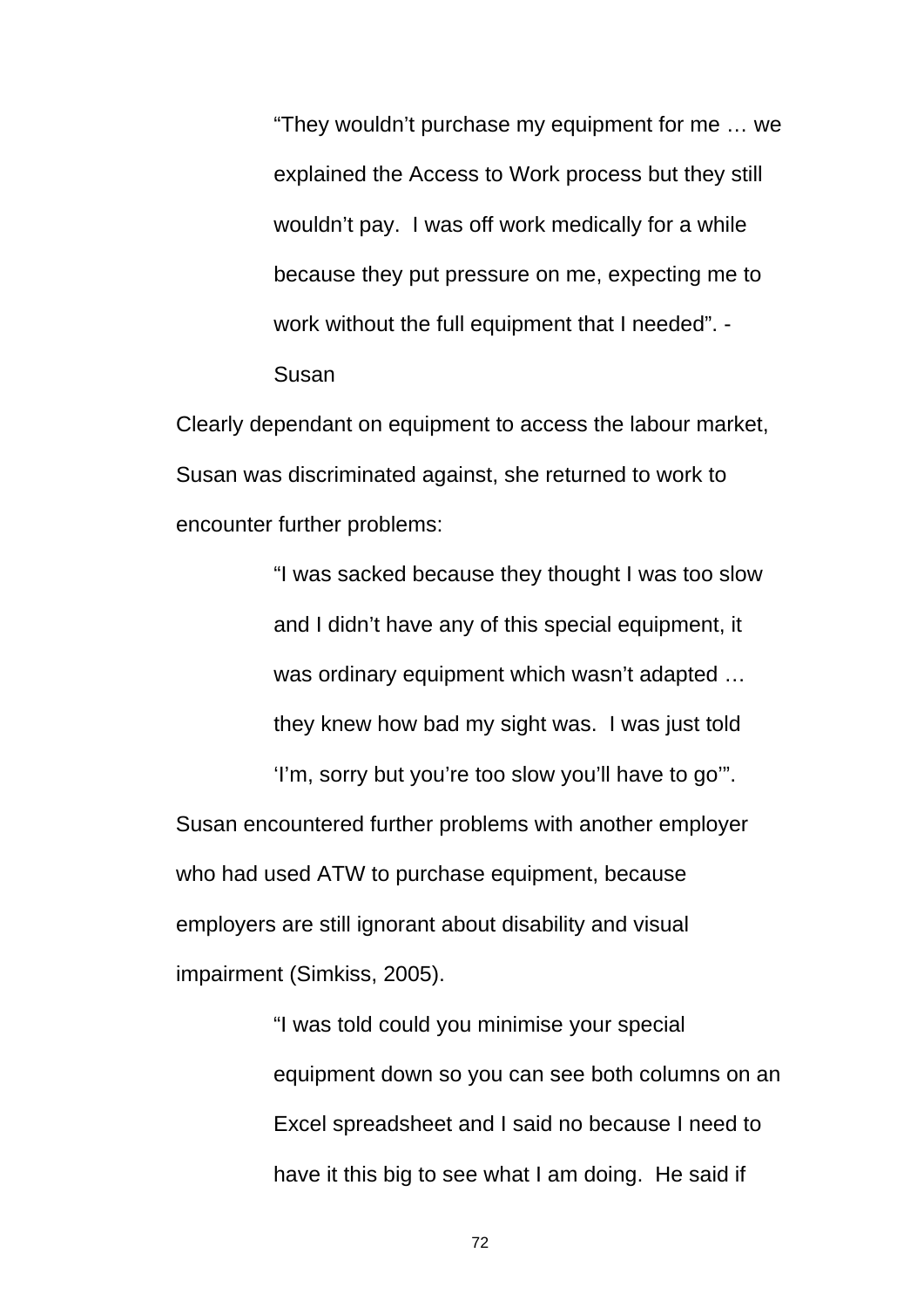you minimise it you can see both columns, to me this is not having an understanding of someone with a visual impairment".

Paul found that a change of manger brought with it blatant discrimination:

> "This woman that came in and just dismissed them all. All the disabled people that were there she came in and wiped them out and told me bluntly she was going to get rid of me".

He moved to another employer but again encountered problems:

> "They kicked me out, I became ill, far too much work. That's the big downside to being visually impaired, unless you get the support".

The benefit system is also a barrier to work in that it is often confusing and people at the lower end of the skills market with lower paid jobs are often worse off (Stanley, 2005):

> "I'd have to pull in more than £130 a week and I can't do a full-time job because of my stamina and I don't think there is part-time work which is going to pay me more than I get on benefits". - Adam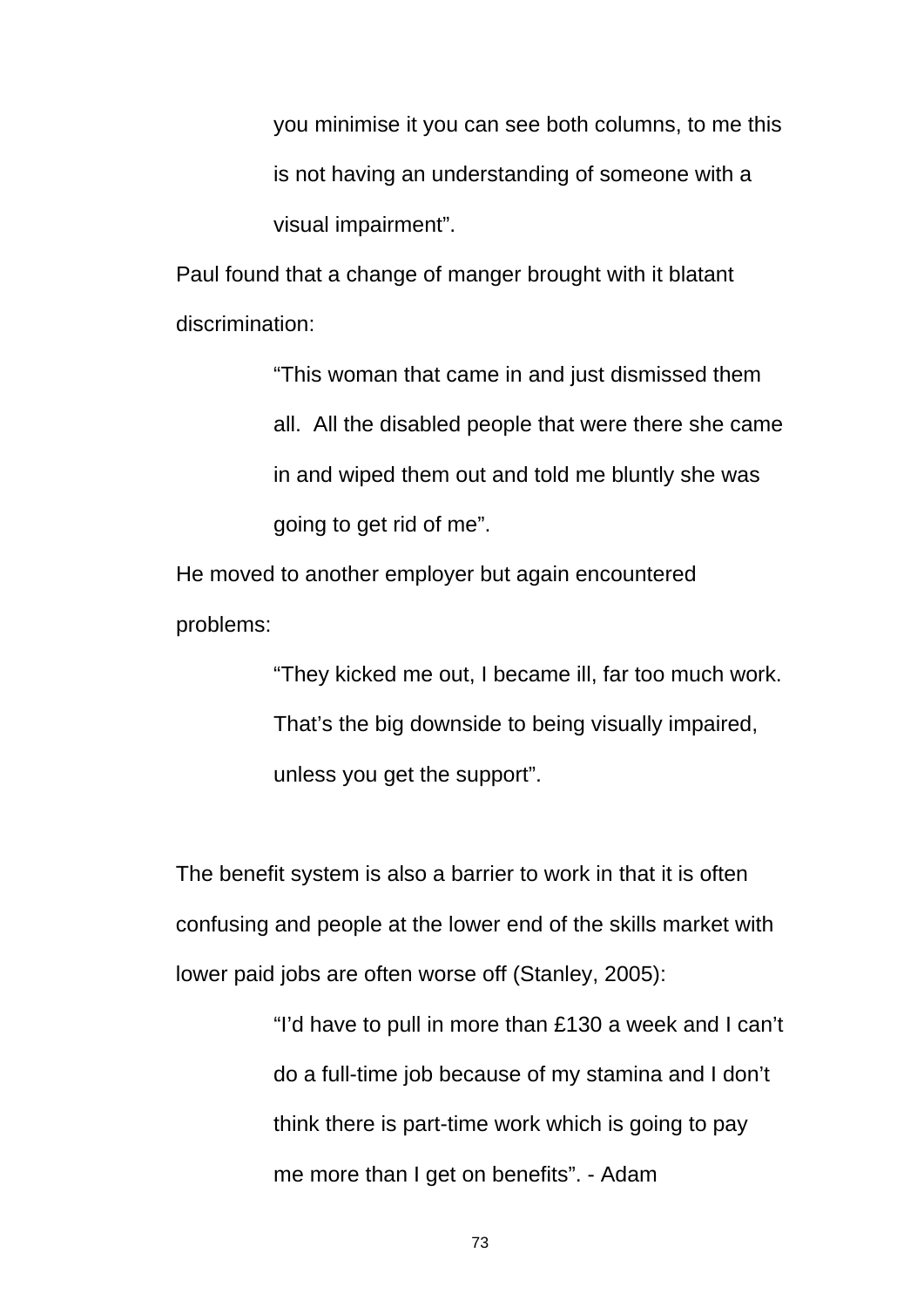Sadly, Adam feels financially trapped, desperate to find paid work and come off benefits but unable to because of the current welfare benefits system. This adds pressure to disabled people because, as Barnes and Mercer (2005) point out, social inclusion through employment is reduced by the fact work and welfare are separated although interlaced in terms of eligibility.

Often people need additional support but are reluctant to say anything, drawing a parallel with issues in education. This can be associated with disabled identity because in the following extract Adam failed to say anything because of what he thought others would think, in itself a barrier (Roulstone, 2004):

> "I think I was scared because I didn't want to lose my job. Although they would help me, I always felt under pressure as I was the new one in there and I got the dross. Although I struggled doing it I thought they would think it was me trying to get out of doing it".

A change of employment brought with it a more supportive employer, proving they do exist and workplace inclusion is achievable: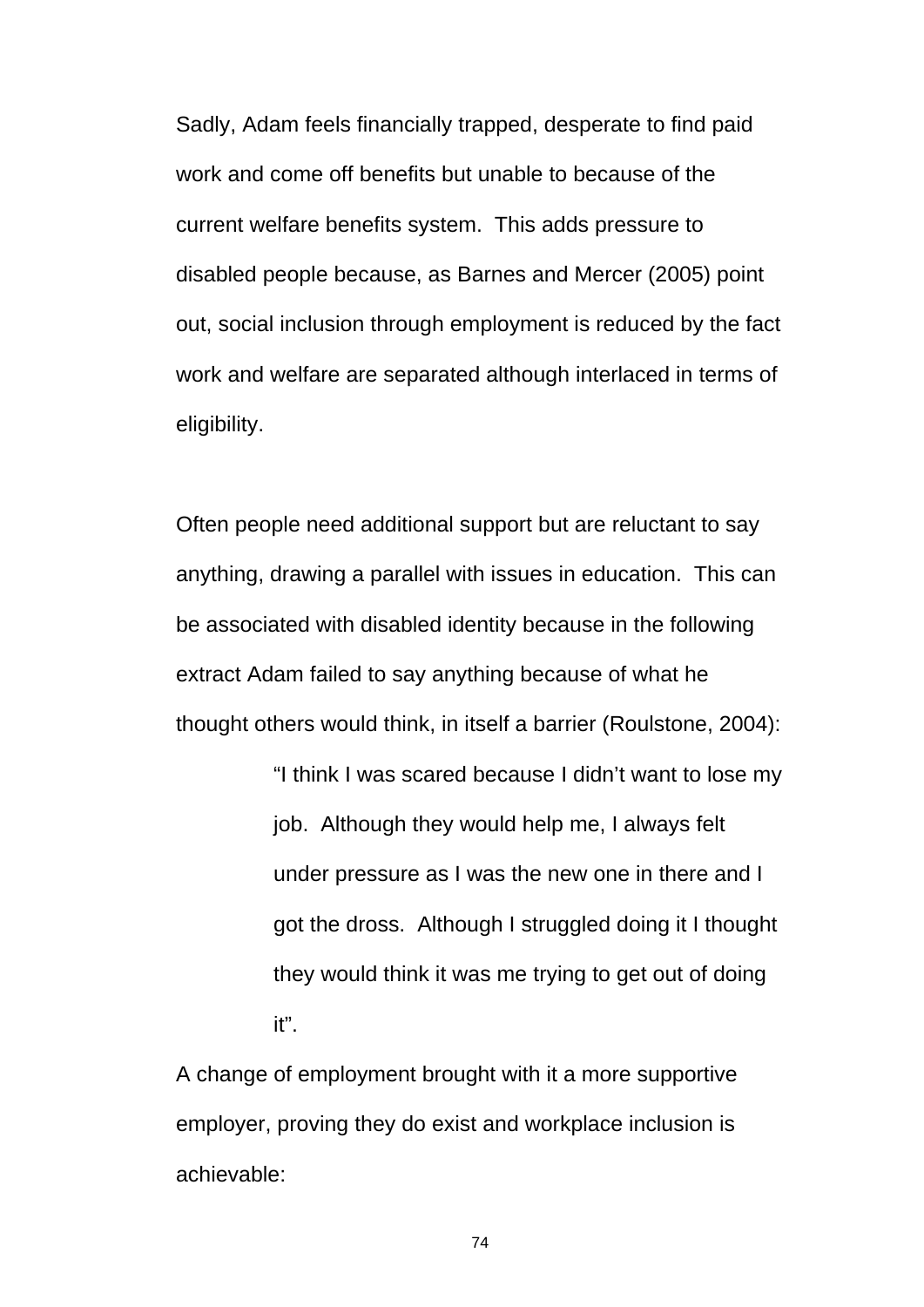"From passing the interview to starting, I got Draco [Guide Dog] so I went and had a chat to the manager as I was concerned about trying to prove myself and having a dog was perhaps another way of saying I can't do things. But they were brilliant and asked what I wanted, dog bowl, bed? And without really asking they have built him a pen out of the back … there are lots of positives going on". Many participants felt confidence was a big factor in gaining employment. Highlighted by Craig in the following extracts

when talking about acquired VI and confidence:

"The biggest barrier to me and people I have come across is confidence. I think basically because I had vision, I know what is coming up, I know what is there, I know what things look like and should look like and so it makes me more confident. I've seen it before and I can picture it in my mind and I retain a lot of that and have built a lot of confidence which I lost when I lost my sight. That's one of the most important things I have, is my level of confidence. But there are people who have acquired it who never regain their confidence".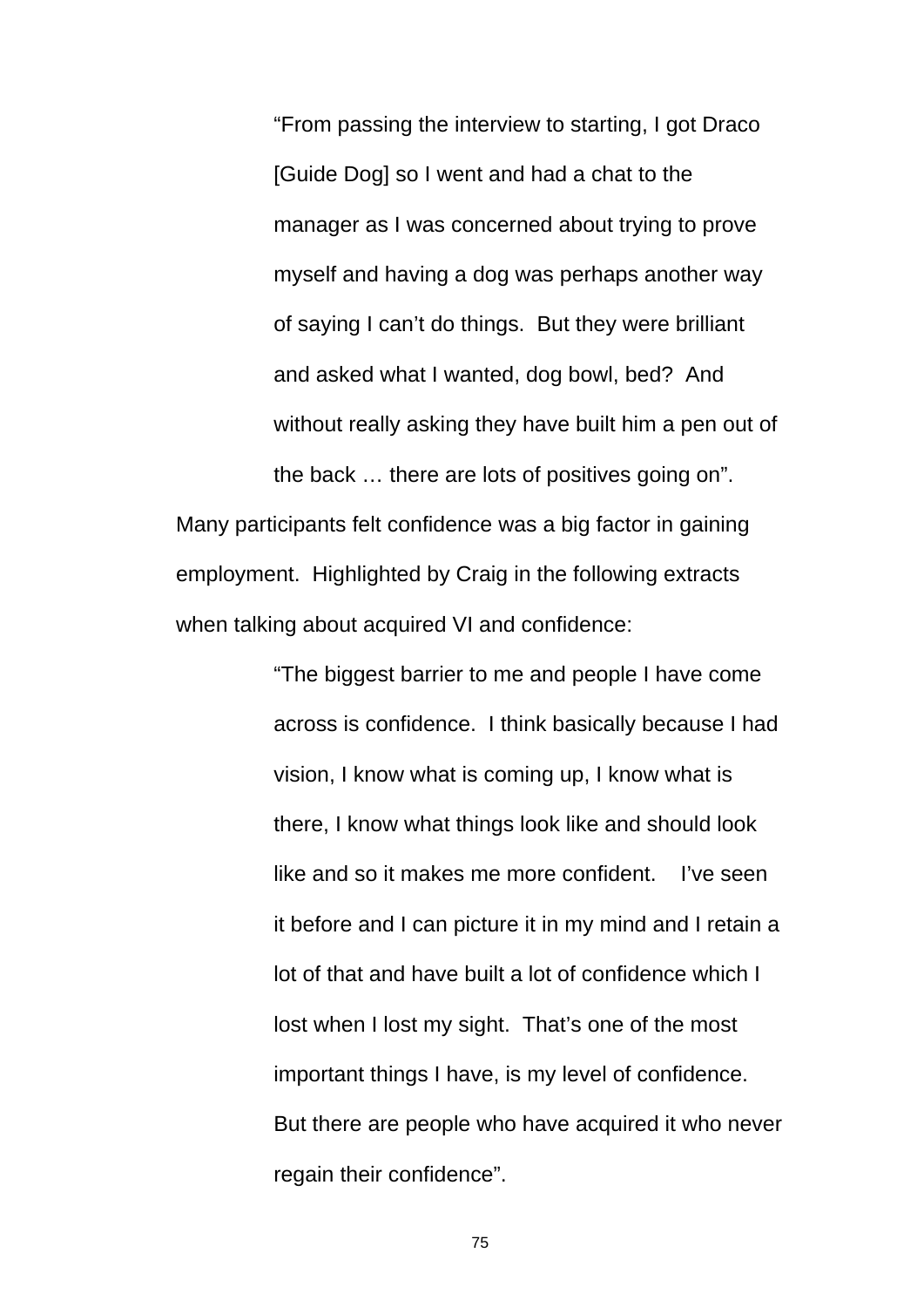Talking about congenital VI he went on:

"There are some who are totally confident but there is generally a lack of confidence in people who are born with a visual impairment".

In relation to Barry, he initially retain his employment but in a different capacity:

> "I think if you had employers that would take you on, that would give you more confidence. Help you get your confidence back".

Through repeated setbacks Barry feels that he now lacks confidence in the labour market. When he initially acquired a VI he did retain employment:

> "I kept my job but I couldn't do the driving and they put me in the stores to do mechanical work and things like that".

In many cases people with an acquired VI or a worsening congenital condition lose their jobs; employment retention is an area where greater work is needed. Government needs to create an inclusive strategy incorporating ATW, post and preemployment services and financial incentives to retain people in work. This is more cost effective than supporting via welfare benefits or finding new employment (Mercer, 2005).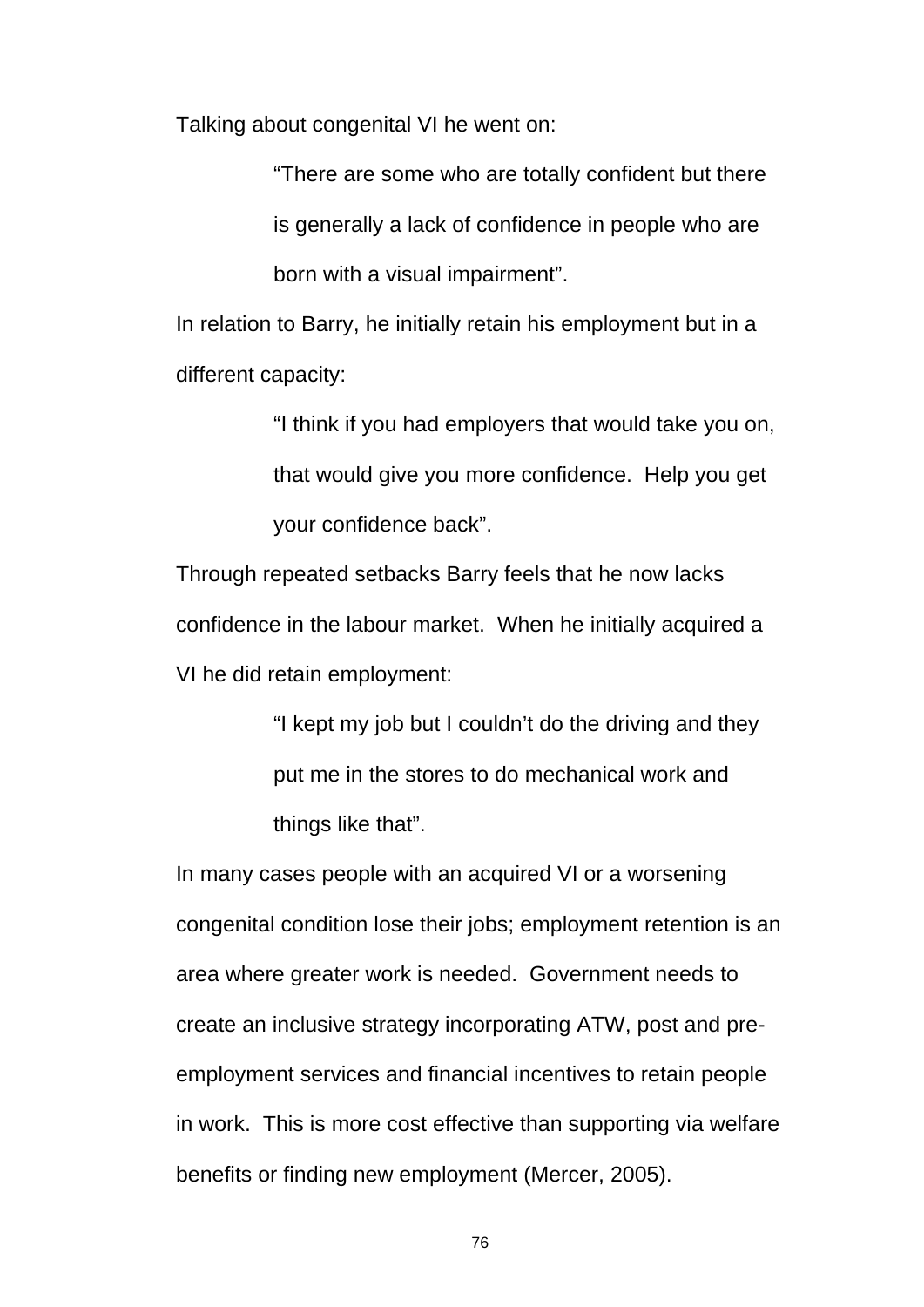#### **Employment and VI Identity**

Statistically the research data suggests that people who acquire a VI are slightly better educated and appear more successful in the labour market. This can arguably be down to those with a congenital VI having less educational opportunities (Barnes, 1991) and reduced confidence through having societal oppression for longer (Oliver and Barnes, 1998). At the point when both groups assume the disabled identity, one congenital and one acquired, they are both subject to the same disabling barriers (Oliver and Barnes, 1998). The following extracts highlight issues faced with identity. Craig had an acquired condition:

> "I tried to overcompensate a lot in interviews and avoid questions relating to my disability which didn't make me come across well. I feel I was my own worst enemy I had to really accept myself and get used to being who I am, rather than trying to pretend".

Goffman, (1968) suggests there are several ways to gain a "disabled identity", one of which is for people with an acquired impairment to re-evaluate themselves as an individual in society's context of "abnormality". This is particularly difficult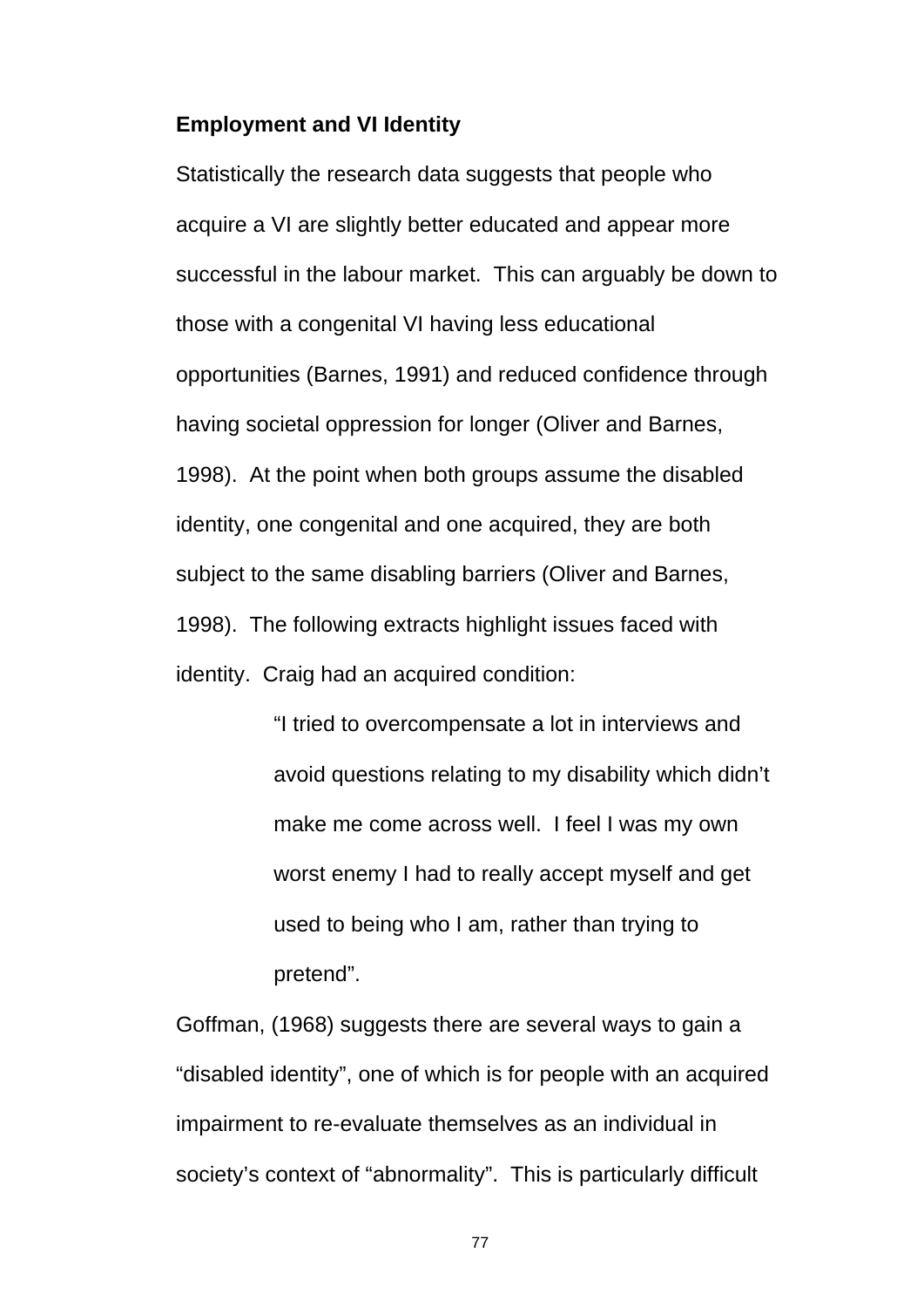because whilst a person may think they are normal, and of course they are, they are aware from their own social construction that others do not see them as normal (Scott, 1969). In Craig's case personal acceptance is restricted by society's failure to accept VI. Scott (1969) suggests a person's identity can be under attack from within and without through negative attitudes gained in a sighted identity. The danger is that focusing on impairment and disability can reinforce internalised oppression with all of its negative implications regarding identity (Rieser, 1990). This can lead to people denying, hiding, or seeking to reduce the stature of their impairments (Shakespeare, 1996).

What we see next from Craig is an acceptance of himself and wanting to be accepted by others for who he is:

> "I then thought the only person who is going to take me seriously is me and I don't know my limitations, other people may but I didn't want limitations put upon me as I had seen others having them put on them or putting them on themselves. I don't have any limitations".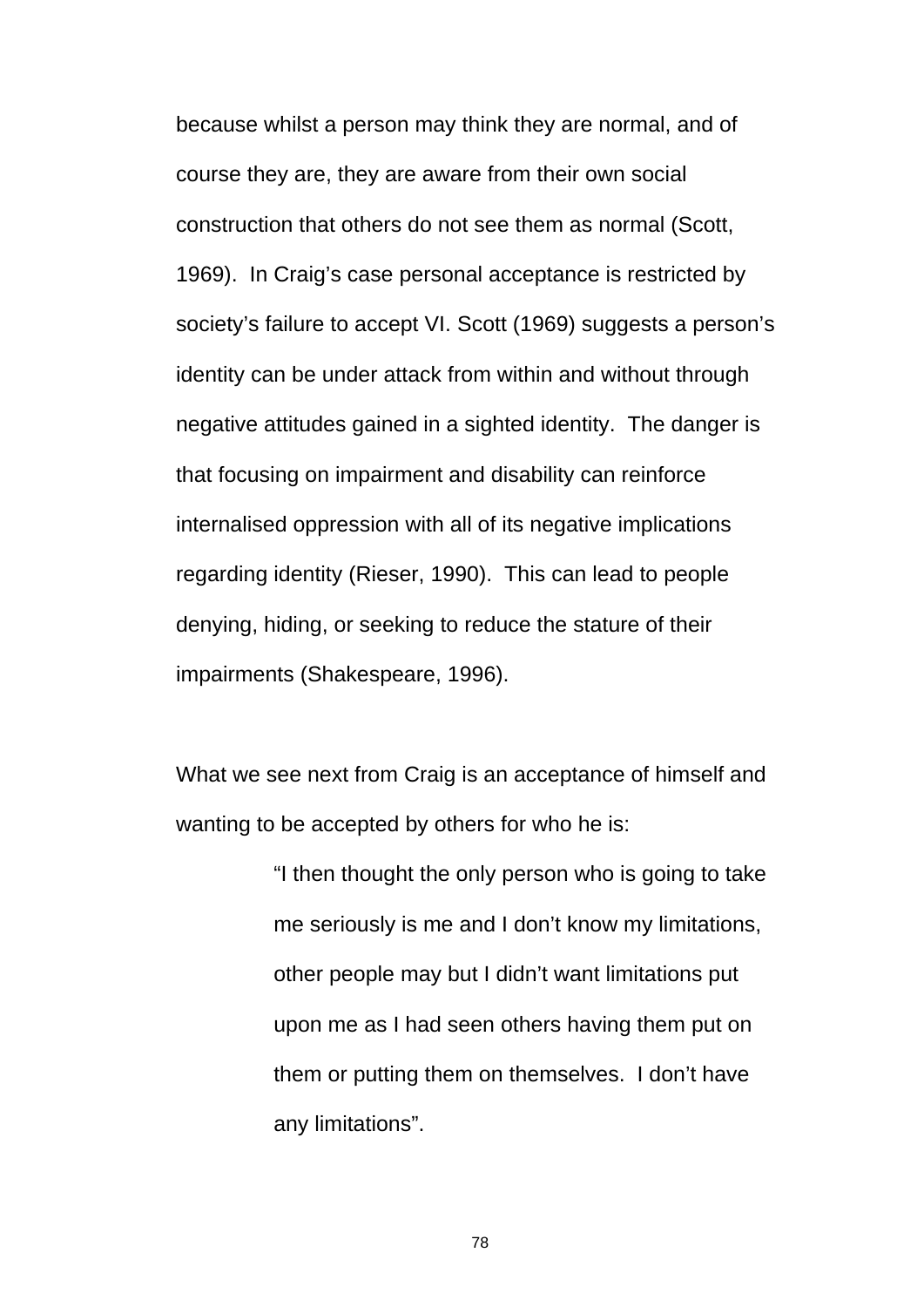Robert who again had an acquired condition developed a more outwards identity:

> "In my case I feel my sight loss is a hidden disability … I mean as a person I have changed, I used to be fairly placid. I wouldn't say I am aggressive but I'm confident. The option is that you sit back and do nothing. Well, I wasn't going to do that".

Adam who has a congenital condition takes a very positive identity:

> "I don't see my disability as a negative; I see it as a positive".

Katie had two fundamental issues to deal with in her childhood; she has albinism and consequently a VI. For her the sense of identity caused cultural difficulties:

> "I think it was more to do with the albino; I suppose being Asian but not looking Asian is very difficult for people to understand. Also, you didn't fit in any category not very nice growing up with it and adjusting to it as a child because we didn't have a proper sense of identity".

She then goes on to talk about the portrayal of VI: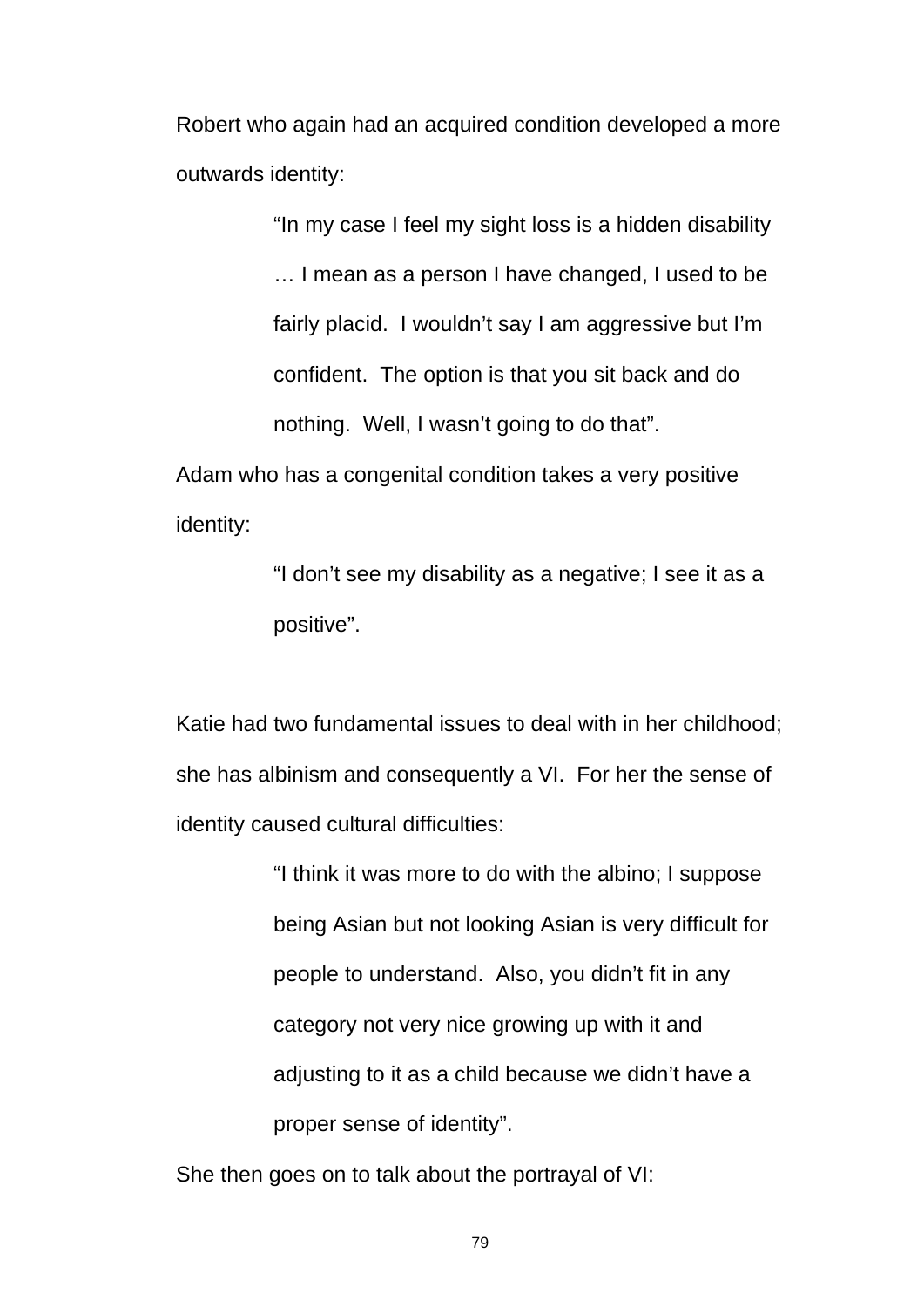"I think in society it is portrayed as a lot of people think you can't do anything".

A further discriminatory barrier which emphasises the disabling societal attitude towards VI was given by Craig:

> "When they had dignitaries coming up from London I would always be called out to meet these dignitaries, I wasn't being wheeled out for my ability it was my condition. That was the one thing I always hated the most, it's not why I'm employed and it's not who I am".

Social integration is about everyone accepting people for who they are, accepting difference:

> "I do strongly believe in integration because that is what creates an awareness and what helps the next generation understand that. Yes, there are people out there with disabilities and it doesn't make them less than normal people. It's vice versa as well; it's good for the visually impaired person to be integrated in to a sighted world". - Katie

Media can play a part in this because the predominant portrayal of VI is on negative imagery based on dependency and helplessness (Barnes, 1992). This reflects into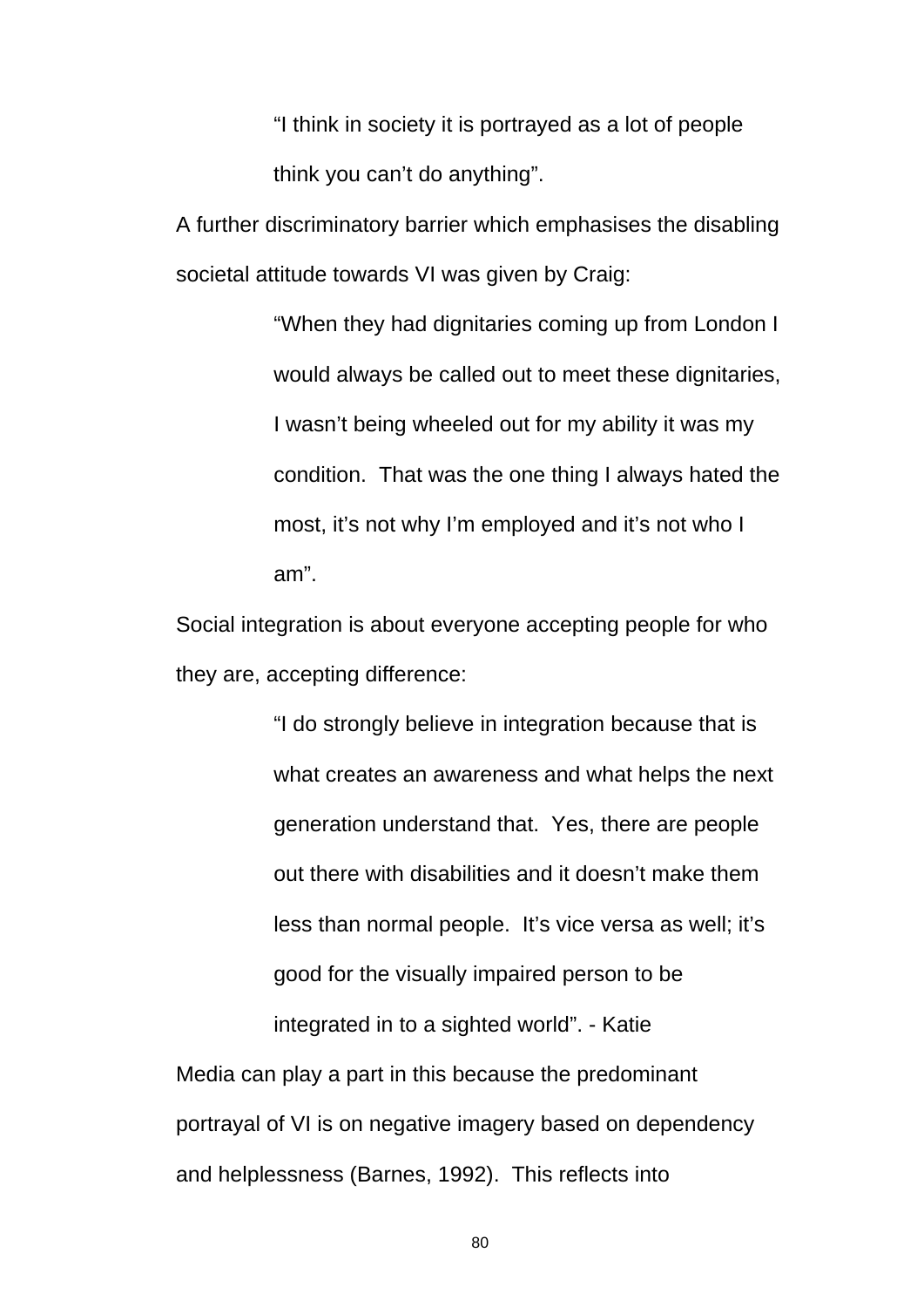employment with portrayals blaming the individual rather than society for unemployment (Bolt, 2006). There are also positive images often depicting blind people being artistic and possessing heightened senses. This pressurises the disabled person to confirm to stereotypical imagery especially in those with an acquired VI who have been sub-consciously conditioned by these images through the socialisation process. In many cases people with a VI have to work harder in a discriminatory society to achieve the same as others. This is unrecognised and often attributed to increased senses by a false positive stereotype therefore undermining the person (Bolt, 2006). Many issues outlined about both the "self", wider societal identity and stereotyping have been faced by the participants in this research. Many organisations use "emotional labour" in the way they operate inducing workers into emotional behaviour within their roles. This can be by surface acting to get the desired result or by playing on the emotions of the workers to get them to perform at increasingly high levels (Wilton, 2008). This compounds the issue because disabled people are engaged in additional emotional effort to fit within a non-disabled work place and in some cases conceal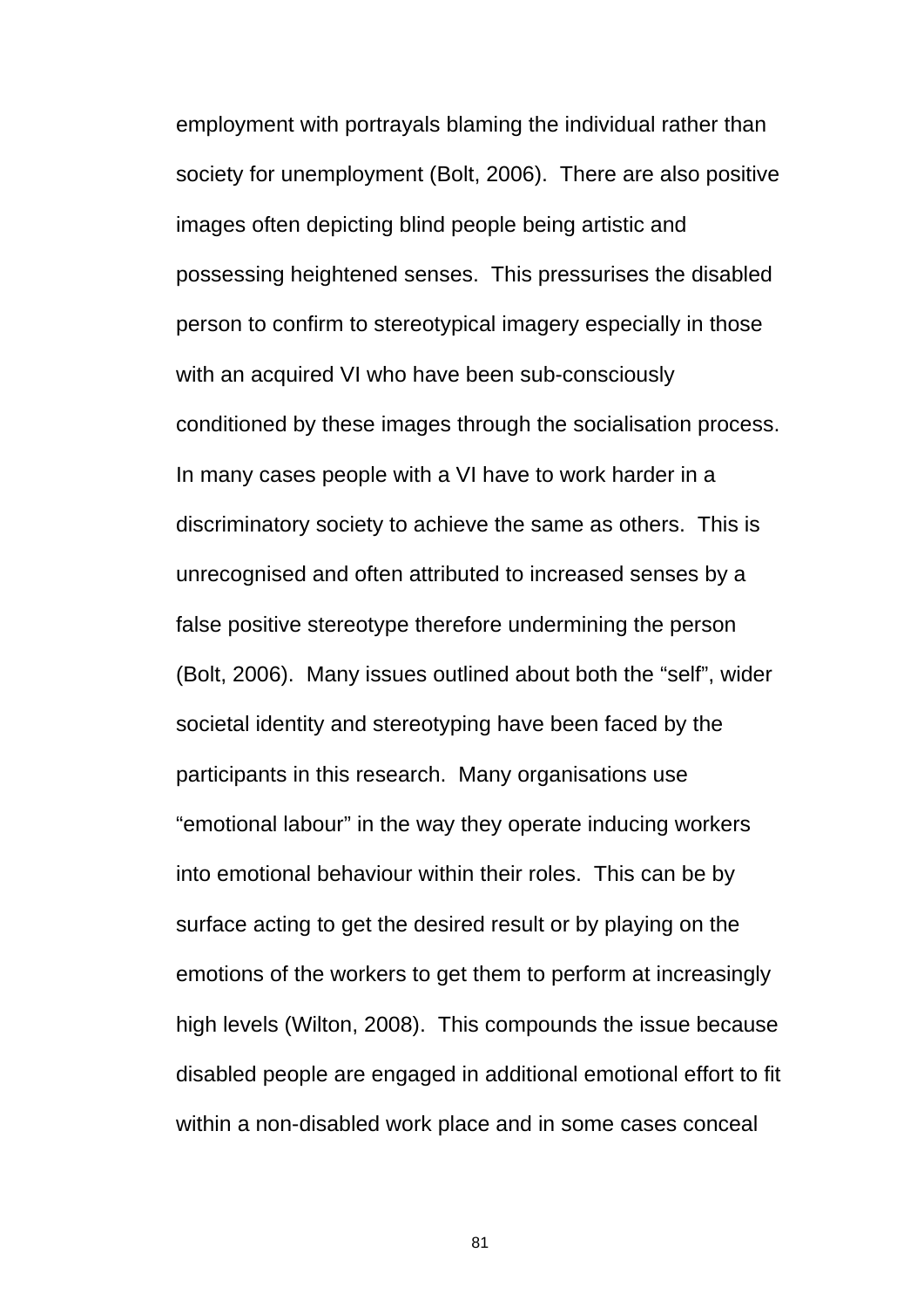their true identity to conform. They are forced to absorb others emotions whilst restricting their own (Wilton, 2008).

#### **The Future**

The recent consultation on Improving Specialist Disability Employment Services (2007) disclosed plans to merge Workstep, Work Preparation, and the Job Introduction Scheme. Additionally these programmes are to be targetdriven specifically around job outcomes and support being time-bound to force open employment. Whilst some will benefit, others are likely to fail in open employment without a change in societal attitudes. A further indication of the Government's intentions are found in the Welfare Reform Bill (2007). Previously unconditional non-active benefits will become conditional through the ESA being tiered through active job seeking. The PTW programme is now compulsory as are the work-focussed interviews which are enforced by the punitive use of reducing or stopping welfare benefit related sanctions for those who do not participate in work related activity. Both PTW and its predecessor New Deal for Disabled People (NDDP) are supply side polices which are target driven aimed at matching skills with employment opportunities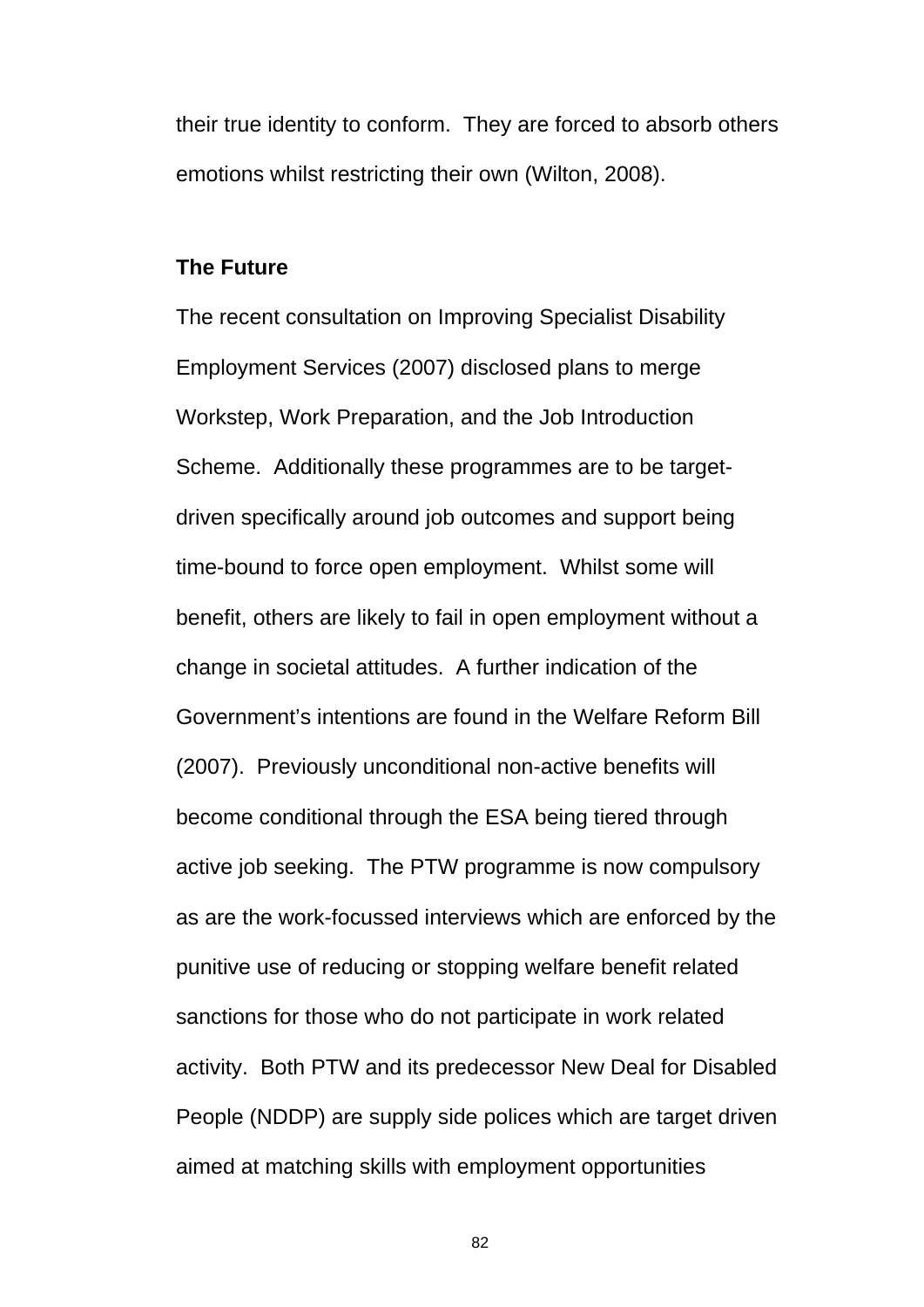(Danieli and Wheeler, 2006). This puts emphasis on the individual being responsible for their employability. Cole (2008) suggests that the creation of catch-all type employment programmes by New Labour indicates that social inclusion has become dependant upon participation in paid work or at the least participation in actively seeking work or training.

Additionally there has been a move towards global capitalism leading to macro level influence of large supra-national corporations on national economic, welfare and employment policies. In the UK successive Governments have put corporate objectives before national policy by shying away from interventionist employment and economic policies in favour of a facilitative approach (Roulstone, 2002). Also increasing technical nature and automation of work requires fewer workers than the previous mass production manual labour methods associated with Fordism (Beck, 2000). This, combined with the globalisation work without proper regulation, means that current employment policies aimed at getting disabled people back to work will fail (Roulstone 2002). None of this bodes well for the future employability of those with a VI given the societal, educational and employment barriers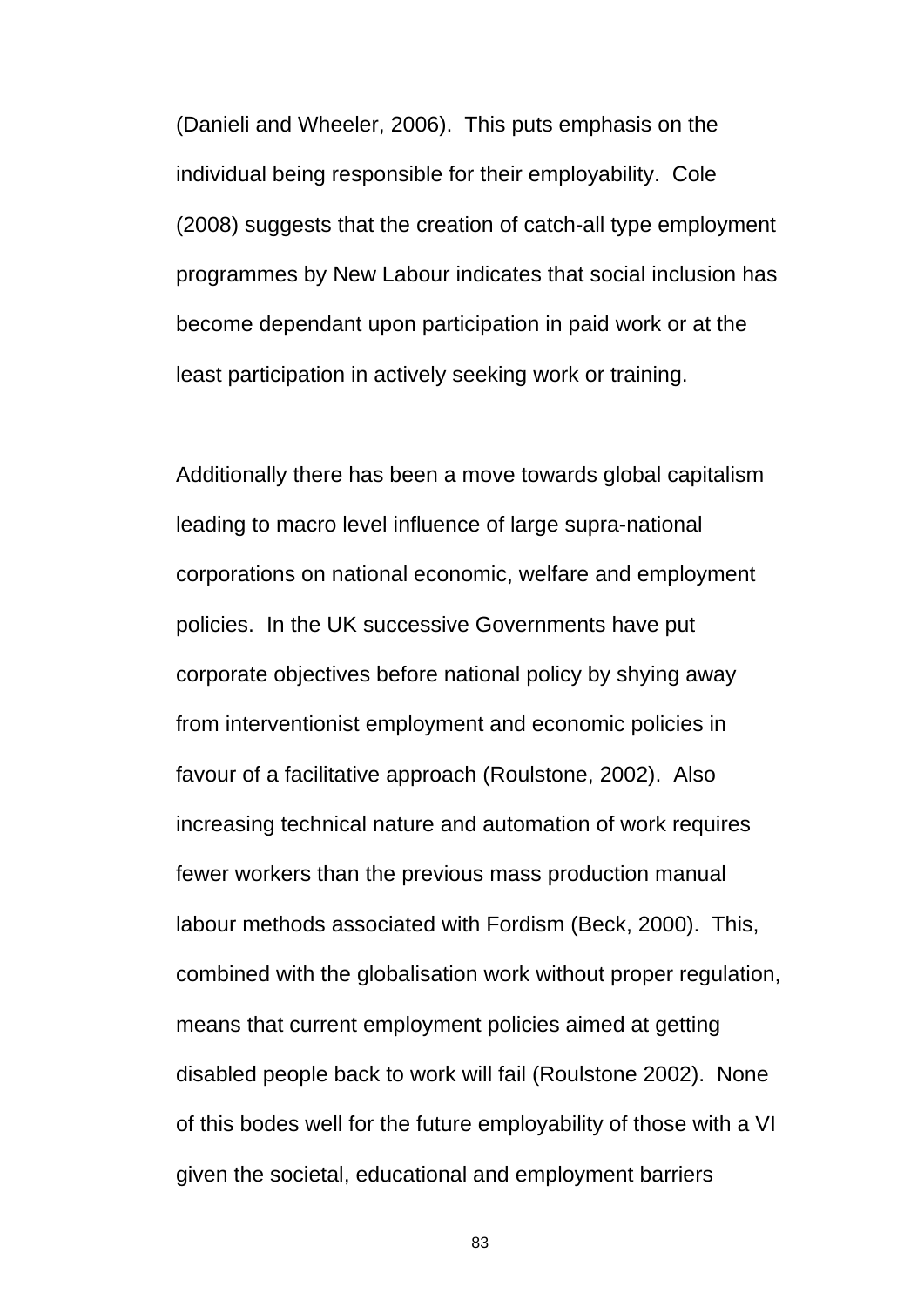discussed in this research. Berthoud (2008) suggests disabled people can be split into two groups, one capable of work and one who are not. Those that are capable should in an inclusive society having employment rates similar to nondisabled people. Like their non-disabled counterparts there are roles people with a VI are not qualified to do, or their impairment will not allow them to do, despite workplace adjustments (Lee, 2002). For those who cannot work the reconceptualising of employment advocated by Abberley (2002) and Barnes and Mercer (2005) would offer social inclusion and reduce stigmatisation for those currently excluded from employment.

#### **Discussion**

This chapter highlights many issues for people with a VI in the labour market that are not easily reconcilable. Some of the physical barriers can be overcome with the use of ATW providing equipment, support workers, or workplace adaptations. What ATW, the DDA and the increasing complex welfare rights and employment polices cannot do is to change societal attitudes. Statistically the participants show above average employment rates but the secondary data is, I believe,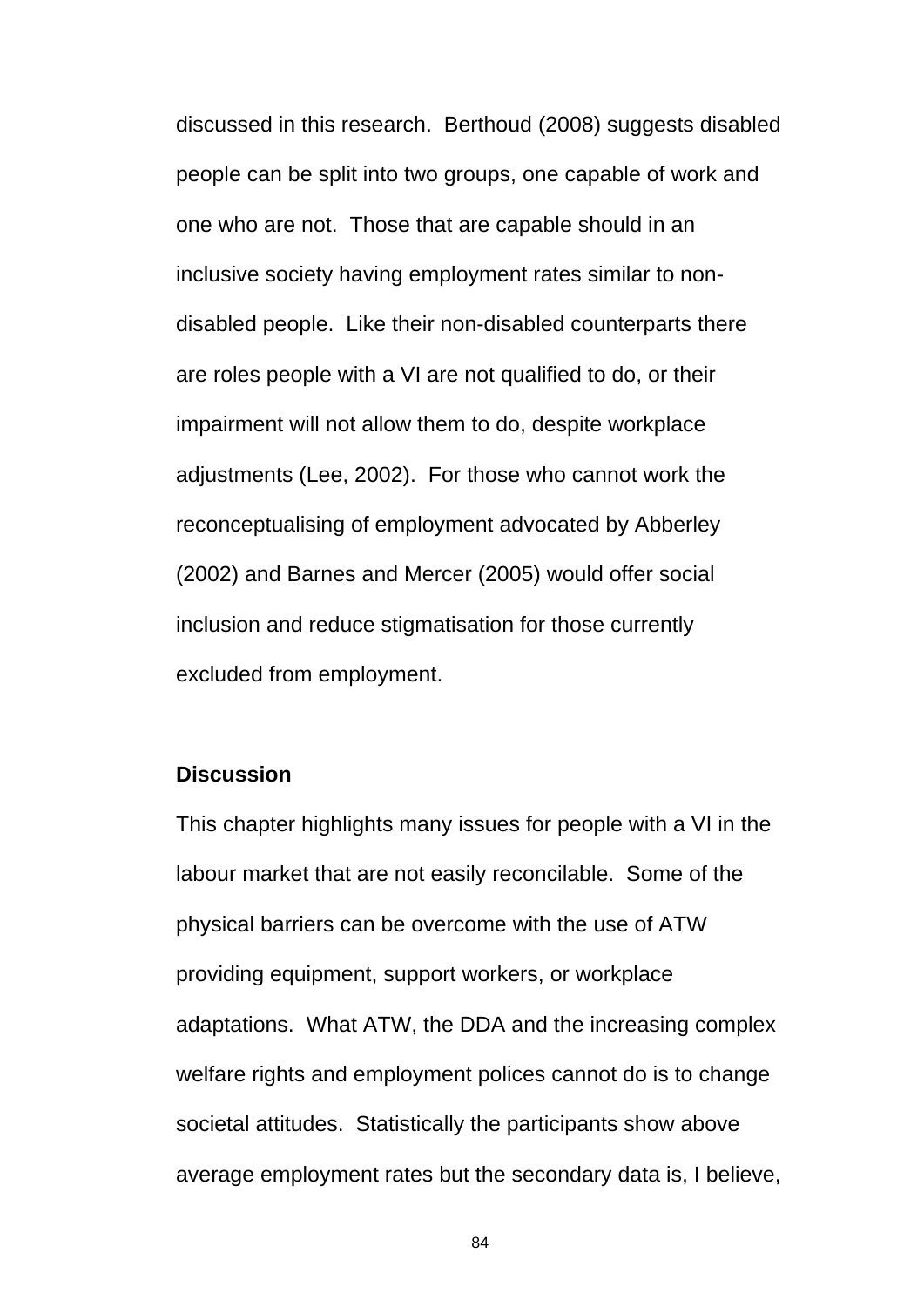more representative of the VI employment sector. The comparison between the two groups demonstrates a small difference in employment rates. The barriers to employment endured were the same for all participants whether acquired or congenital because, by that stage, they had both become disabled within the labour market. In essence this is the crux of the issue because when job seeking there is little noticeable difference to the barriers they face.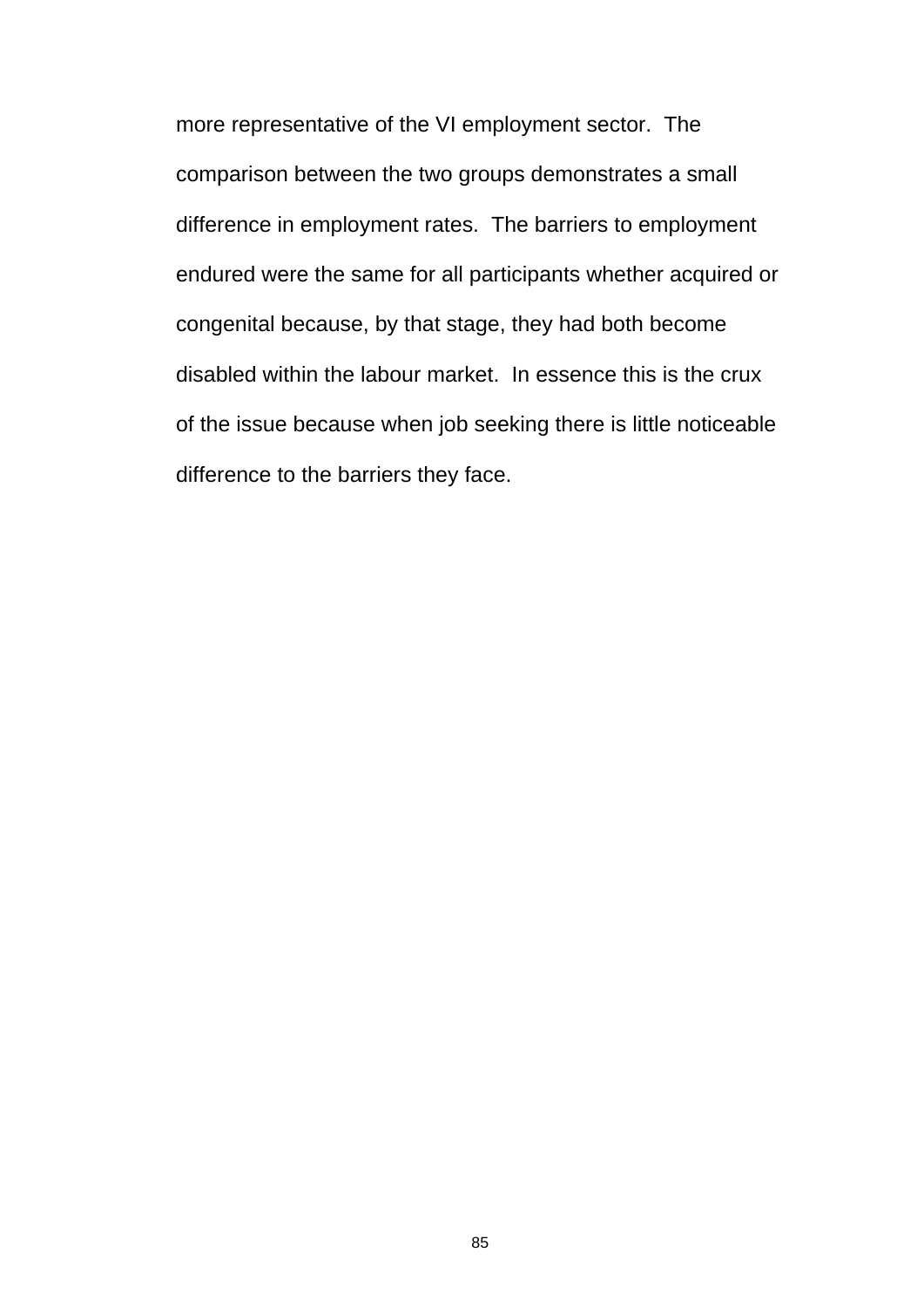## **Chapter Six: Research Findings**

#### **Summary**

The aims of this study were to explore the different barriers faced by people with either a congenital or acquired VI and to analyse the barriers to employment faced by people with a VI from a social model perspective. A central theme running through the research has been the recent drive aimed at improving educational standards (Leitch, 2006) and the fiscally driven employment polices (Danieli and Wheeler, 2006). The intention was to examine how this will impact on VI jobseekers in relation to the research findings. This chapter will now review the findings in relation to the research aims through the key points of education, employment and identity discussed in Chapter Two. The findings provide an insight into the issues raised but due to the size and nature of the research no definitive conclusions can be drawn.

## **Education**

A comparison of the primary data clearly displayed a difference in educational attainment levels between the two groups on leaving school concurring with earlier findings (Douglas *et al*, 2006). A snapshot of current attainment levels from both sets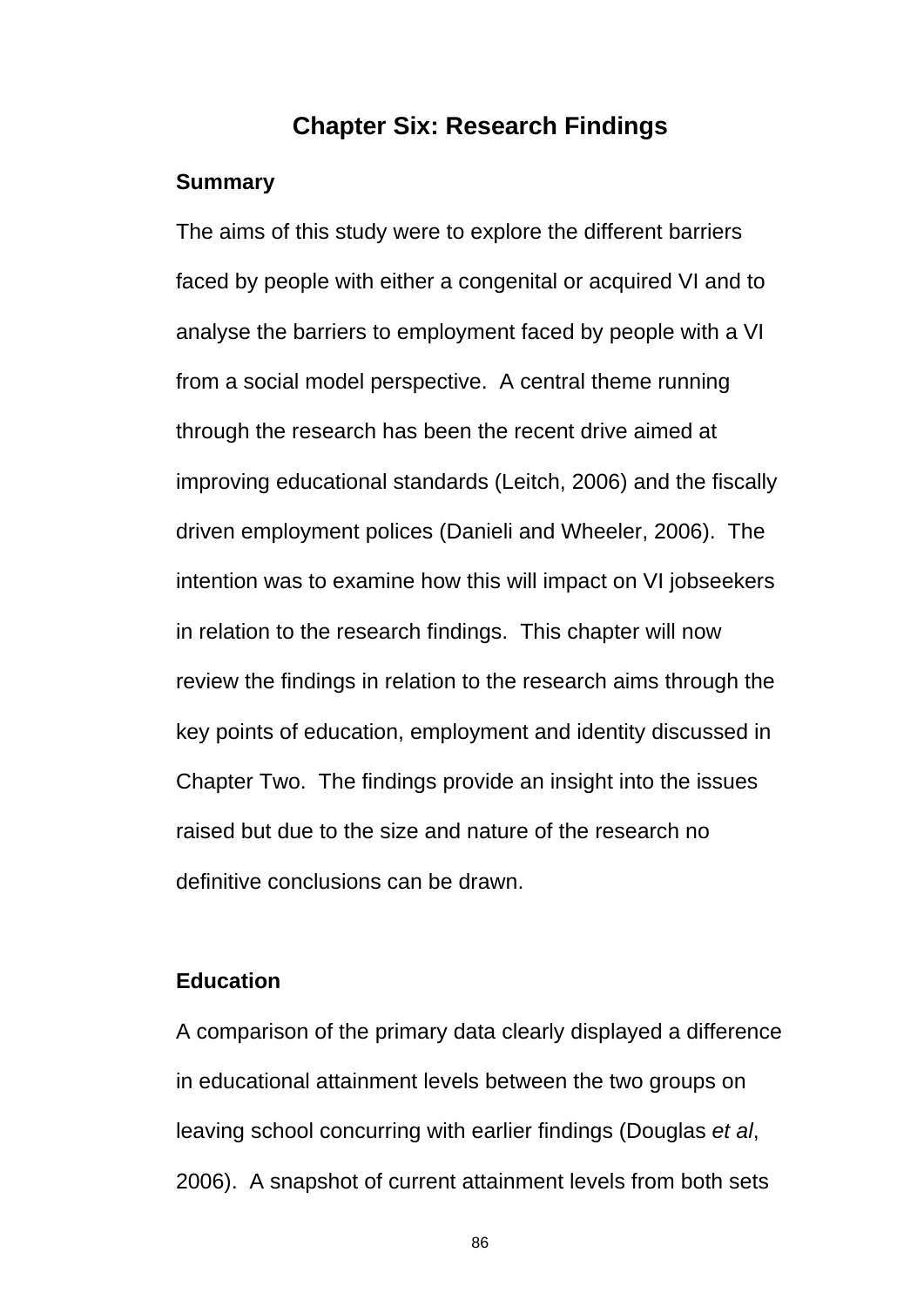of data suggests the gap closed through Vocational/FE/HE qualifications although the acquired group had achieved slightly better attainment levels. This indicates the education system fails to support children with a VI both in terms of accessible resources (Mann, 2006) and inclusive education (Barnes, 1991: Rieser, 2006). The learning experience was overwhelmingly poor within the congenital group enforcing the disabled identity upon the individual through societal discrimination (Oliver and Barnes, 1998). The study highlights the lack of resources which, if occurred in a developing country, would cause a public outcry. Furthermore the learning environment and styles outlined by Roe (2008) and Pring (2008) together with the learning of life skills and societal discrimination (Barnes, 1991) raises issues about segregated schooling. The fact some of the participants enjoyed the experience is arguably due to the failing of the educational system rather than the benefits of special schooling. The acquired group also experienced issues but by this stage they have had a "normal schooling" and developed social skills. Their issues were focussed on practical accessibility and identity both of the "self" and societal. The link between education and employment is clear and the drive to increase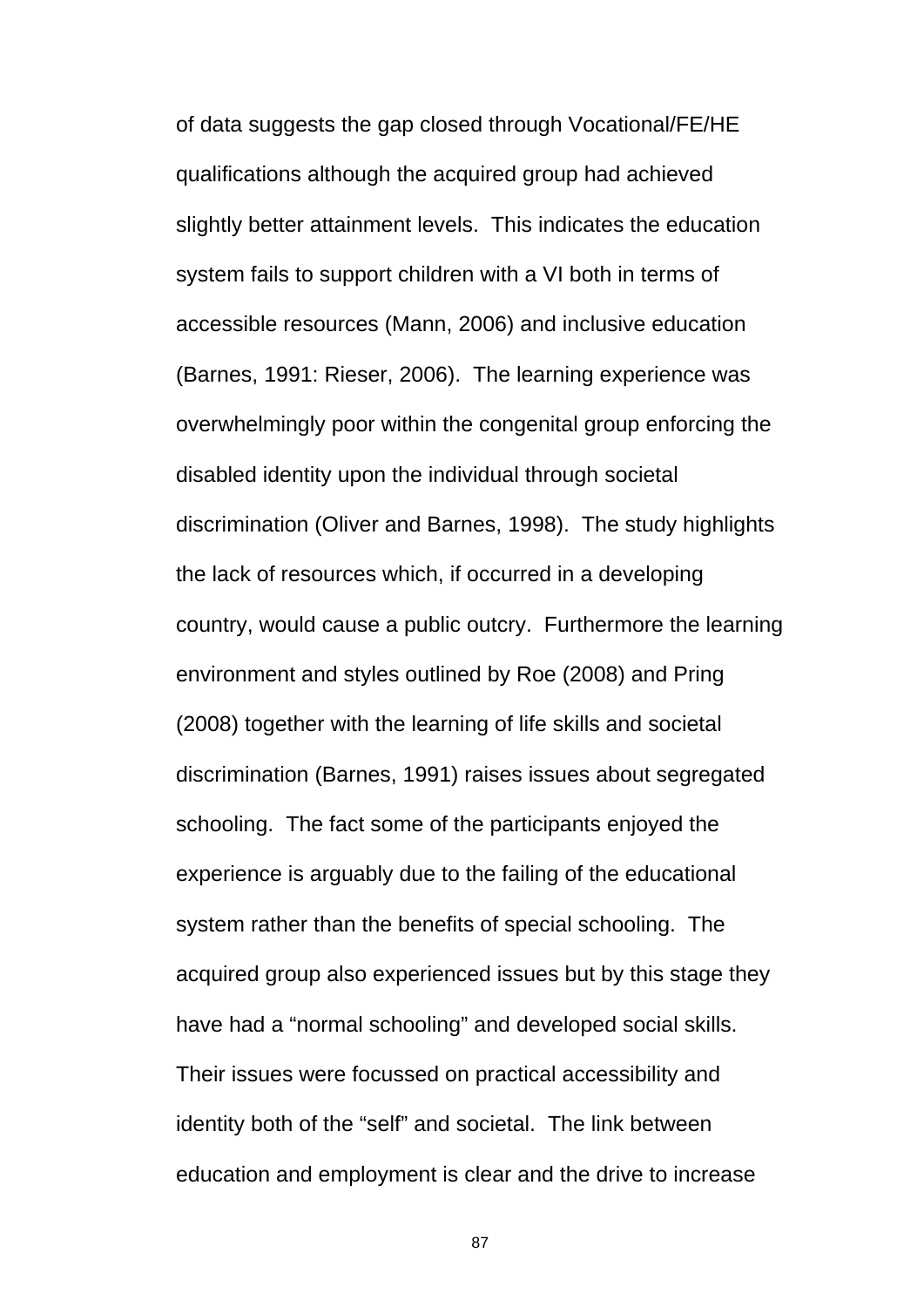the nation's skills levels is to be welcomed. However this will disadvantage many people with a VI who struggle to attain Level Two due the inequality with the educational system. Unless the Government tackles this I fear we will see many disabled people alienated and kept within a poverty trap by the hegemony on a non-disabled society.

#### **Employment**

The research data again shows that the acquired participants faired better although the gap is smaller. The barriers faced when job seeking and whilst in work applied equally to both groups. The levels of unemployment from the two sets of data again concur with previous research (Douglas *et al*, 2006). There are a number of reasons for this. There is a lack of understanding and fear of VI within the sighted world. Misconceptions abound about people seeing nothing at all and reduction in abilities. A VI does not render a person incapable of work, nor does it drain them of all intelligence or reduce their ambitions in life. The restrictions upon them are societal, both in the built work environment through the means of production (Finklestein, 1980) and attitudinal (Oliver, 1990). This study shows that discriminatory attitudes remain with employers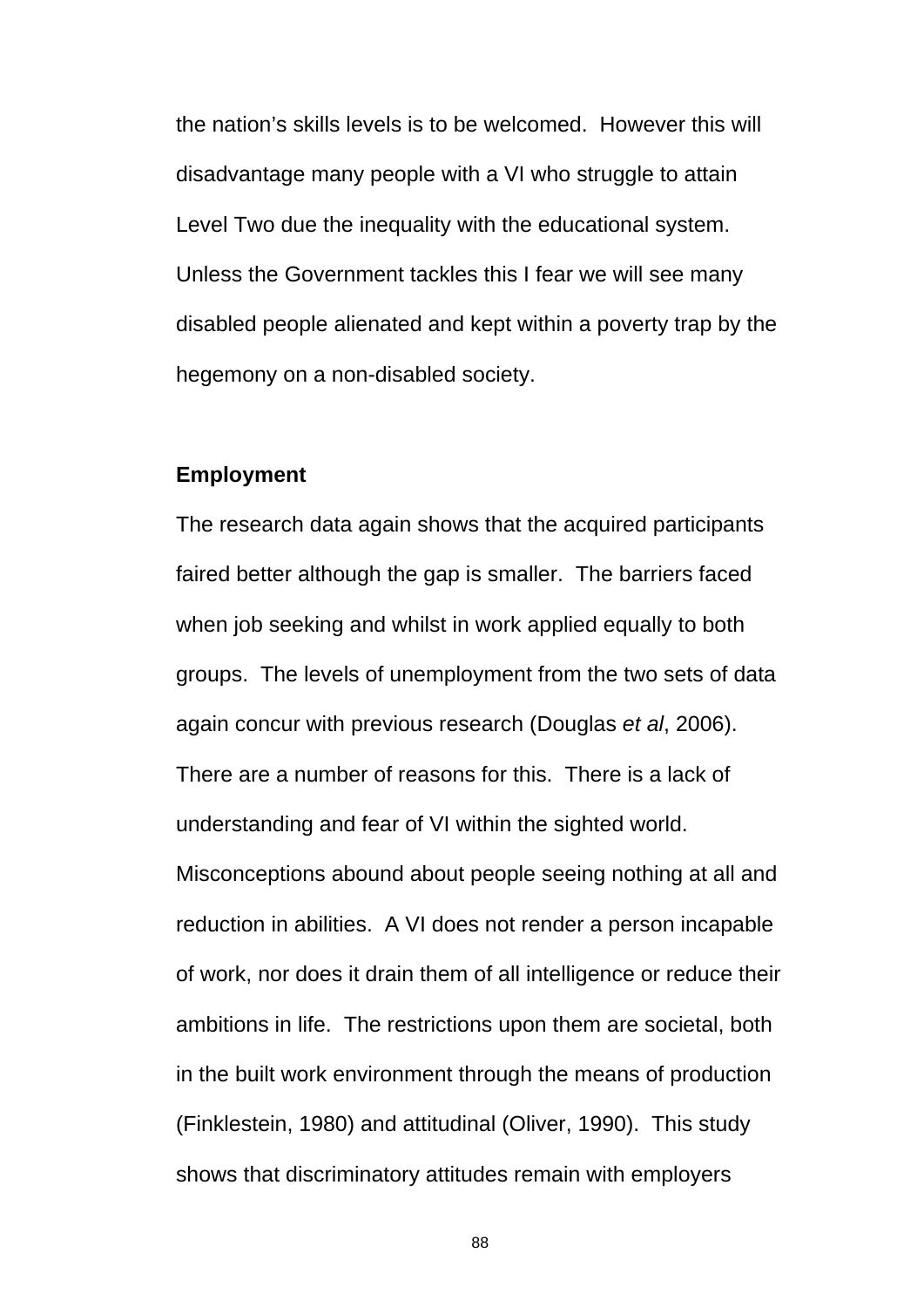(Taylor *et al*, 2004) as demonstrated in the extracts from the participants. Many employers remain unaware of ATW (Roberts *et al*, 2004) and the available technology. They fail to provide adequate training and support, demanding workers with a VI operate without the correct equipment, a point also highlighted in the extracts. The application process from advertising, application forms to interviewing is flawed and designed for sighted people as outlined by Simkiss (2005); the practicalities of which physically exclude people with a VI from the labour market. Legislation aimed at reducing discrimination is failing (Roulstone, 2002) and appears little more than a toothless tiger. PTW and the welfare reforms take an individualistic approach to employment putting the ability to impose sanctions in the hands of those who are targeted to achieve unrealistic job outcomes. I fear we will see a lot of people forced into jobs that are unsuitable for their eye condition or jobs which enforces underemployment (Thornton and Lunt, 1995).

#### **Identity**

Above I mentioned barriers to employment applying equally to both groups; the difference was how they dealt with them. On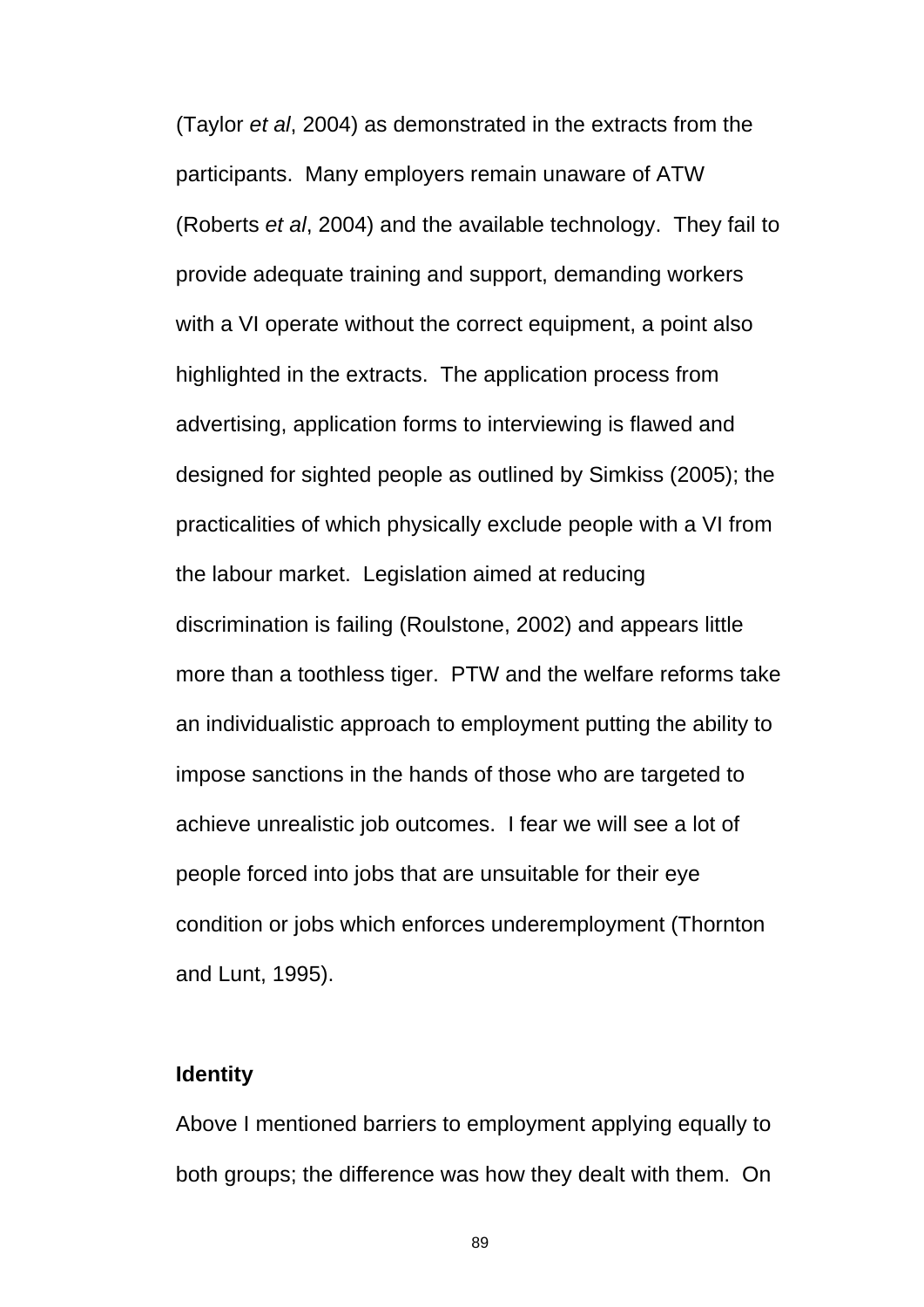the one hand the congenital group had grown up with a disabled identity; the barriers they faced may have strengthened this identity. The fact that some overcame the barriers stems from confidence of having a positive disabled identity, for others the barriers deepened the sense of alienation and negative identity within a disabling society (Oliver and Barnes, 1998). The acquired group had to accept and develop a new identity which the employment process helped shape. In a sense it forced them to accept a new identity which in the main was a positive identity. Some are still struggling because society has forced upon them a negative identity reducing confidence and self esteem. This compounds the internal oppression (Rieser, 1990) enforcing the pattern of behaviour outlined by Scott (1969). The current education and employment polices will exclude rather than include people with a VI. This will deepen societal discrimination by enforcing perceptions of the negative disabled identity. Sadly it will also enforce the negative disabled identity of many disabled people.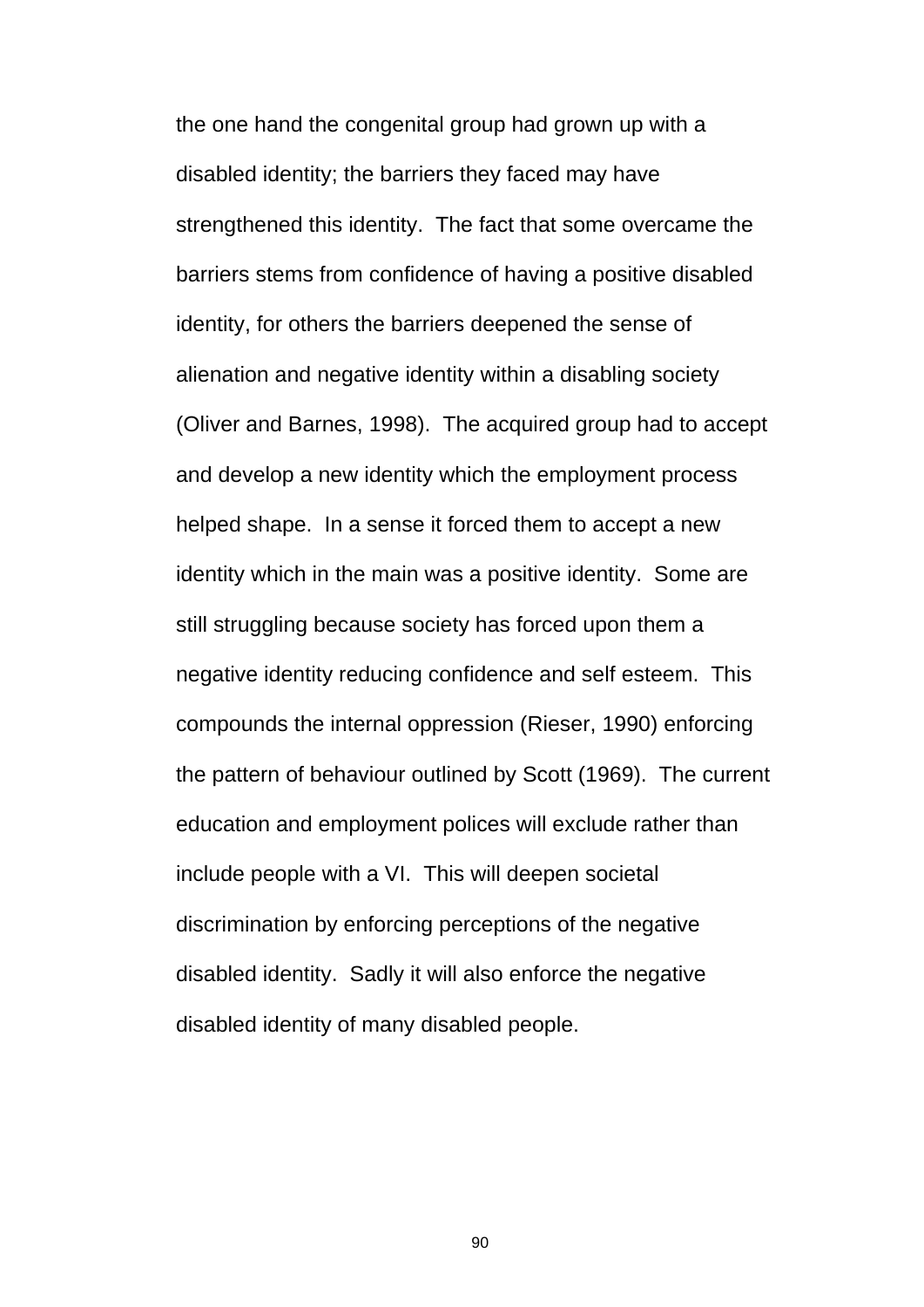#### **Conclusion**

I started this research with the perception that those with an acquired condition would generally find it easier to secure employment than those with a congenital condition. Statistically this appears to be the case but many of the societal and practical barriers apply equally to both groups. The study has also raised two other questions which I believe have had an effect on the participants, but was beyond the size and scope of this research:

- What support is there for the transitional period between school and work and how affective is it?
- Does a supportive family environment affect a person's future confidence, identity, and employability?

One of the other aims form this study was to develop *Action's* services and it has highlighted to me the need for earlier intervention. If children/adults are given proper careers advice at an early stage it can promote a positive disabled identity, confidence and direct studies to the appropriate qualifications. Giving people life and educational skills will reduce dependency, which is the ultimate aim. *Action* has already started working with the local authority to create an employability course with sections of it being taught by people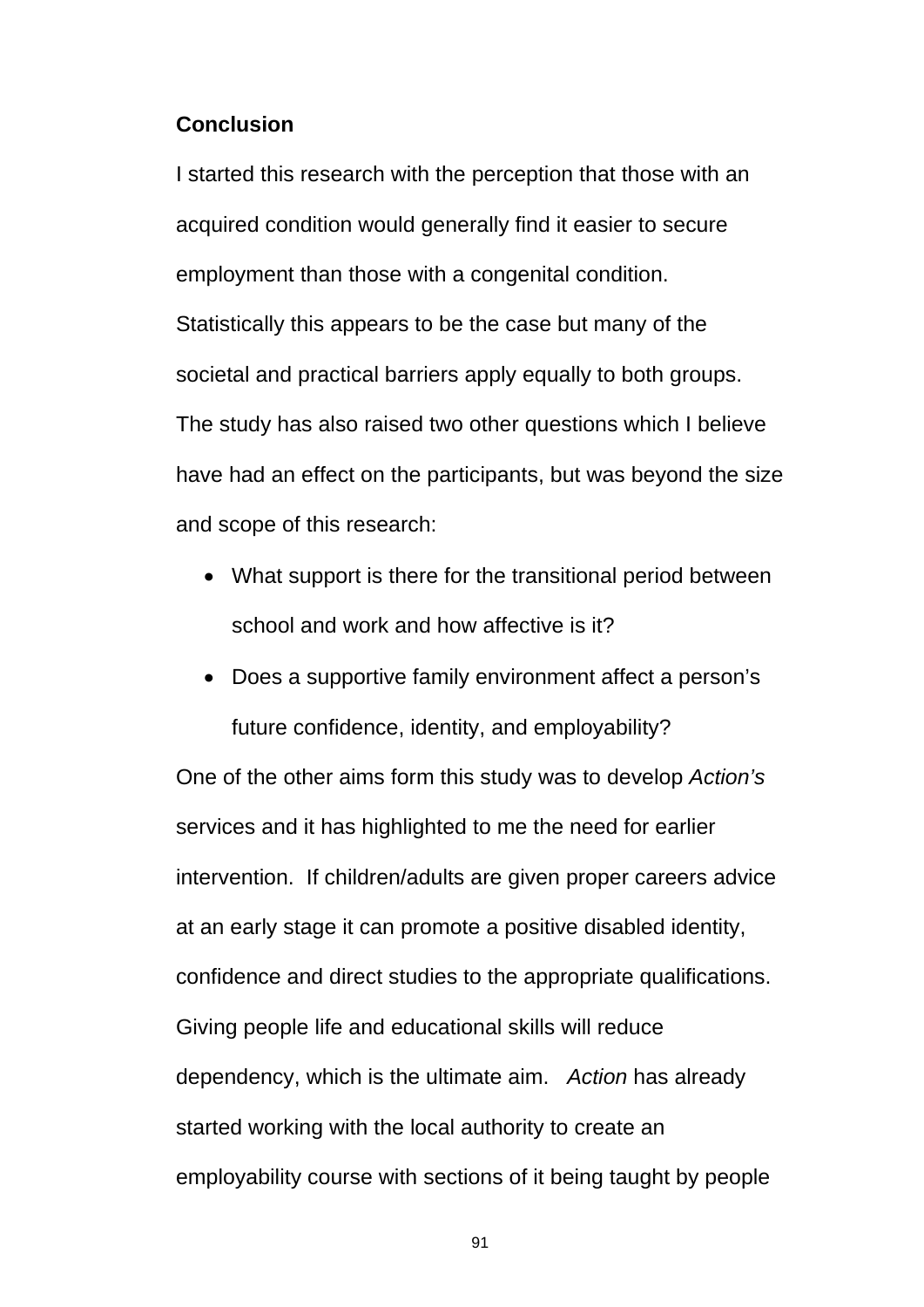with a VI. The pilot scheme is already successfully running, however the biggest change needs to come from society. Society has become materialistic at the expense of social inclusion. The social model is correct in that society is the disabling factor but for many the benefits of capitalism outweigh the suffering of the minority. People with a VI have the skills and an ambition to work, what is preventing them is a discriminatory society. The current and proposed polices outlined put welfare and employment within the market place with minimum controls. Left unchecked the alienation of disabled people and specifically those with a VI will continue. True inclusion and equality will not happen through capitalism or limited state regulation of employment/welfare polices. The social model has achieved much in the past decades but to be truly successful it requires a change in the very construction of our society and this will only properly work when we have the political and social courage to put people before profit.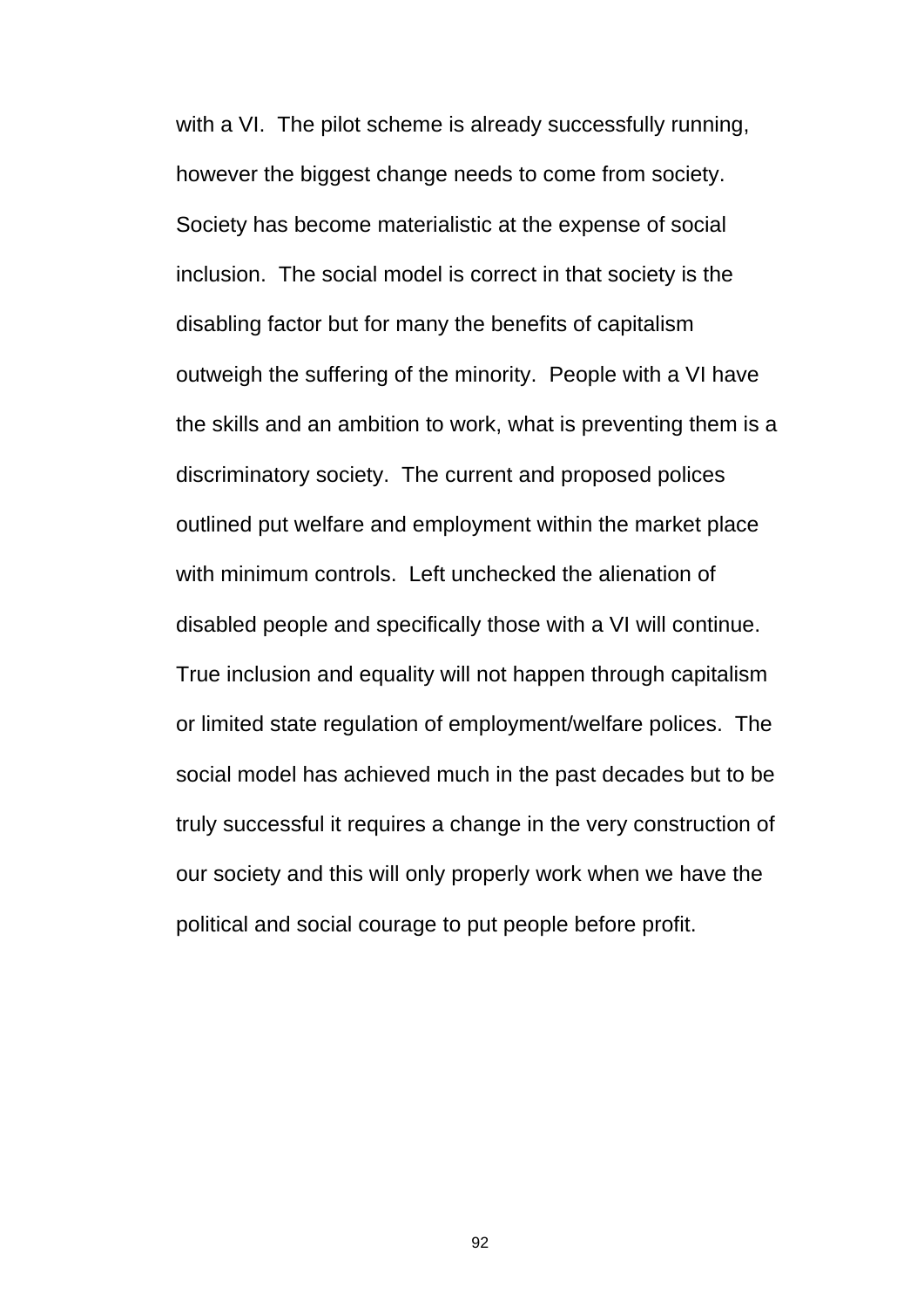## **Bibliography**

Abberley, P. (1992) Counting Us Out: a discussion of the OPCS disability survey. **Disability, Handicap and Society**, Vol. 7 (2): 139 - 155.

Abberley, P. (2002) Work, Disability, Disabled People and European Social Theory. In Barnes, C, Oliver, M, and Barton, L. (eds.) **Disability Studies Today**. Cambridge: Polity Press, pp. 121 - 138.

Ali, N., Atkin, K., Craig, G., Dadze-Arthur, A., Elliott, C. and Edwards, A. (2006) **Ethnicity, disability and work: Examining the inclusion of people with sensory impairments from Black and minority ethnic groups into the labour market**. London: RNIB.

Barnes, C. (1991) **Disabled People in Britain and Discrimination**. London: Hurst & Co. in association with the British Council of Organisations of Disabled People.

Barnes, C. (1992) Qualitative Research: valuable or irrelevant? **Disability, Handicap and Society**, Vol. 7 (2): 115 - 124.

Barnes, C. (1997) A Legacy of Oppression: A History of Disability in Western Culture. In Barton, L. and Oliver, M. (eds), **Disability Studies: Past, Present and Future**. Leeds: The Disability Press, pp 3 - 24.

Barnes, C. (2000) A working social model? Disability, work and disability politics in the 21st century. **Critical Social Policy**, Vol. 20: 441 - 457.

Barnes, C. and Mercer, G. (2005) Disability, work and welfare: challenging social exclusion of disabled people. **Work, Employment and Society**, Vol. 19: 527 - 545.

Barnes, C., Mercer, G. and Shakespeare, T. (1999) **Exploring Disability: A Sociological Introduction**. Cambridge: Polity.

Baus, S. (1999) Psychological Aspects of Visual Impairment. **British Journal of Visual Impairment**, Vol. 17: 41 - 44.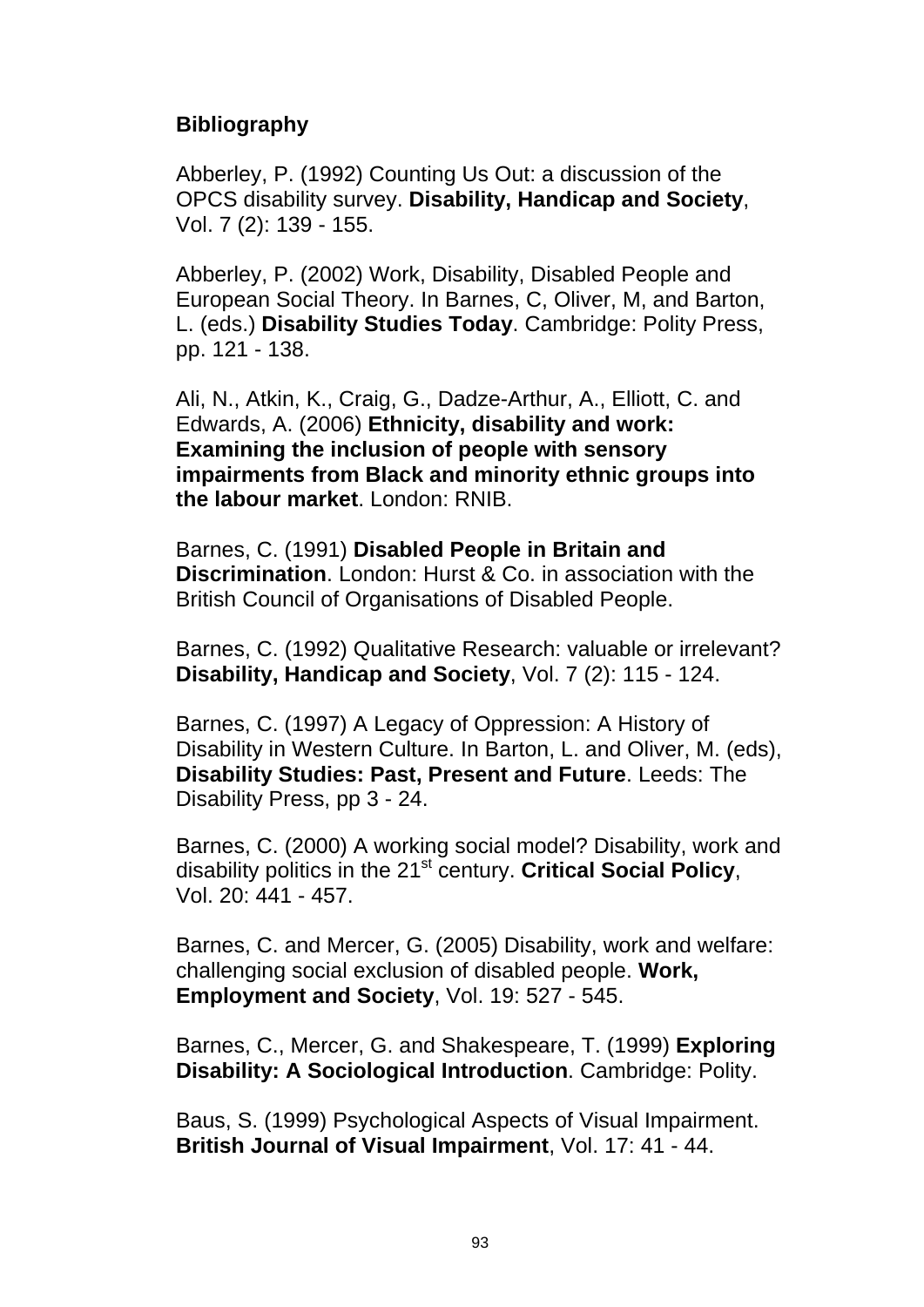Beck, U. (2000) **The Brave New World of Work**. Cambridge: Polity Press.

Berthoud, R. (2008) Disability employment penalties in Britain. **Work, Employment and Society**, Vol. 22: 129 - 148.

Bloch, A. (2004) Doing Social Surveys. In Seale, C. (ed) **Researching Society and Culture** (2<sup>nd</sup> edn). London: Sage.

Bolt, D. (2006) Beneficial Blindness: Literary Representation and the So-Called Positive Stereotyping of People with Impaired Vision. Draft of an article that appeared in **New Zealand Journal of Disability Studies**, Vol. 12: 80-100. Accessed via Disability Archive.

Byrne, B. (2004) Qualitative Interviewing. In Seale, C. (ed) **Researching Society and Culture** (2<sup>nd</sup> edn). London: Sage.

Cameron, D. (2008) **Tories plan benefit numbers cut**. London: BBC News. Available from: www.newsvote.bbc.co.uk/mpapps/pagetools/print/news.bbc.co .uk/1/hi/uk\_politics/7173453.stm (Accessed on 8 March 2008).

Chase, S. (2005) Narrative Enquiry: Multiple Lenses, Approaches, Voices. In Denzin, N. K. and Lincoln, Y. S. (eds) **The Handbook of Qualitative Research** (3<sup>rd</sup> edn). Thousand Oaks, California: Sage.

Cole, M. (2006) Human rights, equality and education. In Cole, M. (ed) **Education, Equality and Human Rights (**2nd edn). London: Routledge.

Cole, M. (2008) Sociology contra Government? The contest for the meaning of unemployment in UK policy debates. **Work, Employment and Society**, Vol. 22: 27 - 43.

Danieli, A. and Wheeler, P. (2006) Employment Policy and disabled people: old wine in new glasses? **Disability and Society**, Vol. 21 (5): 485 - 498.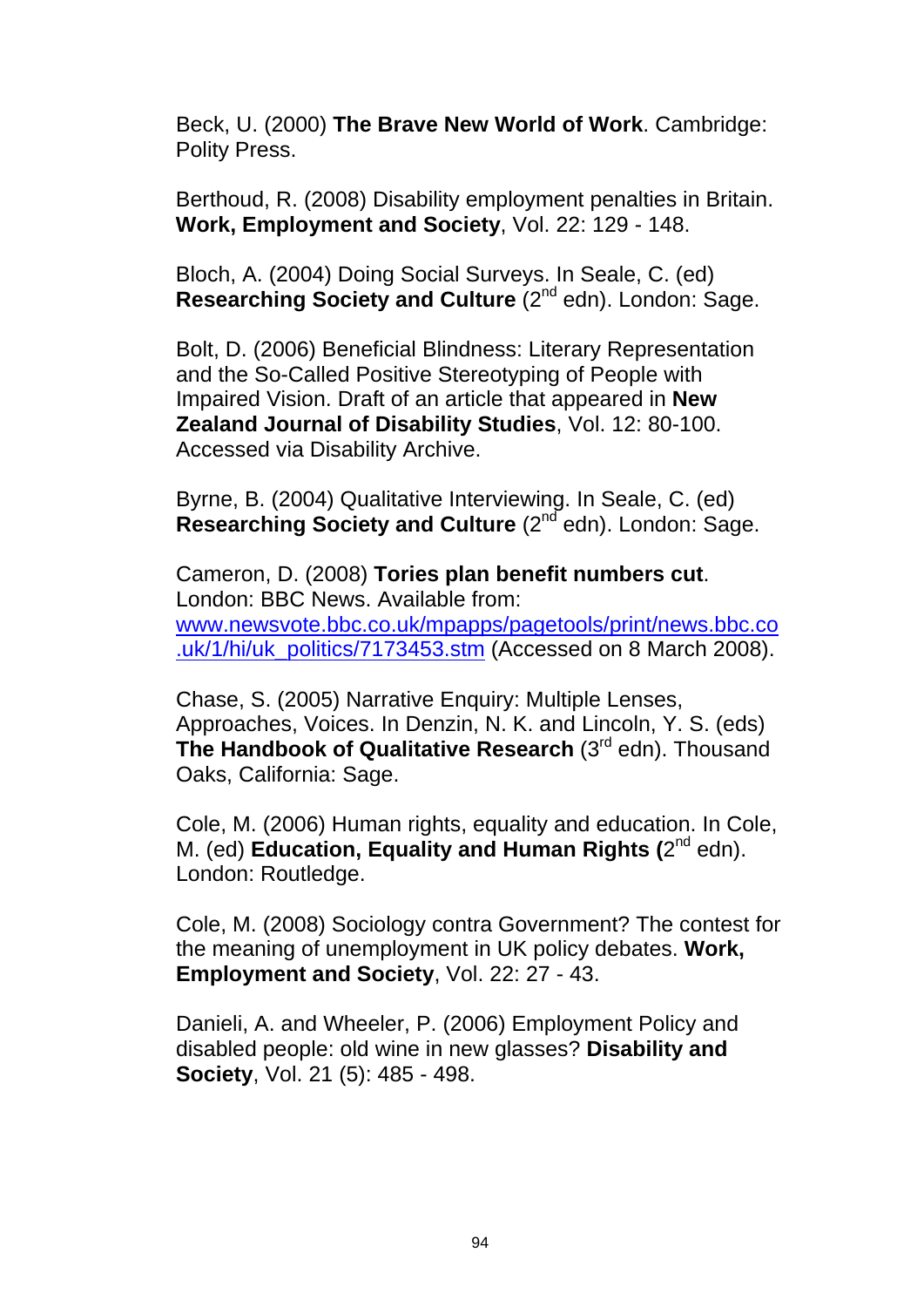Department for Children, Schools and Families (2005) **School and College Achievement and Attainment Table, GSCE results: Devon** Available from www.dcsf.gov.uk/cgibin/performancetables/dfe1x2\_05.pl?Mode=Z&Base=b&X=1& No=878 (Accessed on 25 June 2008).

Department of Work and Pensions (2007) **Public Consultation on Improving Specialist Disability Employment Services**. Available from: www.dwp.gov.uk/resourcecentre/des-consulation.asp (Accessed on 25 January 2008).

de Vaus, D. A. (1996) **Surveys in Social Research** (4<sup>th</sup> edn). London: UCL.

Devon Economic Partnership (2008) **State of the Devon Economy**. Available from:

www.devoneconomy.co.uk/images/stories/reports/STATE%20 OF%20THE%20DEVON%20ECONOMY%20August%202008. pdf (Accessed on 22 August 2008).

Dieckhoff, M. (2008) Skills and occupational attainment: A comparative study of Germany, Demark and the UK. **Work, Employment and Society**, Vol. 22: 89 - 108.

Douglas, G., Corcoran, C. and Pavey, S. (2006) **Network 1000: The Opinions and Circumstances of Visually Impaired People in Great Britain. Report Based Upon Over 1000 Interviews**. University of Birmingham.

Douglas, G., Corcoran, C. and Pavey, S. (2007) The role of the WHO ICF as a framework to interpret barriers and to inclusion: visually impaired people's views and experiences of personal computers. **British Journal of Visual Impairment**, Vol. 25: 32 - 50.

Finkelstein, V. (1980) **Attitudes and Disabled People**. New York: World Rehabilitation Fund.

French, S. (2005) Don't Look! The history of education for partially sighted children. **British Journal of Visual Impairment**, Vol. 23 (3): 108 - 113.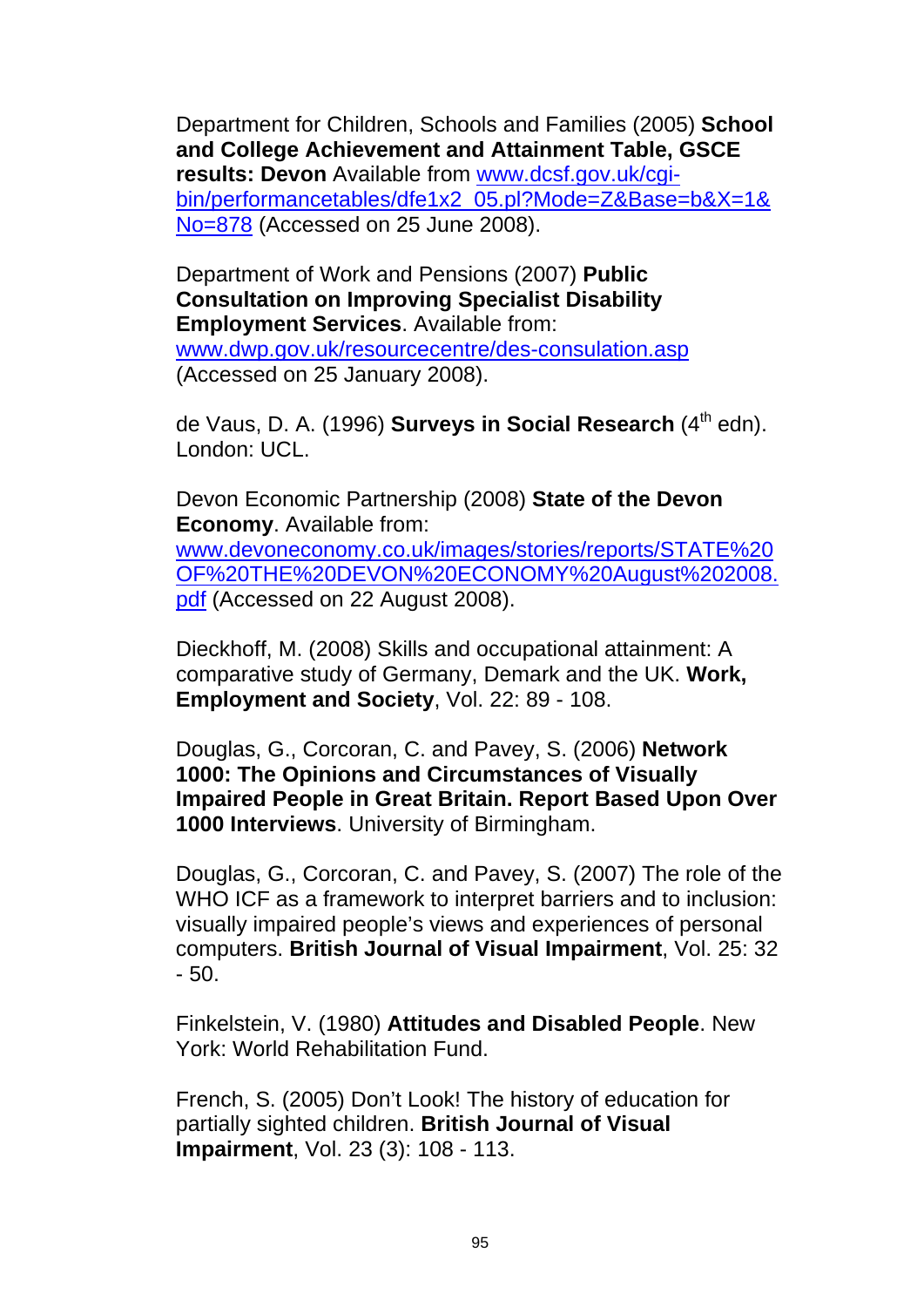French, S. (2006) **An Oral History of the Education of Visually Impaired People**. Lampeter: Edwin Mellen Press Ltd.

Freud, D. (2007) **Reducing dependency, increasing opportunity: options for the future of welfare to work**. Leeds: Department for Work and Pensions.

Giddens, A. (1993) **Sociology** (2<sup>nd</sup> edn). Cambridge: Polity.

Goffman, E. (1968) **Stigma: The management of spoiled identity**. Harmondsworth: Penguin.

Goode, J. (2007) Managing disability: early experiences of university students with disabilities. **Disability and Society**, Vol. 22 (1): 35 - 48.

Graham, O., Jordan, P. and Lamb, B. (1990) **An Equal Chance or No Chance?** London: The Spastics Society.

Grover, C. and Piggott, L. (2005) Disabled people, the reserve army of labour and welfare reform. **Disability and Society**, Vol. 20 (7): 705 - 717.

Grover, C. and Piggott, L. (2007) Social security, employment and incapacity benefit: Critical reflections on A New Deal for Welfare. **Disability and Society**, Vol. 22 (7): 733 - 746.

Harding, S. and Hintikka, M. B. (1983) Discovering Reality: Feminist Perspectives on Epistemology, Metaphysics, Methodology and Philosophy. In Punch, K. **Introduction to Social Research Quantitative and Qualitative Approaches** (2<sup>nd</sup> edn). London: Sage.

Holstein, J. A. and Gubrium, J. F. (2000) **The self we live by: Narrative identity in a postmodern world**. New York: Oxford University Press.

Kincheloe, J. L. and McLaren, P. (2000) Rethinking Critical Theory and Qualitative Research. In Denzin, N. K. and Lincoln, Y. S. (eds): **The Handbook of Qualitative Research** (2<sup>nd</sup>) edn). Thousand Oaks, California: Sage.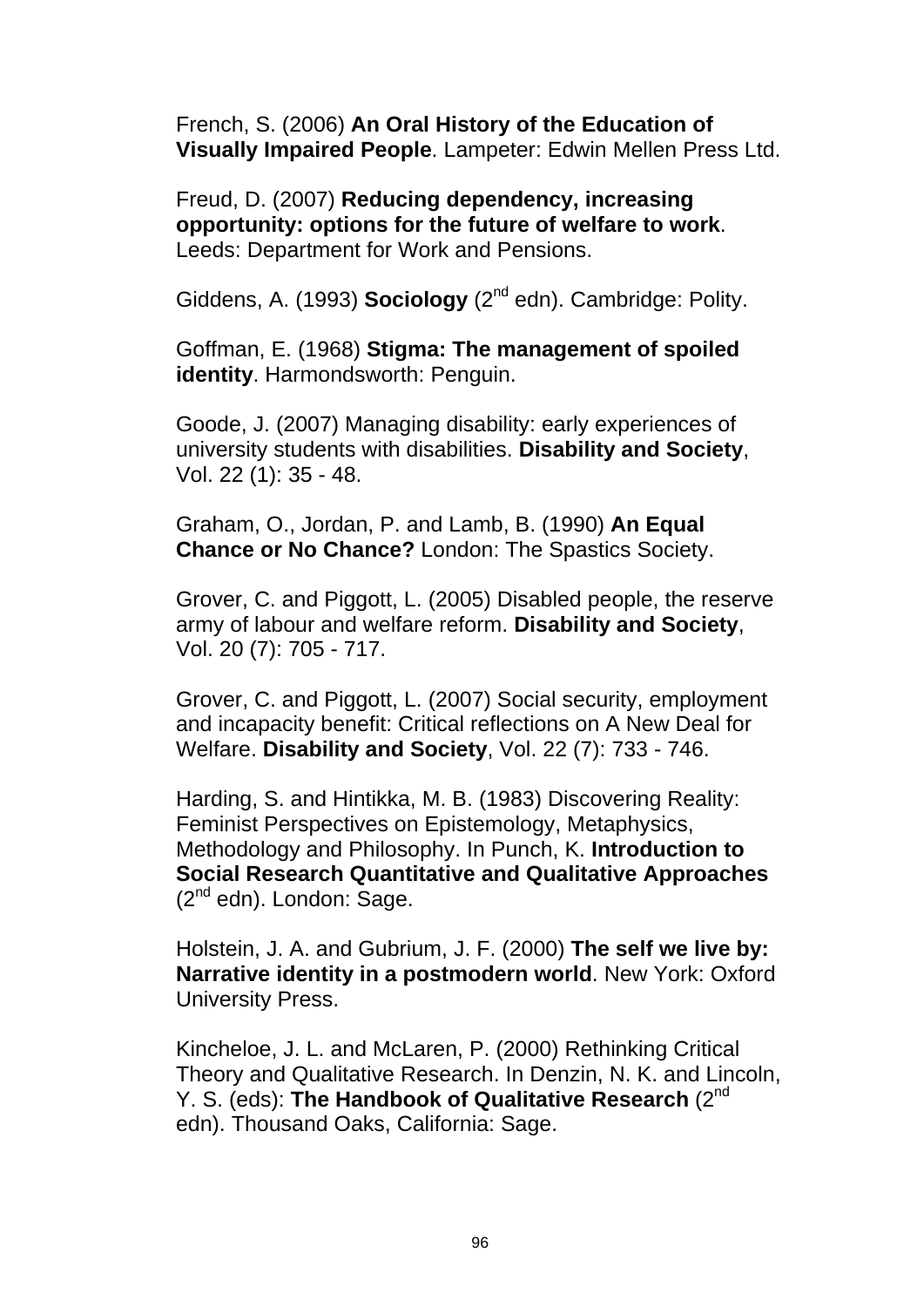Kirk, J. and Miller, M. (1986) Reliability and Validity in Qualitative Research. In Silverman, D. (2005) **Doing Qualitative Research** (2<sup>nd</sup> edn). London: Sage.

Kumar, R. (2005) **Research Methodology** (2<sup>nd</sup> edn). London: Sage.

Lee, P. (2002) Shooting for the Moon: Politics and Disability at the Beginning of the Twenty-First Century. In Barnes, C., Oliver, M. and Barton, L. (eds.) **Disability Studies Today**, Cambridge: Polity Press, pp. 139 - 161.

Leitch Review of Skills (2006) **Prosperity for all in the global economy – world class skills: Final Report**. London; HMSO.

Lincoln, Y. S. and Guba, E. G. (2000) Paradigmatic Controversies, Contradictions, and Emerging Influences. In Denzin, N. K. and Lincoln, Y. S. (eds) **The Handbook of Qualitative Research** (2<sup>nd</sup> edn). Thousand Oaks, California: Sage.

Maher, J. (2001) Blind professional: the influence of careers guidance practitioners. **British Journal of Visual Impairment**. Vol. 19: 114 - 120.

Mann, D. (2006) **Where's my book?** Available from: www.rnib.orguk/xpedio/groups/public/documents/publicwebsite /public\_r2rreort.hcsp (Accessed on 21 February 2008).

Mason, J. (2000) **Qualitative Researching** (2<sup>nd</sup> edn). London: Sage.

May, T. (1997) **Social Research: Issues, Methods and Process** (2<sup>nd</sup> edn). Buckingham: Open University Press.

Mercer, G. (2002) Emancipatory Disability Research. In Barnes, C., Oliver, M. and Barton, L. (eds.) **Disability Studies**  Today. Cambridge: Polity Press.

Mercer, G. (2005) Job retention: a new policy priority for disabled people. In Roulstone, A. and Barnes, C. (eds) **Working Futures? Disabled people, policy and social inclusion**. Bristol: Policy Press.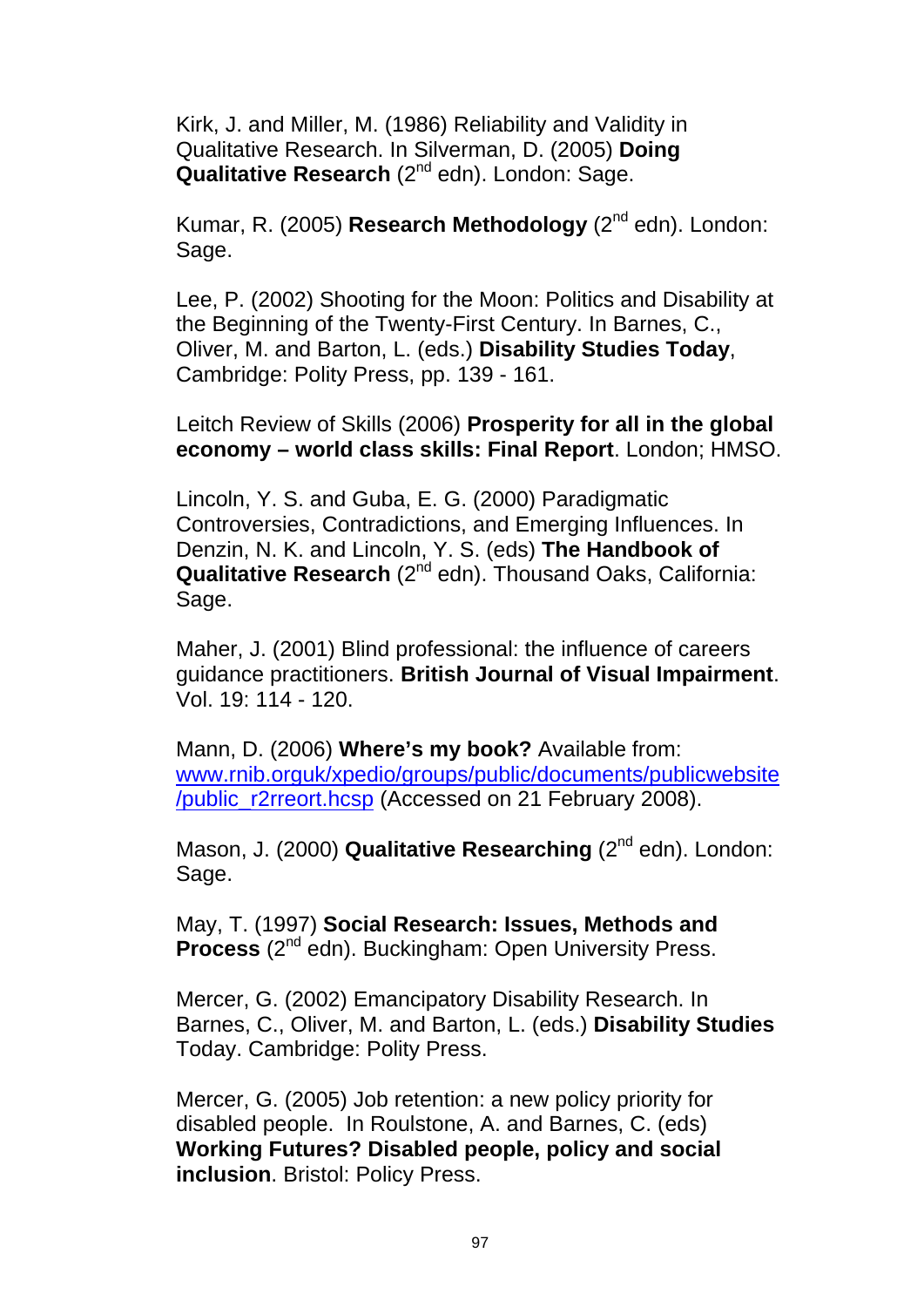Miles, M. B. and Huberman, A. M. (1994) **Qualitative Data**  Analysis (2<sup>nd</sup> edn). London: Sage.

Morris, J. (1992) Personal and Political: a feminist perspective on researching physical disability. **Disability, Handicap and Society**, Vol. 7 (2): 157 - 166.

Nextstep (2008) **Statistical Data extracted from Skills Coaching Contract**. Exeter: Action for Blind People database.

Northern Officer Group (1999) **Defining Impairment and Disability**. Accessed via The Disability Archive.

Oliver, M. (1990) **The Politics of Disablement**. Basingstoke: MacMillan.

Oliver, M (1992) Changing the Social Relations of Research Production? **Disability, Handicap and Society**, Vol. 7 (2): 101  $-114.$ 

Oliver, M. and Barnes, C. (1998) **Disabled People and Social Policy: From Exclusion to Inclusion**. Longman: London.

Owens, J. (2007) Liberating voices through narrative methods: the case for interpretative research approach. **Disability and Society**, Vol. 22 (3): 299 - 313.

Parsons, T. (1951) **The Social System**. New York: Free Press.

Pathways to Work, (2007) **Jobcentre Plus: Provider Guidance**.

Peters, S. (2000) Is There a Disability Culture? A Syncretisation of Three Possible World Views. **Disability and Society**, Vol. 15 (4): 583 - 601.

Porter, J. and Lacey, P. (2008) Safeguarding the needs of children with visual impairment in non-VI special schools. **British Journal of Visual Impairment**, Vol. 26: 50 - 62.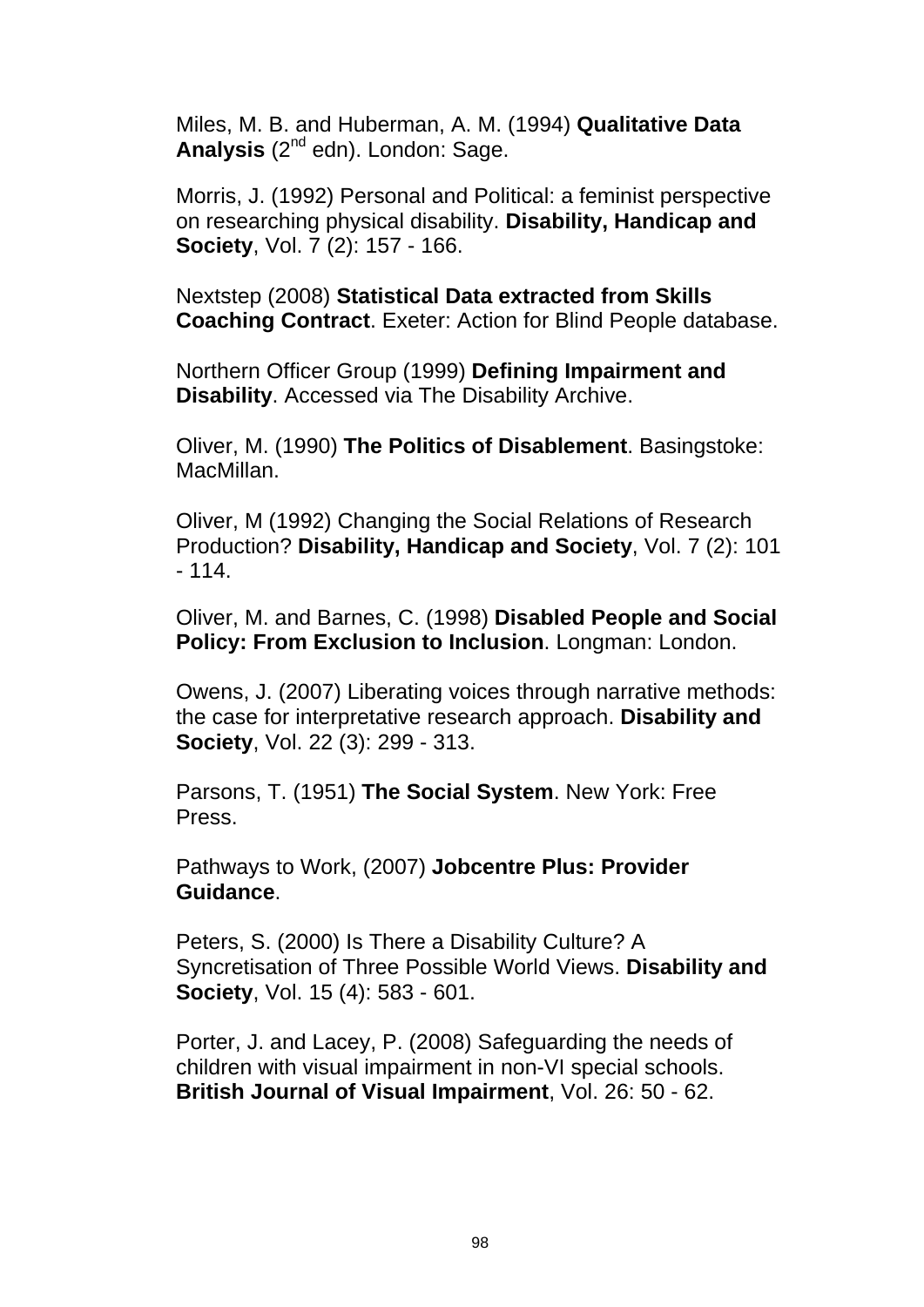Pring, L. (2008) Psychological characteristics of children with visual impairments: learning, memory and imagery. **British Journal of Visual Impairment**, Vol. 26: 159 - 169.

Punch, K. (2005) **Introduction to Social Research Quantitative and Qualitative Approaches** (2<sup>nd</sup> edn). London: Sage.

Richardson, J. T. E. and Roy, A. W. N (2002) The Representation and attainment of students with a visual impairment in higher education. **British Journal of Visual Impairment**, Vol. 20: 37 - 48.

Rieser, R. (1990) Internalized Oppression: How it seems to me. In Rieser, R and Mason, M. (eds) **Disability Equality in Education**. London: ILEA. Accessed via the Disability Archive.

Rieser, R. (2006) Inclusive education or special educational needs: meeting the challenge of disability discrimination in schools. In Cole, M. (ed) **Education, Equality and Human Rights (**2nd edn). London: Routledge.

Roberts, S., Heaver, C., Hill, K., Rennison, J., Stafford, B., Howat, N., Kelly, G., Krishman, S., Tapp, P. and Thomas, A. (2004) **Disability in the workplace: Employers' and service providers' responses to the Disability Discrimination Act in 2003 and preparation for 2004 changes. DWP Report 2002**. London: Department for Work and Pensions.

Roe, J. (2008) Social Inclusion: meeting the socio-emotional needs of children with vision needs. **British Journal of Visual Impairment**. Vol. 26: 147 - 158.

Roulstone, A (1998) **Enabling Technology: Disabled people, work and new technology**. Open University Press: Buckingham.

Roulstone, A. (2002) Disabling Pasts, Enabling Futures? How Does the Changing Nature of Capitalism Impact on the Disabled Worker and Jobseeker? **Disability and Society**, Vol. 17 (6): 627 - 642.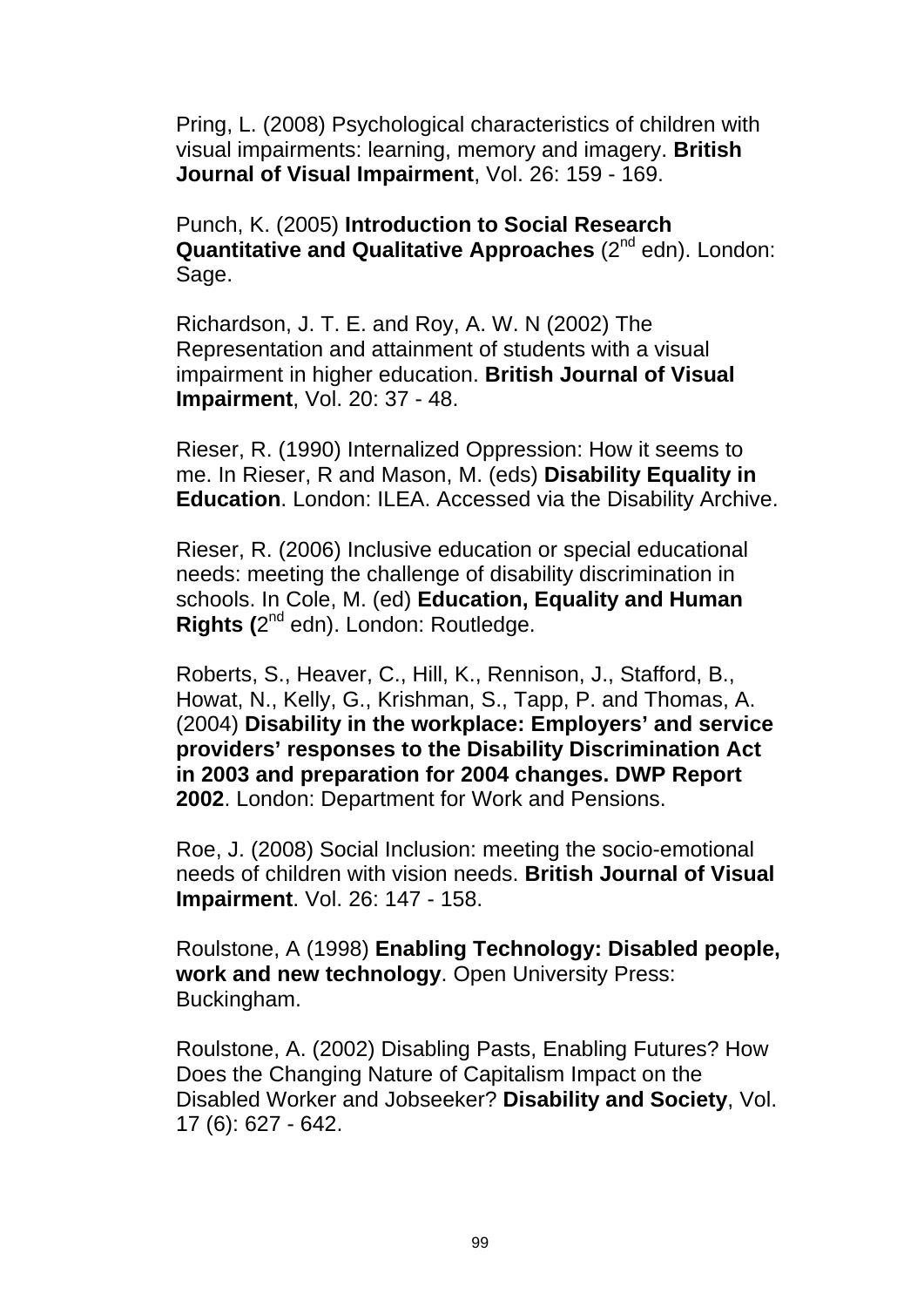Roulstone, A. (2004) Employment Barriers and Inclusive Futures. In Swain, J., French, S., Barnes, C. and Thomas, C. (eds) **Disabling Barriers – Enabling Environments** (2nd edn). London: Sage.

Royal National Institute for the Blind. (2002) **Work Matters**. London: RNIB.

Sapey, B. (2000) Disablement in the Informational Age. **Disability and Society**, Vol. 15 (4): 619 - 636.

Scott, R. A. (1969) **The Making of Blind Men, A Study of Adult Socialization**. New York: Russell Sage Foundation.

Shakespeare, T. (1996) Disability, Identity and Difference. In Barnes, C. and Mercer, G. **Exploring the Divide.** The Disability Press: Leeds. Accessed via the Disability Archive.

Silverman, D. (2005) **Doing Qualitative Research** (2nd edn). London: Sage.

Simkiss, P. (2005) Work matters: visual impairment, disabling barriers and employment options. In Roulstone, A. and Barnes, C. (eds) **Working Futures? Disabled people, policy and social inclusion**. Bristol: Policy Press.

Smith, B. and Sparkes, A. (2008) Narrative and its potential contribution to disability studies. **Disability and Society**, Vol. 23 (1): 17 - 28.

South West Opportunities for Older People Project (2007) **Statistical data extracted from SWOOP contract**. Exeter: Action for Blind People.

Stanley, K. (2005) The missing million: the challenges of employing more disabled people. In Roulstone, A. and Barnes, C. (eds) **Working Futures? Disabled people, policy and social inclusion**. Bristol: Policy Press.

Swain, J. and French, S. (2004) **Researching Together: A Participatory Approach**. Accessed via the Disability Archive.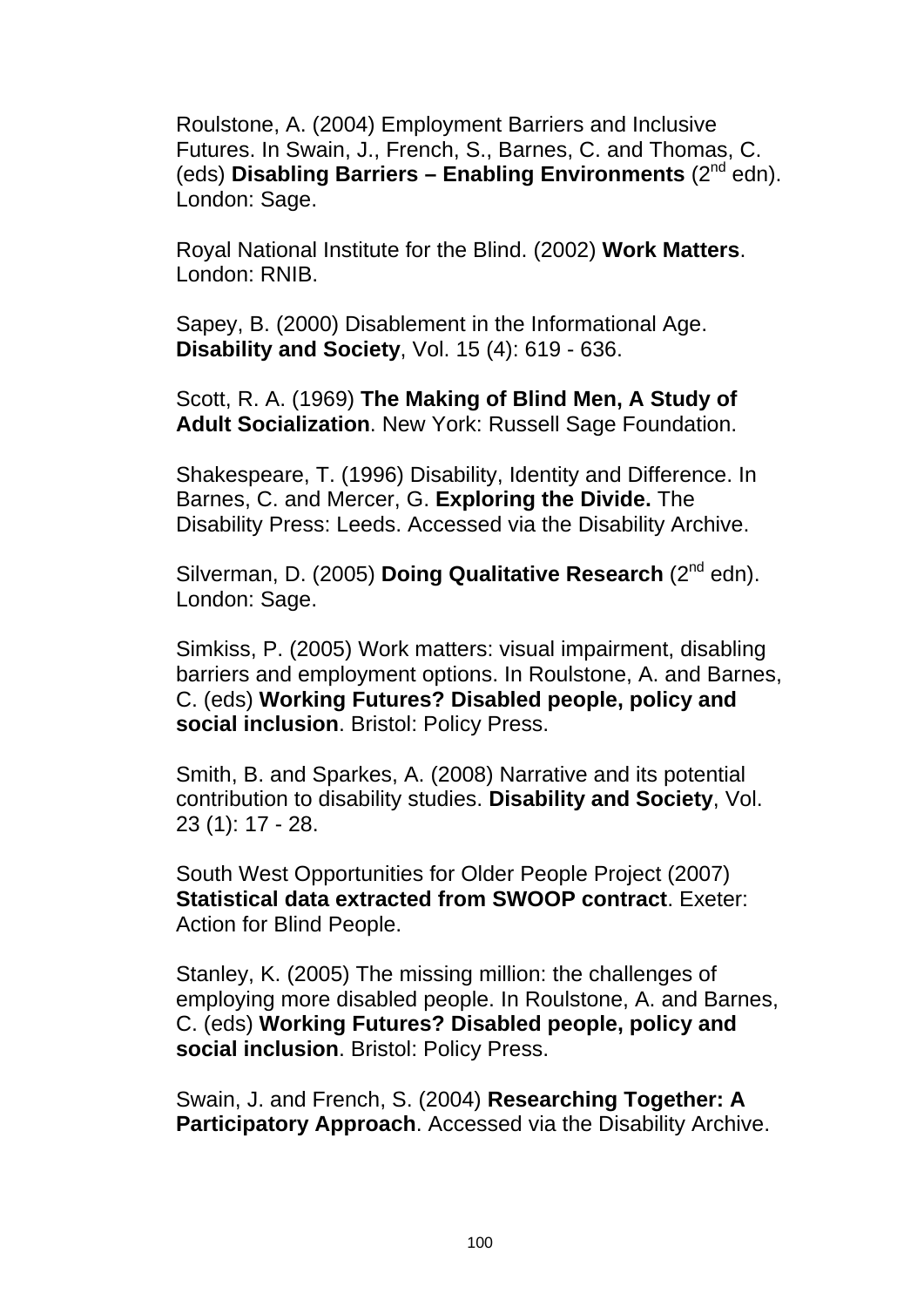Talbot, P. (2002) The future of special schools for the visually impaired. **British Journal of Visual Impairment**, Vol. 20: 56 - 61.

Thompson, M. (2005) **Report of the National Employment Panel's Employers' Working Group on Disability – Able to Work**. London: National Employment Panel.

Thornton, P. and Lunt, N. (1995) **Employment for Disabled People: Social Obligation or Individual Responsibility**. York: Social Policy Research Unit, University of York.

Tillsley, C. (1997) Gaining Access to Employment Opportunities. **British Journal of Visual Impairment**, Vol. 15: 67 - 71.

Tomlinson, S. and Colquhoun, R. F. (1995) The Political Economy of Special Educational Needs in Britain. **Disability and Society**, Vol. 10 (2): 191 - 202.

Tonkiss, F. (2004) Using Focus Groups. In Seale, C. (ed) **Researching Society and Culture** (2<sup>nd</sup> edn). London: Sage.

Visage Project (2006) **Visage Project**. Available from http://www.visageequal.org.uk/Visageresourcescompletelist\_000.asp (Accessed 10 December 2007).

Williams, R. (1981) **Culture**. Glasgow: Fontana.

Wilton, D, R. (2008) Workers with disabilities and the challenges of emotional labour. **Disability and Society**, Vol. 23 (4): 361 - 373.

Zarb, G. (1992) On the Road to Damascus: First steps towards changing the relations of research production. **Disability, Handicap and Society**, Vol. 7 (2): 125 - 138.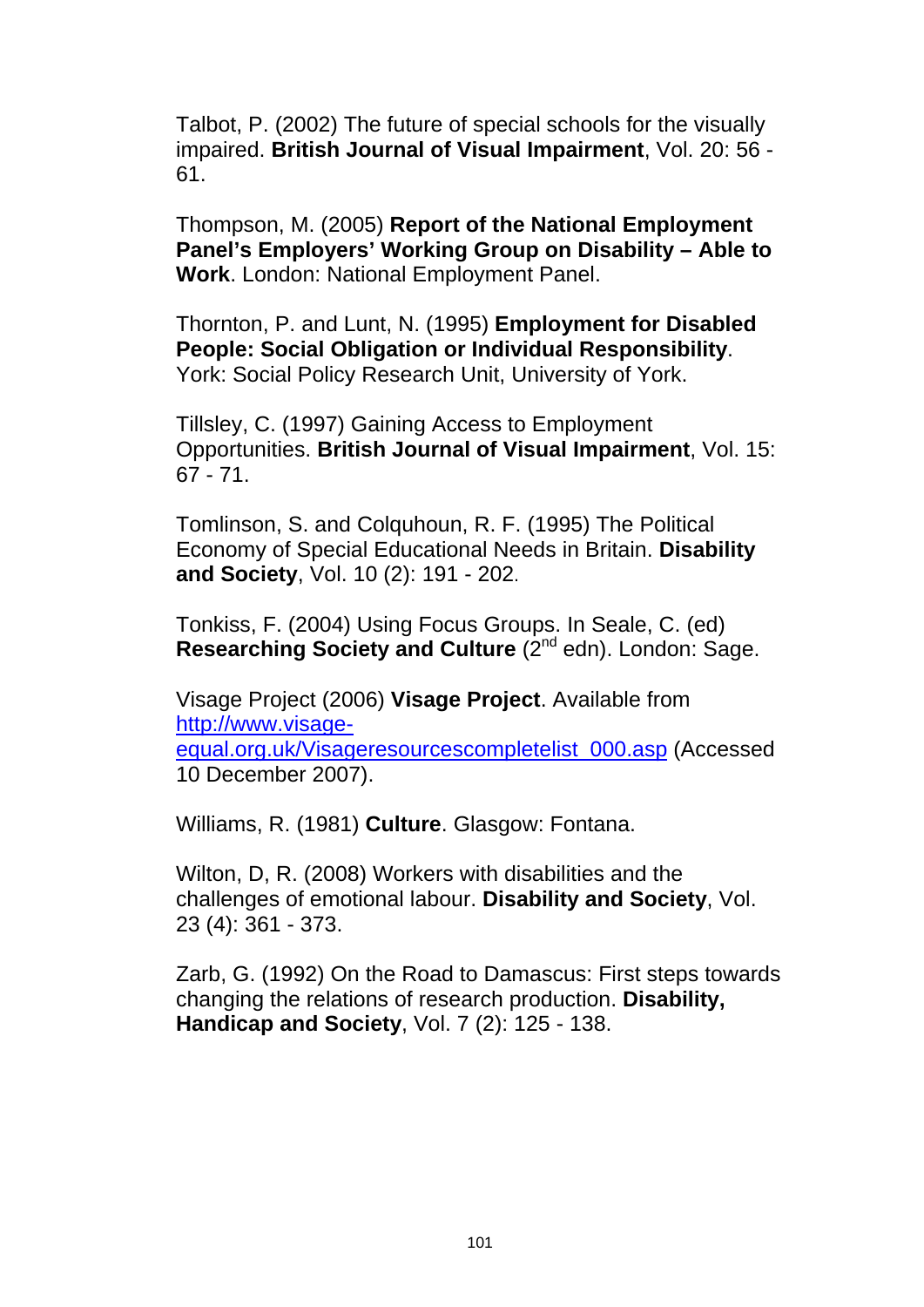## **QCA – Qualifications and Curriculum Authority National Qualification Framework**

QCA – the Qualifications and Curriculum Authority is responsible for the National Qualification Framework.

#### ¾ **Entry Level Qualifications**

This level of qualification recognises "basic knowledge and skills and the ability to apply learning in everyday situations under direct guidance or supervision". Learning at this level involves "building basic knowledge and skills and is not geared towards specific occupations".

**Examples** of this qualification are the Entry Level Certificate in Adult Literacy and Entry 1, Entry 2 and Entry 3, in a range of subjects.

#### ¾ **Level 1 Qualifications**

This level of qualification recognises "basic knowledge and skills and the ability to apply learning with guidance or supervision". Learning at this level is about "activities which mostly relate to everyday situations and may be linked to job competence".

**Examples** of these qualifications are NVQ1, Certificate in Plastering, GCSEs Grade D-G, Certificate in Motor Vehicle Studies.

#### ¾ **Level 2 Qualifications**

This level of qualification recognises "the ability to gain a good knowledge and understanding of a subject area of work or study, and to perform varied tasks with some guidance or supervision". Learning at this level involves "building knowledge and/or skills in relation to an area of work or a subject area and is appropriate for many job roles".

**Examples** include NVQ2, GCSEs Grade A-C, Certificate in Coaching Football, Diploma for Beauty Specialists.

#### ¾ **Level 3 Qualifications**

This level of qualification recognises "the ability to gain, and where relevant apply a range of knowledge, skills and understanding". Learning at this level involves "obtaining detailed knowledge and skills. It is appropriate for people wishing to go to university, people working independently, or in some areas supervising and training others in their field of work".

**Examples** of this qualification include: Certificate for Teaching Assistants, NVQ 3, A Levels, Advanced Extension Awards, Certificate in Small Animal Care.

#### ¾ **Level 4 Qualifications**

This level of qualification recognises "specialist learning and involves detailed analysis of a high level of information and knowledge in an area of work or study". Learning at this level is appropriate for "people working in technical and professional jobs, and/or managing and developing others".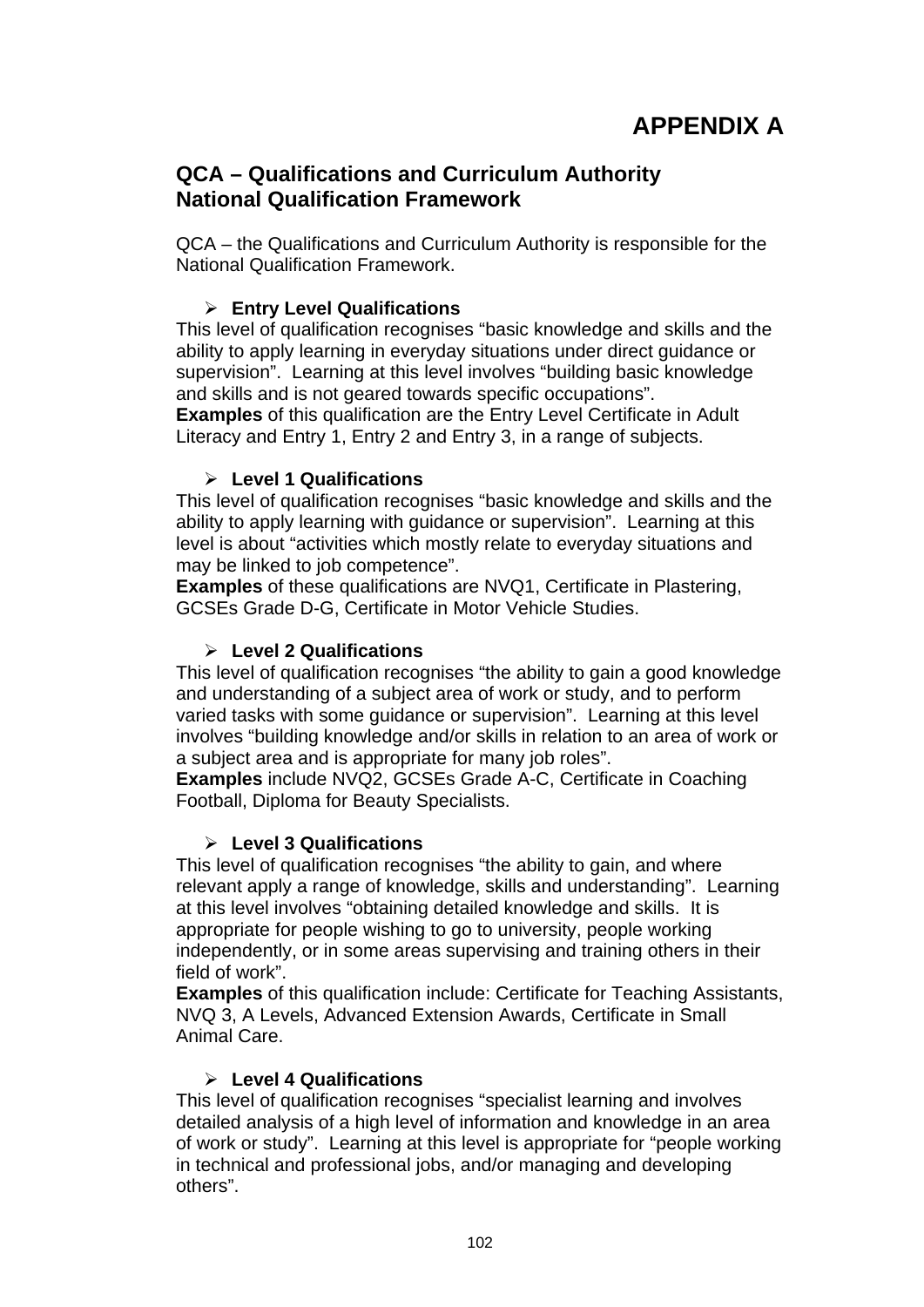**Examples** of this level of qualification include: Certificates of Higher Education, Diploma in Sports and Recreation, Certificate in Site Management, Certificate in Early Years Practice.

#### ¾ **Level 5 Qualification**

This level of qualification recognises "the ability to increase the depth of knowledge and understanding of an area of work or study to enable the formulation of solutions and responses to complex problems and situations". Learning at this level involves the "demonstration of high levels of knowledge, and high level of work expertise in job roles and competence in managing and training others. Qualifications at this level are appropriate for people working as higher grade technicians, professionals or managers".

**Examples** of qualifications at this level include: BTEC Higher National Diplomas, Diplomas of Higher and Further Education, Diploma in Construction Certificate in Performing Arts, Foundation and other degrees that do not typically provide access to postgraduate programmes.

#### ¾ **Level 6 Qualifications**

This level of qualification recognises a "specialist high level of knowledge or an area of work or study to enable the use of an individual's own ideas and research in response to complex problems and situations". Learning at this level involves the "achievement of a high level of professional knowledge and is appropriate for people working as knowledge-based professionals or in professional management positions".

**Examples** of qualifications at this level include: Bachelor degrees with honours, graduate certificates and graduate diplomas, Certificate or Diploma in Management.

#### ¾ **Level 7 Qualifications**

This level of qualification recognises "highly developed and complex levels of knowledge which enable the development of in-depth and original responses to complicated and unpredictable problems and situations". Learning at this level involves the "demonstration of high level specialist professional knowledge and is appropriate for senior professionals and managers".

**Examples** of qualifications at this level include: Masters degrees, postgraduate certificates and postgraduate diplomas, Fellowship in Music Literacy.

#### ¾ **Level 8 Qualifications**

This level of qualification recognises "leading experts or practitioners in a particular field". Learning at this level involves the "development of new and creative approaches that extend or redefine existing knowledge or professional practice".

**Examples** of qualifications at this level include: doctorates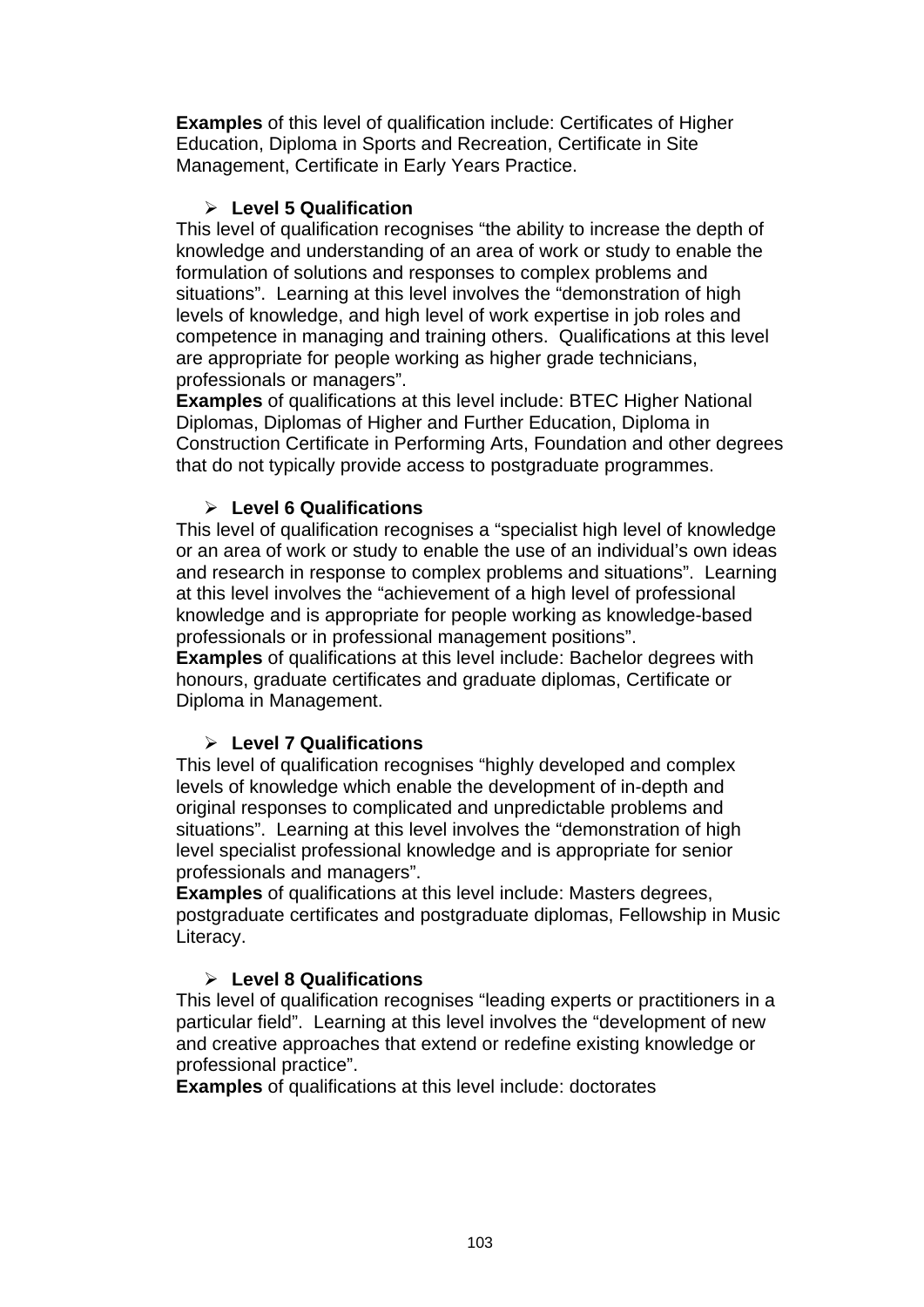#### **APPENDIX B**

# **Data from Research Participants**

| Participant                                                                                    | Paul                 | Maggie         | Robert         | Adam           | Katie          | Mary           | Susan          | Craig          | <b>Barry</b>   | Peter          |
|------------------------------------------------------------------------------------------------|----------------------|----------------|----------------|----------------|----------------|----------------|----------------|----------------|----------------|----------------|
| Gender                                                                                         | Male                 | Female         | Male           | Male           | Female         | Female         | Female         | Male           | Male           | Male           |
| Ethnicity                                                                                      | <b>White British</b> | White          | White          | White          | Asian          | White          | White          | White          | White          | White          |
|                                                                                                |                      | <b>British</b> | <b>British</b> | <b>British</b> | <b>British</b> | <b>British</b> | <b>British</b> | <b>British</b> | <b>British</b> | <b>British</b> |
| Qualification                                                                                  | $\Omega$             | 3              | 2              |                |                | $\mathbf 0$    |                | 2              | $\mathbf 0$    | 0              |
| level on                                                                                       |                      |                |                |                |                |                |                |                |                |                |
| leaving school                                                                                 |                      |                |                |                |                |                |                |                |                |                |
| Mainstream or                                                                                  | <b>Both</b>          | Main           | Main           | <b>Both</b>    | Main           | <b>Both</b>    | Main           | Main           | Main           | Main           |
| special school                                                                                 |                      |                |                |                |                |                |                |                |                |                |
| VI whilst at                                                                                   | From age 10          | Yes            | <b>No</b>      | Yes            | Yes            | Yes            | Yes            | <b>No</b>      | <b>No</b>      | From age       |
| school                                                                                         | years                |                |                |                |                |                |                |                |                | 14 years       |
| Qualification                                                                                  | 7                    | 5              | 5              | $\overline{2}$ | 5              | 3              | $\mathbf 1$    | 5              | $\overline{0}$ | $\overline{2}$ |
| level in 2008                                                                                  |                      |                |                |                |                |                |                |                |                |                |
| Obtained after                                                                                 | Yes                  | N/A            | <b>No</b>      | N/A            | N/A            | N/A            | N/A            | <b>No</b>      | N/A            | Yes            |
| VI if acquired                                                                                 |                      |                |                |                |                |                |                |                |                |                |
| Employment                                                                                     | $\mathsf{R}$         | U              | E              | U              | E              | $\mathsf{R}$   | E              | E              | U              | E              |
| status                                                                                         |                      |                |                |                |                |                |                |                |                |                |
| Eye condition                                                                                  | A                    | $\mathsf{C}$   | A              | $\mathsf{C}$   | $\mathsf{C}$   | $\mathsf C$    | $\mathsf C$    | $\overline{A}$ | A              | $\overline{A}$ |
| acquired or                                                                                    |                      |                |                |                |                |                |                |                |                |                |
| congenital                                                                                     |                      |                |                |                |                |                |                |                |                |                |
| Key:<br>C= Congenital<br>$E =$ Employed<br>$R =$ Retired<br>$A = Acquired$<br>$U =$ Unemployed |                      |                |                |                |                |                |                |                |                |                |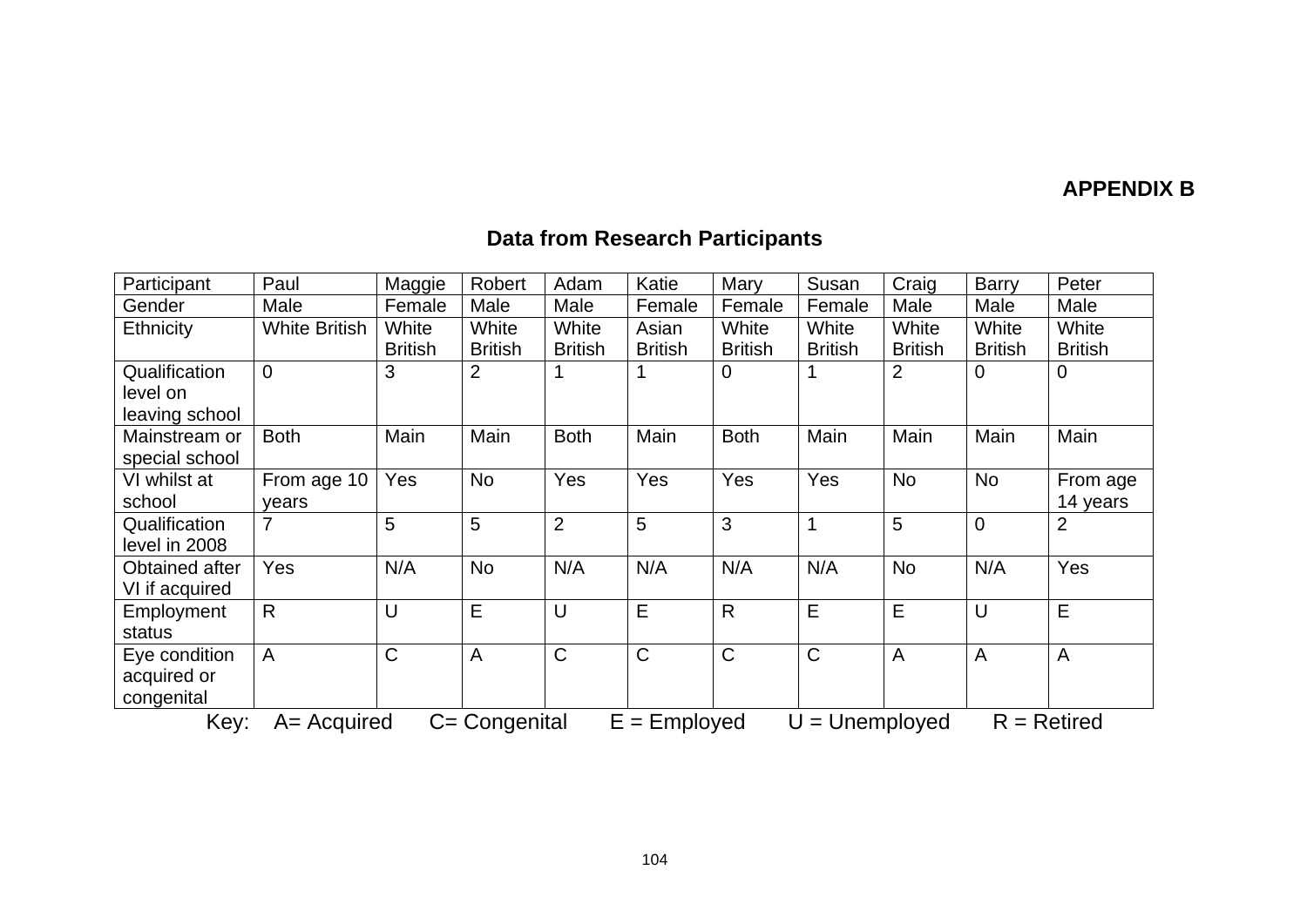#### **Data:**

Total Congenital - 5 Above Level Two at school =  $1$  (20%) Below Level Two at school  $= 4$  (80%) Above Level Two in  $2008 = 4 (80%)$ Attended Mainstream = 3 (60%) Attended Special School = 2 (40%) also attended Mainstream for part of their schooling Employed =  $2(40%)$ Unemployed  $= 2$  (40%) Retired =  $1 (20%)$ Total Acquired - 5 Two acquired a VI whilst at school neither obtained Level Two at school Of the other three, 2 (66%) obtained above Level Two and 1 (33%) below Level Two Attended Mainstream = 4 (80%) Attended Special School = 1 (20%) also attended Mainstream for part of the schooling Employed =  $3(60%)$ Unemployed =  $1 (20%)$  $Retired = 1 (20%)$ 

### **At School Comparison**

VI at school  $= 7$  No VI at school  $= 3$ Above Level Two = 1  $(14.3\%)$  Above Level Two =  $(66.7\%)$ Below Level Two =  $(85.7%)$  Below Level Two =  $(33.3%)$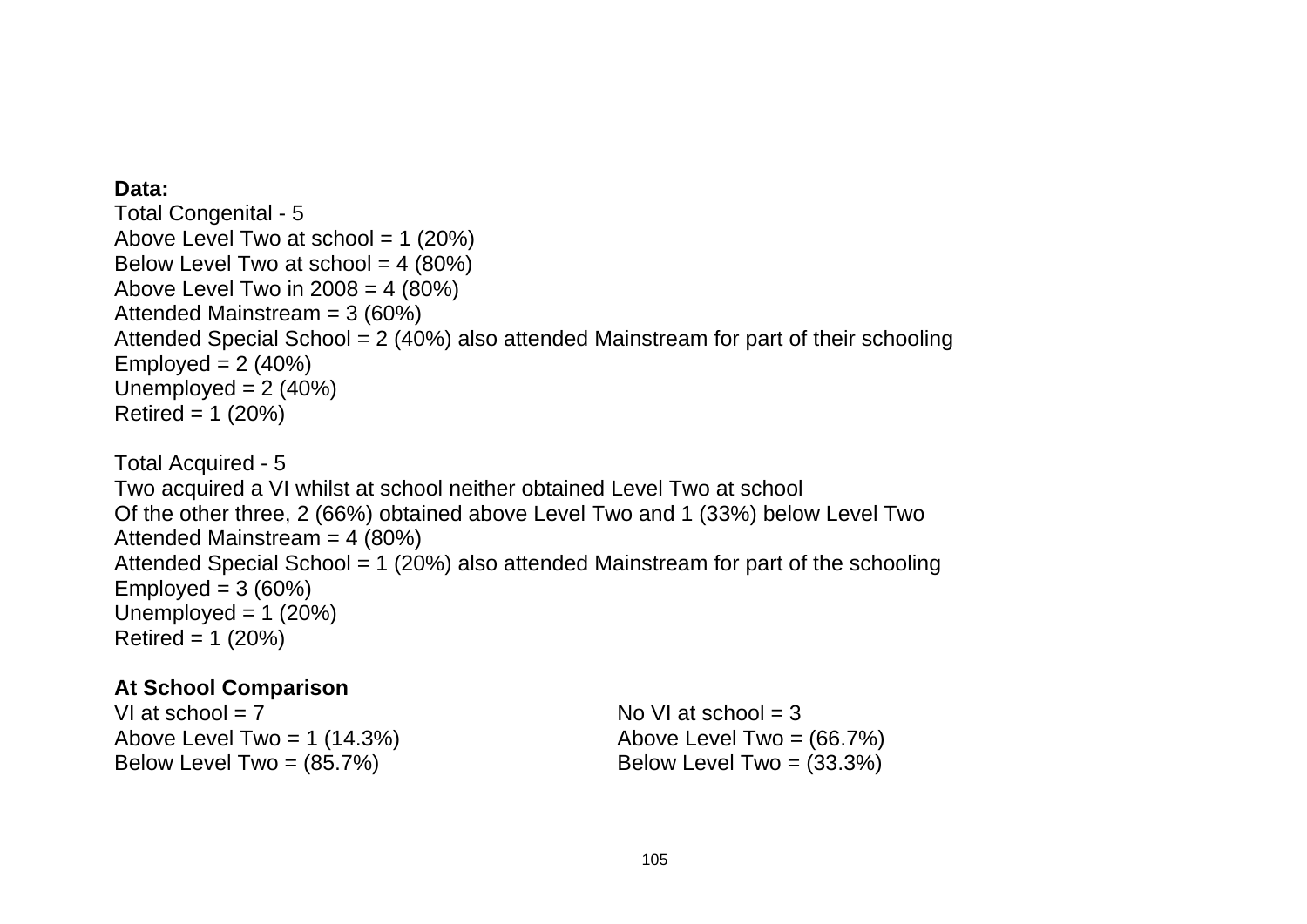# **Clients from South West Opportunities for Older People Project**

All participants lived in Devon and were aged over 40 years of age and unemployed at the start of the 12 month programme.

All names have been removed and replaced with numbers.

| <b>Client</b>  | <b>Sex</b> | <b>Ethnicity</b>         | Age | Qualification<br>Level | <b>Outcome</b>     | <b>Eye</b><br>condition<br><b>Congenital</b><br>or Acquired |
|----------------|------------|--------------------------|-----|------------------------|--------------------|-------------------------------------------------------------|
| $\mathbf 1$    | Male       | White/<br><b>British</b> | 57  | 3                      | Employment         | Acquired                                                    |
| $\overline{2}$ | Male       | White/<br><b>British</b> | 54  | 0                      | Unemployed         | Congenital                                                  |
| 3              | Male       | White/<br><b>British</b> | 53  | $\overline{2}$         | Voluntary<br>work  | Acquired                                                    |
| 4              | Male       | White/<br><b>British</b> | 62  | 3                      | Voluntary<br>work  | Acquired                                                    |
| 5              | Female     | White/<br><b>British</b> | 47  | 4                      | Unemployed         | Acquired                                                    |
| 6              | Female     | White/<br><b>British</b> | 53  | $\mathbf 0$            | Unemployed         | Congenital                                                  |
| 7              | Female     | White/<br><b>British</b> | 55  | $\overline{4}$         | Employment         | Acquired                                                    |
| 8              | Female     | White/<br><b>British</b> | 52  | 4                      | Unemployed         | Acquired                                                    |
| 9              | Female     | White/<br><b>British</b> | 48  | 4                      | Employment         | Congenital                                                  |
| 10             | Male       | White/<br><b>British</b> | 48  | $\overline{0}$         | Unemployed         | Acquired                                                    |
| 11             | Female     | White/<br><b>British</b> | 47  | 0                      | Unemployed         | Congenital                                                  |
| 12             | Male       | White/<br><b>British</b> | 52  | 0                      | <b>IT Training</b> | Acquired                                                    |
| 13             | Male       | White/<br><b>British</b> | 48  | 5                      | Employment         | Acquired                                                    |
| 14             | Male       | White/<br><b>British</b> | 42  | $\overline{0}$         | Employment         | Congenital                                                  |
| 15             | Male       | White/<br><b>British</b> | 58  | 0                      | Employment         | Acquired                                                    |
| 16             | Male       | White/<br><b>British</b> | 56  | $\mathbf 0$            | Employment         | Acquired                                                    |
| 17             | Male       | White/<br><b>British</b> | 48  | $\overline{2}$         | Employment         | Acquired                                                    |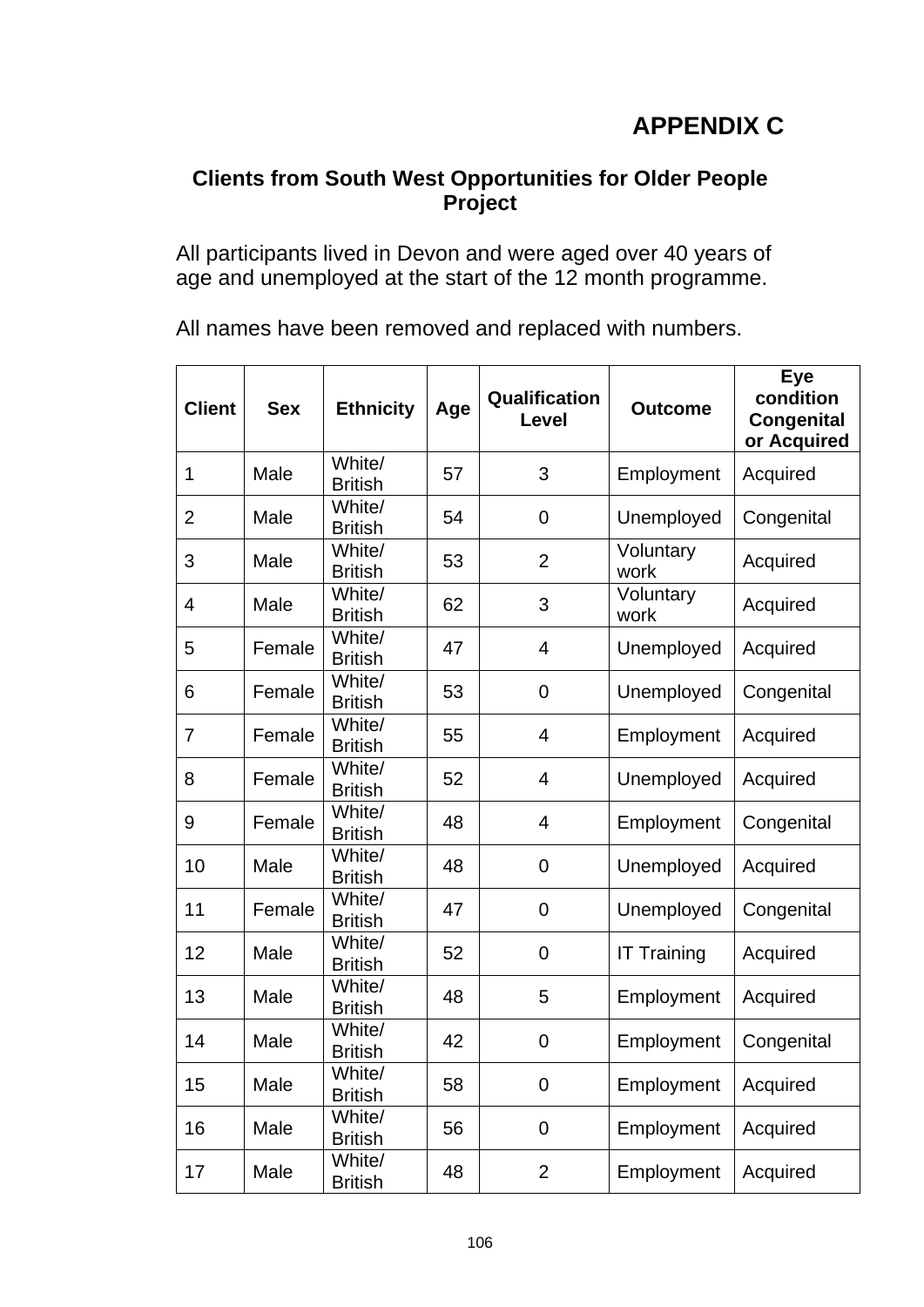| 18 | Male   | White/<br><b>British</b> | 51 | 4              | Employment                  | Acquired   |
|----|--------|--------------------------|----|----------------|-----------------------------|------------|
| 19 | Female | White/<br><b>British</b> | 55 | 0              | Unemployed                  | Congenital |
| 20 | Female | White/<br><b>British</b> | 56 | 0              | Unemployed                  | Congenital |
| 21 | Male   | White/<br><b>British</b> | 58 | 5              | Unemployed                  | Acquired   |
| 22 | Male   | White/<br><b>British</b> | 52 | 3              | Unemployed                  | Congenital |
| 23 | Male   | White/<br><b>British</b> | 52 | 0              | Unemployed                  | Congenital |
| 24 | Female | White/<br><b>British</b> | 54 | $\overline{2}$ | Employment                  | Acquired   |
| 25 | Male   | White/<br><b>British</b> | 62 | $\overline{2}$ | Unemployed                  | Acquired   |
| 26 | Female | White/<br><b>British</b> | 49 | 3              | Employment                  | Congenital |
| 27 | Male   | White/<br><b>British</b> | 45 | $\overline{2}$ | Unemployed                  | Acquired   |
| 28 | Male   | White/<br><b>British</b> | 48 | 5              | Unemployed                  | Acquired   |
| 29 | Female | White/<br><b>British</b> | 50 | $\overline{2}$ | Unemployed                  | Congenital |
| 30 | Female | White/<br><b>British</b> | 53 | 0              | Unemployed                  | Congenital |
| 31 | Male   | White/<br><b>British</b> | 64 | 0              | Unemployed                  | Acquired   |
| 32 | Male   | White/<br><b>British</b> | 61 | $\overline{2}$ | Employment                  | Acquired   |
| 33 | Female | White/<br><b>British</b> | 48 | 4              | <b>Part Time</b><br>College | Acquired   |
| 34 | Male   | White/<br><b>British</b> | 57 | 3              | Unemployed                  | Acquired   |
| 35 | Male   | White/<br><b>British</b> | 53 | 3              | Unemployed                  | Congenital |
| 36 | Male   | White/<br><b>British</b> | 59 | 4              | IT training                 | Acquired   |
| 37 | Female | White/<br><b>British</b> | 51 | $\overline{2}$ | Unemployed                  | Acquired   |
| 38 | Male   | White/<br><b>British</b> | 47 | 0              | Unemployed                  | Acquired   |
| 39 | Male   | White/<br><b>British</b> | 54 | $\overline{0}$ | Unemployed                  | Congenital |
| 40 | Female | White/<br><b>British</b> | 51 | 4              | Unemployed                  | Acquired   |
| 41 | Male   | White/<br><b>British</b> | 58 | 1              | Unemployed                  | Congenital |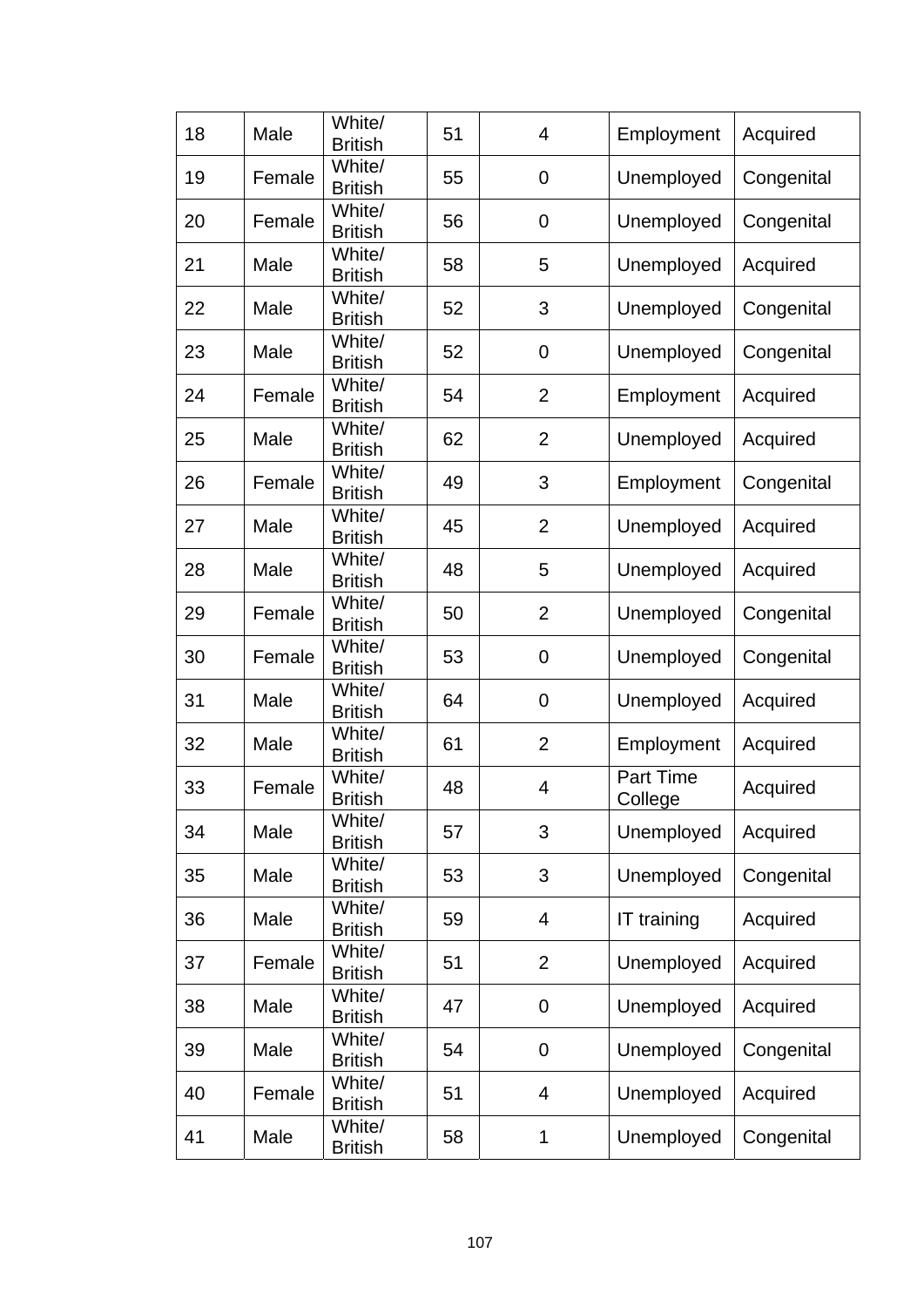| 42 | Female | White/<br><b>British</b> | 49 | $\overline{2}$ | Employment | Congenital |
|----|--------|--------------------------|----|----------------|------------|------------|
| 43 | Female | White/<br><b>British</b> | 48 | 5              | Unemployed | Acquired   |
| 44 | Female | White/<br><b>British</b> | 56 | 2              | Unemployed | Congenital |
| 45 | Male   | White/<br><b>British</b> | 52 | 2              | Unemployed | Acquired   |
| 46 | Male   | White/<br><b>British</b> | 50 | <b>None</b>    | Unemployed | Acquired   |
| 47 | Male   | White/<br><b>British</b> | 53 | 1              | Employment | Acquired   |

Total Congenital = 17 Total below Level Two qualification =  $9(52.9%)$ Total with Level Two or above  $= 8$  (47.1%) Total in paid employment =  $4$  (23.5%) Total unemployed =  $13(76.5%)$ Total unemployed but entered into training/voluntary work =  $0$ 

Total Acquired = 30 Total below Level Two qualification =  $8$  (26.7%) Total with Level Two or above = 22 (73.3%) Total in paid employment =  $9(30%)$ Total unemployed =  $16$  (53.3%) Total unemployed but entered into training/voluntary work  $= 5$ (16.7%)

All figures rounded to the nearest percentage point.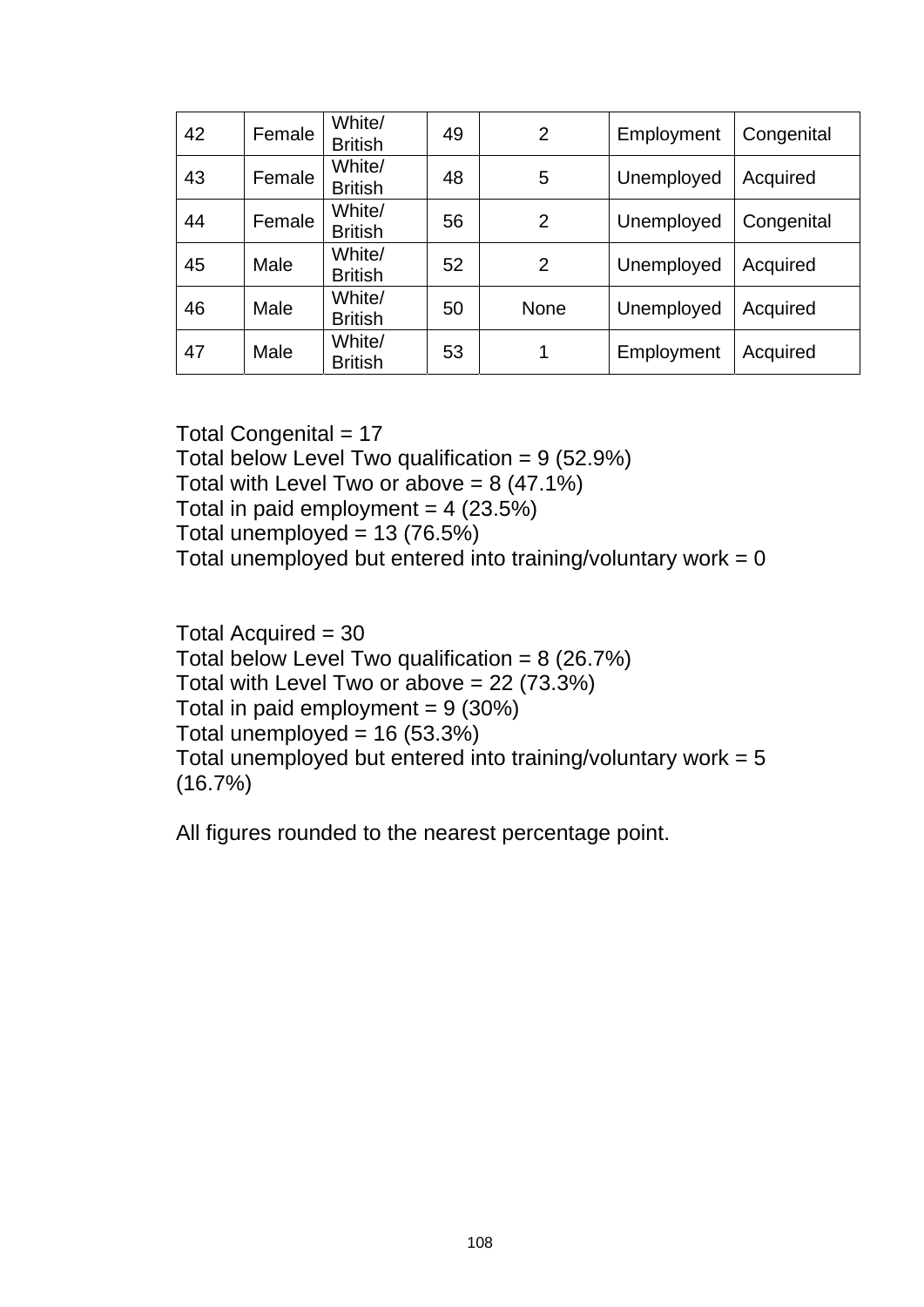# **APPENDIX D**

# **Clients from Nextstep Skills Coaching Project**

All participants lived in Devon and were aged between 20 and 65 years of age and unemployed at the start of the 6 month programme.

| <b>Client</b>  | <b>Sex</b> | Age | <b>Ethnicity</b>         | Qualification<br>Level | <b>Outcome</b>                       | <b>Eye condition</b><br><b>Acquired or</b><br><b>Congenital</b> |
|----------------|------------|-----|--------------------------|------------------------|--------------------------------------|-----------------------------------------------------------------|
| $\mathbf 1$    | Female     | 26  | White/<br><b>British</b> | $\overline{2}$         | Unemployed                           | Acquired                                                        |
| $\overline{2}$ | Female     | 26  | White/<br><b>British</b> | 5                      | Paid<br>employment                   | Congenital                                                      |
| 3              | Male       | 33  | White/<br><b>British</b> | 1                      | Unemployed                           | Congenital                                                      |
| 4              | Male       | 29  | White/<br><b>British</b> | $\mathbf 0$            | <b>Entered full</b><br>time training | Acquired                                                        |
| 5              | Male       | 30  | White/<br><b>British</b> | $\overline{2}$         | Unemployed                           | Congenital                                                      |
| 6              | Male       | 29  | White/<br><b>British</b> | 3                      | Paid<br>employment                   | Acquired                                                        |
| $\overline{7}$ | Male       | 22  | White/<br><b>British</b> | 1                      | <b>Entered part</b><br>time training | Congenital                                                      |
| 8              | Male       | 50  | White/<br><b>British</b> | $\mathbf 0$            | Unemployed                           | Acquired                                                        |
| 9              | Female     | 50  | White/<br><b>British</b> | 1                      | Voluntary<br>work                    | Congenital                                                      |
| 10             | Female     | 35  | White/<br><b>British</b> | 1                      | <b>Entered part</b><br>time training | Congenital                                                      |
| 11             | Female     | 50  | White/<br><b>British</b> | $\mathbf 0$            | <b>Entered part</b><br>time training | Acquired                                                        |
| 12             | Male       | 42  | White/<br><b>British</b> | 1                      | <b>Entered full</b><br>time training | Congenital                                                      |
| 13             | Male       | 46  | White/<br><b>British</b> | 1                      | <b>Entered part</b><br>time training | Acquired                                                        |
| 14             | Female     | 27  | White/<br><b>British</b> | $\overline{2}$         | <b>Entered full</b><br>time training | Acquired                                                        |
| 15             | Male       | 43  | White/<br><b>British</b> | $\boldsymbol{0}$       | Voluntary<br>work                    | Congenital                                                      |
| 16             | Male       | 52  | White/<br><b>British</b> | $\mathbf 0$            | Unemployed                           | Acquired                                                        |
| 17             | Male       | 49  | White/<br><b>British</b> | $\mathbf 0$            | Paid<br>employment                   | Acquired                                                        |
| 18             | Male       | 23  | White/<br><b>British</b> | $\mathbf 0$            | Unemployed                           | Congenital                                                      |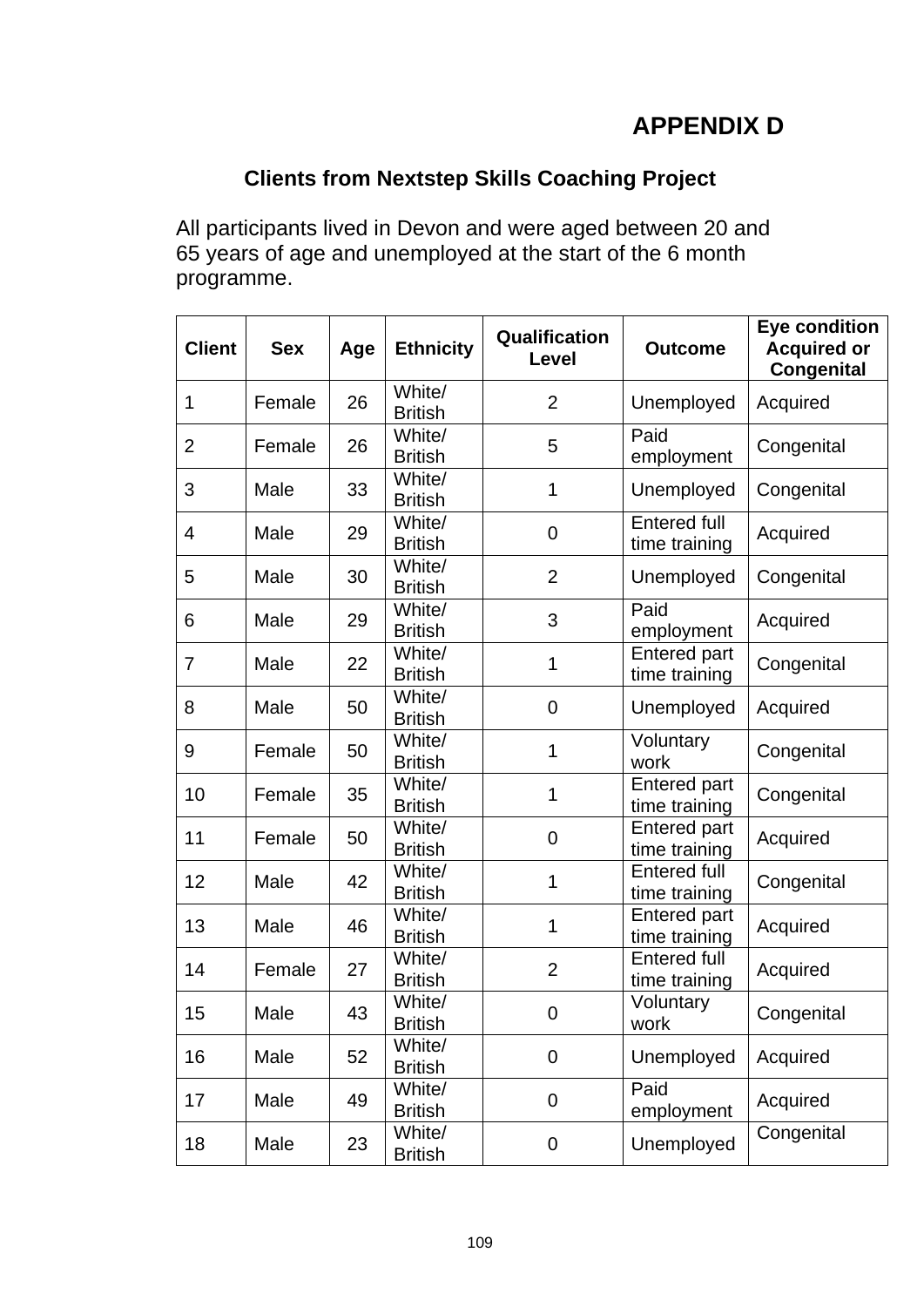| 19 | Female | 54 | White/<br><b>British</b> |   | Paid<br>employment            | Acquired   |
|----|--------|----|--------------------------|---|-------------------------------|------------|
| 20 | Female | 27 | White/<br><b>British</b> |   | Unemployed                    | Congenital |
| 21 | Female | 22 | White/<br><b>British</b> |   | Unemployed                    | Acquired   |
| 22 | Male   | 35 | White/<br><b>British</b> | 0 | Entered part<br>time training | Acquired   |
| 23 | Female | 64 | White/<br><b>British</b> | 3 | Unemployed                    | Acquired   |
| 24 | Male   | 42 | White/<br><b>British</b> |   | Paid<br>employment            | Congenital |

Total Congenital  $= 11$ 

Total below Level Two qualification =  $9(81.8%)$ 

Total with Level Two or above  $= 2$  (18.2%)

Total in paid employment =  $2(18.2%)$ 

Total unemployed =  $4 (36.4%)$ 

Total unemployed but entered into training/voluntary work  $= 5$ (45.4%)

Total Acquired = 13 Total below Level Two qualification =  $9(69.2%)$ Total with Level Two or above  $= 4$  (30.8%) Total in paid employment  $= 3$  (23%) Total unemployed  $= 5$  (38.5%) Total unemployed but entered into training/voluntary work  $= 5$ (38.5%)

All figures rounded to the nearest percentage point.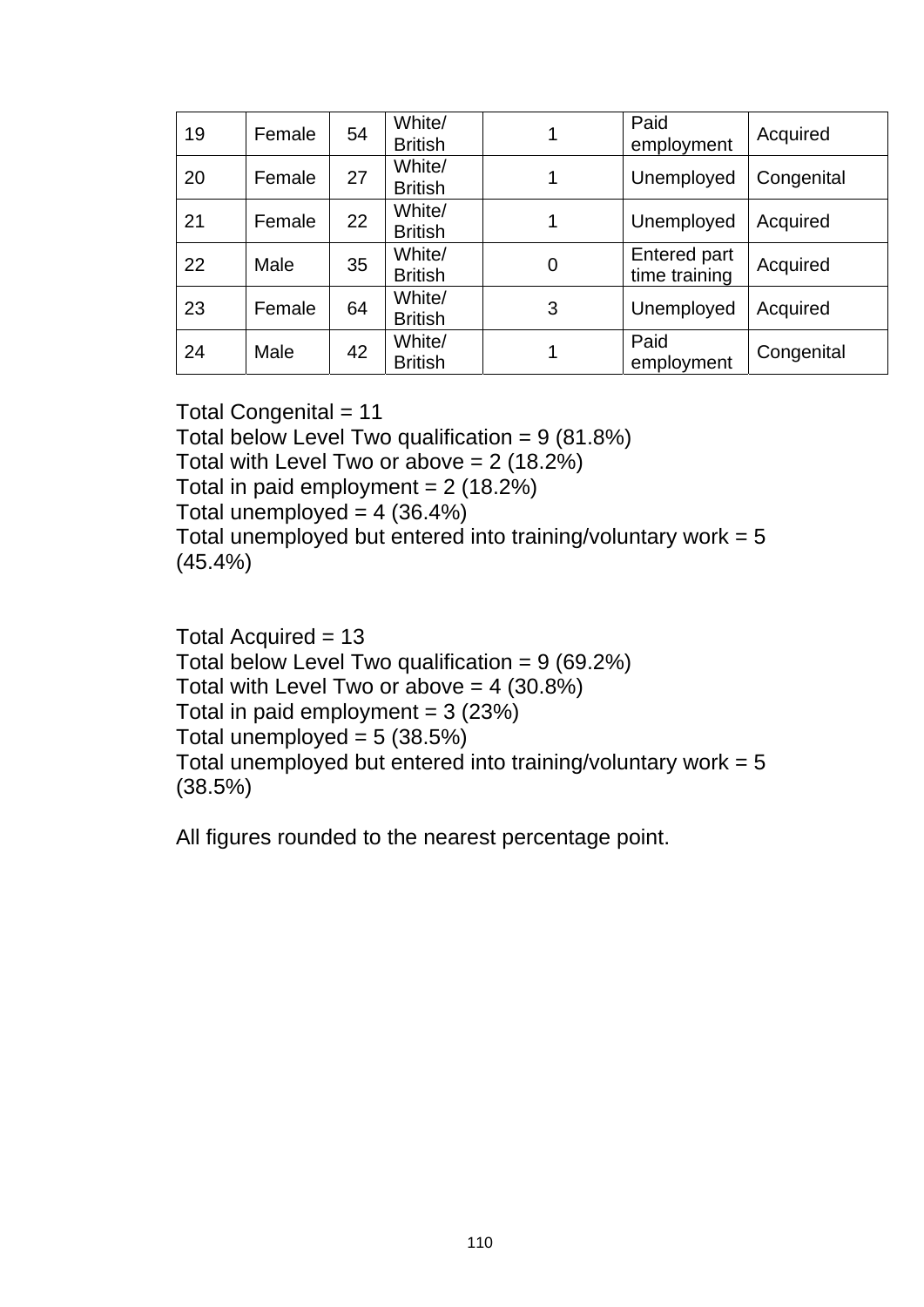# **APPENDIX E**

## **Participant Profiles**

#### **Adam**

Adam is aged 29 years and was born with Cerebellar Ataxia, a syndrome which has many different causes, the commonest in the UK being multiple sclerosis. Adam uses a wheelchair. A consequence of his condition is Nystagmus which is the uncontrolled movement of the eyes usually from side to side but it can be vertical or circular and often causing a reduction in vision and difficulty in focussing. He suffers from a lack of stamina and can only realistically work part time.

Adam attended both mainstream and special school before attending a specialist college offering further education (FE) qualifications. He also attended mainstream FE gaining further qualifications. At present he does infrequent training sessions as a disability awareness trainer.

#### **Barry**

Barry is aged 50 and acquired Retinitis Pigmentosa (RP) when aged 16-17 years of age. RP is a group of hereditary eye disorders affecting the light sensitive tissue lining at the back of the eye called the retina.

He left school with no formal qualifications but secured a position as a trainee mechanic. At this point his VI was discovered. Barry worked in various warehouse and gardening roles but spent long periods unemployed. He has tried unsuccessfully to attend local colleges but found they could not support him properly.

# **Craig**

Craig is aged 42 and at the age of 21 developed an eye condition called Leber's Hereditary Optic Neuropathy which is only passed from mother to offspring and primarily affects young adult males. It is a degeneration of retinal cells leading to an acute loss of central vision, usually starting in one eye but then progressing to both. It causes permanent loss of visual acuity, a reduction in field of vision and loss of colour vision. In Craig's case he has no central vision and the peripheral vision is blurred which he describes as looking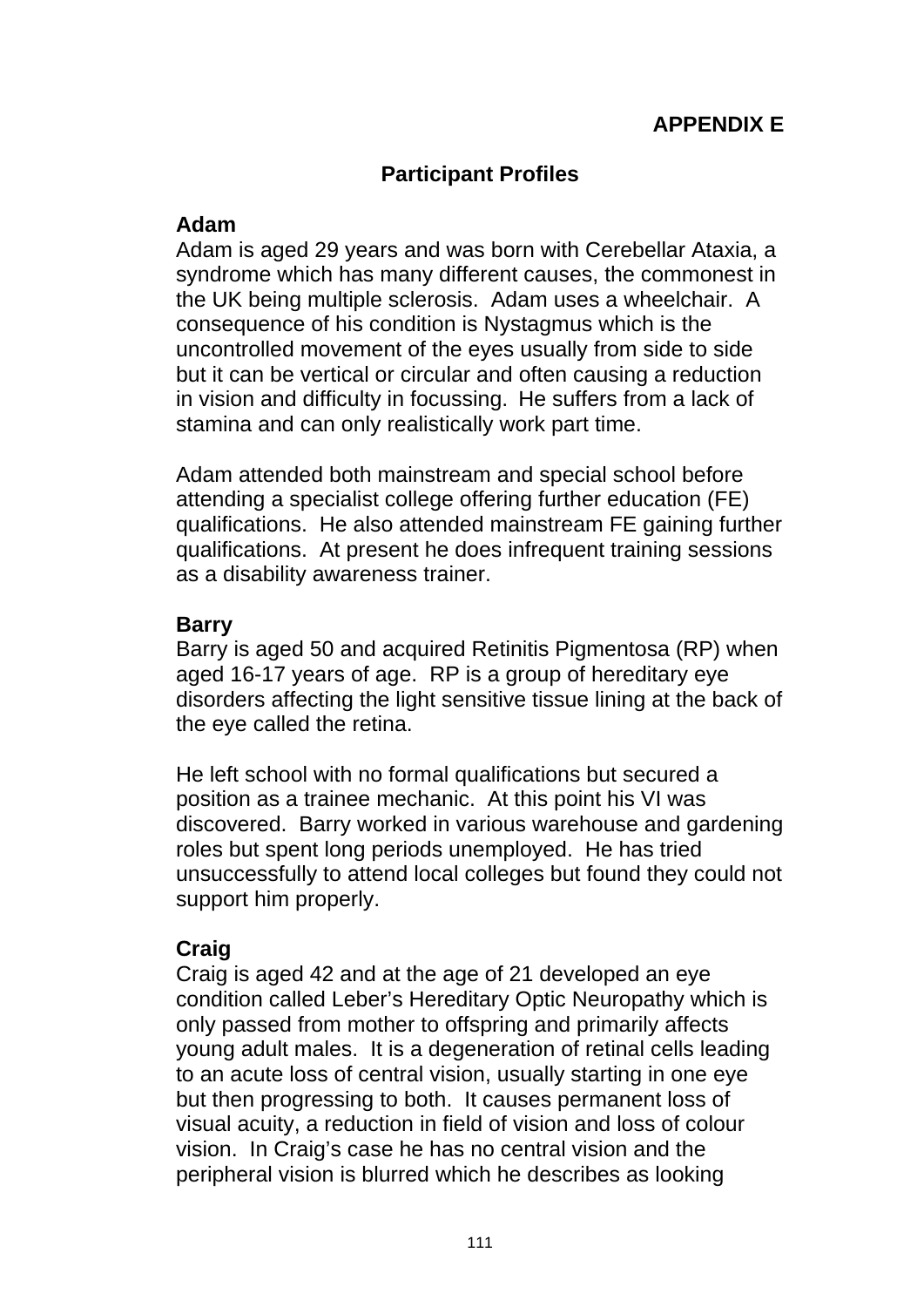through frosted glass. He is registered blind and can see no colour apart from blue and yellow, but does retain light perception of objects.

Craig had been working as an electronic engineer when he woke up on morning and found his vision blurred. It worsened and was later diagnosed as Leber's Hereditary Optic Neuropathy. The effect of this hit him hard and he took about four years to come to terms with his visual impairment. He had obtained an HNC in electronics and despite having a promising career ahead of him he could not carry on in this field. Craig attended a RNIB rehabilitation centre and started the retraining process which he continued at the Royal National College for the Blind (RNCB) before qualifying as a physiotherapist. He worked on a self-employed basis for some time before taking on several different paid employment roles. He is now in a role offering advice and guidance to disabled people.

#### **Katie**

Katie is 29 years of age and is Asian. She was born with Oculocutaneous Albinism which affects the melanin pigment in her eyes, hair and skin. It affects visual acuity causing, in this case, a form of short sightedness that cannot be corrected with glasses, Nystagmus which is described above, and sensitivity to bright lights. Katie, although Asian, has white skin and blonde hair which caused some difficulties in her childhood because it created problems with her sense of identity and she was the victim of bullying. Katie is registered blind but does retain some vision.

She left school with 11 GSCEs all grade D but then went on to the RNCB and took resat four exams, obtaining better grades. She also obtained BTEC in Business and Finance (Merit) before qualifying in Massage and Aromatherapy. Katie then qualified as a Rehabilitation Officer for Visual impairment via a course with Guide Dogs for the Blind and now works for the local Sensory Team.

### **Maggie**

Maggie is aged 53 and unemployed, although this is by choice. She had Retinitis Pigmentosa from birth when half of the cells in the retina did not grow (described under Barry). She also has Nystagmas (described under Adam). Maggie is registered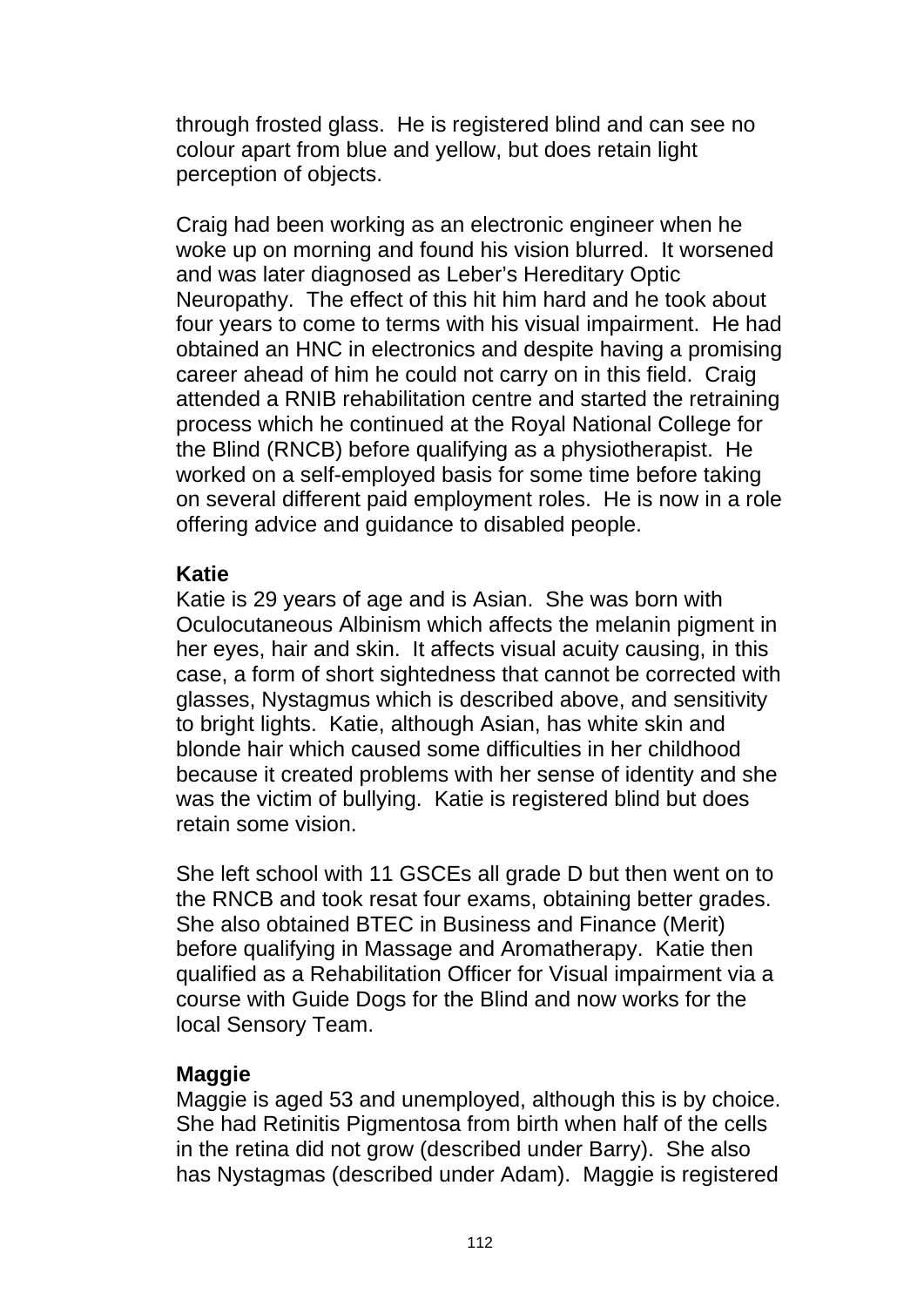blind although she does retain some useful vision and uses a guide dog.

Maggie attended mainstream school and obtained 10 O levels and two A levels. She later went to college and obtained a teaching Certificate but failed her degree course. She worked in nursery schools but was unable to secure a place in teaching, her primary aim. Maggie later went to work for the Civil Service before leaving to have children and raise the family. Following this she never went back to work and although now technically unemployed it is by choice.

#### **Mary**

Mary is aged 62 years and has a number of eye conditions. When she was aged two she fell of a swing and detached her retina which went undiagnosed until aged six. Subsequent operations failed to reattach the retina and when aged 11 the other retina also failed through being born with High Degree Myopia, which is a degenerative condition. It caused stress on the retina causing it to fail. It also created blurred vision and acute focussing problems. She also had cataracts which compounded the other conditions. Initially she could still see light and dark but now describes her vision as looking into thick pea soup. Mary is registered blind and uses a guide dog.

Mary attended both mainstream and special schools leaving with no formal qualifications. She went through secretarial training and held various telephonist roles until retraining as a Technical Officer which was the forerunner to the Rehabilitation Officer for Visual impairment. She worked at various locations but suffered several periods of depression finally leaving work on ill health.

### **Paul**

Paul is 66 years of age and retired. He is totally blind, following an accident when he lost the sight in one eye and then developed a condition called Sympathetic Ophthalmia. In this case Paul was hit in the eye with a stick causing blindness in one eye when aged 14 years. This caused the other eye to stop working and although there are now drugs which can fool the good eye into working at time of Paul's accident medicine was not sufficiently advanced and he eventually lost the sight in both eyes when aged 21 years. The injured eye is termed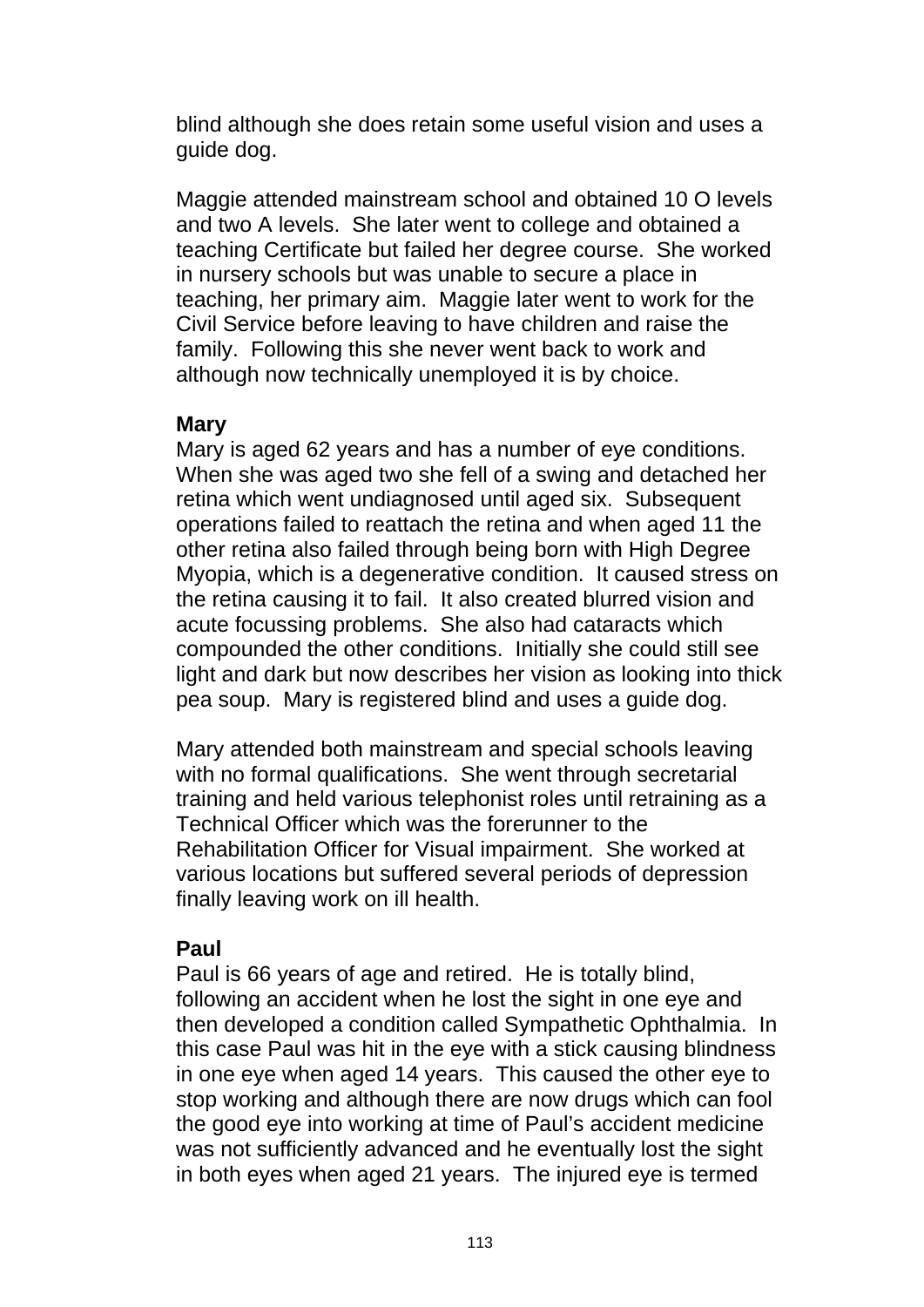the "exciting" eye while the uninjured one is the "sympathetic" eye. The original eye injury always involves the uvea, specifically the ciliary body, releasing uveal pigment into the bloodstream. This triggers the formation of antibodies which cause inflammation of the uvea in the uninjured eye with gradually progressive loss of vision. Paul is now registered blind and does not have any vision; he is a guide dog user.

Paul attended both main stream and special schools leaving with no qualifications. He later attended mainstream college of his own accord achieving both O and A levels before taking a degree. He then took a postgraduate diploma before following a career in Human Resources. He later became a lecturer at Guide Dogs before being made redundant following a restructure of the training centre. Paul retired shortly after this. Prior to gaining his qualifications Paul did have periods of unemployment and struggled to find work. He did work for a long period in a sheltered workshop.

### **Peter**

Peter is aged 29 and his eye condition is Rod Cone-Dystrophy. This is an inherited progressive disease that causes deterioration of the cone and rod photoreceptor cells and often results in blindness. The rods relate to the peripheral vision and the cones being the central vision. In Peter's case he has both a lack of peripheral vision which is closing in and unfortunately the same thing with the cones and the central vision which is working its way out. He does retain some vision which is blurred but the residual vision is fading and he fully expects to lose his vision completely. This is a hereditary condition but he did not notice any impact until age 14.

Peter left school with no qualifications but later obtained Level Two equivalent at a local college. After school he worked in a number of bakeries whilst training for the Sydney Para Olympics in which he won a silver medal. Due to fading vision he withdrew from sport and concentrated on his career and now works for the local authority.

### **Robert**

Robert is age 54 years and acquired his visual impairment when aged 26 years of age. He has a condition called Matt Dot Fingered Dystrophy which affects the cornea. He also has